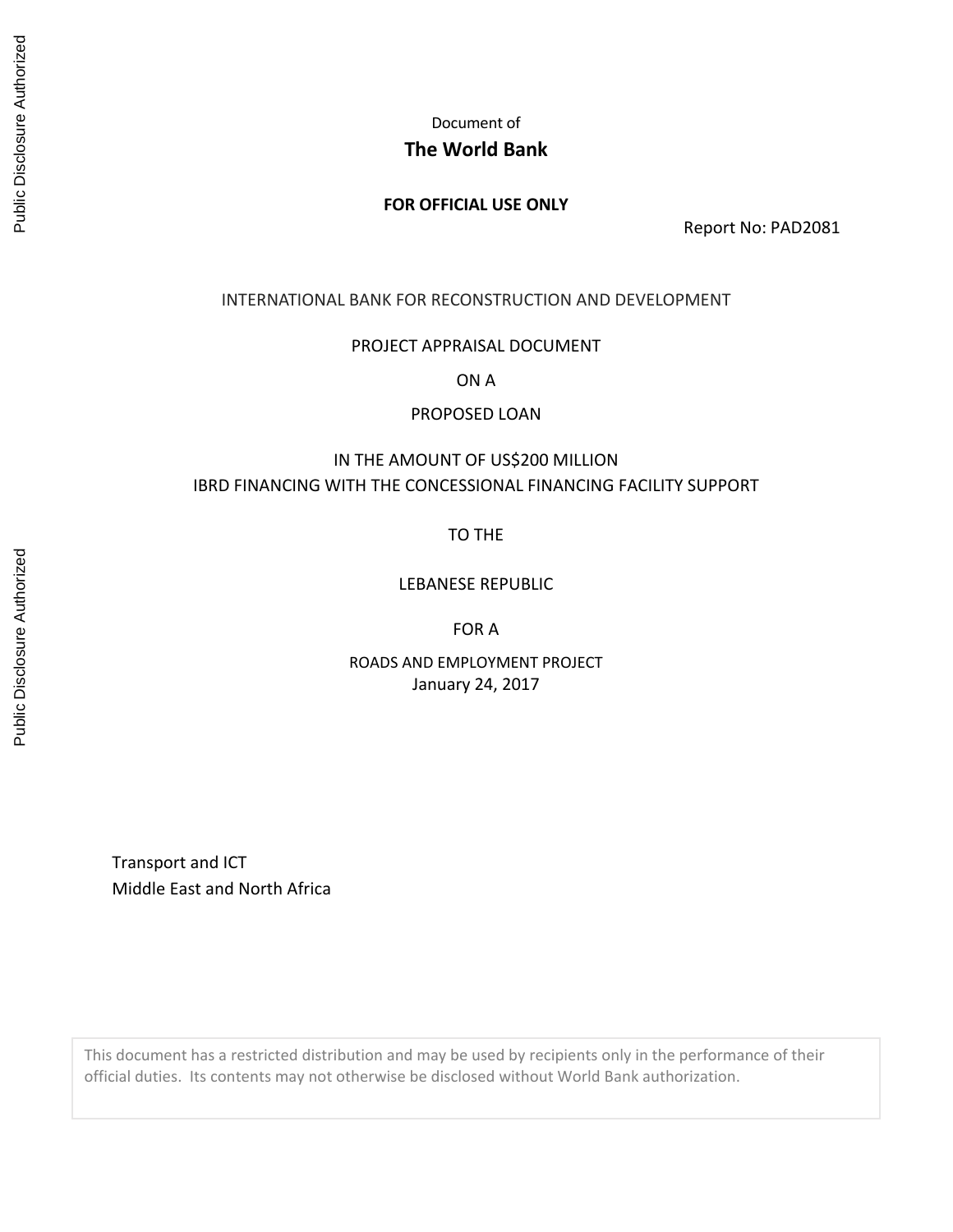## CURRENCY EQUIVALENTS

Exchange Rate Effective December 31, 2016

Currency Unit = Lebanese Pounds (LBP) LBP  $1508.09 = US51$ 

FISCAL YEAR January 1 – December 31

Regional Vice President: Hafez M. H. Ghanem Country Director: Ferid Belhaj Senior Global Practice Director: Jose Luis Irigoyen Practice Manager: Olivier P. Le Ber Task Team Leader(s): Ziad Salim EL Nakat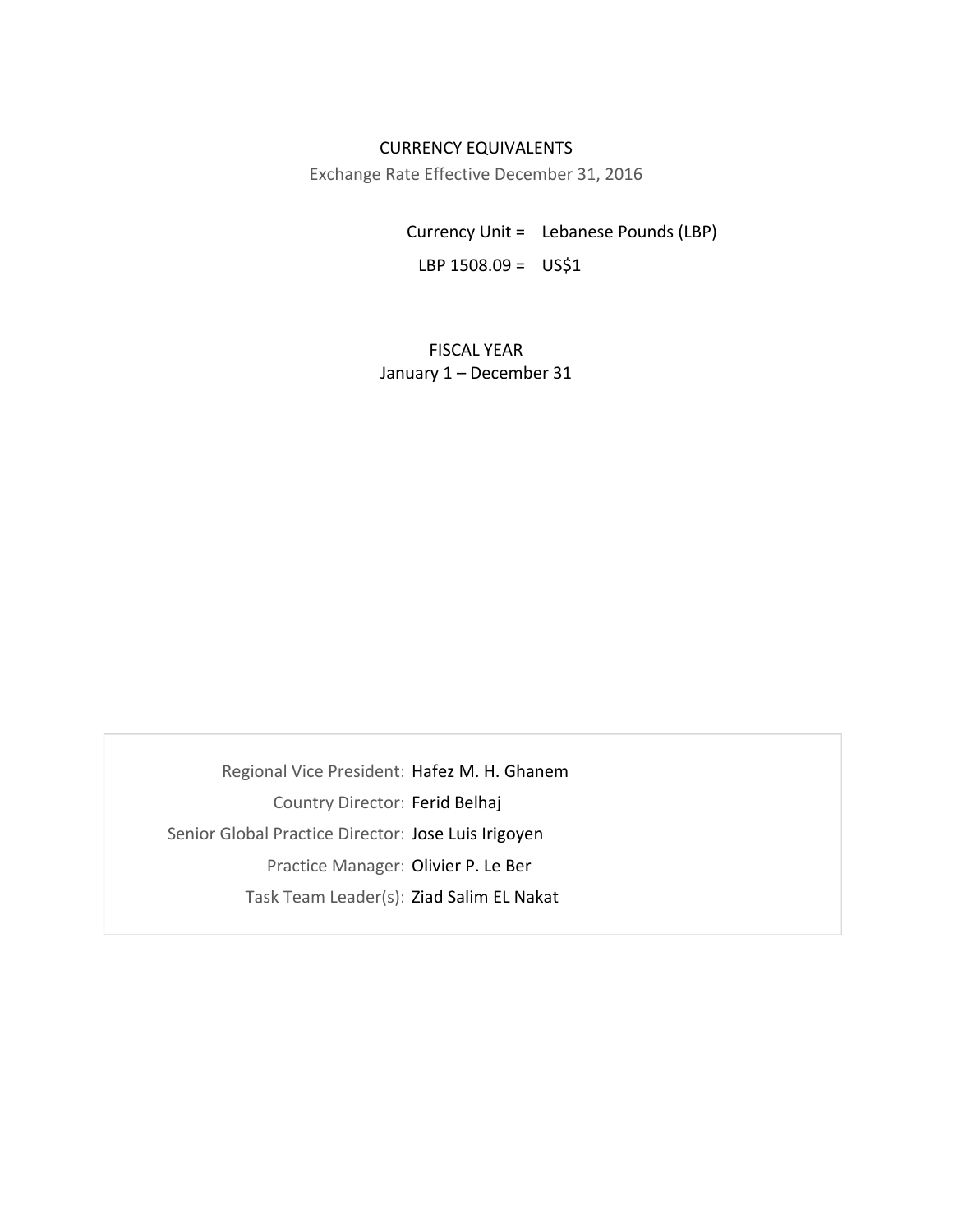## ABBREVIATIONS AND ACRONYMS

| <b>ARAP</b>  | Abbreviated Resettlement Action Plan                    |
|--------------|---------------------------------------------------------|
| <b>CDR</b>   | Council for Development and Reconstruction              |
| <b>CFF</b>   | <b>Concessional Financing Facility</b>                  |
| <b>CPF</b>   | <b>Country Partnership Framework</b>                    |
| DA           | Designated Account                                      |
| <b>ECOP</b>  | <b>Environmental Codes of Practice</b>                  |
| <b>EIRR</b>  | Economic Internal Rate of Return                        |
| <b>ESMF</b>  | Environmental and Social Management Framework           |
| <b>ESMP</b>  | <b>Environmental and Social Management Plan</b>         |
| <b>FBS</b>   | Selection Under a Fixed Budget                          |
| FM           | <b>Financial Management</b>                             |
| FO           | <b>Financial Officer</b>                                |
| GDP          | <b>Gross Domestic Product</b>                           |
| GOL          | Government of Lebanon                                   |
| <b>GRS</b>   | <b>Grievance Redress Service</b>                        |
| <b>GRSF</b>  | <b>Global Road Safety Facility</b>                      |
| <b>ILO</b>   | International Labour Organization                       |
| <b>IPSAS</b> | <b>International Public Sector Accounting Standards</b> |
| <b>IRAP</b>  | International Road Assessment Program                   |
| IRI          | International Roughness Index                           |
| <b>ISF</b>   | <b>Internal Security Forces</b>                         |
| <b>IUFR</b>  | <b>Interim Unaudited Financial Report</b>               |
| LCS          | <b>Least-Cost Selection</b>                             |
| <b>MENA</b>  | Middle East and North Africa                            |
| MoF          | Ministry of Finance                                     |
| <b>MPWT</b>  | Ministry of Public Works and Transport                  |
| <b>NPV</b>   | Net Present Value                                       |
| <b>NRSC</b>  | National Road Safety Council                            |
| ОP           | <b>Operational Policy</b>                               |
| PDO          | Project Development Objective                           |
| <b>PFS</b>   | <b>Project Financial Statement</b>                      |
| PIM          | Project Implementation Manual                           |
| PIU          | Project Implementation Unit                             |
| <b>PPSD</b>  | Project Procurement Strategy for Development            |
| QCBS         | Quality-and-Cost-Based Selection                        |
| <b>RAP</b>   | <b>Resettlement Action Plan</b>                         |
| <b>RPF</b>   | <b>Resettlement Policy Framework</b>                    |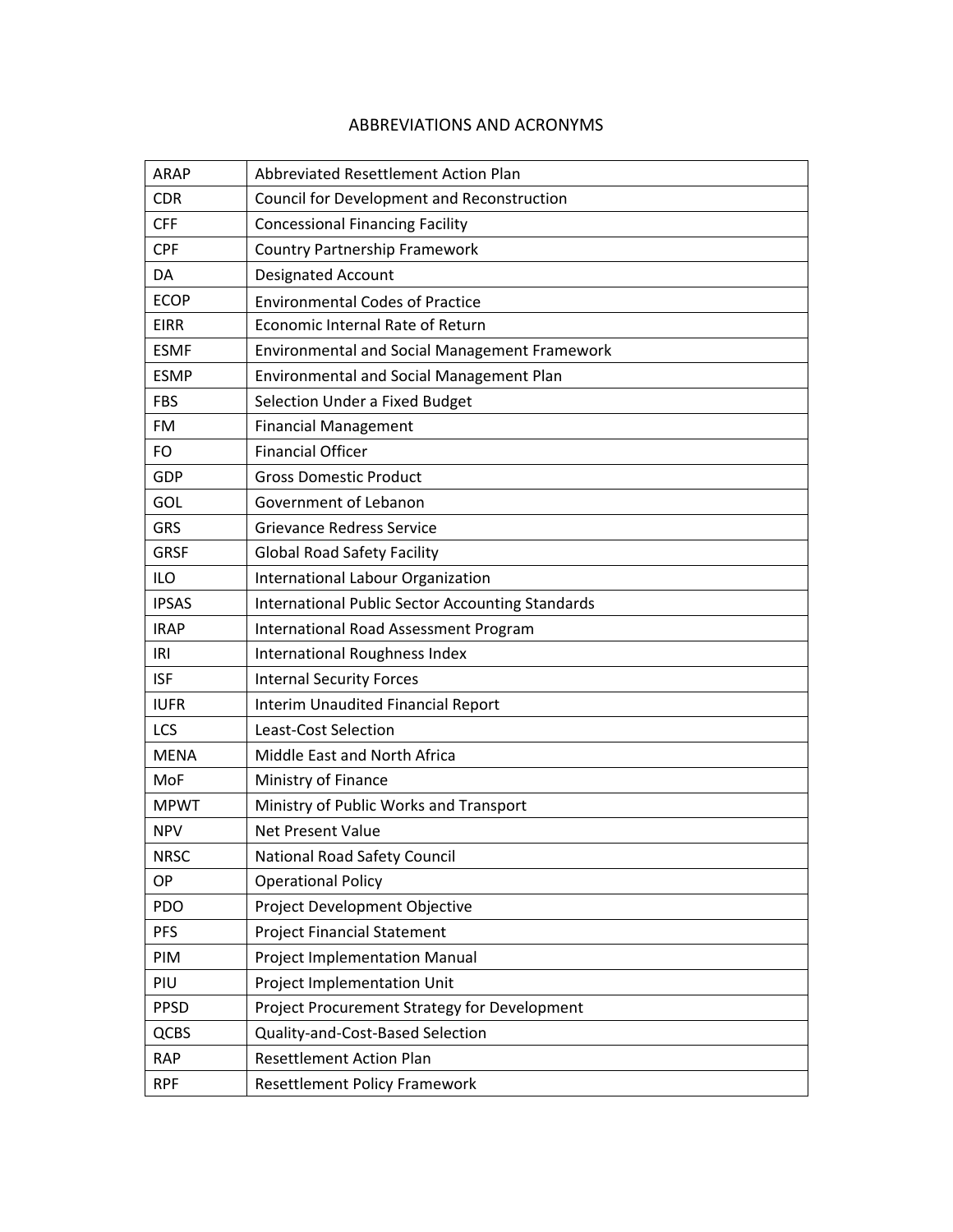| <b>SAP</b>   | Safeguards Action Plan                          |
|--------------|-------------------------------------------------|
| <b>SNRSC</b> | Secretariat of the National Road Safety Council |
| <b>SOE</b>   | Statement of Expenditure                        |
| <b>UNHCR</b> | United Nations High Commissioner for Refugees   |
| <b>UTDP</b>  | Urban Transport Development Project             |
| <b>VAT</b>   | Value-added Tax                                 |
| <b>WA</b>    | <b>Withdrawal Application</b>                   |
| <b>WEF</b>   | World Economic Forum                            |
| <b>WHO</b>   | World Health Organization                       |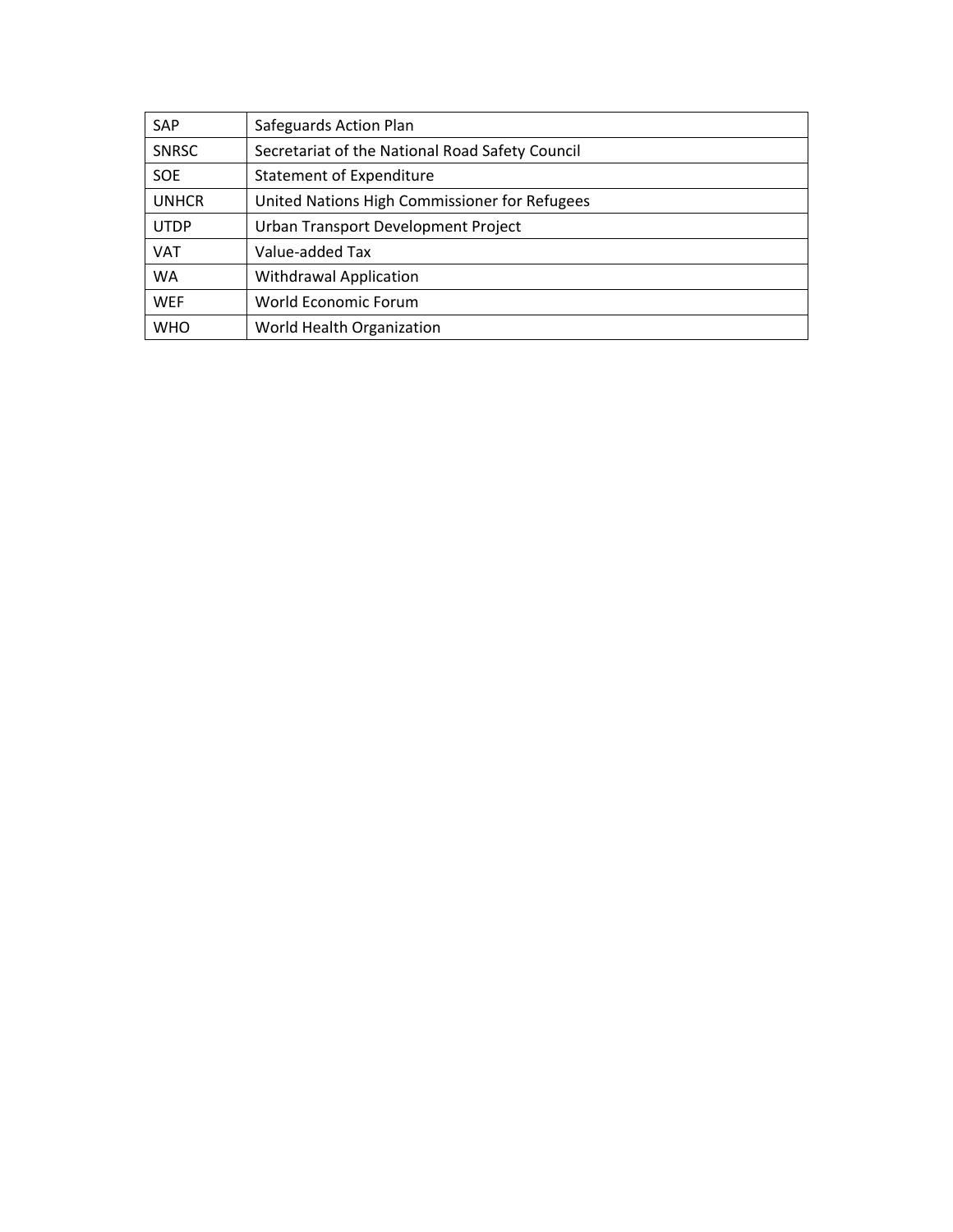

#### **BASIC INFORMATION**

| Is this a regionally tagged project? | Country(ies) | Lending Instrument           |
|--------------------------------------|--------------|------------------------------|
| No                                   |              | Investment Project Financing |

## [✔] Situations of Urgent Need of Assistance or Capacity Constraints

## [ ] Financial Intermediaries

[ ] Series of Projects

| Approval Date                        | <b>Closing Date</b> | <b>Environmental Assessment Category</b> |
|--------------------------------------|---------------------|------------------------------------------|
| 06-Feb-2017                          | 30-Jun-2022         | <b>B</b> - Partial Assessment            |
| <b>Bank/IFC Collaboration</b><br>No. |                     |                                          |

## **Proposed Development Objective(s)**

The Project Development Objectives (PDOs) are to: (i) improve transport connectivity along select paved road sections; and (ii) create short term jobs for Lebanese and Syrians.

#### **Components**

| <b>Component Name</b>                                     | Cost (US\$, millions) |
|-----------------------------------------------------------|-----------------------|
| Component 1: Roads Rehabilitation and Maintenance         | 185.00                |
| Component 2: Improving Road Emergency Response Capacity   | 7.50                  |
| Component 3: Capacity Building and Implementation Support | 7.50                  |

 $\overline{a}$ 

#### **Organizations**

Borrower : Lebanese Republic

Implementing Agency : Council for Development and Reconstruction

## **Safeguards Deferral**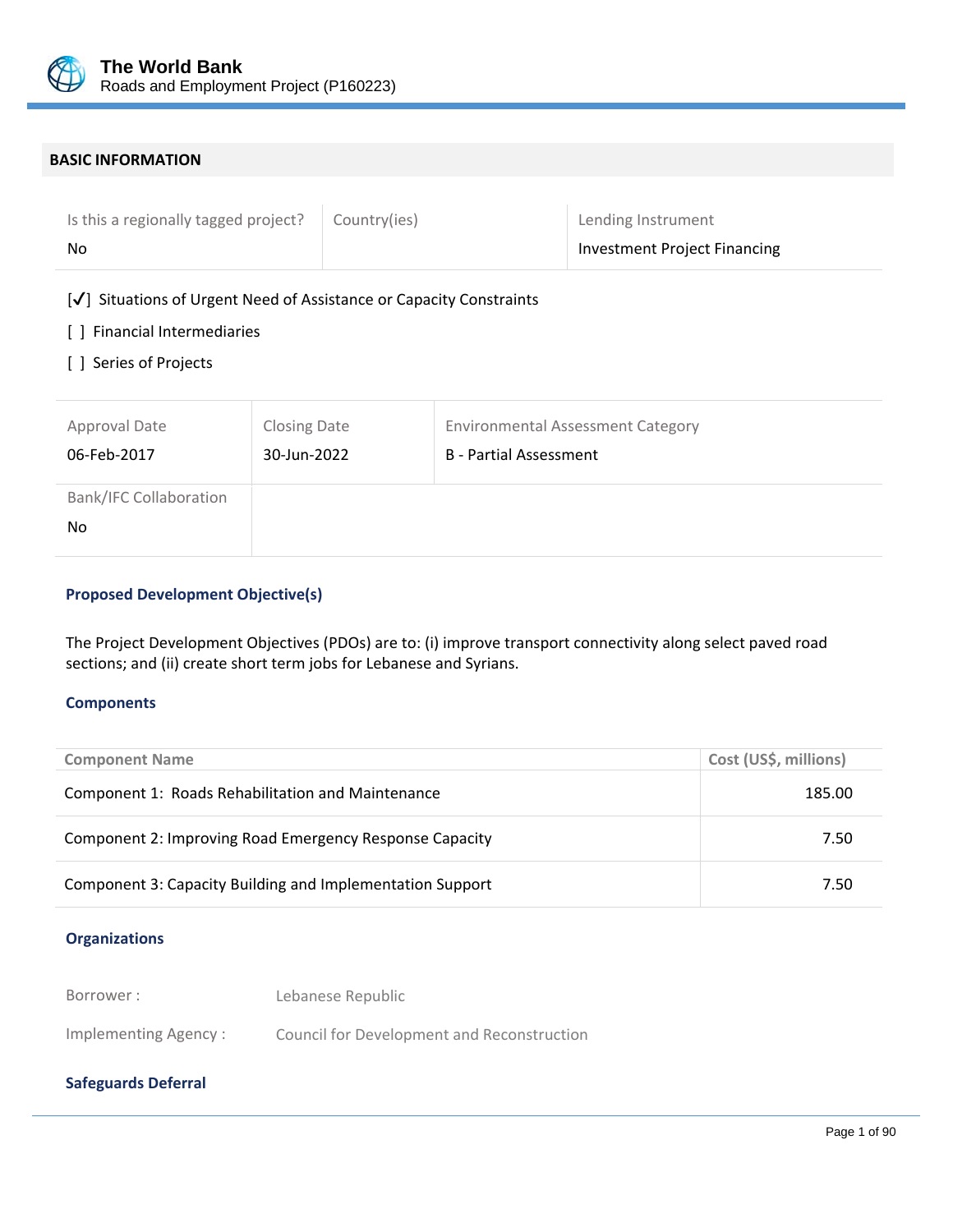

Will the review of safeguards be deferred?

[✔ ] Yes [ ] No

# **PROJECT FINANCING DATA (IN USD MILLION)**

| ] Counterpart<br>Funding   | $\lceil \checkmark \rceil$ IBRD | 1 IDA Credit<br><b>Crisis Response</b><br>$\overline{\phantom{a}}$<br>Window | ] IDA Grant<br>] Crisis Response<br>Window |  | $\mathsf{[}\bigtriangledown\mathsf{]}$ Trust<br><b>Funds</b> | Parallel<br>Financing |
|----------------------------|---------------------------------|------------------------------------------------------------------------------|--------------------------------------------|--|--------------------------------------------------------------|-----------------------|
|                            |                                 | Regional Projects<br>Window                                                  | Regional Projects<br>Window                |  |                                                              |                       |
| <b>Total Project Cost:</b> |                                 |                                                                              | <b>Total Financing:</b>                    |  | <b>Financing Gap:</b>                                        |                       |
| 200.00                     |                                 |                                                                              | 200.00                                     |  | 0.00                                                         |                       |
|                            |                                 | Of Which Bank Financing (IBRD/IDA):                                          |                                            |  |                                                              |                       |
|                            |                                 |                                                                              | 154.60                                     |  |                                                              |                       |

## **Financing (in US\$, millions)**

| <b>Financing Source</b>                | Amount |
|----------------------------------------|--------|
| <b>Concessional Financing Facility</b> | 45.40  |
| IBRD-87050                             | 154.60 |
| <b>Total</b>                           | 200.00 |

## **Expected Disbursements (in US\$, millions)**

| <b>Fiscal Year</b> | 2017  | 2018  | 2019   | 2020   | 2021   | 2022   |
|--------------------|-------|-------|--------|--------|--------|--------|
| Annual             | 20.00 | 50.00 | 60.00  | 30.00  | 20.00  | 20.00  |
| <b>Cumulative</b>  | 20.00 | 70.00 | 130.00 | 160.00 | 180.00 | 200.00 |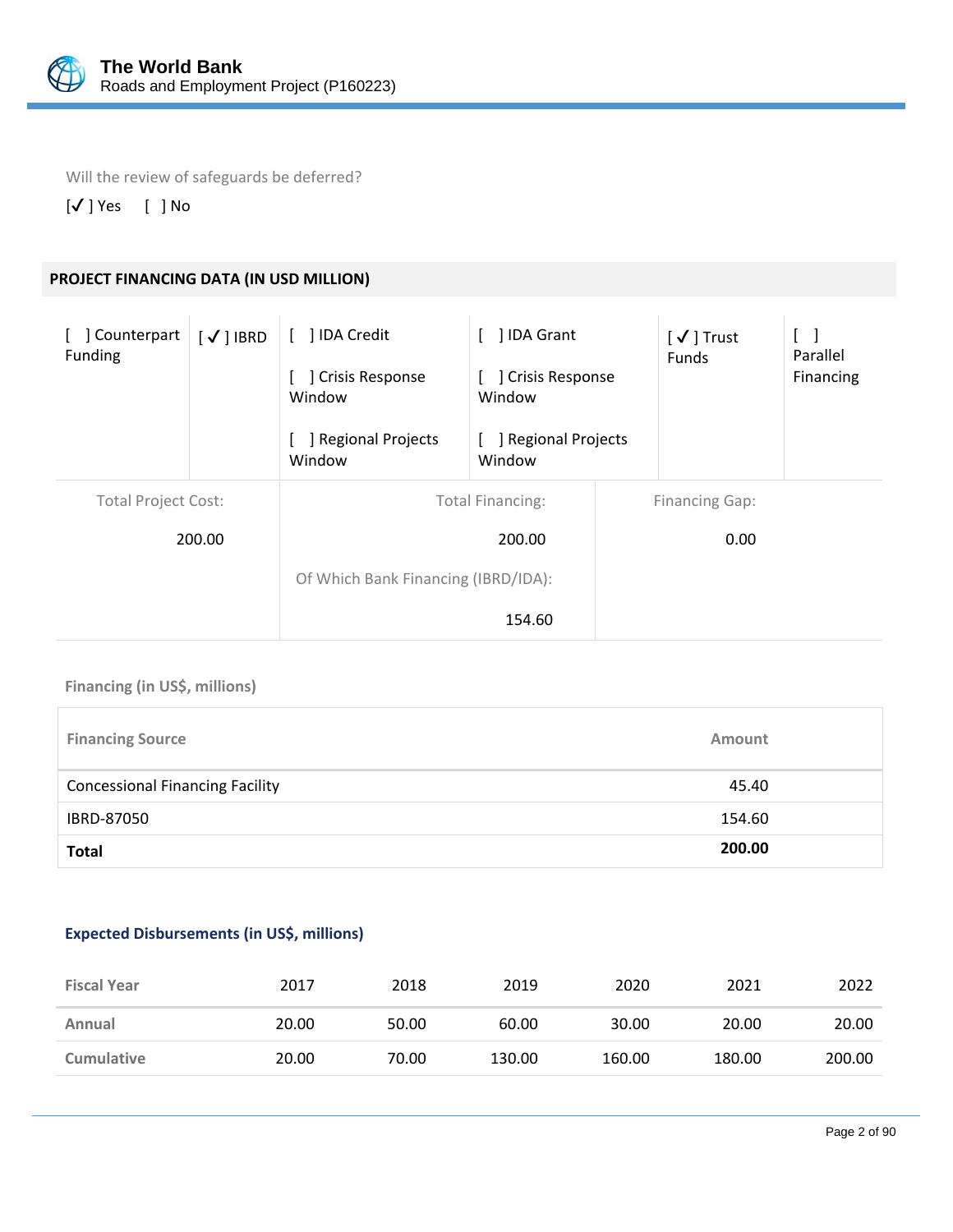

#### **INSTITUTIONAL DATA**

**Practice Area (Lead)** Transport & ICT

**Contributing Practice Areas**

#### **Gender Tag**

Does the project plan to undertake any of the following?

a. Analysis to identify Project-relevant gaps between males and females, especially in light of country gaps identified through SCD and CPF

#### Yes

b. Specific action(s) to address the gender gaps identified in (a) and/or to improve women or men's empowerment

Yes

c. Include Indicators in results framework to monitor outcomes from actions identified in (b)

#### Yes

#### **SYSTEMATIC OPERATIONS RISK‐RATING TOOL (SORT)**

| <b>Risk Category</b>                                            | Rating        |
|-----------------------------------------------------------------|---------------|
| 1. Political and Governance                                     | • Substantial |
| 2. Macroeconomic                                                | • Substantial |
| 3. Sector Strategies and Policies                               | • Moderate    |
| 4. Technical Design of Project or Program                       | • Moderate    |
| 5. Institutional Capacity for Implementation and Sustainability | • Substantial |
| 6. Fiduciary                                                    | • Moderate    |
| 7. Environment and Social                                       | • Substantial |
| 8. Stakeholders                                                 | • Substantial |
| 9. Other                                                        |               |
| 10. Overall                                                     | • Substantial |
|                                                                 |               |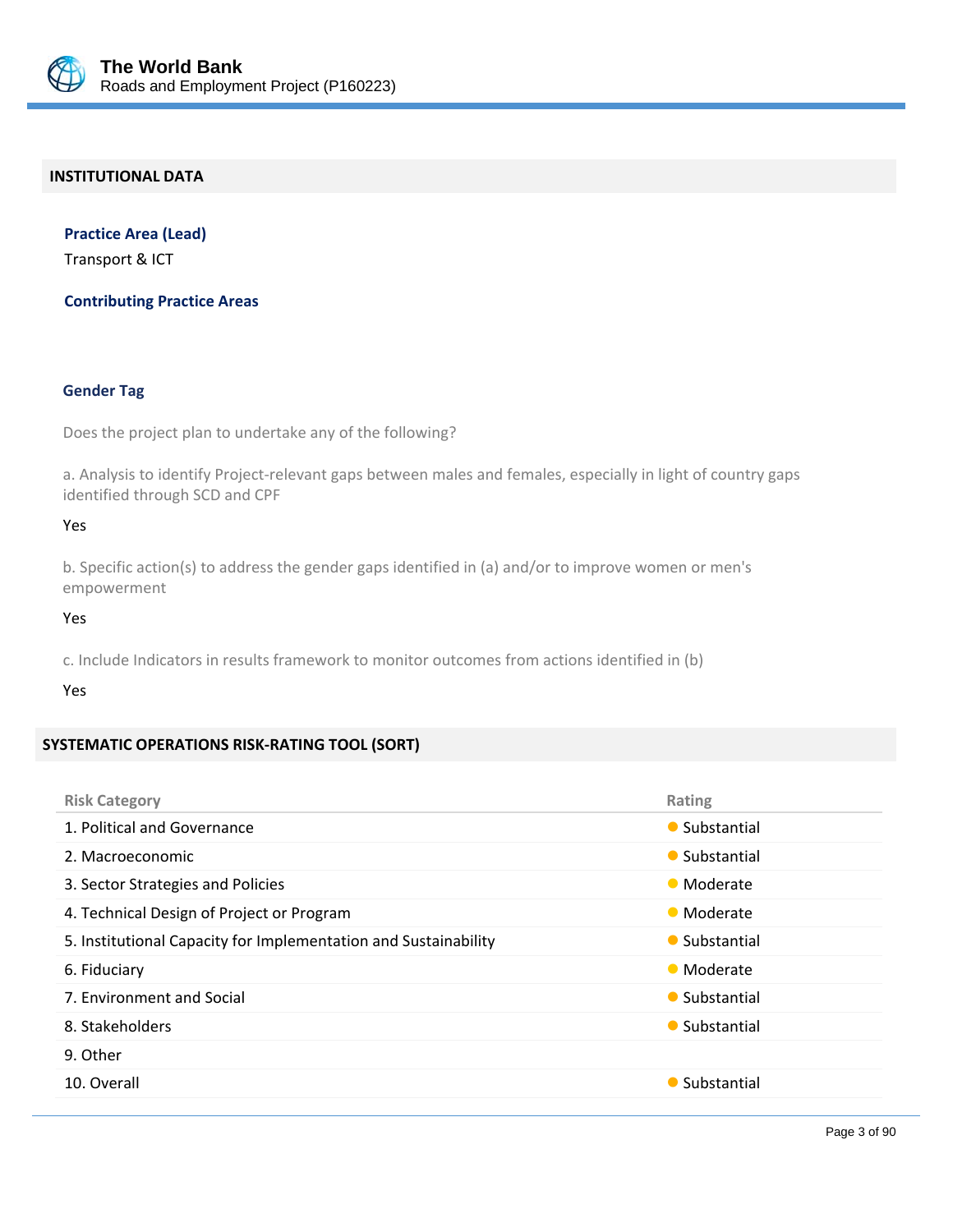

#### **COMPLIANCE**

## **Policy**

Does the project depart from the CPF in content or in other significant respects?

| $[\sqrt]$ No<br>$[ ]$ Yes |  |
|---------------------------|--|
|---------------------------|--|

Does the project require any waivers of Bank policies?

[ ] Yes [✔] No

| <b>Safeguard Policies Triggered by the Project</b> | Yes | <b>No</b> |
|----------------------------------------------------|-----|-----------|
| Environmental Assessment OP/BP 4.01                | ✓   |           |
| Natural Habitats OP/BP 4.04                        |     |           |
| Forests OP/BP 4.36                                 |     |           |
| Pest Management OP 4.09                            |     |           |
| Physical Cultural Resources OP/BP 4.11             |     |           |
| Indigenous Peoples OP/BP 4.10                      |     |           |
| Involuntary Resettlement OP/BP 4.12                |     |           |
| Safety of Dams OP/BP 4.37                          |     |           |
| Projects on International Waterways OP/BP 7.50     |     |           |
| Projects in Disputed Areas OP/BP 7.60              |     |           |
|                                                    |     |           |

## **Legal Covenants**

Sections and Description

1. The Project Implementing Entity ("PIE") shall not later than (2) months after the Effective Date, establish and thereafter maintain, at all times during the implementation of the Project, the Project Implementation Unit ("PIU").

Sections and Description

2. The Project Implementing Entity shall not later than (1) month after the Effective Date prepare a project implementation manual.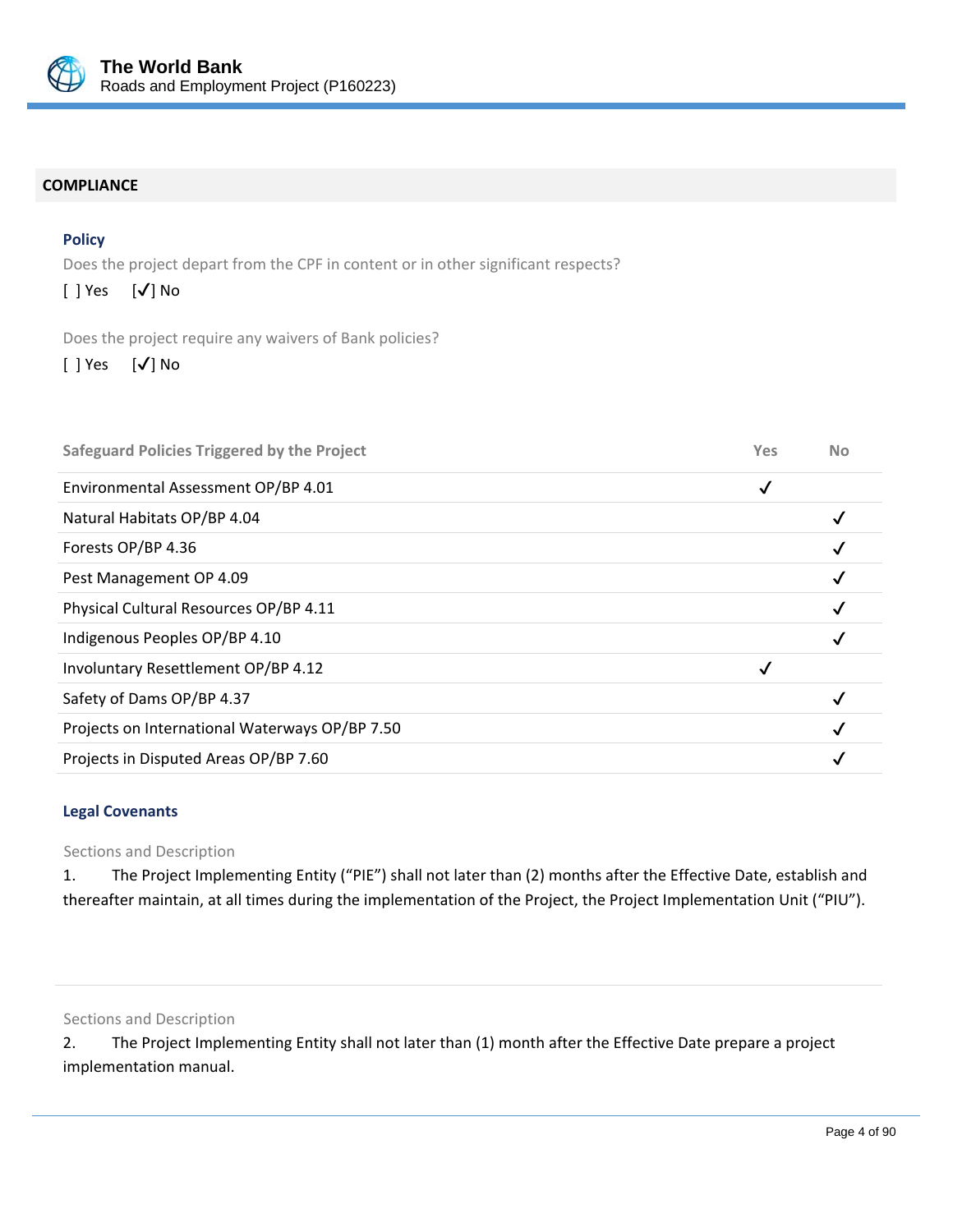

#### Sections and Description

3. The Project Implementing Entity shall not later than (6) months after the Effective Date, recruit and thereafter maintain an external auditor, with qualifications and terms of reference acceptable to the Bank.

Sections and Description

4. The Project Implementing Entity shall not later than (1) month after Effective Date submit, a comprehensive list of targeted primary, secondary and tertiary roads, satisfactory to the Bank.

#### Sections and Description

5. The Project Implementation Entity shall not later than (1) month after the Effective date, prepare in form and substance acceptable to the Bank, an ESMF.

Sections and Description

6. The Project Implementation Entity shall not later than (1) month after the Effective date, prepare in form and substance acceptable to the Bank, a Resettlement Policy Framework ("RPF") setting forth the modalities for resettlement and compensation of Affected Persons under the Project.

## Sections and Description

7. no withdrawal shall be made:

 (a) for payments made prior to the date of the loan agreement signing, except that withdrawals up to an aggregate amount not to exceed US\$20,000,000 may be made for payments made prior to this date but on or after March 15, 2017, for Eligible Expenditures; or

(b) from the Loan Account unless each withdrawal is made on a pari passu basis and at a 77.25%:22.75% ratio between the amount of the non‐concessional portion of the loan allocated and the amount of the concessional portion of the loan allocated.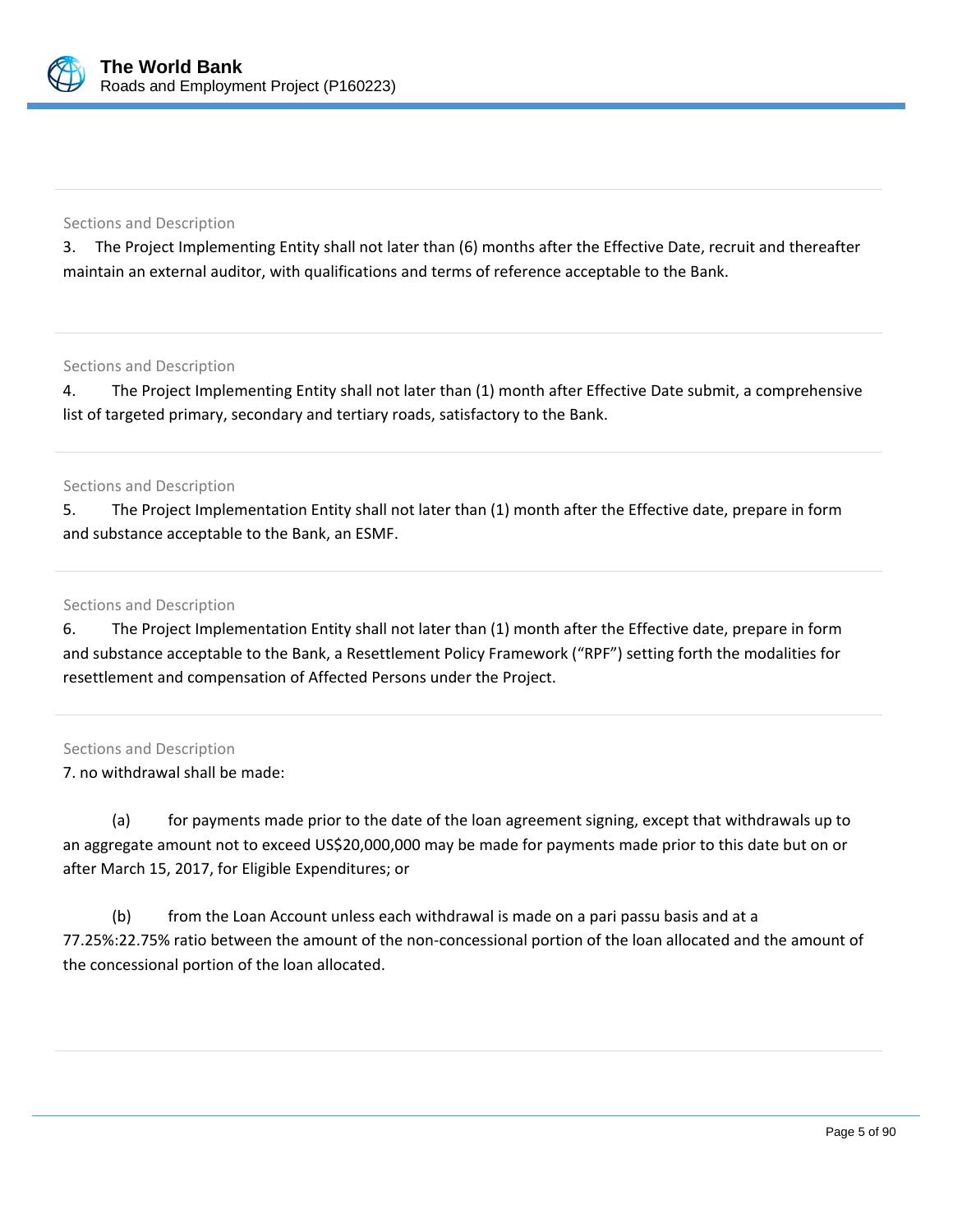

## **Conditions**

Type Description

Effectiveness That the Subsidiary Agreement has been executed on behalf of the Borrower and the Project Implementing Entity.

# **PROJECT TEAM**

**Bank Staff**

| <b>Name</b>                            | Role                                              | Specialization        | Unit         |
|----------------------------------------|---------------------------------------------------|-----------------------|--------------|
| Ziad Salim EL Nakat                    | Team Leader(ADM<br>Responsible)                   |                       | <b>GTI05</b> |
| Lina Fares                             | <b>Procurement Specialist(ADM</b><br>Responsible) |                       | GGO05        |
| Rima Abdul-Amir Koteiche               | <b>Financial Management</b><br>Specialist         |                       | GGO23        |
| Abdulhakim Ali Ahmed Al-<br>Aghbari    | <b>Team Member</b>                                |                       | <b>GTI05</b> |
| Andrianirina Michel Eric<br>Ranjeva    | <b>Team Member</b>                                |                       | <b>WFALN</b> |
| Chaogang Wang                          | <b>Team Member</b>                                |                       | GSU05        |
| Christine Makori                       | Counsel                                           |                       | LEGAM        |
| <b>Colin Andrews</b>                   | <b>Team Member</b>                                |                       | GSP01        |
| <b>Ehab Mohamed Mohamed</b><br>Shaalan | <b>Environmental Specialist</b>                   |                       | GEN05        |
| Haneen Ismail Sayed                    | <b>Team Member</b>                                |                       | MNC02        |
| <b>Khalid Boukantar</b>                | <b>Team Member</b>                                | <b>Team Assistant</b> | <b>GTI05</b> |
| Konjit Negash<br>Gebreselassie         | <b>Team Member</b>                                |                       | <b>GTI08</b> |
| May Ibrahim                            | <b>Team Member</b>                                |                       | MNC02        |
| Mei Wang                               | <b>Team Member</b>                                |                       | LEGAM        |
| Michelle P. Rebosio<br>Calderon        | Safeguards Specialist                             |                       | GSU05        |
| Mouna Couzi                            | <b>Team Member</b>                                |                       | <b>MNCLB</b> |
| Nabil Samir                            | <b>Team Member</b>                                |                       | <b>GTI05</b> |
|                                        |                                                   |                       |              |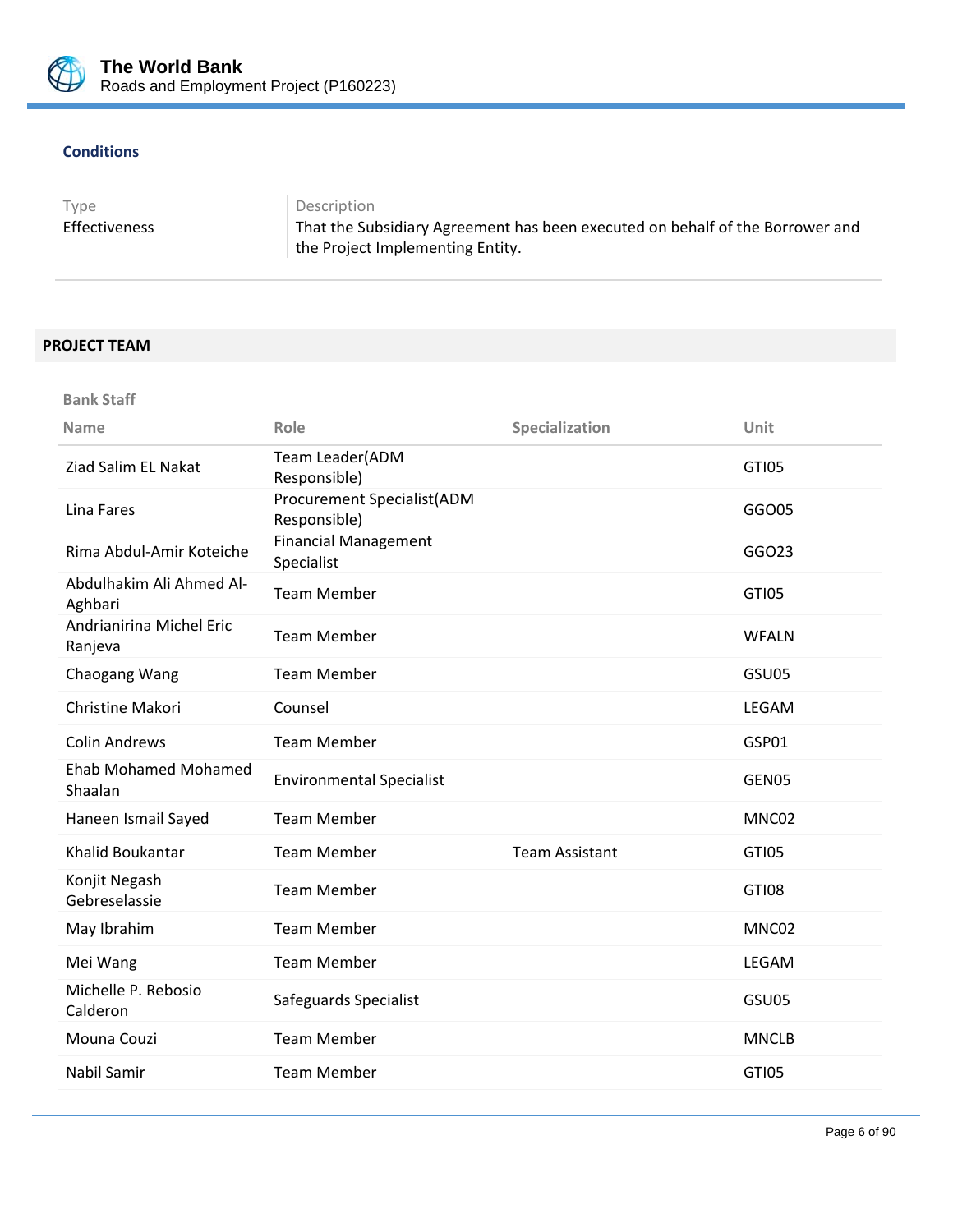

| Rene Antonio Leon Solano | <b>Team Member</b> |                | GSP05        |
|--------------------------|--------------------|----------------|--------------|
| Rock Jabbour             | <b>Team Member</b> |                | GGO23        |
| Rodrigo Archondo-Callao  | <b>Team Member</b> |                | GTI03        |
| Rola Assi                | <b>Team Member</b> | Team Assistant | <b>MNCLB</b> |
| Saba Nabeel M Gheshan    | <b>Team Member</b> |                | LEGAM        |
| Sepehr Fotovat Ahmadi    | <b>Team Member</b> |                | GGO05        |
| <b>Extended Team</b>     |                    |                |              |
| <b>Name</b>              | Title              | Organization   | Location     |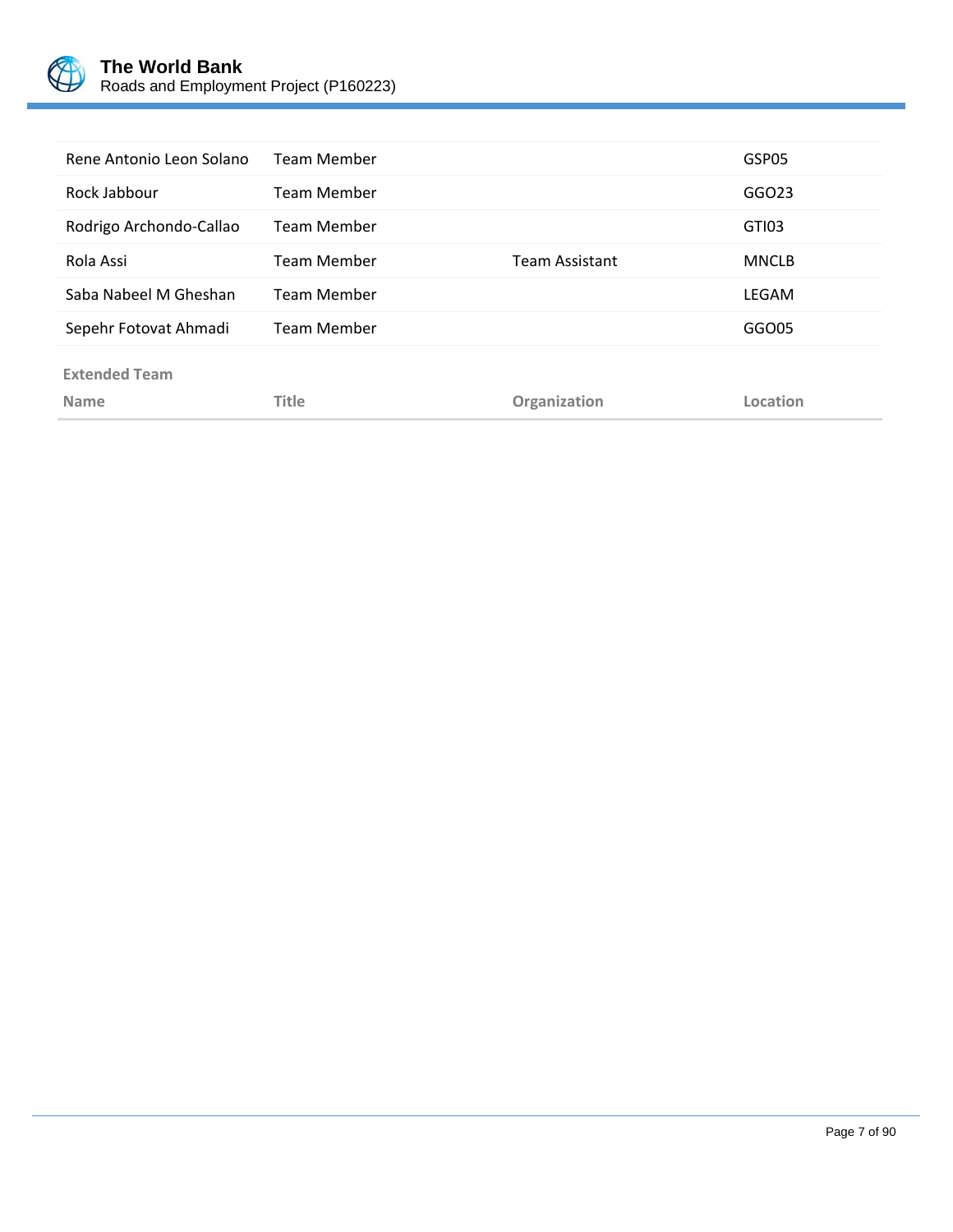

## LEBANON ROADS AND EMPLOYMENT PROJECT

## **TABLE OF CONTENTS**

| ı.   |  |
|------|--|
|      |  |
|      |  |
|      |  |
| Н.   |  |
|      |  |
|      |  |
|      |  |
| III. |  |
|      |  |
|      |  |
|      |  |
| IV.  |  |
|      |  |
|      |  |
|      |  |
|      |  |
| V.   |  |
|      |  |
| VI.  |  |
|      |  |
|      |  |
|      |  |
|      |  |
|      |  |
|      |  |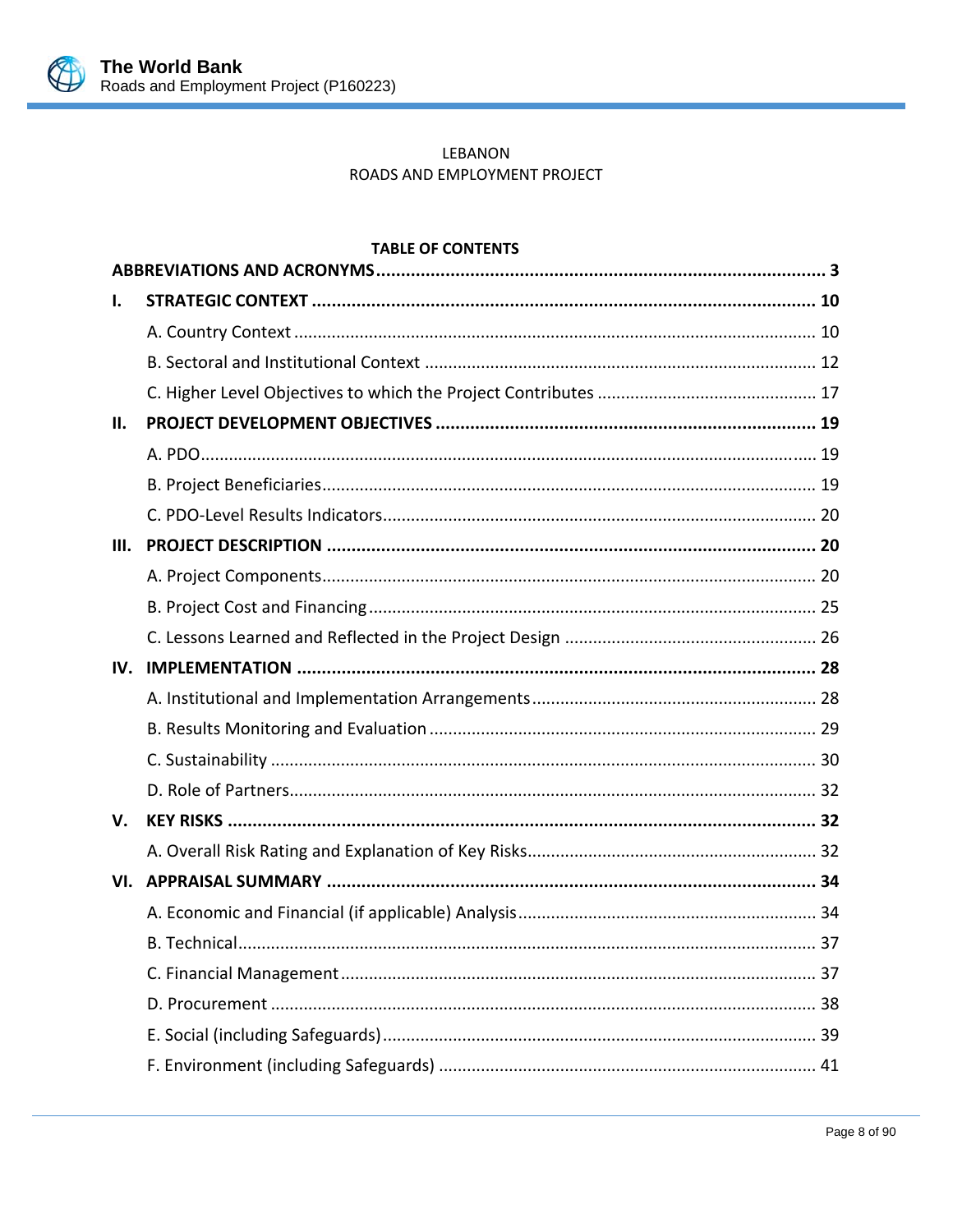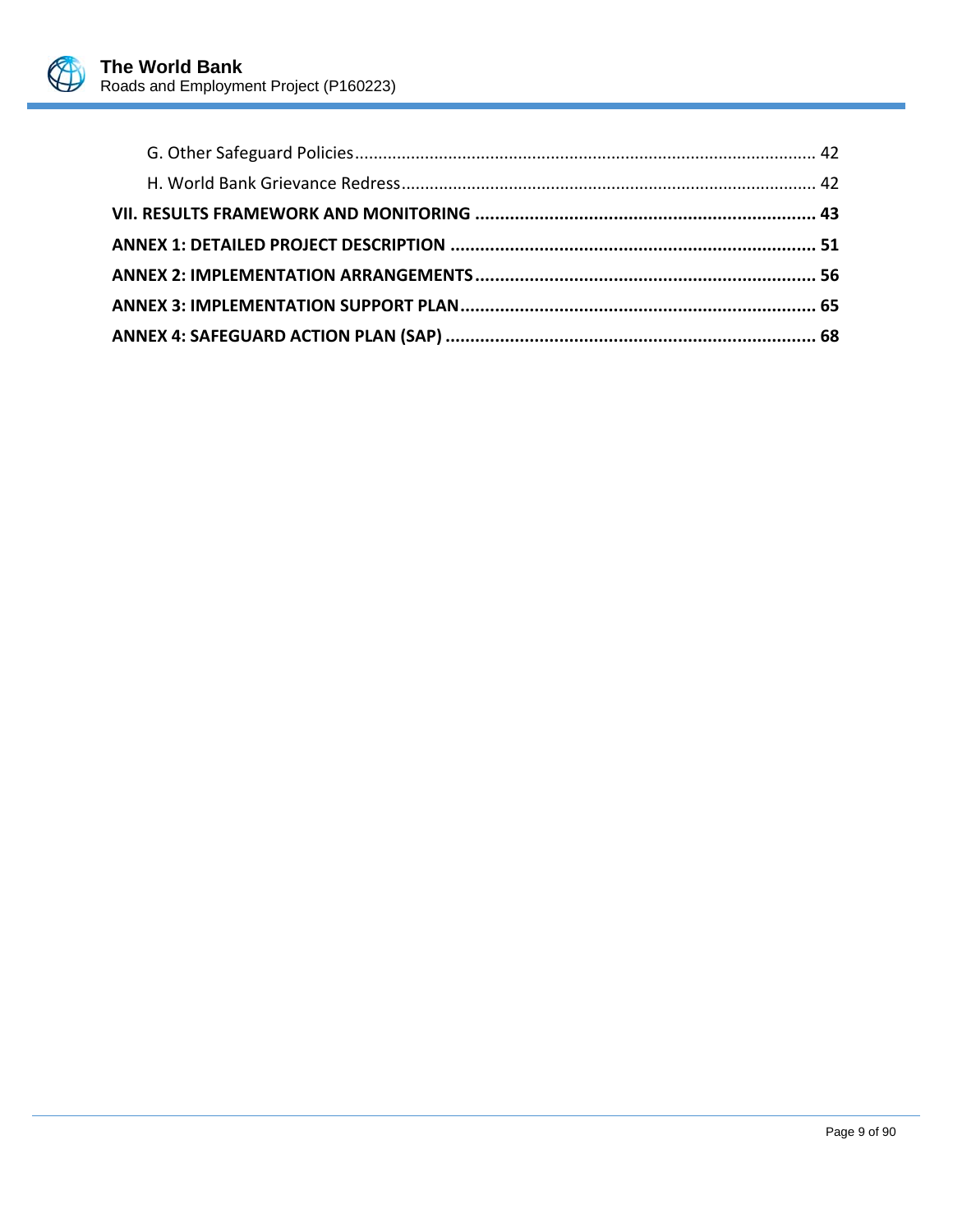

## **I. STRATEGIC CONTEXT**

## **A. Country Context**

 $\overline{a}$ 

1. **Lebanon is a small open country—culturally, politically and economically—of upper middle‐ income status with a population of 4.5 million people in 2015, not taking into account the approximate 1.5 million Syrian refugees and 450,000 Palestinian refugees residing in the country.** Lebanon's diverse sectarian make up has, at the best of times, served as a conduit for cultural and religious variety as well as socio‐political liberties, and at worst, accentuated domestic linkages to regional and international conflicts resulting in civil strife. Lying at the epicenter of one of the most volatile regions in the world, Lebanon is continuously exposed to sizable political and security shocks but has developed a level of resilience that is difficult for outsiders to envisage. This resilience, however, is not a guarantee against internal tensions, as evidenced by the devastating civil war that lasted from 1975 to 1990 and fundamentally altered conditions across sectors—governance, infrastructure, and the macro‐economy compromising the country's development path.<sup>1</sup>

2. **Real gross domestic product (GDP) growth for 2016 was estimated at 1.8 percent, reflecting the impact of regional turmoil and the absence of reforms.** Since the end of the civil war, the Lebanese economy has expanded at a moderate pace, but with high volatility due to frequent shocks. While real GDP grew by an estimated 4.8 percent on average from 1993 to 2015, the volatility around that average was large at 3.7 percent (one standard deviation). The services sector—historically a key growth driver<sup>2</sup> —has been severely impacted by the Syria conflict and has contributed significantly to Lebanon's low growth in recent years. Tumbling growth since 2011 and the large fiscal burden associated with Syrian refugees' access to public services and infrastructure have pushed the debt-to-GDP ratio higher again (around 140 percent as of end‐2015), resulting in a marked deterioration of the country's macroeconomic environment. Meanwhile, the growth outlook remains subdued given the ongoing conflict in Syria and the domestic political impasse. The World Bank projects real growth between 2 to 2.5 yearly over the medium term.

3. **Lebanon faces stark and pressing development challenges, however, the reform efforts to improve the quality of institutions and promote growth have been limited.** The difficulty in reaching consensus in Lebanon delays decision‐making processes and leaves Lebanon vulnerable to external influences. This has left important economic reforms and projects unaddressed, and has resulted in missed reform opportunities especially since in many cases the technical solutions are well known. This is clearly visible in the deteriorating infrastructure sectors, the poor quality of public institutions and service delivery, and a challenging macroeconomic environment.

4. **Lebanon's pressing reform and development needs are particularly evident in its very poor infrastructure which represents a key constraint to growth.** Despite being an upper middle‐income country, Lebanon's infrastructure is in a very bad condition. According to the World Economic Forum's

<sup>&</sup>lt;sup>1</sup> The World Bank Group. Lebanon Country Partnership Framework (CPF). 2016.

 $\overline{a}$ <sup>2</sup> Between 1997 and 2011—latest utilized final national accounts—the services sector accounted for an average of 74 percent of real GDP.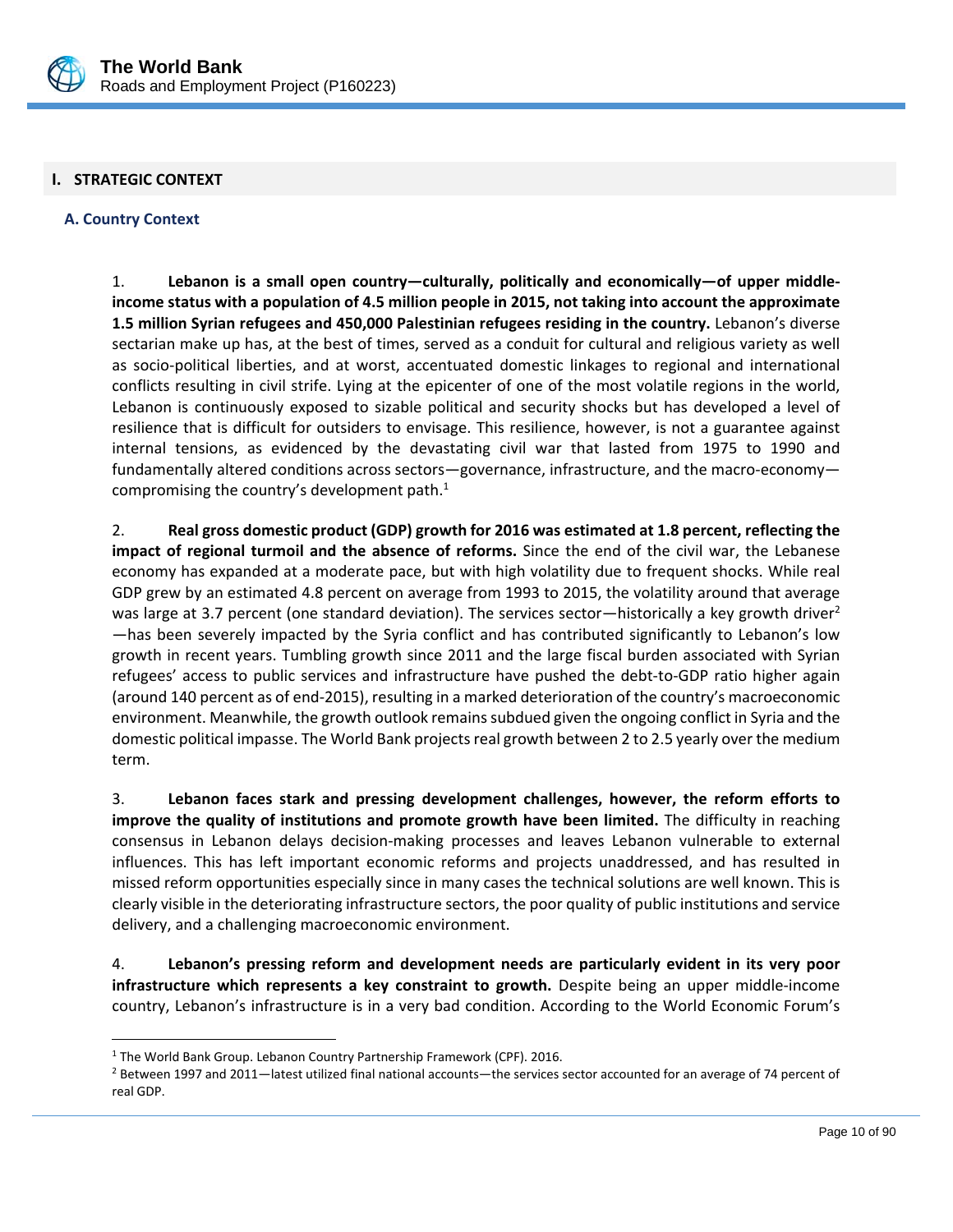(WEF) Competitiveness Index, $3$  Lebanon's infrastructure is the second main constraint to growth and its supply and quality is materially below various sets of comparator countries. Among the nine infrastructure sub-indicators WEF uses, Lebanon has two among the bottom 10 percent of world ranking (out of 144 countries) and four are at the bottom 25 percent of the world. Specifically, for the quality of electricity supply, Lebanon ranks as the second worst country in the world, while it ranks 120th for quality of roads, and 114th for mobile phone subscriptions.

5. **Meanwhile neighboring Syria is suffering the biggest conflict and the worst humanitarian and refugee crisis of the 21st century, with large regional and global ramifications and spillover effects.** The conflict in Syria, which started in 2011, is currently the largest active conflict in the world, involving and impacting multiple regional and global players, and resulting in massive destruction and the largest refugee crisis of this century. According to the United Nations High Commissioner for Refugees (UNHCR), the number of registered Syrian refugees in 2016 reached 4.8 million. There are currently an estimated 2.7 million Syrian refugees in Turkey, 1 to 1.5 million in Lebanon,<sup>4</sup> and 0.7 to 1 million in Jordan. In addition, according to estimates, there are about 8.7 million internally displaced Syrians in 2016. Hence, for a population of about 22 million before the war, it is estimated that about 60 percent of Syria's population is displaced (refugees and internally displaced), representing a massive humanitarian crisis. While some of the refugees in neighboring countries live in camps, the majority of refugees live generally in difficult conditions within various urban and rural host communities, putting excessive strains on existing infrastructure and services within these communities. The incapacity of neighboring countriesto deal with such large influx of refugees, in addition to the refugees'search forsafety and better livelihood, have been driving a large number of refugees to migrate formally and informally to global destinations, particularly in Europe. UNHCR estimates the number of Syrians seeking asylum in 2016 at about 1 million. The Syria crisis has therefore become a major regional and global challenge requiring concerted global efforts to seek political, developmental, and humanitarian solutions.

6. **The Syrian refugee crisis has resulted in unprecedented social and economic challenges to Lebanon, putting further stains on its decaying infrastructure.** Lebanon hosts 450,000 Palestinian refugees and the conflict in Syria has brought an additional 1.5 million Syrian refugees, placing Lebanon as the country with the highest number of refugees per capita in the world at an estimated one‐third of the country's population. This dramatic surge in population is putting a strain on the country's resources, public services, and infrastructure. The fiscal costs related to the Syria crisis have also been considerable, amounting to an estimated US\$2.6 billion over the 2012–2014 period alone.<sup>5</sup> This situation poses the risk of further destabilizing the country's fragile political, social, and economic situation. As the influx of Syrian refugees continues to increase, the capacity of the existing and decaying infrastructure will no longer be sufficient to meet the excess demand, and urgent public investments will be needed – imposing further and potentially substantial burdens on Lebanon's already stretched public finances. In the road sector alone, the investment needs to cope with the influx of Syrian refugees are estimated at about US\$50 million per year for road rehabilitation and road capacity increase.

 $\overline{a}$ 

<sup>3</sup> World Economic Forum. Global Competitiveness Index 2014/2015.

<sup>4</sup> UNHCR refers to 1 million registered Syrian refugees in Lebanon, however, there are many Syrians in Lebanon who have not registered as refugees, bringing the estimated number of total Syrians in Lebanon to about 1.5 million.

<sup>5</sup> The World Bank. Lebanon Economic and Social Impact Assessment of the Syrian Conflict. 2013.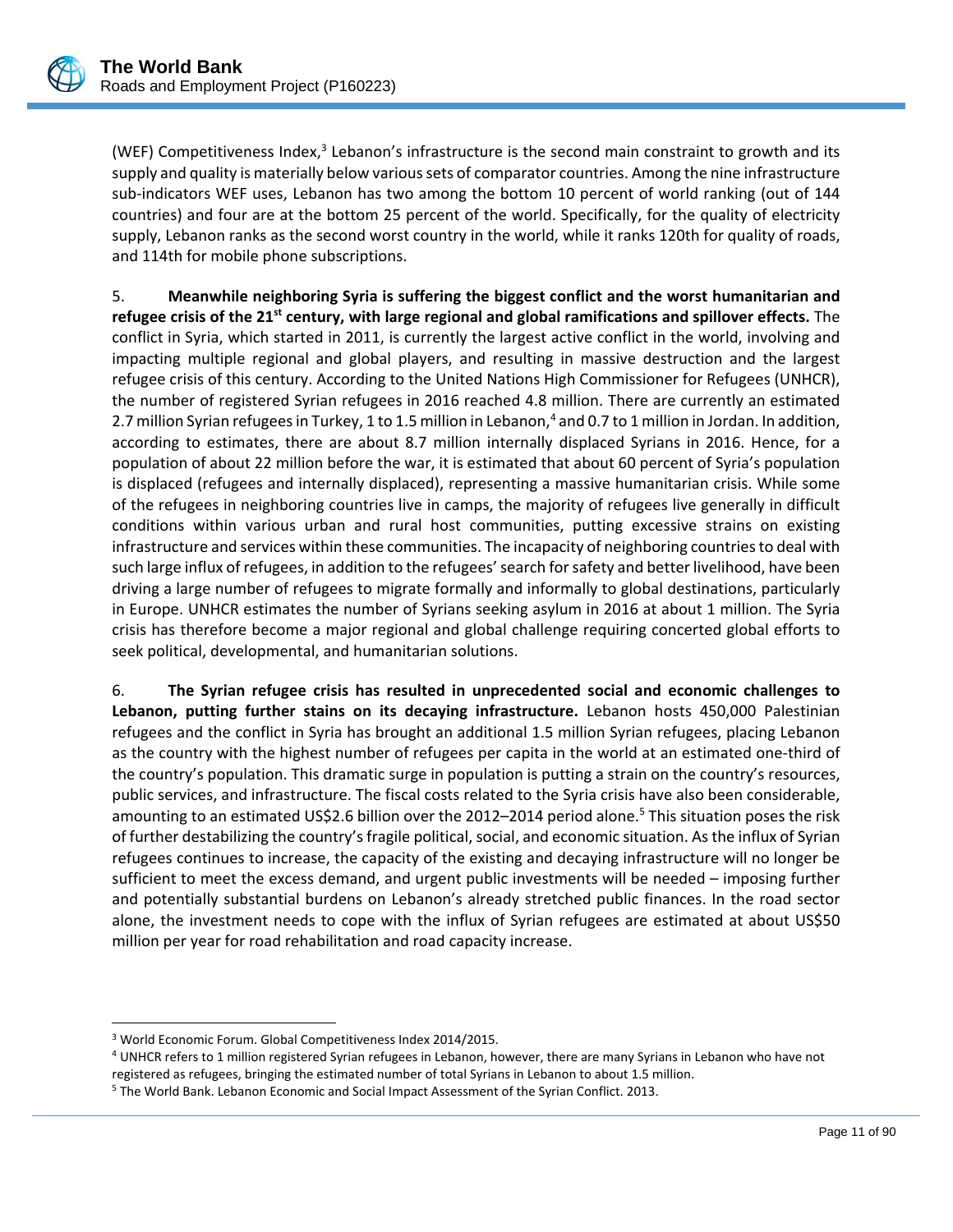

7. **Meanwhile, the Syria conflict has also exacerbated the labor marketsituation**. Since the refugee influx, the labor force in Lebanon increased by as much as 35 percent. Because of the low level of education of the Syrian refugees ‐ 87 percent of working age refugees have less than a secondary level education ‐ the refugee crisis has also led to an oversupply of low skilled workers and to an increase in informality. Almost all Syrian refugees are working informally. The construction sector is the second largest employer of Syrian refugees in Lebanon (24.1 percent), after household work (26.5 percent), and is followed by wholesale/retail (11.1 percent), manufacturing (10.6 percent), agriculture (9.1 percent), food and beverages (4.9 percent), and others. The lack of opportunities for unskilled and low-skilled Lebanese and refugee workers is important, given that unemployment that affects specific social groups more than others (in this case refugees and lower-skilled Lebanese males, and youth within both groups) can lead to inter‐group grievances that in turn fuel extremism and conflict.

8. **To weather the crisis, Lebanon is adopting a two‐pronged approach aimed at programs to stimulate the economy and create jobs, while meeting Lebanon's longer‐term development needs particularly in the infrastructure sectors.** Given the slowing economy and the impact of the Syria conflict, Lebanon is in urgent need to rapidly inject investments to stimulate its economy and create jobs as the presence of a large number of unskilled and unemployed Lebanese and Syrians has a significant negative social, economic, and security impacts that could further destabilize the country. The Government of Lebanon's (GOL) strategy is to rapidly increase its public investments in key sectors, particularly the infrastructure sectors, to stimulate the economy and create jobs while also meeting its longer‐term development needs therefore ensuring the sustainability of these investments. The GOL has therefore put in place a priority investment program of about US\$2.5 billion primarily focused on the infrastructure sectors, especially energy and transport. The transport sector's share of the program is about US\$1 billion, of which about US\$510 million for improving the main road network given its bad condition and its high importance for the development of regions and local economies, and for the rapid creation of jobs.

## **B. Sectoral and Institutional Context**

9. **The road network in Lebanon is generally in poor condition due to years of underinvestment and inefficient spending.** The Lebanese road network consists of a total of about 21,705 km of roads. The main (or national) road network consists of about 6,380 km of mostly paved roads classified as: (a) International Roads (529 km), (b) Primary Roads (1,673 km), (c) Secondary Roads (1,367 km), and (d) Internal Roads (2,811 km). Municipal and other local roads are also mostly paved and represent the remaining 15,325 km of the Lebanese road network. While there is no accurate survey of road conditions (the last survey was done in 2000) the Ministry of Public Works and Transport (MPWT) estimates that about 15 percent of the main network is in good condition, 50 percent in fair condition, and 35 percent in poor condition. The condition of the road network is hindering local economic development particularly in rural and lagging regions where the condition of the main network is worse than the national average.

10. **Road rehabilitation needs have been heightened by the influx of Syrian refugees, which has substantially increased traffic demand and the utilization of the road network.** Refugees are meeting their mobility needs using small motorbikes, purchasing second hand vehicles, and/or using existing public transport such as microbuses and taxis. Due to different income levels, the number of trips generated by a given population of Syrian refugees is generally lower than the number of trips generated by an equal population of a host community. Nevertheless, traffic increase has been sharp, in the range of 15 to 20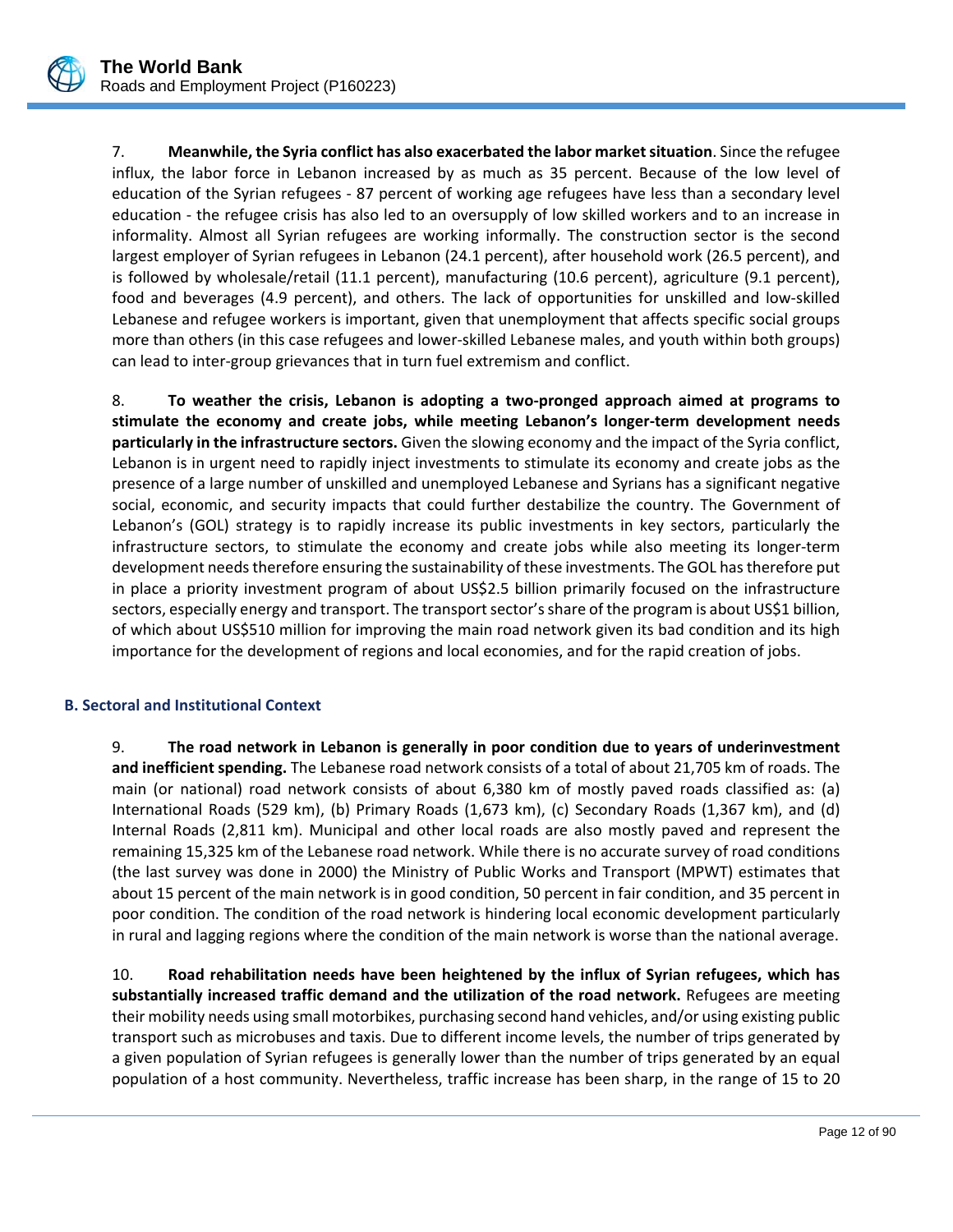$\overline{a}$ 

percent nationally, with regions of high concentration of refugees witnessing much higher increases. It is also worthwhile noting that the composition of traffic generated by refugees includes a larger share of heavy trucks carrying supplies, equipment, and construction materials, which cause disproportionally higher damage to the roads. It is estimated that the influx of refugees have increased the rehabilitation and upgrade needs of the road network by about US\$50 million yearly.<sup>6</sup>

11. **The road network is primarily managed by the MPWT and by the Council for Development and Reconstruction (CDR).** Several agencies are involved in the management of the network. The main road network is under the responsibility of the MPWT. Meanwhile, given CDR's capacity in executing large projects, it is usually entrusted at the request of the Council of Ministers with the construction and maintenance of international roads and some of the primary roads. At the municipal and local level, the delineation of the road sector's responsibilities between the MPWT and municipalities remain unclear in many cases. MPWT is often compelled, by request from municipalities or in response to political pressure, to manage the construction and maintenance of a significant portion of the municipal and local road networks given the lack of adequate financial and human resources in the municipalities. This diverts important resourcesfrom MPWT's budget (about 25 percent) that is allocated for the management of the national network.

12. **Weak capacity and the absence of asset management tools further undermine the proper preservation and maintenance of Lebanon's road network.** The selection and prioritization of road construction and maintenance is generally done based on political preferences, rather than adequate road asset management. While an advanced asset management system was installed in the 1990s, it was not used since year 2001 for road works prioritization. Government agencies generally do not have the capacity or in‐house equipment to directly undertake road works, with the exception of a small number of equipment used by MPWT for emergency repairs and for snow removal. This applies to both maintenance and new construction, which are instead executed by local contractors under the supervision of CDR and/or MPWT's offices in the regions (Muhafazat). While the capacity of local contractors is generally adequate, the works are rarely executed to high quality standards due to the lack of financial resources (which oblige to build to lower standards and subsequently do more repairs), poor design and supervision, political interference and procurement inefficiencies. The substantial lack of resources, the lack of incentives, and the strong political interference in the road sector have largely limited the capacity of MPWT and CDR to properly manage the road network and prioritize investment resources.

13. **Inadequate investments and poor road maintenance have also resulted in a large maintenance backlog, a serious deterioration in road quality, and costly repairs.** In the past decade, Lebanon did not spend enough on road maintenance to sustain its main road network at acceptable standards of quality. It is estimated that about US\$1.3 billion are needed today to remove all backlog rehabilitation and maintenance on the main network alone. During 2008‐2012, the MPWT has significantly increased its spending on road maintenance from US\$39 million in 2008 to US\$175 million in 2012, while CDR's expendituresin the road sector have almost doubled during the same period, from US\$110 million in 2008 to US\$210 million in 2012, of which about one third for urban roads construction and maintenance in Greater Beirut. Road expenditures, however, have substantially decreased after 2012 (estimated at about US\$70 million for MPWT in 2016) given the country's deteriorating fiscal and political conditions. Road

<sup>6</sup> The World Bank. Lebanon Economic and Social Impact Assessment of the Syrian Conflict. 2013.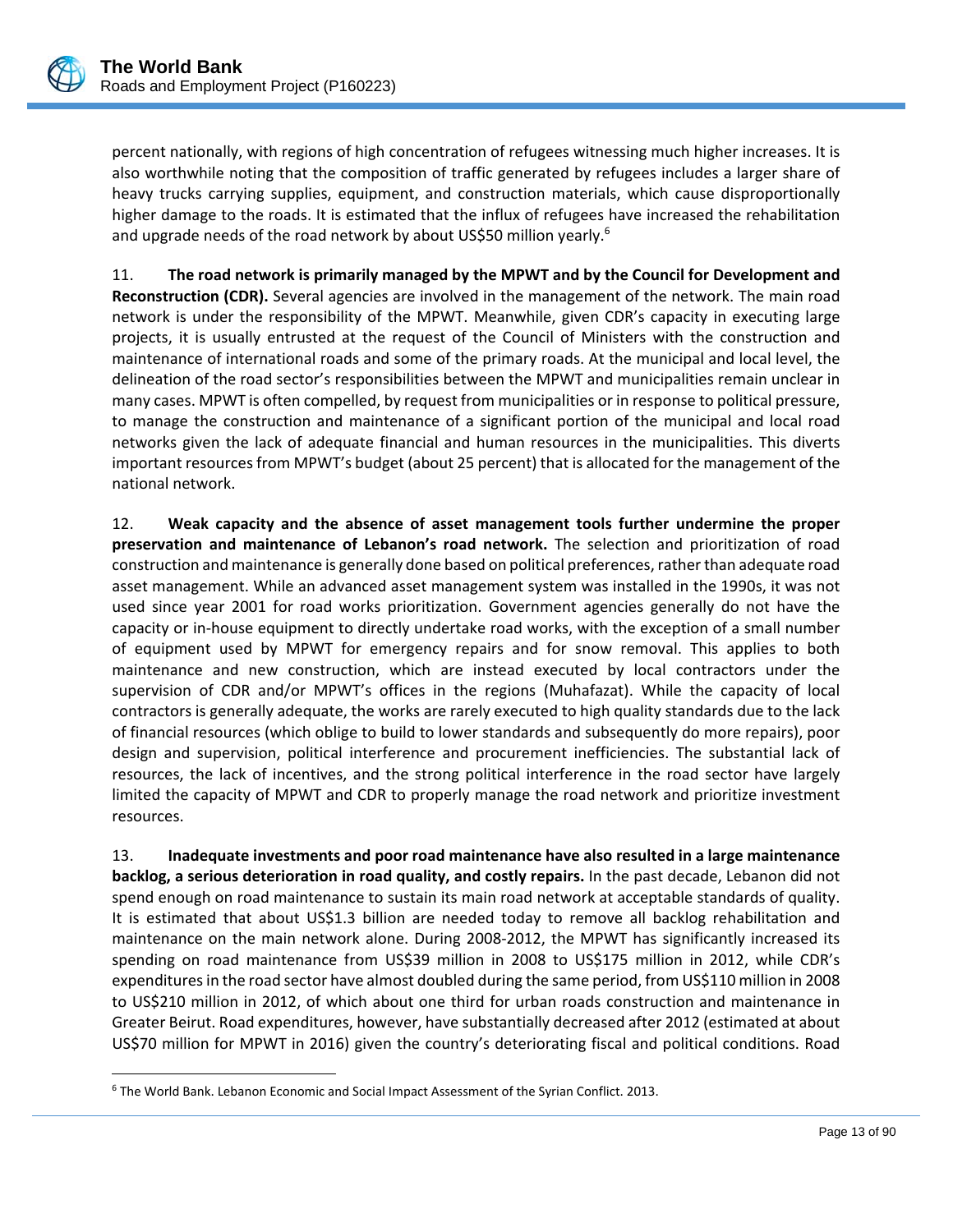works are generally financed from either the budget or borrowing. Although road transport is already costly as Lebanon has relatively high taxes on gasoline and on vehicle registration, these taxes are not dedicated or linked to expenditures in the road sector and are mainly used to reduce the gap in the national fiscal balance. The legacy of underinvestment and poor maintenance has also resulted in costly retrofitting of the network with little resources allocated to routine and periodic maintenance, therefore increasing inefficiency of expenditures.

14. **Weak road safety management, including poor road infrastructure quality, together with bad behavior and lack of enforcement, has had detrimental effects on road safety in Lebanon.** Lebanon road safety record is among the worst globally. Traffic related accidents and injuries have been increasing at a high rate in the past few years, from 508 fatalities and 6,050 injuries in 2012 to 655 fatalities and 6,472 injuries in 2014, as reported by the Internal Security Forces (ISF). These figures cover all accidents in Lebanon, including those involving Syrians. Syrians in Lebanon have witnessed a particularly sharp increase in their reported fatalities between 2012 and 2014, from 52 fatalities to 162 fatalities. The ISF's figures however are widely considered to be underreported. The World Health Organization (WHO) estimates the total number of road traffic fatalities in Lebanon in 2015 at 1,088 and the associated economic cost between 3 to 5 percent of GDP, higher than most other countries in the world.<sup>7</sup>

15. **To deal with increasing road traffic and safety challenges, the Lebanese Parliament has passed in October 2012 a new and modern traffic law.** Several key actions of the law are now under implementation, in particular the creation of the National Road Safety Council (NRSC) chaired by the Prime Minister and with the participation of relevant ministers (Ministers of Interior, Transport and Public Works, Education, and Justice). The NRSC held its first working meeting in December 2015. The Secretariat of the National Road Safety Council (SNRSC) was also established in December 2015 as a technical secretariat to support the Council. The SNRSC is now active with an operating budget and has been reaching out to donors for technical and financial support to develop and implement road safety measures.

16. **The GOL is also putting in place a US\$510 million investment program to improve the condition and capacity of the road network over the next five years.** A five‐year program estimated at US\$510 million is planned to improve road condition and safety and to create short‐term employment (table 1). Given the largely adequate extent and coverage of the road network in Lebanon, the focus of the program is primarily on the rehabilitation of the existing main network (primary, secondary, and tertiary roads), while possibly widening and upgrading select road sections, at later stages, to accommodate the increased traffic demand. The GOL is looking to finance this program with assistance from the donor community to benefit from international experience in road sector reforms, including road works prioritization, asset management techniques, and road safety; which will significantly improve the efficiency of road sector expenditures, and will put in place sustainable mechanisms for proper road asset preservation.

17. **Investing in the road sector will also create jobs, as the road sector creates the highest number of jobs among infrastructure investments in the Middle East and North Africa (MENA) region.** A World Bank study estimates that for every US\$1 billion invested in road and bridge construction in different countries in the MENA region, between 100,000 to 650,000 direct, indirect, and induced jobs are created.

 $\overline{a}$ 

<sup>7</sup> WHO. Global Road Safety Status Report. 2015.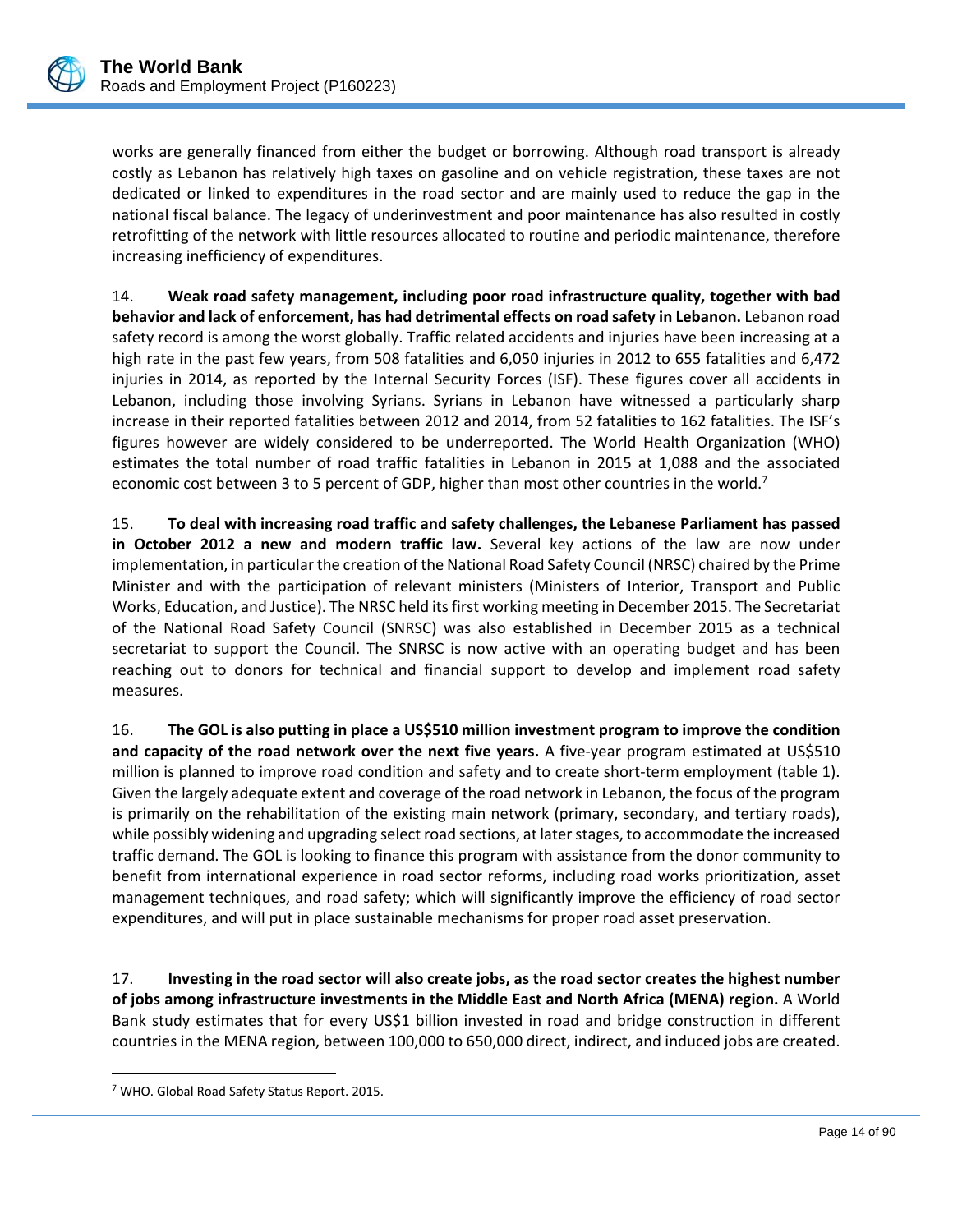$\overline{a}$ 

The study also shows that for a similar level of US\$1 billion investment per sector, road investments create the highest number of jobs among all infrastructure sectors (table 2).8 A recent study by the International Labor Organization (ILO) that assessed the employment impact of infrastructure projects in MENA also confirms that roads and transport projects create jobs.<sup>9</sup> The study found that the direct labor content, as a percentage of contract value, was the highest for transport projects (13 to 21 percent), followed by environment (1 to 19 percent), then sanitation (4 to 11 percent) and energy (3 to 11 percent), despite these projects being highly mechanized (table 3). The study also found that direct jobs created by transport projects represent only about 50 to 60 percent of total jobs, with the remaining jobs being created in the supply chain industries and other induced economic activities. While the labor content of infrastructure projects is rarely above 25 percent, the large size of these projects and their ability to disburse within a short to medium period of time create a large number of jobs. The ILO study also found that laborers represent about 70 percent of total number of employees/jobs created and that there is roughly an equal split between permanent and temporary jobs in construction as contractors prefer to retain their supervisory staff and skilled laborers such as masons and bar‐benders.

|                           |        | Cost in US\$, millions |                |                 |                        |     |  |  |
|---------------------------|--------|------------------------|----------------|-----------------|------------------------|-----|--|--|
|                           |        | <b>Phase I</b>         |                | <b>Phase II</b> |                        |     |  |  |
|                           | Year 1 | Year 2                 | Year 3         | Year 4          | <b>Total</b><br>Year 5 |     |  |  |
| <b>Roads</b>              | 78     | 108                    | 108            | 53              | 53                     | 400 |  |  |
| <b>Rehabilitation and</b> |        |                        |                |                 |                        |     |  |  |
| Equipment                 |        |                        |                |                 |                        |     |  |  |
| <b>Roads</b>              |        |                        |                | 50              | 50                     | 100 |  |  |
| <b>Upgrade</b>            |        |                        |                |                 |                        |     |  |  |
| <b>Capacity Building</b>  | 2      | 2                      | $\mathfrak{p}$ | 2               | 2                      | 10  |  |  |
| <b>Total</b>              | 80     | 110                    | 110            | 105             | 105                    | 510 |  |  |

|  |  |  |  |  | Table 1. Planned Lebanon Roads Rehabilitation and Upgrade Government Program |
|--|--|--|--|--|------------------------------------------------------------------------------|
|--|--|--|--|--|------------------------------------------------------------------------------|

| Table 2. Number of Direct, Indirect, and Induced Jobs Generated per US\$1 Billion of Spending in Various |
|----------------------------------------------------------------------------------------------------------|
| <b>Infrastructure Sectors</b>                                                                            |

| <b>Construction</b> |                    |                 |                                       |                        |                                |               |                                               |
|---------------------|--------------------|-----------------|---------------------------------------|------------------------|--------------------------------|---------------|-----------------------------------------------|
|                     | <b>Electricity</b> | <b>Building</b> | <b>Roads</b><br>and<br><b>Bridges</b> | Water<br>and<br>Sewage | Electricity<br><b>Stations</b> | <b>Others</b> | <b>Transport and</b><br><b>Communications</b> |
| Diibouti            | 86,000             | 105,000         | 654,000                               | 254,000                | 122,000                        | 120,000       | 59,000                                        |
| Egypt               | 46,000             | 56,000          | 350,000                               | 136,000                | 65,000                         | 64,000        | 31,000                                        |
| Jordan              | 25,000             | 30,000          | 189,000                               | 73,000                 | 35,000                         | 34,000        | 17,000                                        |
| Lebanon             | 13,000             | 16,000          | 97,000                                | 38,000                 | 18,000                         | 18,000        | 9,000                                         |
| Morocco             | 37,000             | 73,900          | 283,000                               | 109,000                | 52,000                         | 52,000        | 25,000                                        |
| Tunisia             | 28,000             | 34,000          | 210,000                               | 81,000                 | 39,000                         | 38,000        | 19,000                                        |

<sup>8</sup> The World Bank. Infrastructure, and Employment Creation in the Middle East and North Africa. 2013.

9 ILO. Employment impact of European Investment Bank infrastructure investments in the Mediterranean Partner Countries, Executive Summary. June 2015.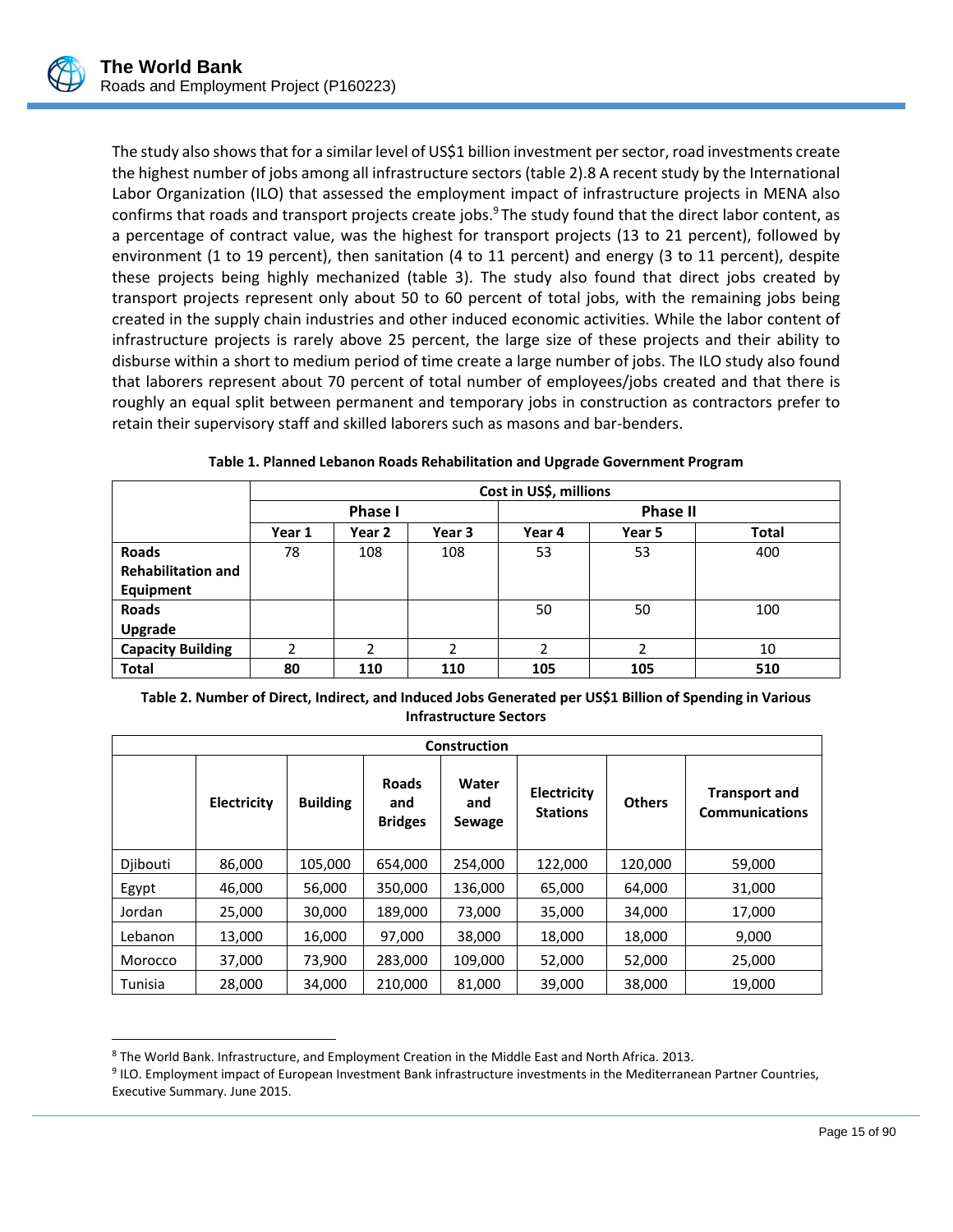

| <b>Transport</b>                                                                                            | <b>Energy</b>                                                                                                  | <b>Sanitation</b>                                                                                | <b>Environment</b>                                                                                                                   |
|-------------------------------------------------------------------------------------------------------------|----------------------------------------------------------------------------------------------------------------|--------------------------------------------------------------------------------------------------|--------------------------------------------------------------------------------------------------------------------------------------|
| Mainly equipment-based<br>operation, but potential for<br>increase of labor, particularly<br>in rural areas | High technology<br>requiring specialists in<br>larger numbers,<br>potential for more<br>engagement of<br>women | Mainly equipment-based<br>operation, but potential<br>for increase of labor in<br>urban settings | Mainly high<br>technology requiring<br>specialist inputs,<br>alternative fuels<br>(reuse of waste) have<br>a high labor<br>component |
| 13 to 21%                                                                                                   | 3 to 11%                                                                                                       | 4 to 11%                                                                                         | 1 to 19%                                                                                                                             |

| Table 3. Technology Choice and Wage Proportion of Total Costs <sup>10</sup> |  |
|-----------------------------------------------------------------------------|--|
|-----------------------------------------------------------------------------|--|

18. **The influx of Syrian refugees has exacerbated the challenges Lebanon was facing before the Syria conflict in providing adequate job opportunities.** Even before the crisis, economic growth did not translate into sufficient job creation. Between 1997 and 2009, employment growth elasticity was only 0.2, lower than that of other countries in the region. Insufficient job creation is one of the main causes of persistently high unemployment rates, estimated at 11 percent in 2009, and as high as 20 percent by the end of 2014. The majority of jobs created in Lebanon are in low productivity sectors. Between 2004 and 2009, the main contributors to net job creation were trade (61 percent) and low productivity services sectors(33 percent), followed by construction (10 percent). The Syria conflict has exacerbated the job and labor market situation. Since the refugee influx, the labor force in Lebanon increased by as much as 35 percent. Lebanese male labor force participation and employment rates have fallen by 3 percentage points since 2010. As mentioned earlier, because of the low level of education of the Syrian refugees ‐ 87 percent of working age refugees have less than a secondary level education ‐ most joined the supply of low skilled workers, and informality has increased as a result.

19. **The road construction sector has historically been a major employerforthe low skilled Lebanese and Syrians in Lebanon.** Before the Syria conflict, the construction sector employed more than 100,000 workers (approximately 10 percent of the labor force). The construction sector is also the second largest employer of Syrian refugees in Lebanon (24.1 percent), after household work (26.5 percent). The employment of Syrians In the construction sector does not displace the Lebanese labor force since over the past decade, the skilled labor force in construction has been Lebanese while the unskilled labor force has been generally Syrian. In poorer areas of Lebanon, the unskilled labor force in the construction sector include a broader mix of Lebanese and Syrians. It is important to note that substantial supply chain jobs are also created in supporting industries and services (quarries, cement, trucking), which employ low skilled Lebanese and Syrians. Road investments also generate broader socio‐economic benefits in terms of improved access to markets and services for the host and refugee communities.

20. **Lebanese labor regulations allow for Syrians to work in construction, agriculture, and cleaning services.** As mentioned above, Syrian workers have historically been the backbone of the construction labor force, especially for low skilled tasks. In light of the large influx of Syrians following the crisis, the Ministry of Labor has issued a decision<sup>11</sup> to define and restrict the jobs that can only be occupied by Lebanese. The article 2 of this decision explicitly exempts Syrians working in construction, cleaning, and

 $\overline{a}$ 

<sup>&</sup>lt;sup>10</sup> ILO. Employment impact of European Investment Bank infrastructure investments in the Mediterranean Partner Countries, Executive Summary. June 2015.

<sup>&</sup>lt;sup>11</sup> Ministry of Labor Decision reference 197/1 of December 2014.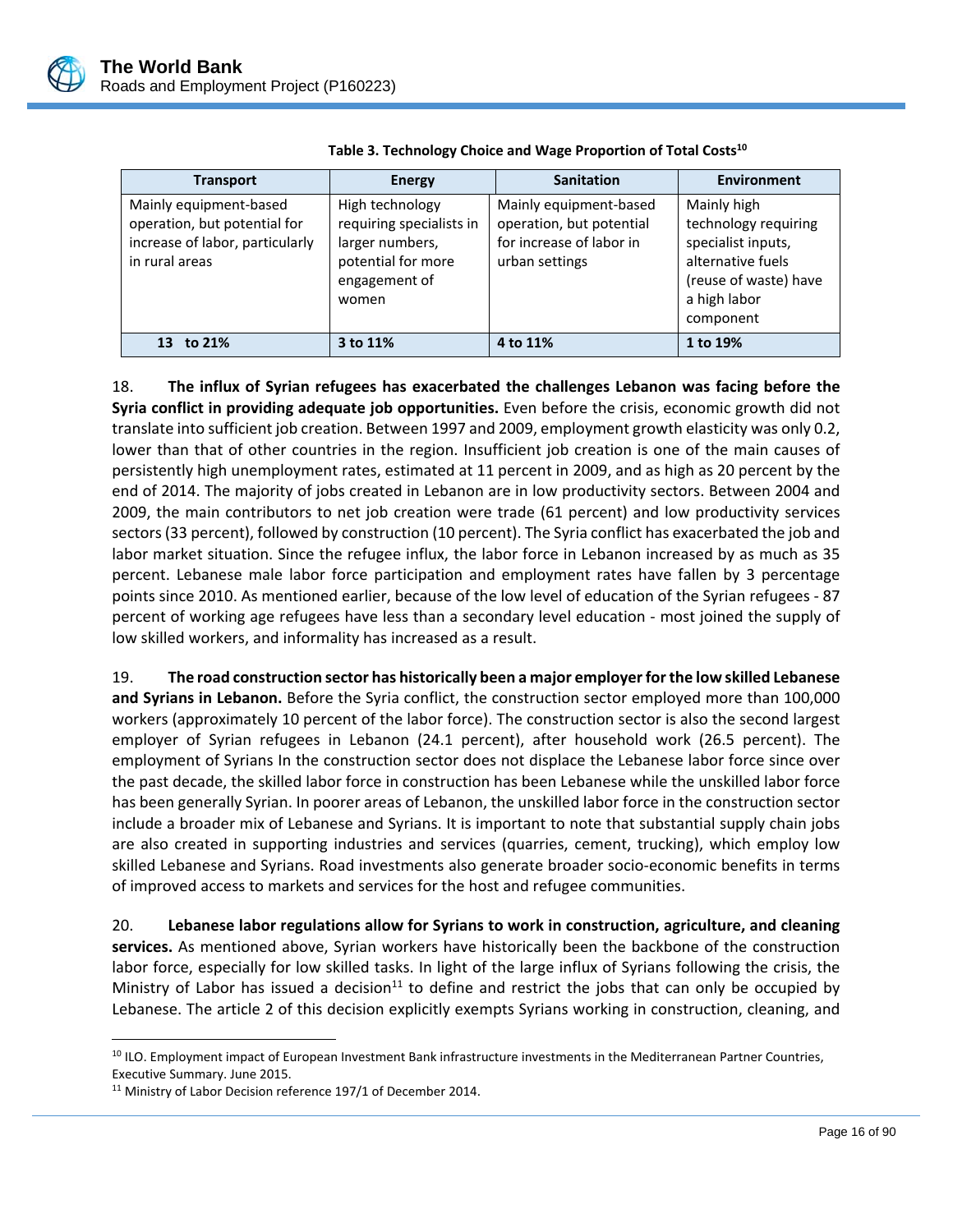

agriculture from these restrictions therefore allowing Syrians to work in these three sectors. The above decision confirms a situation that pre‐existed the Syria crisis, and which continues today, where Syrians represent a large part of the workforce in the three above‐mentioned sectors.

21. **A US\$100 million investment in road works is expected to create 500,000 to 750,000 labor‐days of direct short‐term jobs for Lebanese host communities and Syrian refugees in Lebanon.** An ongoing joint World Bank-ILO assessment estimates that about 500,000 labor-days of short-term direct jobs are created for every US\$100 million invested in roads. These figures were estimated based on actual road contracts within the Greater Beirut region. A similar road investment in rural areas, where wages and cost of living are lower, is expected to create a higher number of jobs in the range of 750,000 labor‐days. In addition, and while difficult to estimate with confidence, about 100,000 to 500,000 labor‐days of indirect and induced jobs will also be created (production of construction materials at local shops and factories, transportation of materials, maintenance of equipment). While having very high labor-intensive projects is difficult in an upper middle‐income country like Lebanon given existing modern construction practices, the labor content of construction projectsin Lebanon could be increased if additional necessary civil works such as culverts and drainage, retaining walls, and sidewalks are included. Meanwhile, routine maintenance have the highest labor content for road works and is essential to increase the durability and efficiency of roads investments. An important dimension for job creation programs, especially in the emergency context, is to execute projects in a relatively short period of time therefore benefiting more people (a form of "cash transfer" involving more beneficiaries) rather than creating fewer permanent jobs over a long implementation period.

22. **Investing in the rehabilitation of the road network in Lebanon therefore leads to several important results.** Such investments: (a) meet the development needs of the Lebanese economy and strengthen the government presence and its commitments to lagging regions; (b) allow the quick injection of investments to stimulate the economy and contribute to political stability and social cohesion; (c) provide substantial direct and indirect employment opportunities for low skilled Lebanese and Syrians in the poorer communities; (d) benefit both the Lebanese host communities and the Syrian refugees in terms of improved access to markets and services; and (e) can have a wide coverage in the different regions of Lebanon therefore benefiting a wide spectrum of communities, including in the lagging regions.

## **C. Higher Level Objectives to which the Project Contributes**

23. **This project is designed to meet Lebanon's developmental needs in the road sector while also stimulating the economy and creating jobs.** The project design follows a "win‐win" rationale to help Lebanon meet its important needs in the infrastructure and road sectors, and to create jobs for Lebanese and Syrians therefore easing the economic and social pressures from the Syrian refugee crisis. This project also highlights Lebanon's continuous efforts to weather the Syrian refugee crisis, and the country's increasing needs for assistance from the international community to support it in providing a global public good.

24. **The project was prepared under the World Bank's condensed procedures to meet Lebanon's** urgent needs to stimulate its economy and create jobs, and to contribute to the easing of social and **political tensions.** Lebanon's political, economic, and social conditions have been gradually and significantly eroding since the beginning of the Syria crisis, and have now reached quite difficult levels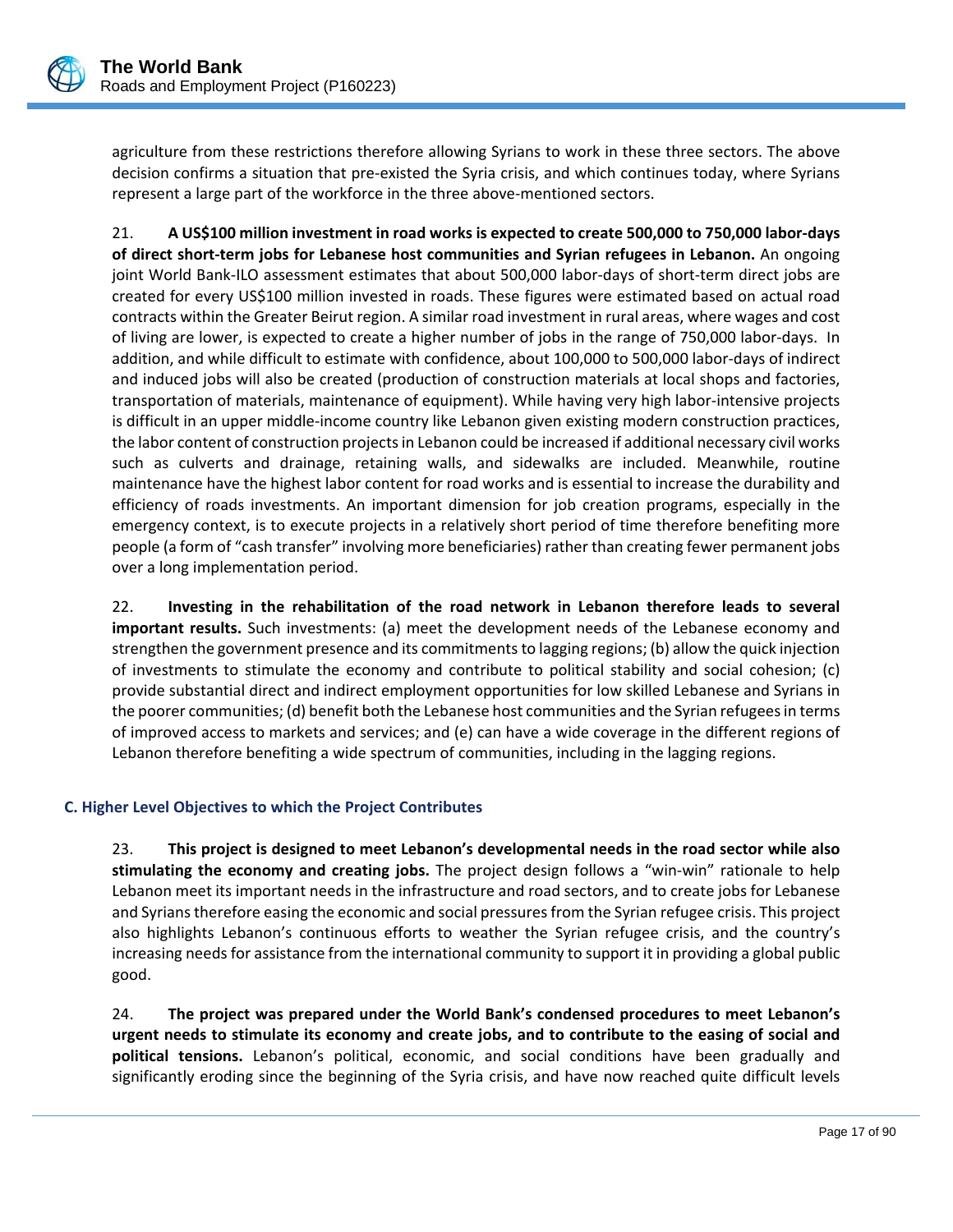

with low GDP growth, high unemployment, increasing political paralysis, and increased social and security tensions. The risk of the country destabilizing under these pressures has been substantially increasing, therefore requiring immediate actions. To timely respond to these challenges and quickly inject much needed investments to stimulate economic growth and create jobs, this project was prepared and will be implemented according to paragraph 12 of the World Bank's Operational Policy (OP) 10.00 (*projects in situations of urgent need of assistance or capacity constraints*). The evolving situation in Lebanon reflects both the impact of conflict (in neighboring Syria) and of a man‐made disaster (resulting from the influx of refugees fleeing the conflict) – two of the specific situations that the provisions were developed to address. Activities in the range of US\$60 million (about 30 percent of the loan) are expected to be committed and start disbursing in the first year of the project implementation resulting in the initiation of the rehabilitation of about 100 km of roads, creating about 300,000 to 500,000 labor‐days of jobs in the first couple of years. While most project investment activities are expected to be undertaken within the first two to three years of the project implementation, additional important institutional activities linked to the reform and sustainability of the sector, including capacity building and development of the road maintenance system will require additional time to materialize therefore justifying a five-year project implementation period. This is particularly necessary for routine maintenance contracts which are essential for efficient road sector management, and which typically extend over a period of two to three years after a road isrehabilitated (hence, a year or two for road rehabilitation, then additional three years for pilot routine maintenance contract).

25. **The project contributes to the World Bank Group's twin goals of eliminating extreme poverty and boosting shared prosperity in a sustainable manner.** The project will primarily create short‐term jobs for low skilled and poor Lebanese and Syrians working in Lebanon, therefore providing them with better income. The project will also improve the quality and safety of the road network, particularly in lagging regions, therefore improving connectivity, reducing transport costs, and developing local economies through better access to markets and services.

26. **The project also contributes to the Lebanon CPF by meeting its objectives regarding expanding access to and quality of service delivery (focus area 1 of the CPF).** The new CPF for Lebanon for 2017‐ 2022 was discussed by the World Bank Group's Board of Executive Directors on July 14, 2016. With the aim of building resilience and fostering opportunities for all, the CPF centers around the two focus areas that reflect a holistic approach to addressing the impact of the refugee crisis while meeting Lebanon's development needs. The two focus areas of the CPF are to: (a) expand access to and quality of service delivery, and (b) expand economic opportunities and increase human capital. This project will particularly help in meeting objective 1.c of the CPF regarding "improved access to and quality of infrastructure" and will contribute to the overarching principles of the CPF to improve service delivery, meet the medium and long-term development needs of Lebanon, and assist Lebanon deal with the impact of the Syria crisis. This project will also contribute to the inclusion agenda and the development of lagging regions by providing reliable and low cost access to markets, jobs, and services for the rural poor.

27. **The project contributes to implementation of the World Bank Group's MENA strategy.** This project contributes directly to the pillar on resilience to refugee shocks by helping Lebanon deal with the impact of the Syrian refugee crisis and by creating short‐term jobs for Lebanese host communities and for Syrian refugees. It also contributes to the pillar on renewing the social contract through improved infrastructure services and the development of Lebanon's lagging regions. Finally, the project will also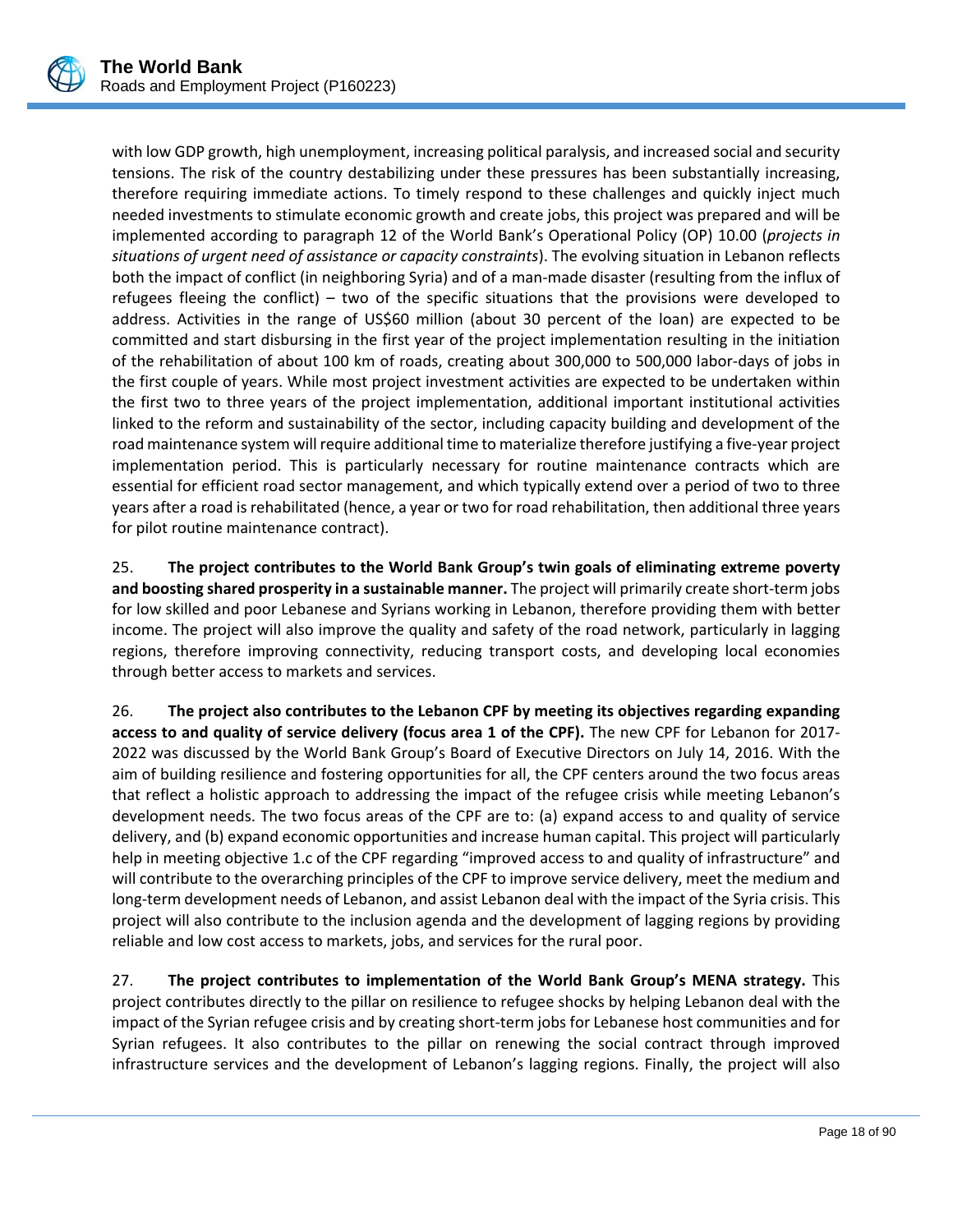

reinforce the construction skills of Syrian refugees, which would be needed later for Syria's reconstruction.

28. **The project is the first project Lebanon submitted to the MENA Concessional Financing Facility (CFF).** The CFF was established by the international community to help Lebanon and Jordan deal with the Syrian refugee crisis by providing grant financing that complements loans provided by multilateral development banks. A list of projects has been identified by the Lebanese government as high priority development projects to mitigate the impact of the refugee crisis and to potentially benefit from the CFF. The identified projects are of various level of complexity and some still require significant preparation efforts. The proposed project is the first one presented by Lebanon based on its readiness, relative ease of implementation, and its important short‐term job creation potential.

#### **II. PROJECT DEVELOPMENT OBJECTIVES**

#### **A. PDO**

The Project Development Objectives (PDOs) are to: (i) improve transport connectivity along select paved road sections; and (ii) create short term jobs for Lebanese and Syrians.

#### **B. Project Beneficiaries**

- 29. The project beneficiaries consist of the following:
	- 1. **Lebanese and Syrian low skilled labor force participants**. The project is expected to create about 1.5 million labor days of direct short-term jobs in the construction industry, most of it for low skilled Lebanese and Syrians. Substantial additional jobs will also be created in the supply chain industries as well as the engineering and consultancy services in Lebanon. The project will also encourage participation and broader benefits for women.
	- 2. **Lebanese and Syrian households, particularly the poor and lower middle class.** The project will rehabilitate select road sections in all regions of Lebanon. The Lebanese population as a whole and the Syrians in Lebanon, including women, will benefit from the project through improved connectivity, lower transport costs, and improved road safety. Transport costs and poor road safety disproportionally affect the poor and lower‐income groups.
	- 3. **Local industries and economies.** The project will also benefit local industries supporting the construction sector (quarries, transportation, and cement). Local economies will also benefit from improved connectivity and increased demand for local goods and services.
	- 4. **Medium and small contractors.** The project will benefit about 10 to 15 midsize contractors for road rehabilitation works, and about 10 small contractors and SMEs all over Lebanon for routine maintenance works.
	- 5. **Lebanese government agencies active in the road sector.** The project will significantly contribute to building the capacity of the MPWT, the CDR, and the SNRSC in the planning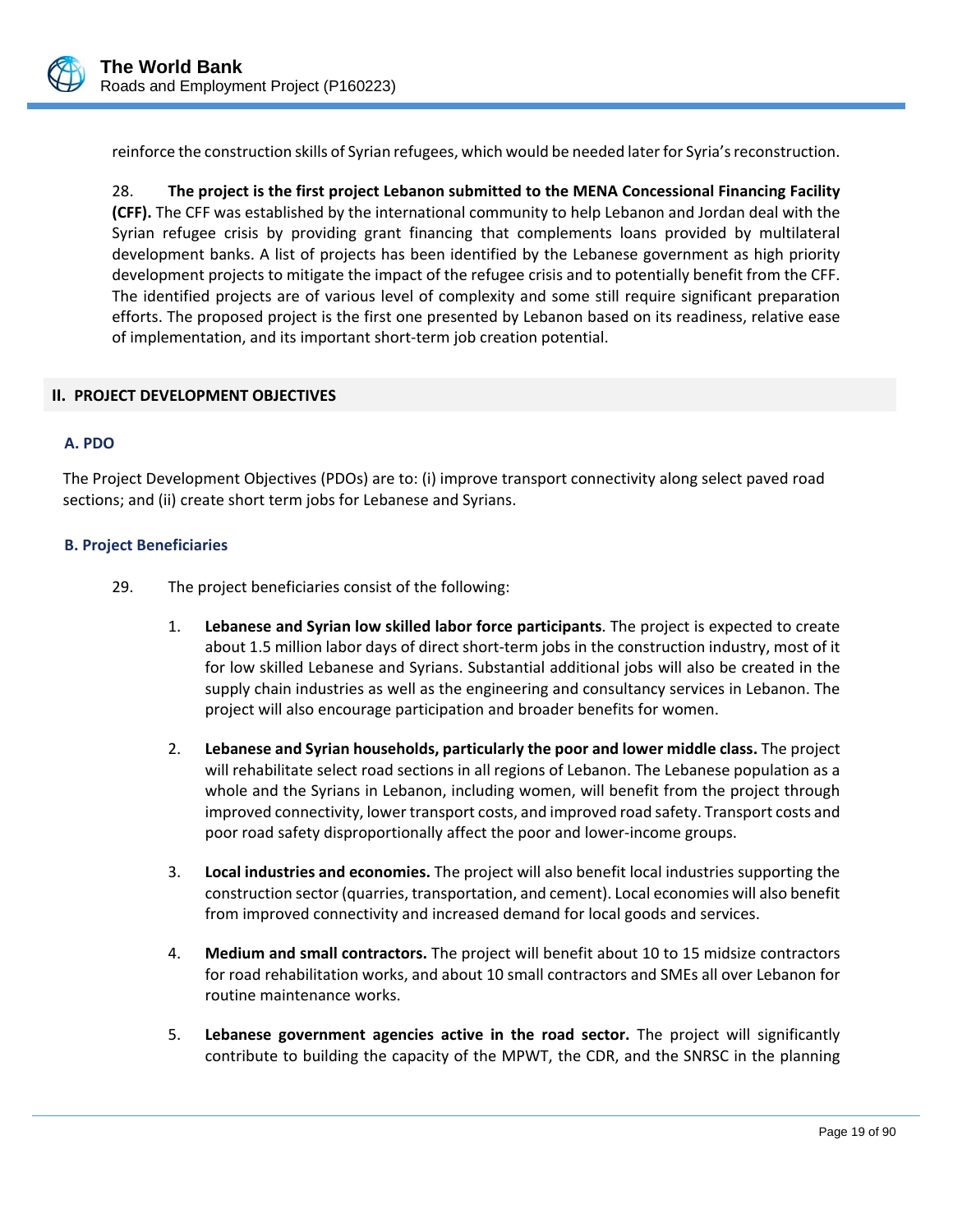

and management of road assets.

#### **C. PDO‐Level Results Indicators**

- 30. Progress toward the PDO will be monitored through the following key indicators (see section VII for further details):
	- a) Number of direct project beneficiaries, including percentage of female beneficiaries;
	- b) Percentage reduction in average travel time on five priority road sections; and
	- c) Number of labor‐days of short‐term jobs created for Lebanese and Syrians.

#### **III. PROJECT DESCRIPTION**

#### **A. Project Components**

31. **The proposed World Bank and CFF‐funded project of US\$200 million will support Phase I of the US\$510 million government's roads program.** The first phase of the government program, estimated at US\$300 million, is planned to be executed during three years and will focus on: (a) the rehabilitation and maintenance of existing roads, including road safety improvements; (b) the purchase of equipment for emergency roads works; and (c) capacity building in the sector. The financing of Phase I will consist of a US\$200 million financing from the World Bank (including an IBRD loan and CFF) and described here as "the project", and a US\$100 million loan sought by the Government from other donors on concessional terms. The World Bank will coordinate the project implementation with parallel‐financed projects under Phase I to ensure the overall success of the government program, although these projects will be executed separately.

32. **The selection of the program's priority road sections, including for the World Bank‐funded project, is ongoing based on a number of criteria.** Given the important size and scope of the program, and to objectively prioritize and select the road sections to be rehabilitated, a number of selection criteria was agreed that take into account the road condition, the level of traffic, the balancing of roads between regions and communities, the balancing of road sections by categories (primarily, secondary, and tertiary), and the labor creation potential and broader socioeconomic impacts. A visual survey is currently ongoing to assess the road condition of the network (about 6,000 km of primary, secondary, and tertiary roads are being covered), as well as to produce a road safety rating of the network based on the methodology of International Road Assessment Program (IRAP). The visual survey will also produce some indication and verification of current traffic volumes. Meanwhile, the World Bank and the ILO are producing estimates on the direct and indirect job creation potential of road investments for various road types, works, and categories; as well as the broader socioeconomic benefits of such investments. The finalization of the program's priority road sections selection is expected by the end of February 2017.

33. **Meanwhile the project first year's work program is being identified for timely start of project implementation.** To move quickly with project implementation, immediate road works of about US\$50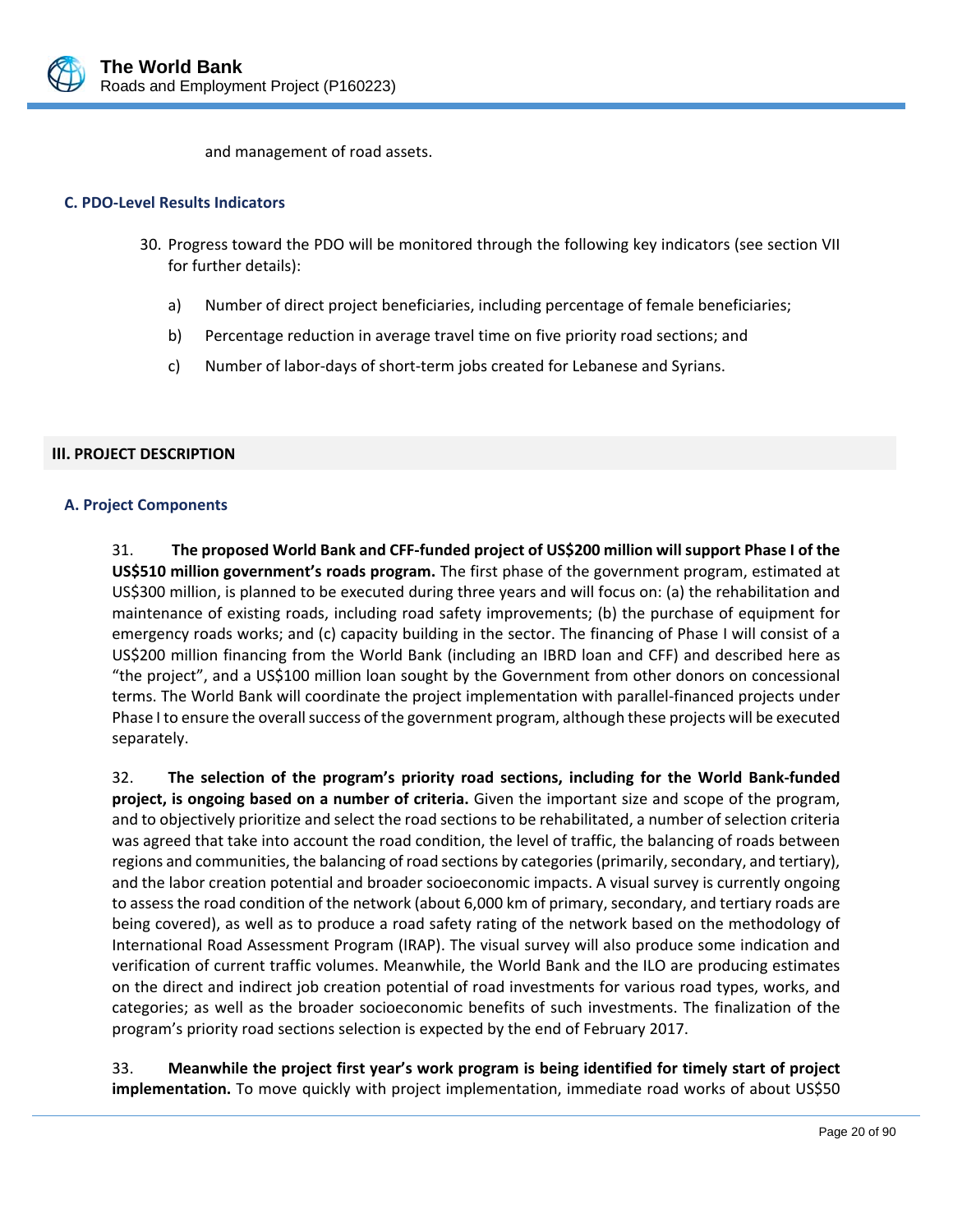

million in contract value are being discussed for priority rehabilitation during the first year of the project based on existing government priorities and a Council of Ministers' decision in February 2016, the condition of the roads, and their readiness for implementation. In addition, the purchase of equipment and the selection of some required consultancy services (about US\$10 million) will also be initiated within the first year of the project implementation. The World Bank is working closely with CDR, MPWT, and the SNRSC to help them quickly initiate the required activities.

34. **The project will include the rehabilitation of non‐urban road sectionsfrom all Lebanese regions, particularly in rural areas and lagging regions.** The project will mainly target the rehabilitation of primary, secondary and tertiary roads in non-urban/rural areas. The project coverage is national and will benefit communities in various parts of the country and all Lebanese regions, outside the big cities. While the project will rehabilitate a number of primary road sections given the high traffic volumes and their high importance to the Lebanese economy, over two-thirds of the roads (in km) will be secondary and tertiary roads and in rural areas therefore benefiting rural communities in various lagging regions of Lebanon. In addition, while certain regions have a higher concentration of refugees and will be benefitting from the project (such as Akkar), Syrian refugees are dispersed in large numbers throughout Lebanon (see map below). Lebanon's very small territory (10,452 square kilometers) and the large number of refugees all over the country, means that host communities and refugees are likely to benefit from any road rehabilitation sub‐project given most communities live within only few minutes from such sub‐projects. Investments in road rehabilitation will have large direct (jobs) and indirect (reduced transport costs) benefits to host communities and refugees.



#### **Figure 1. Syrian Refugees Distribution in Lebanon12**

35. **The proposed project will target both the Lebanese and Syrian labor.** It is worth noting that Syrians generally comprise between 70 to 80 percent of the total number of workers of similar projects in

 $\overline{a}$ <sup>12</sup> UNHCR, April 2014.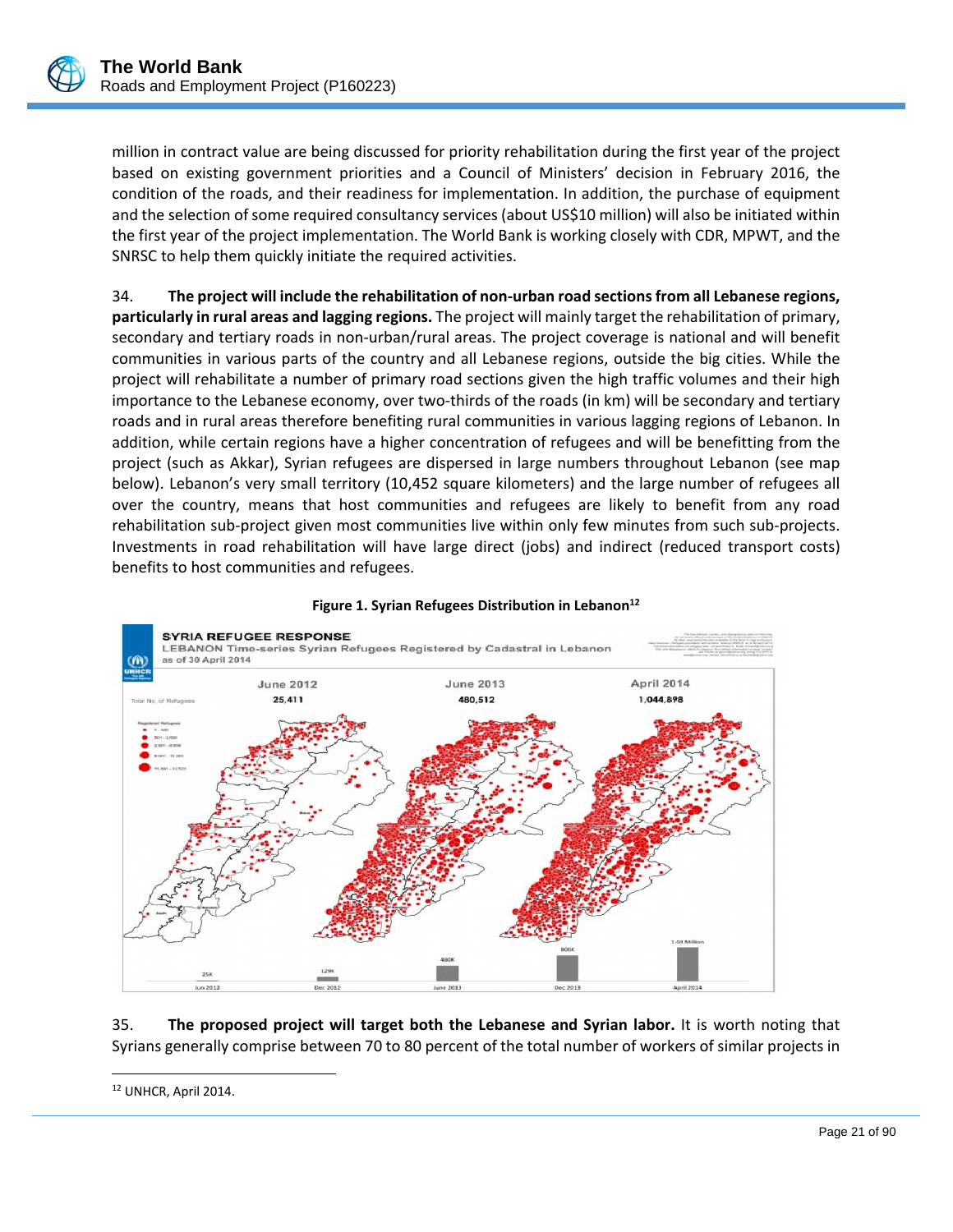

the roads and construction sector in Lebanon. Typically, contractorsselect the low‐skilled labor force from available able‐bodied workers, primarily on a first‐come first‐serve basis, living in the community around the project's selected roads. Wages are set by the existing market and will not be distorted. Workers may receive overtime pay as well as wage premiums that reflect the location/type of project sites as well as the qualification of those workers. Following ongoing practices, there is generally no contractual arrangements between the contractor and the worker, however, the contractor which is generally qualified and certified by CDR and other relevant ministries will abide by local labor laws, particularly regarding health and safety. While women participation in direct construction job is not common in Lebanon, women are generally employed in much of the supporting industries that will directly and indirectly benefit from the project (such as consultancy services, manufacturing of supply chain material…).

## **Box 1. The Project Preparation Key Drivers**

The project design, undertaken under emergency conditions, aims at producing good road rehabilitation and asset management practices while increasing the labor content of the project. The project preparation was dictated by three drivers, mainly: (a) a project design that allows speedy preparation and implementation to meet the urgent needs stemming from the Syria conflict and refugee crisis, (b) a project that delivers good quality infrastructure and asset management practices, and (c) a project that creates significant number of short-term jobs for Lebanese and Syrians. These drivers are further described below.

#### **Design for speedy preparation and implementation:**

- 1. Prepare the project under emergency procedures while deferring exact projects/roads selection and associated safeguards to implementation;
- 2. Agree on the first-year road works program to speed up implementation;
- 3. Include the purchase of necessary equipment which can be implemented quickly; and
- 4. Introduce retroactive financing to support timely project implementation and initiate procurement activities and required studies.

#### **Deliver good quality infrastructure and asset management practices:**

- 1. Prepare procurement strategy and packages to ensure a wider participation of local contractors (hence, broader benefits in different areas/communities) while maintaining well qualified contractors to guarantee proper rehabilitation works in accordance with existing Lebanon's high road rehabilitation design standards;
- 2. Introduce proper and objective road prioritization measures through the visual survey of the network's condition and safety, which will also later inform the creation of a new and integrated road asset management system for Lebanon;
- 3. Introduce road safety and climate resilient improvements to improve existing road design and construction standards and practices in Lebanon; and
- 4. Introduce routine maintenance contracts as an important and efficient asset preservation measure (including possibly the piloting of performance‐based contracts).

- **Create significant number of short‐term jobs for Lebanese and Syrians:**
	- Select road sections with required civil works such as drainage and slope stabilization structures to increase the labor content of contracts;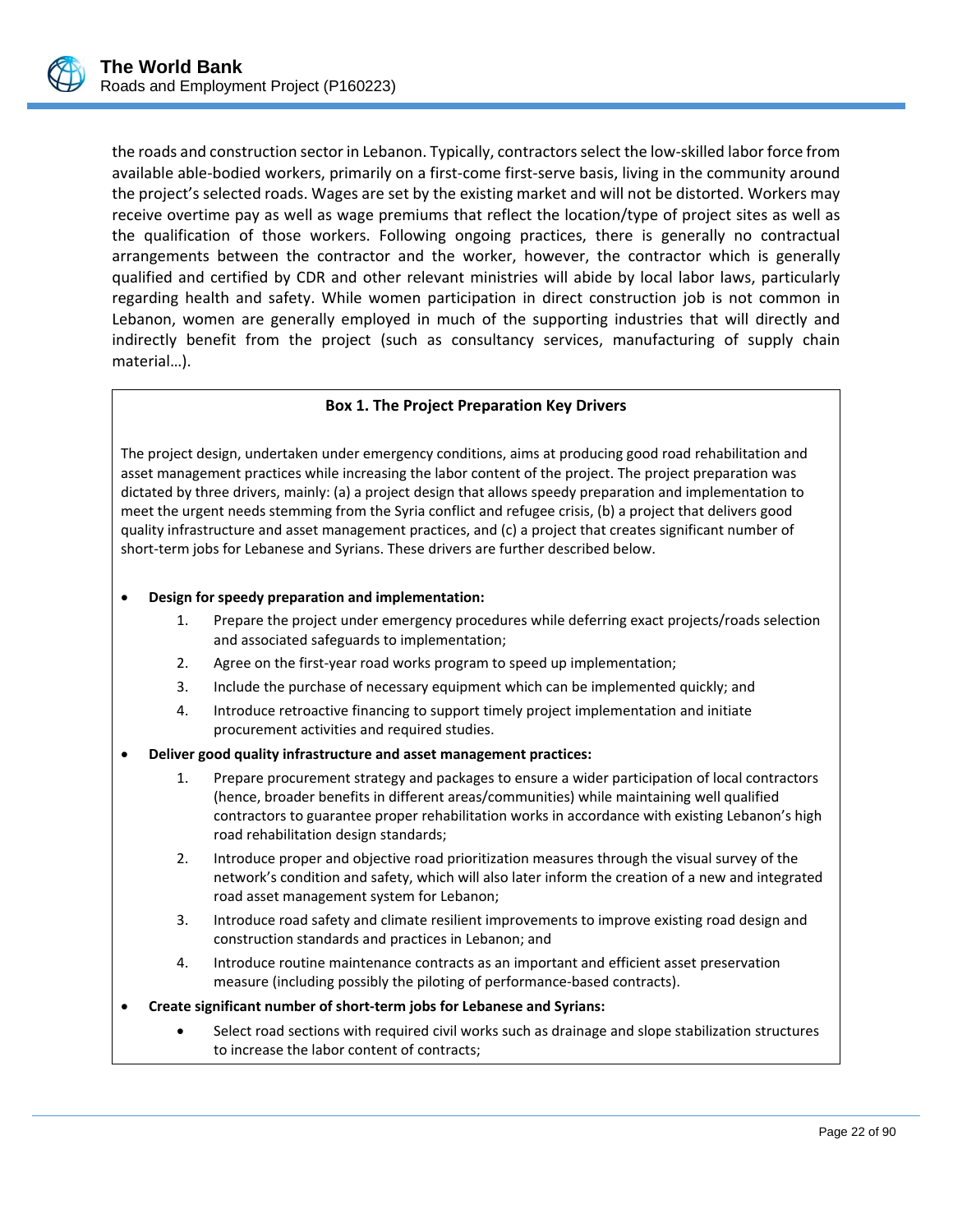

- Include a larger number of tertiary roads, therefore providing a wider coverage of the network, particularly in rural areas as well as more kilometers of roads to rehabilitate;
- Introduce routine maintenance which is very labor intensive and will be undertaken by small local contractors;
- Include provisions to revise designs and technical specifications to increase labor content (such as use of concrete channels instead of pipes for drainage, use of masonry walls and/or vegetation on low volume tertiary roads);
- Include training activities, particularly on new practices and maintenance techniques (such as slope stabilization and routine maintenance).

# 36. **The World Bank‐funded project of US\$200 million will therefore have the following components.**

## **Component 1: Roads Rehabilitation and Maintenance (US\$184.6 million)**

37. This component will primarily finance works for the rehabilitation and maintenance of about 500 km of primary, secondary, and tertiary roads, including road safety and spot improvements; as well as supporting consultancy services. The investments under this component will improve transport connectivity and create direct and indirect jobs for Lebanese and Syrians. The works include asphalt overlays, drainage works, base and subbase reconstruction on selected sections, slope stabilization works, retaining walls, as well as roadside improvements on sections crossing towns (sidewalks, planting trees). Most road works will be within the existing right of way. Road rehabilitation activities are estimated at US\$150 million and will be financed under about 15 different local contracts, ranging in value between US\$5 million to US\$15 million each, which will allow the participation of medium and small size contractors in the various regions of Lebanon. The component will also finance consultancy services for the design and supervision of the rehabilitation works described above, estimated at about US\$8 million. This component will also finance the required safeguards instruments such as the Environmental and Social Management Plan (ESMP), Environmental and Social Impact Assessment (ESIA), and Resettlement Action Plan (RAP) estimated at about US\$1 million. It will also finance the piloting of multi-year routine maintenance contracts (two or three‐year contracts), estimated at a total of about US\$15 million, to be undertaken by small local contractors on a select number of the newly rehabilitated road sections. Finally, this component includes US\$10.6 million as price contingencies.

## **Component 2: Improving Road Emergency Response Capacity (US\$7.5 million)**

38. Lebanon is primarily a mountainous country and has been recently witnessing more extreme weather with shorter yet more severe winters and snow periods. MPWT has currently insufficient number of vehicles particularly for snow removal, and most of the existing equipment is outdated with an average age of 20 years. MPWT is having difficulty deploying them timely to all mountain roads and regions in Lebanon during extreme weather and snow events during winter which can cover a large part of Lebanon's national and local road networks. This is resulting in some mountain villages and towns, primarily in lagging regions and including some with significant number of refugees, being inaccessible for several days during the winter season with detrimental effects on livelihoods and services in these communities. In addition, some major highways, such as the one linking Beirut to the Bekaa, is often cut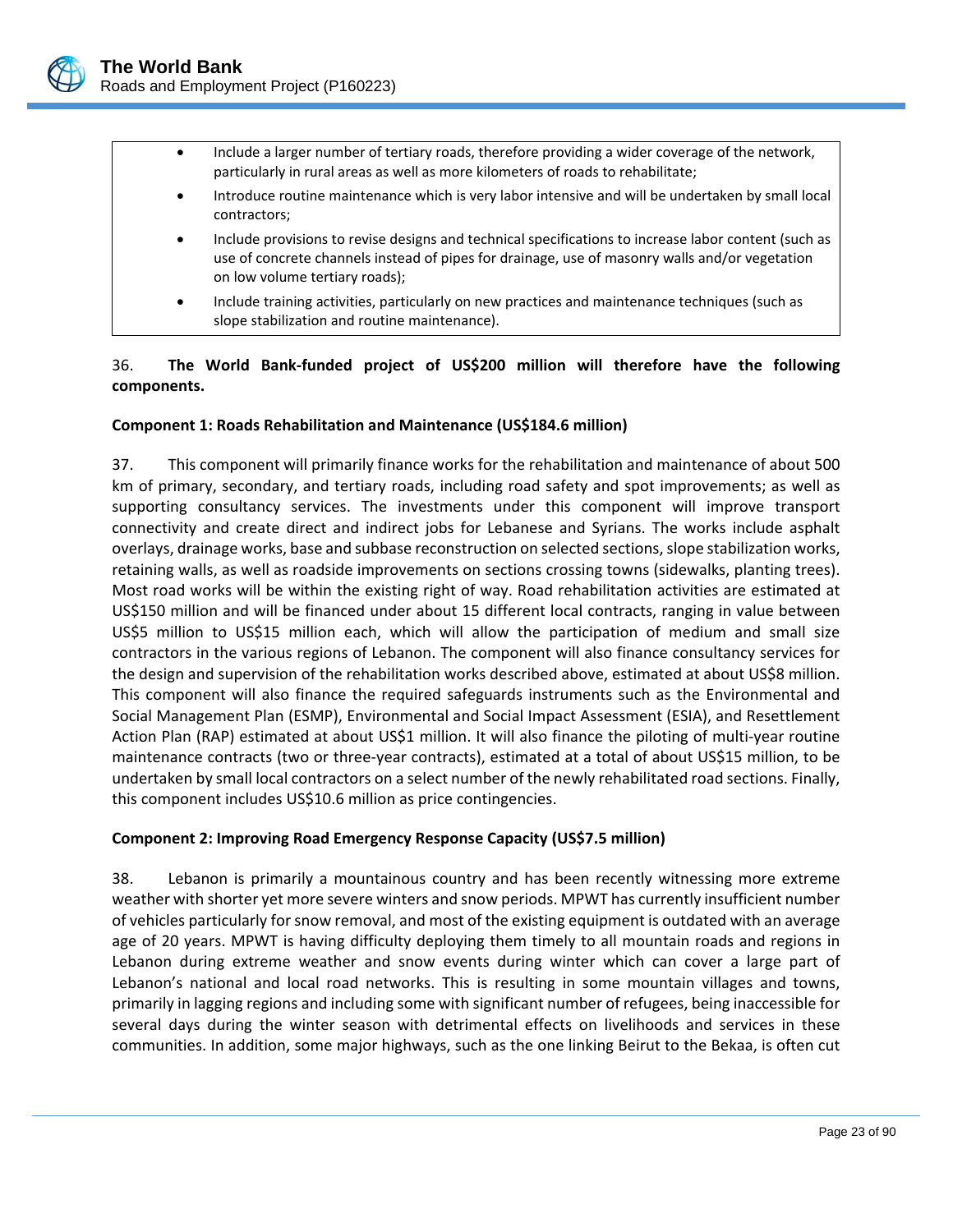

by snow resulting in large economic losses.

39. This component is therefore aimed at improving the capacity of the MPWT to deal with road emergency works, especially those induced by snow and climate extremes. This component will finance the purchase of road vehicles and equipment, particularly those needed for snow removal and landslides repairs. This component will finance the purchase of 15 wheel loaders, 10 snow blowers, 5 salt spreaders, and 10 four wheel drive vehicles. This component will also assist in revising the existing emergency procedures of MPWT, and its capacity to plan for extreme weather event, including the timely and proper mobilization and dispatching of its equipment. Given itsstrong linkagesto the climate change agenda, this component could also benefit at later stages from support from disaster risk management and climate adaptation funds.

## **Component 3: Capacity Building and Implementation Support (US\$7.5 million)**

40. This component is aimed at building the capacity of the Lebanese agencies in the planning and management of the road sector. It will also contribute to the training and capacity building of contractors and workers on new and improved road construction and maintenance techniques. This component will finance consultancy services and related software and IT equipment, to support the following subcomponents:

41. **Subcomponent 1.** Strengthen national road asset management (US\$2 million). This subcomponent will finance the creation of a road asset database for the trunk network in Lebanon, the collection of the basic information for the database (such as road condition visual surveys, IRAP assessment of road safety, and traffic counts on select road sections), and the revision of design and maintenance standards to reflect changing climate conditions, particularly related to drainage and slope protection/stabilization. This subcomponent will also finance the preparation of bidding documents and training on performance‐based contracts for road maintenance.

42. **Subcomponent 2.** Support the planning and implementation of road safety measures (US\$2 million). Thissubcomponent will benefit the SNRSC and will primarily finance the elaboration of a national strategy and action plan on road safety, as well as the implementation of select priority road safety measures in collaboration with other interested donors. This subcomponent could also benefit at later stages from grants from the Global Road Safety Facility (GRSF) as well as other interested donors.

43. **Subcomponent 3.** Support planning and design studies (US\$2 million). This subcomponent will finance studies undertaken by CDR to prepare the required planning and design studies for critical transport projects identified as priorities by the Lebanese government.

44. **Subcomponent 4.** Support training activities (US\$0.5 million). This subcomponent will support training activities to build the technical skills of MPWT and CDR staff as well as workers and small contractors. It will support training on soft skills as well as technical skills related to the work to be carried out at selected project sites. In particular, this subcomponent will also support the training of small local contractors and microenterprises and their workers on proper routine maintenance requirements and techniques, environmental and social aspects, and health and safety aspects. The implementation of this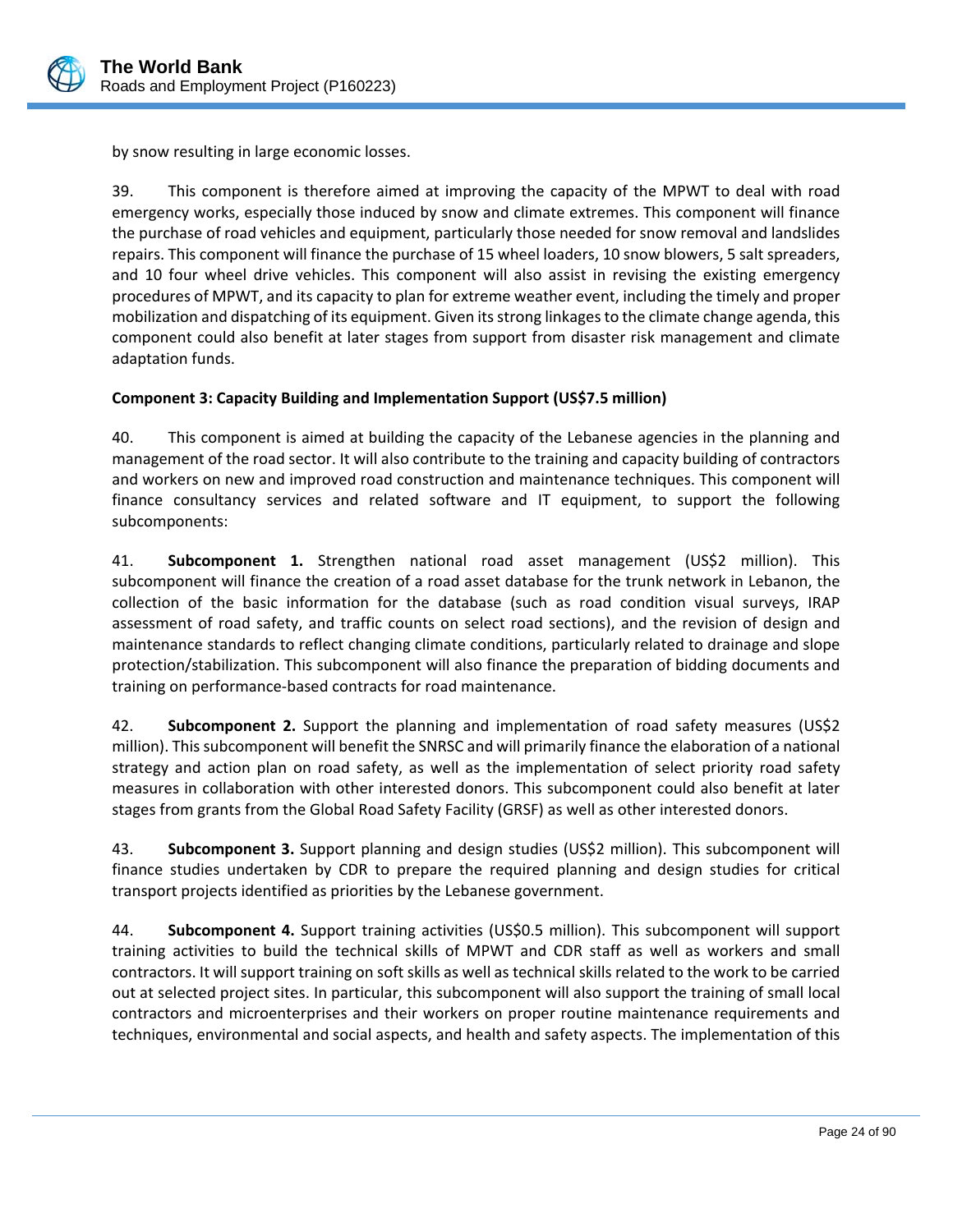

subcomponent could be in collaboration with other interested donors such as the ILO.

45. **Subcomponent 5.** Support for project Implementation (US\$1 million). This subcomponent will finance the hiring of required experts by the implementing agency to properly undertake the implementation and monitoring of the project.

## **B. Project Cost and Financing**

46. **The project financing will be US\$200 million, and the financing instrument is an Investment Project Financing (IPF).** The financing will be supported by an IBRD Loan in the amount of US\$154.6 million and the Concessional Financing Facility will extend US\$45.4 million on concessional terms approved by the CFF Steering Committee on October 29, 2016. This concessional portion of the loan shall be made on a grant basis. The amount of US\$154.6 million will be a non-concessional IBRD loan provided on the financial terms chosen by the Government: 32.5 year maturity, including 7 years of grace period, fixedspread reference rate, commitment-linked with a level repayment. The Front-end Fee equals to one quarter of one percent (0.25 percent) of the non-concessional portion of the loan amount would be financed out of the non‐concessional loan proceeds.

## **Box 2. Concessional Financing Facility**

The Concessional Financing Facility is a partnership sponsored by the World Bank, the UN, and the Islamic Development Bank Group to mobilize the international community to address the financing needs of middle‐income countries hosting large numbers of refugees. By combining donor contributions with multilateral development bank loans, the CFF enables eligible middle‐income countries that are facing refugee crises to borrow at concessional rates for providing a global public good. The CFF represents a coordinated response by the international community to the Syrian refugee crisis, bridging the gap between humanitarian and development assistance and enhancing the coordination between the UN, donors, multilateral development banks, and benefitting (hosting) countries. The CFF is currently supported by Canada, Denmark, the European Commission, Germany, Japan, Netherlands, Norway, Sweden, the United Kingdom, and the United States.

47. All project components will be 100 percent funded from the IBRD and CFF financing package of US\$200 million. Project costs and financing, including retroactive financing of US\$20 million, were agreed with the Ministry of Finance (MoF) and CDR and are detailed in table 4.

|                                                          | <b>Retroactive</b><br><b>Prospective</b><br>(March 2017 -<br>September 2017-<br>September 2017)<br>June 2021 (US\$)<br>(US <sub>5</sub> ) |             | <b>Total Project Costs</b> | <b>IBRD/CFF</b><br><b>Financing</b> |  |  |
|----------------------------------------------------------|-------------------------------------------------------------------------------------------------------------------------------------------|-------------|----------------------------|-------------------------------------|--|--|
| <b>Component 1: Roads Rehabilitation and Maintenance</b> |                                                                                                                                           |             |                            |                                     |  |  |
| Road Rehabilitation                                      | 14,000,000                                                                                                                                | 136,000,000 | 150,000,000                | 150,000,000                         |  |  |
| <b>Routine Maintenance</b>                               |                                                                                                                                           | 15,000,000  | 15,000,000                 | 15,000,000                          |  |  |

 $\overline{a}$ 

#### **Table 4. Project Costs (US\$)**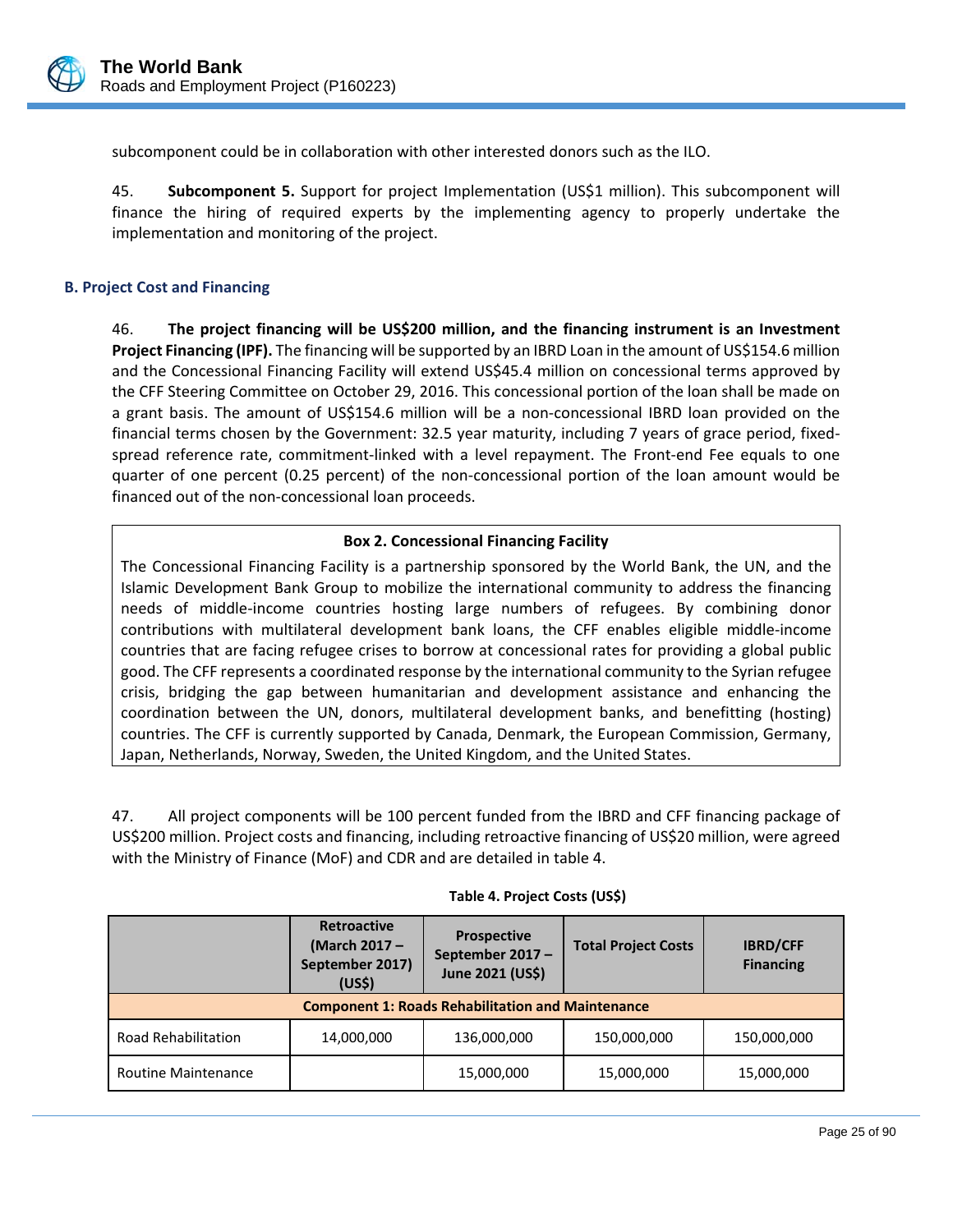

| Design and Supervision                                                                    | 2,500,000  | 5,500,000                                                        | 8,000,000   | 8,000,000   |
|-------------------------------------------------------------------------------------------|------------|------------------------------------------------------------------|-------------|-------------|
| Safeguards Instruments                                                                    |            | 1,000,000                                                        | 1,000,000   | 1,000,000   |
| Price contingencies                                                                       |            | 10,613,500                                                       | 10,613,500  | 10,613,500  |
| <b>Total component 1</b>                                                                  | 16,500,000 | 168,113,500                                                      | 184,613,500 | 184,613,500 |
|                                                                                           |            | <b>Component 2: Improving Road Emergency Response Capacity</b>   |             |             |
| <b>Wheel loaders</b>                                                                      | 3,000,000  |                                                                  | 3,000,000   | 3,000,000   |
| Snow blowers                                                                              |            | 2,000,000                                                        | 2,000,000   | 2,000,000   |
| Salt Spreaders                                                                            |            | 2,000,000                                                        | 2,000,000   | 2,000,000   |
| Four Wheel Drive<br>Vehicles                                                              |            | 500,000                                                          | 500,000     | 500,000     |
| <b>Total component 2</b>                                                                  | 3,000,000  | 4,500,000                                                        | 7,500,000   | 7,500,000   |
|                                                                                           |            | <b>Component 3: Capacity Building and Implementation Support</b> |             |             |
| Subcomponent 1:<br>Strengthen road asset<br>management.                                   |            | 2,000,000                                                        | 2,000,000   | 2,000,000   |
| Subcomponent 2:<br>Support the planning and<br>implementation of road<br>safety measures. | 50,000     | 1,950,000                                                        | 2,000,000   | 2,000,000   |
| Subcomponent 3:<br>Support the design and<br>planning of transport<br>projects            |            | 2,000,000                                                        | 2,000,000   | 2,000,000   |
| Subcomponent 4:<br>Support training<br>activities.                                        |            | 500,000                                                          | 500,000     | 500,000     |
| Subcomponent 5:<br>Support for Project<br>Implementation.                                 | 50,000     | 950,000                                                          | 1,000,000   | 1,000,000   |
| <b>Total component 3</b>                                                                  | 100,000    | 7,400,000                                                        | 7,500,000   | 7,500,000   |
| <b>Front End Fees</b>                                                                     |            | 386,500                                                          | 386,500     | 386,500     |
| <b>Total Financing Required</b>                                                           | 19,600,000 | 180,400,000                                                      | 200,000,000 | 200,000,000 |

# **C. Lessons Learned and Reflected in the Project Design**

48. **In emergency situations and economic downturn cycles, public investments in infrastructure are common instruments to stimulate economic growth and provide temporary employment for poor households.** Creating short‐term temporary jobs, through public investments in needed infrastructure, can act as social safety nets for poor and low skilled households while meeting the country's long‐term development needs. Almost all investments in the road sector require local skills and materials, creating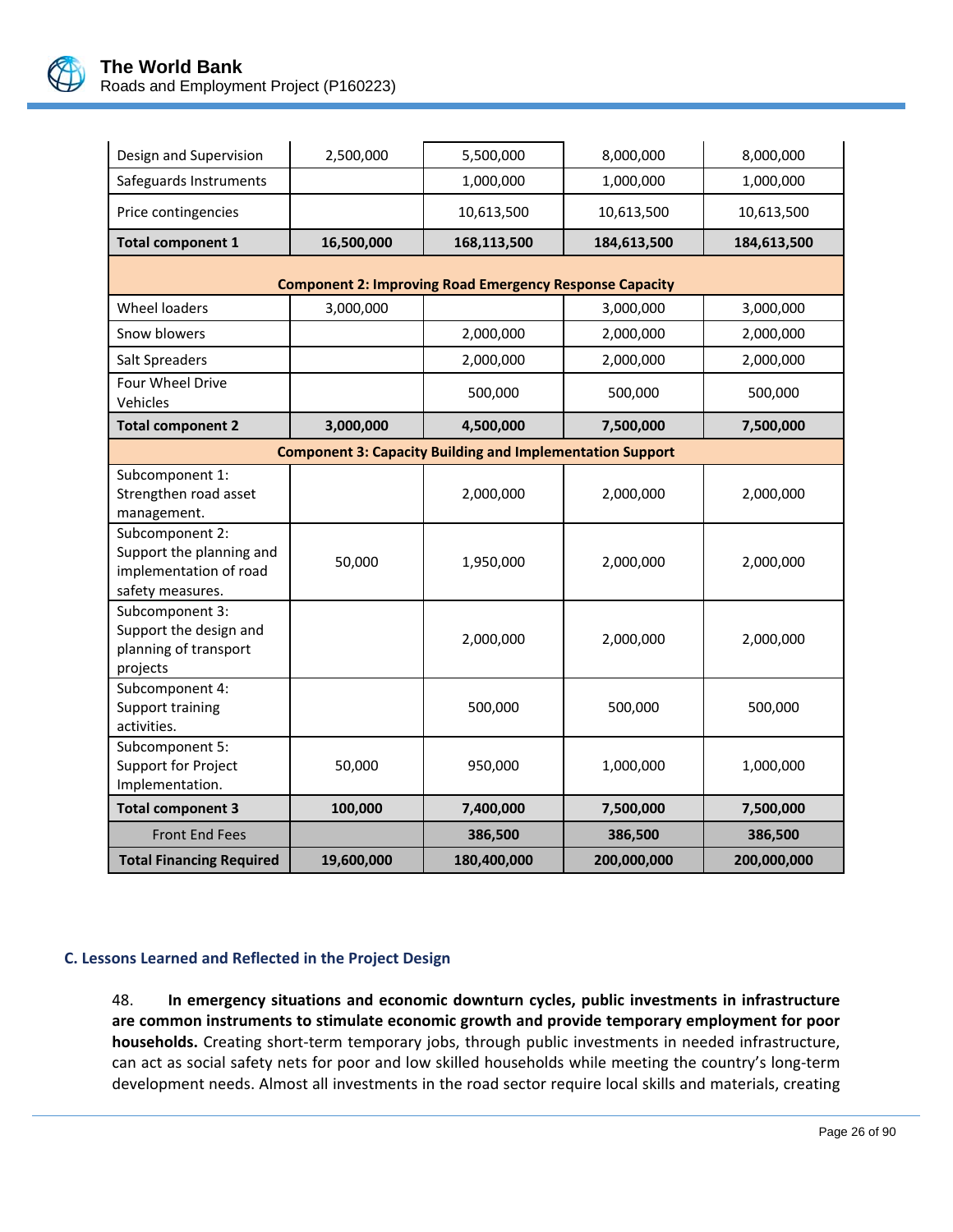

direct and indirect jobs within the national and local economies, hence having important multiplier benefits to stimulate economic growth.

49. **Reliance on existing structures and tested implementation approaches during a crisis facilitates a rapid and effective response.** Evaluation of the World Bank's experience in responding to the global financial crisis indicates that, in the interest of providing timely assistance, 74 percent of responses were channeled through existing instruments and programs. In the case of this operation, the project will rely on CDR as the main implementing agency as it has a long experience working with the World Bank and donors on implementing large infrastructure programs. In addition, the project implementation will rely on the existing and well developed construction industry, while introducing the adjustments to increase labor content and improve road asset preservation techniques. It is important to note that the speedy implementation of the project will by far have larger economic and employment benefits than introducing new technologies, complex procedures, and labor market adjustments, which will require major efforts, and a longer implementation period, with doubtful and likely unsustainable results.

50. **Effective and timely implementation requires intensive and sustained World Bank support.** Experience from rapid responses emphasizes the importance of sustained implementation support from the World Bank. Similar operations needed careful implementation support to introduce project flexibility and modifications and to resolve unanticipated issues. In Lebanon, the World Bank's existing working relationship with the government agencies and CDR is expected to permit the necessary sustained technical and fiduciary implementation support. In addition, the World Bank expects to provide intensive and frequent implementation support throughout the project drawing primarily on staff based in the Lebanon Country Office.

51. **Flexibility of project design to accommodate possible changes during implementation.** The inherent flexibility of OP10.00 helped expedite the proposed project preparation and enabled the World Bank to respond to this situation of urgent need of assistance. The imperative to respond quickly in fragile situations places a particular premium on speed in an overall attempt to build confidence in the state's ability to respond to challenging circumstances. The project has been specifically designed to minimize the need for time‐intensive procurement and make use of the country systems to the degree possible. The additional flexibility permitted under these provisions and streamlined processing enabled the World Bank to pivot effectively in responding to Lebanon's need for assistance.

52. **The project will be implemented primarily within existing "right of way", therefore avoiding land expropriation and associated delays.** Various infrastructure projects in Lebanon have experienced substantial implementation delays due to land expropriation issues. These delays are generally linked to the lengthy procedures in deciding on expropriation and compensation value and the general unavailability of government funds to cover such costs. Given that this project focuses on road rehabilitation and maintenance, however, it will primarily occur within the existing right of way, therefore requiring little, if any, land acquisition.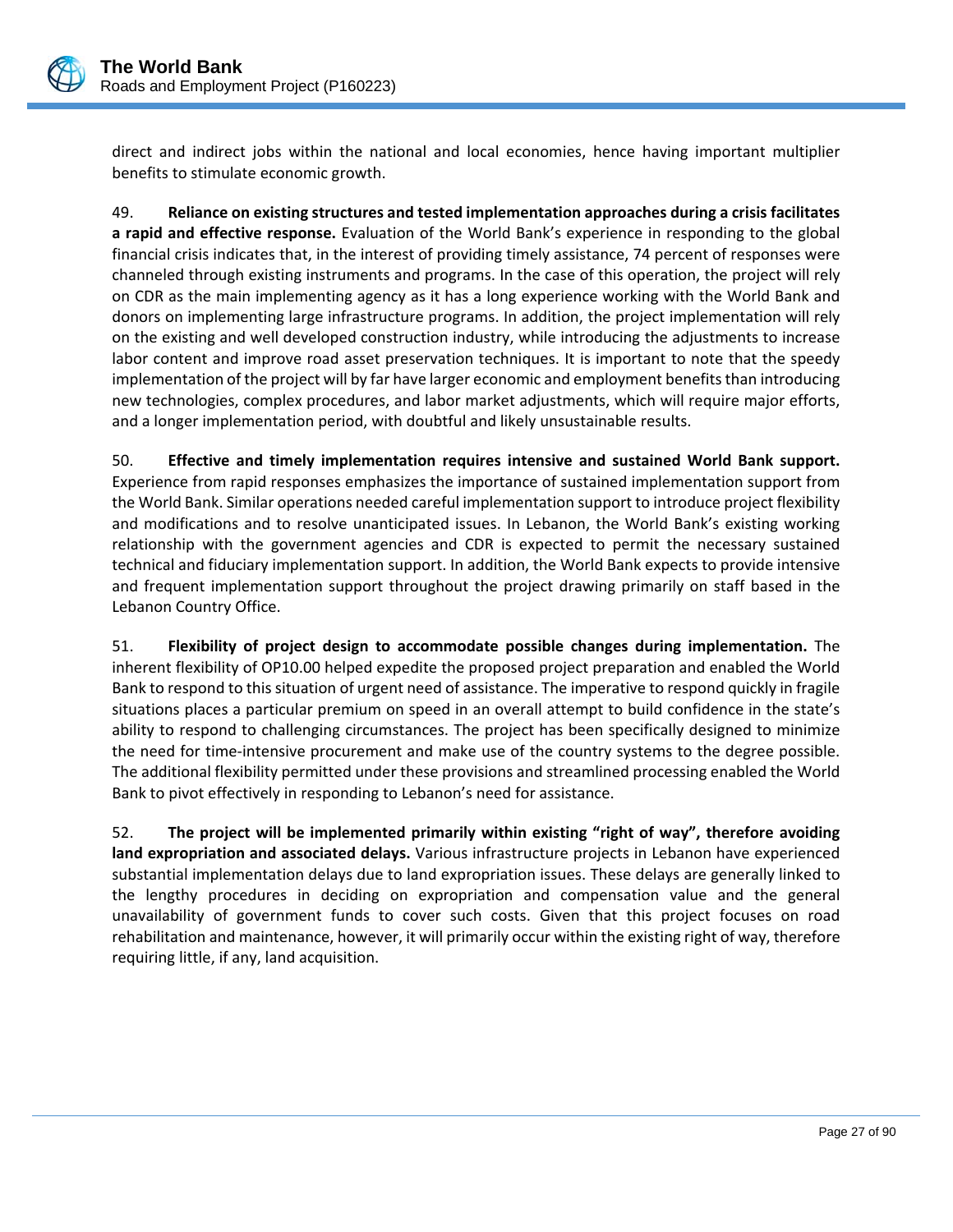

## **IV.IMPLEMENTATION**

#### **A. Institutional and Implementation Arrangements**

53. **The project works will be executed on the main road network which is under the jurisdiction of the MPWT.** MPWT is in charge of the construction and maintenance of the main road network, consisting of the primary, secondary, and tertiary roads. Local or municipal roads are under the responsibility of municipalities and are not included under this project. Given MPWT lack of adequate resources and its little experience in implementing donor-funded projects especially emergency projects, it is customary that donor‐funded road works projects are implemented by CDR upon the request of the Council of Ministers. CDR has been in fact for many years the main government agency in charge of the implementation of donor funded projects particularly in all infrastructure sectors. CDR will execute the project on behalf of the government/MPWT and will "return" the rehabilitated roads for MPWT's management upon the completion of the project. To ensure sustainability beyond the project life, MPWT engineers will work closely with CDR during project implementation to ensure that important decisions (on road selection priorities, road designs, equipment specifications, and road asset management) are well coordinated, and that MPWT has the adequate knowledge and expertise to continue the management of the network beyond the project life.



 $\overline{a}$ 

#### **Figure 2. Road Sector Responsibilities and Project's Implementation Arrangements**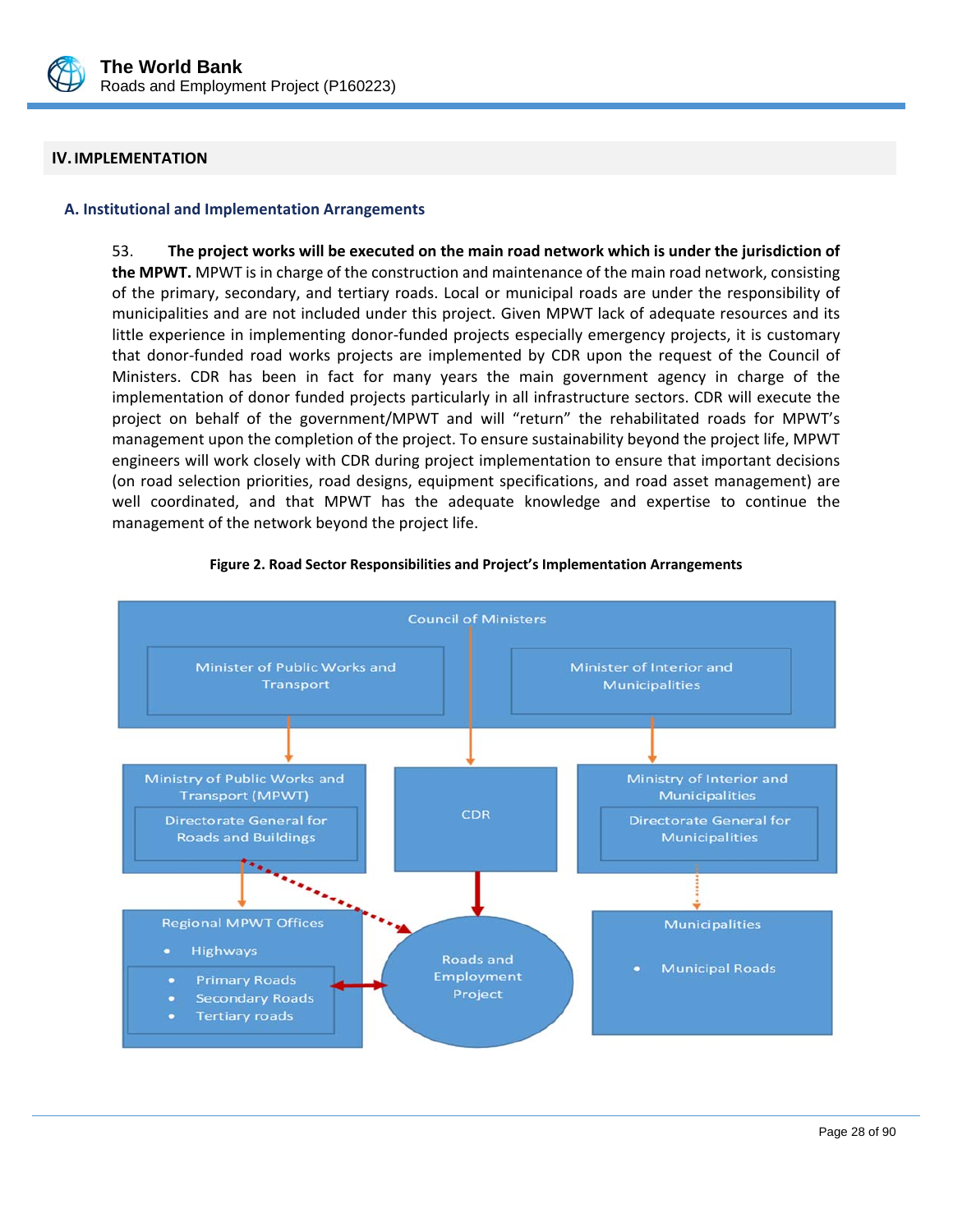

54. **The project implementation entity is CDR that will coordinate with relevant government agencies.** This is a national project executed at the central level, and all technical, fiduciary, safeguards, and monitoring aspects will be executed directly by CDR, therefore avoiding the complication of multiple agencies' implementation. CDR has a long and well established cooperation with the World Bank and other donors, and its performance at project implementation has been generally satisfactory. CDR will ensure coordination with the relevant government agencies, particularly MPWT, regarding roads priorities, technical aspects, and project's requirements. The selection of priority roads for the program will be undertaken in consultation with the MPWT based on the results of the visualsurvey and the agreed criteria. MPWT will also identify and submit its needs for emergency equipment and the desired technical specifications to CDR that will undertake the procurement of such equipment. Meanwhile, the SNRSC will be the technical lead agency on road safety aspects and the SNRSC will inform CDR about its capacity building needs and will draft and review terms of reference for the required services, with Bank support, before CDR proceeds with the procurement of such services. The road asset management system and its supporting consultancy services will be procured by CDR and will be installed within both CDR and MPWT. The project will include capacity building of MPWT and CDR staff on the utilization of the new road asset management system, therefore reinforcing project's sustainability. CDR will therefore be the project implementing agency, and will coordinate with MPWT and SNRSC on various technical aspects as required.

## **B. Results Monitoring and Evaluation**

55. **Project monitoring and verification will be undertaken by the implementing agency to ensure the project is being implemented in line with the proposed objectives and is on track to achieve expected results.** Project progress reports will be prepared by CDR, with inputs from MPWT and the SNRSC where needed, on a semi‐annual basis and submitted to the Bank for review and comments within 45 days from the end of the reporting period. These reports shall include among others: (a) an update on the results achieved based on the indicators and target values established in the results framework; (b) breakdown of jobs created by type, location, gender, and nationality based on contractors' and supervision consultants' reports; (c) the activities carried out throughout the reporting period under each component; (d) key issues/constraints or risks affecting project implementation that require attention with corresponding proposed measures to address them; (e) disbursement calendar for the next six months; and (f) progress achieved in the implementation of the environmental and social safeguards instruments (ESMPs, RAPs, Abbreviated Resettlement Action Plans [ARAPs]). CDR will be responsible for project data collection and compilation as well as the overall project monitoring and evaluation. In addition, an in‐depth project implementation progress assessment will be carried out at the midterm review; CDR will prepare a report and make a formal presentation of the progress made during the project life up to that point.

56. **The World Bank, with potential support from other donors, will ensure continuous implementation support.** The key World Bank specialists are based in Beirut and will have regular interaction with CDR and frequent field visits. This will allow the Bank to provide continuous monitoring and verification support far exceeding the regular one or two implementation support missions generally required for such projects. The World Bank will also consider the continuous collaboration with ILO, and possibly other donors, for the monitoring of the project, including the employment aspects such as the number and type of jobs created, the beneficiaries, and the technical expertise gained by workers and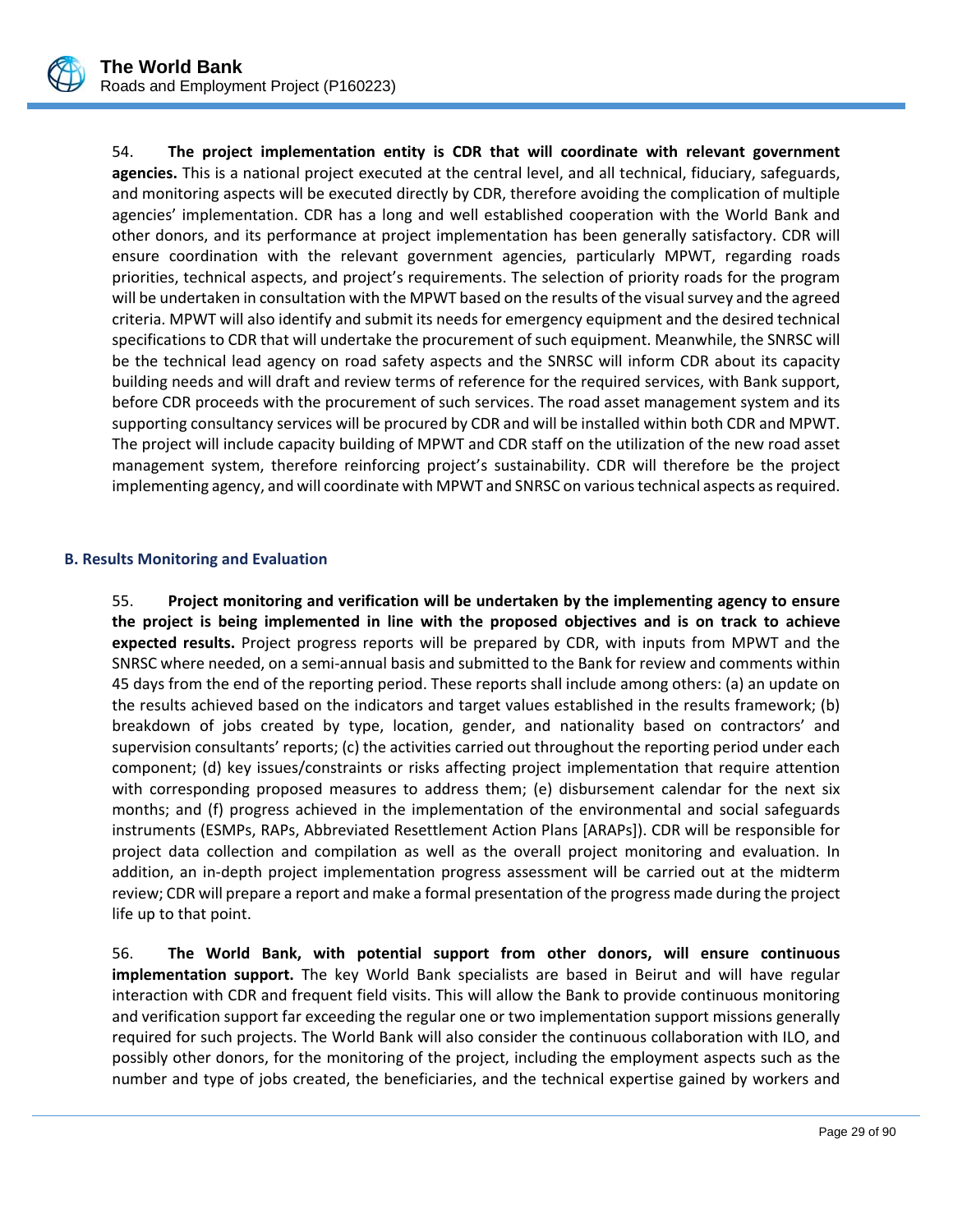

contractors.

57. **The monitoring of results during implementation will include disaggregation ofselect indicators by region, type of roads and associated works, gender, and nationality.** The results framework include key project indicators to monitor project implementation success. It is designed to guarantee effectiveness in the measurement of key project outcomes and outputs based on simple and measurable indicators. Nevertheless, the monitoring of the project during implementation will include, through the implementing agency's reports and the Bank implementation status and results reports (ISRs), further information and disaggregation of some indicators by regions, nationality and gender, and the extent and type of road works, among others. All workers will be identified either through a form of ID or through their work permit numbers. Their work will be monitored using standard monitoring tools (daily time sheets that are filled, aggregated and logged into in a system every week by an onsite project supervisor, which will be then reviewed by the contractor's main offsite office). The implementing agency will ensure the overall quality control and monitoring through a dedicated Project Implementation Unit (PIU) staff supported by the project supervision consulting firm, that will visit project sites regularly and will ensure that reporting requirements (monthly technical and financial reports) are met by the contractor. A Grievance and Redress Mechanism (GRM) will be developed for the project, to ensure that any complaint is identified and handled properly, and to address possible tensions and feelings of exclusion.

58. **The project implementation manual (PIM) will detail information on project targeting and on project monitoring.** The PIM will include information on targeting, benefit levels, project selection, and worksite supervision. In addition, and to ensure high quality implementation, periodic spot checks of works sites will be conducted to ensure that subprojects are being implemented consistently, and will be used to monitor worker attendance and participation, as well as progress on asset rehabilitation.

## **C. Sustainability**

59. **The project design will pursue the sustainability of road works through**: (a) the implementation of efficient rehabilitation and maintenance works on the road network based on proper assessment of actual needs; (b) activities to introduce and institutionalize national road safety planning and interventions; (c) the successful adoption of strategic planning tools and better road asset management practices; (d) the improvement of emergency procedures and climate resilience measures for the road network; and (e) the introduction of multi-year routine maintenance contracts on those road sections that have been rehabilitated. Working with both CDR and MPWT will ensure that the new planning tools and maintenance practices are adopted and mainstreamed by the two national agencies responsible for road construction and maintenance in Lebanon.

60. **The project has important climate change adaptation measures.** About one third to one half of the project activities contribute directly and indirectly to climate change adaptation. Lebanon is primarily a mountainous country and has been recently witnessing more extreme weather with less precipitation and shorter yet more severe winters and snow periods. The project is assisting Lebanon in adapting its infrastructure resilience to climate extremes through: (a) implementing no-regret actions in term of enhanced road rehabilitation and maintenance practices, particularly in relation to improved drainage and slope stabilization works; (b) the purchase of necessary equipment to respond to roads' snow related emergency works; and (c) technical assistance to establish a proper road asset management and revised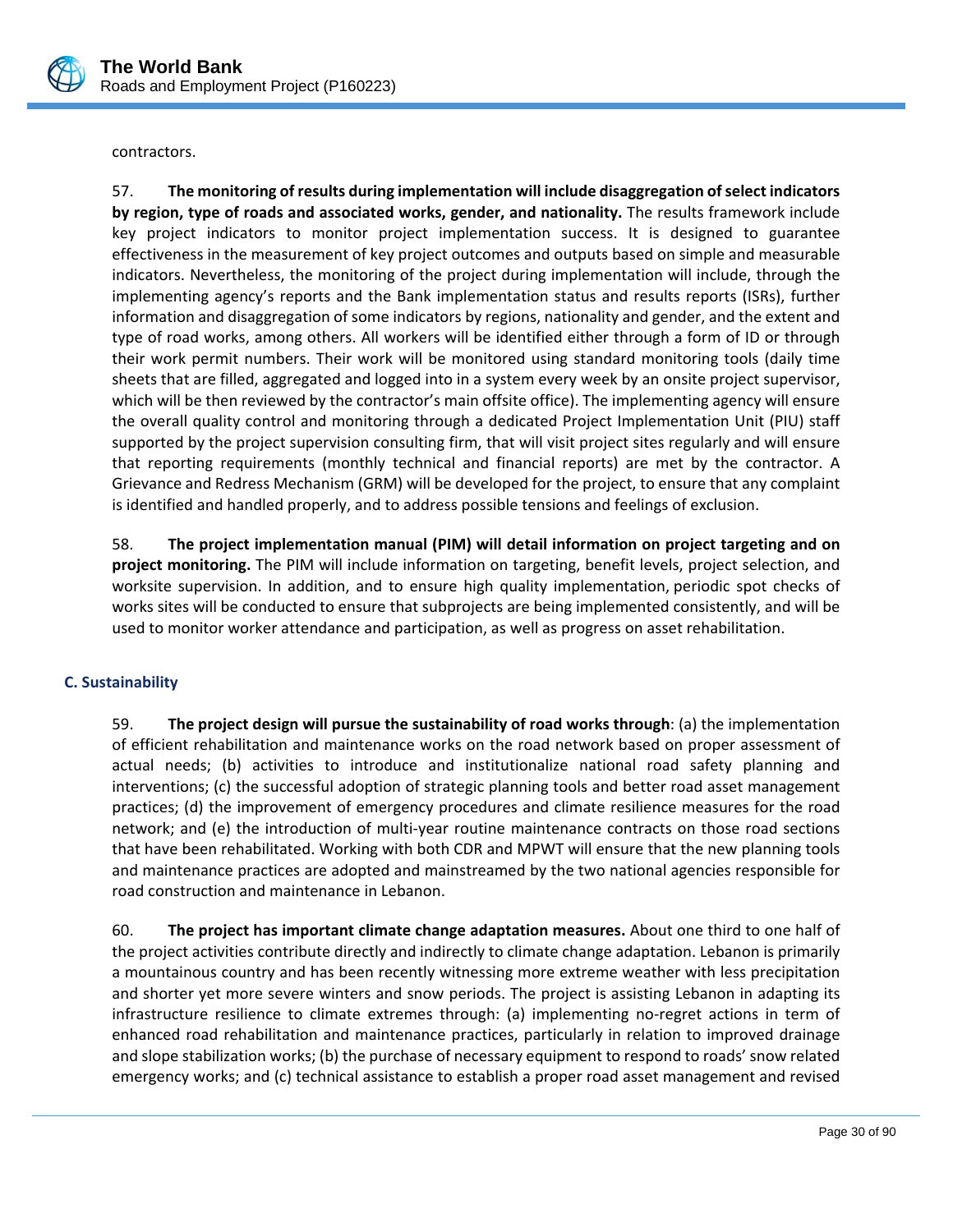

maintenance standards and techniques, including climate‐related provisions.

61. **Meanwhile, on‐the‐job learning and training programs will strengthen workers' skills and experience in road construction and maintenance, which is important to improve Lebanon's road network and for the later reconstruction of Syria.** While the project's employment impacts are generally short-term given the nature of the activities, the skills acquired by the workers through on-the-job learning and training programs will help them better find similar construction jobs in the future. This is particularly important for the Syrian workers who will need such skills for the anticipated reconstruction of Syria. In addition, the introduction of new planning, design, and maintenance practices will improve the capacity and learning of Lebanese contractors and consulting firms, further improving their competitiveness in the Lebanese and regional markets. Finally, the introduction of the routine maintenance practices to Lebanon will contribute to the development of small local contractors' capacity to undertake these recurrent yearly works, therefore creating new and longer‐term skills and road sector industry at the local level.

| Component                                                            | <b>Climate Related Activities</b>                                                                                                                        | Component<br><b>Total Cost</b><br>(US\$,<br>millions) | <b>Adaptation</b><br><b>Associated</b><br>Costs (US\$,<br>millions) | <b>Mitigation</b><br><b>Associated</b><br>Costs<br>(US\$,<br>millions) |
|----------------------------------------------------------------------|----------------------------------------------------------------------------------------------------------------------------------------------------------|-------------------------------------------------------|---------------------------------------------------------------------|------------------------------------------------------------------------|
| 1: Roads<br><b>Rehabilitation and</b><br><b>Maintenance</b>          | Drainage structures and culverts; retaining<br>walls; routine maintenance.                                                                               | 184.6                                                 | 50                                                                  | $\Omega$                                                               |
| 2: Improving Road<br><b>Emergency</b><br><b>Response Capacity</b>    | Increased MPWT's capacity to deal with road<br>emergency works; purchase of necessary<br>equipment.                                                      | 7.5                                                   | 7.5                                                                 | 0                                                                      |
| 3.1: Strengthen<br><b>Road Asset</b><br>Management                   | The creation of a road asset database for<br>Lebanon, and the revision of design and<br>maintenance standards to reflect changing<br>climate conditions. | $\overline{2}$                                        | $\overline{2}$                                                      | 0                                                                      |
| 3.2: Support the<br>planning and<br>implementation of<br>road safety | n.a                                                                                                                                                      | $\overline{2}$                                        | $\Omega$                                                            | 0                                                                      |
| 3.3: Support<br><b>Planning and Design</b><br><b>Studies</b>         | Finance necessary studies to produce<br>planning and design documents in the<br>transport sector, particularly public transport.                         | $\overline{2}$                                        | $\Omega$                                                            | 2                                                                      |
| 3.4: Support training<br>for workers and<br>small contractors        | n.a                                                                                                                                                      | 0.5                                                   | $\Omega$                                                            | $\Omega$                                                               |
| 3.5: Support for<br>Project<br>Implementation                        | n.a                                                                                                                                                      | $\mathbf{1}$                                          | $\Omega$                                                            | 0                                                                      |
| <b>Front End Fees</b>                                                |                                                                                                                                                          | 0.4                                                   | $\Omega$                                                            | $\Omega$                                                               |
| <b>Total</b>                                                         |                                                                                                                                                          | 200                                                   | 59.5                                                                | 2                                                                      |

 $\overline{a}$ 

#### **Table 5. Adaptation and Mitigation Co‐benefits by Project Component**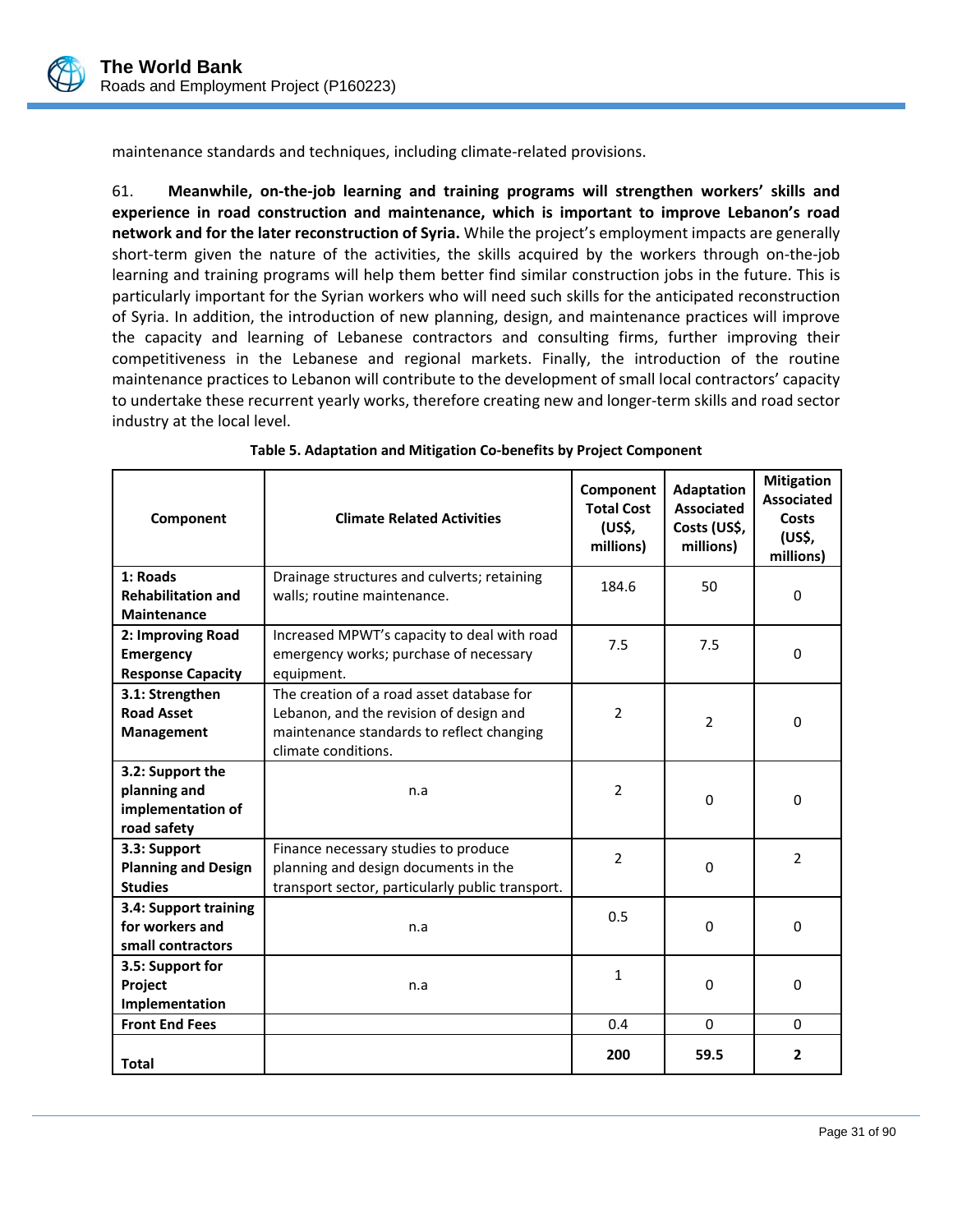

#### **D. Role of Partners**

62. **The projects financed by the World Bank and by the potential other donor under Phase I of the roads program will be implemented in parallel, yet separately.** While similar in scope and content, these projects will be separate and executed under parallel arrangements, therefore resulting in clear separation of project activities and responsibilities. Nevertheless, given the World Bank's strong technical expertise and presence in Lebanon, there will be close coordination between the World Bank and the other donors, including coordinated implementation support to help resolve technical issues where possible. Also, since CDR will be the implementing agency for both the World Bank‐funded and the other donor‐funded projects, this will further facilitate the coordination of projects under Phase I.

## **V. KEY RISKS**

## **A. Overall Risk Rating and Explanation of Key Risks**

| <b>Risk Category</b>                          | <b>Rating</b> |
|-----------------------------------------------|---------------|
| <b>Political and Governance</b>               | Substantial   |
| Macroeconomic                                 | Substantial   |
| Sector Strategies and Policies                | Moderate      |
| <b>Technical Design of Project</b>            | Moderate      |
| Institutional Capacity for Implementation and |               |
| Sustainability                                | Substantial   |
| Fiduciary                                     | Moderate      |
| <b>Environment and Social</b>                 | Substantial   |
| <b>Stakeholders</b>                           | Substantial   |
| <b>Overall Risk</b>                           | Substantial   |

## 63. **The overall risk rating is substantial taking into account the country risks and the generally slow implementation performance of Bank‐funded projects in Lebanon.**

 **Political and governance risks** include: (i) possible delays in Parliament approval of the proposed loan which may significantly delay its effectiveness; (ii) political differences regarding priority roads' selection; and (iii) security risks affecting the timely completion of works. Risk mitigation measures: Lebanese politicians at the highest level have committed to the donor community and the World Bank their readiness to expedite and facilitate the approval process of development projects, especially those linked to the CFF. Regarding road rehabilitation priorities, the selection of the first year's road sections for the project is primarily based on priority road sections already approved by the Council of Ministers in February 2016. The rest of the program's priority sections will be selected based on the visual survey of the network being undertaken by CDR and selection criteria described above in section III of this document. It should be noted that the visual survey's results and associated priority road sections will be available in February 2017, hence in time for the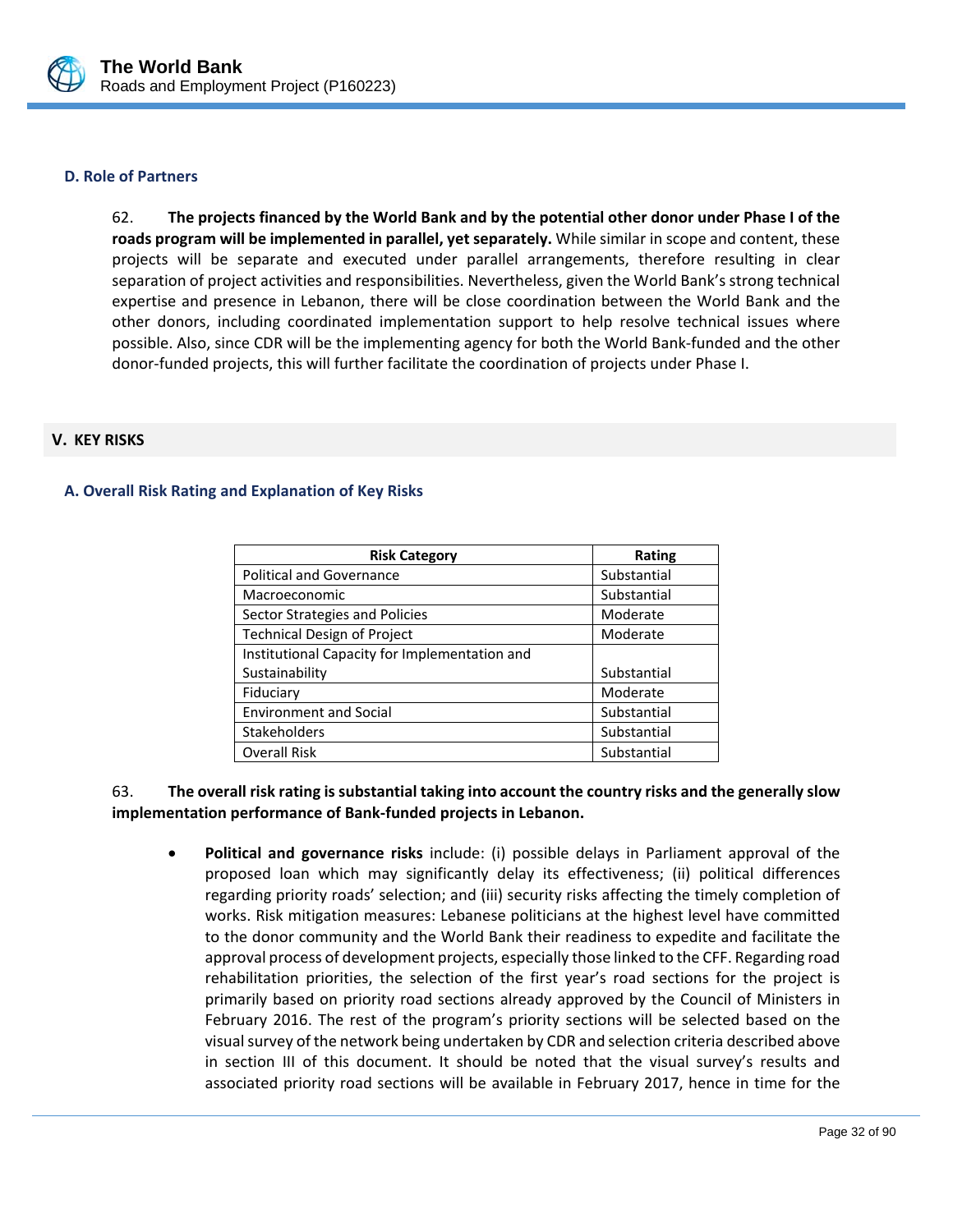

loan approval by the Council of Ministers and the Parliament. Finally, with regard to security risks, most road sections are in areas with no major security risks. Road sections in riskier areas will be deferred to later phases of the program, or substituted by other sections if security risks persist.

- **Macroeconomic risk.** Lebanon debt-to-GDP ratio has been rapidly increasing in the past few years. Risk mitigation measures: The project will contribute to stimulating growth and will be financed through a combination of IBRD loan and CFF grant, therefore largely increasing the concessional terms of the loan. The GOL has recurrent capital expenditures for the rehabilitation and maintenance of the road sector in the order of US\$100 million yearly. Due to large budget deficits, government expenditures are being primarily financed through government borrowing and the issuance of bonds, resulting in significant costs. In addition, the slowing economy requires investments to create jobs and stimulate growth. The proposed project will allow the GOL to continue and boost the required expenditures in the road sector while lowering its financing costs. This will create a short-term stimulus to economic growth, particularly in construction related jobs and industries. Road investments will also contribute to the economic development of the lagging regions, therefore reducing economic disparities and poverty.
- **Institutional capacity for implementation and sustainability risk** include: (i) slow approval process within most government agencies due to quasi paralysis of the executive and administrative bodies; (ii) and slow implementation and approval process within CDR. Risk mitigation measures: the project will include capacity building of MPWT and CDR staff, including on the utilization of the new road asset management system, therefore reinforcing project's sustainability. In addition, the implementing agency, with support from the Bank, has already started a number of activities required during project implementation, such as the preparation of the safeguards documents and procurement strategy. Finally, there will be no or little land acquisition, hence avoiding expropriation delays.
- **Environmental.** The negative impacts anticipated for the project activities are minor and of temporary nature, and mainly during the construction phase. This will include the generation of dust, air emissions and noise from construction machinery, solid and liquid waste generation from contractor site facilities, disruption to traffic and movement, and potential damages to existing utilities. To mitigate these risks, ESMPs will be prepared before initiating any civil works. The ESMPs will be publically consulted, disclosed in country, reviewed, and cleared by the Bank before starting the civil rehabilitation works. As part of the Environmental and Social Management Framework (ESMF), CDR will prepare terms of reference (ToR) for environmental consultants to undertake the ESMP's preparation and supervision process to ensure compliance with Bank safeguards requirements. CDR will seek Bank clearance on the ToRs before contracting any consultants.
- **Social.** Since the main project beneficiaries are vulnerable, unskilled or low‐skilled Lebanese and Syrians, there are potential social risks related to this project: (i) labor conditions may be inadequate; (ii) gender‐based violence towards female workers or women living in communities around roads being rehabilitated because of potential influx of male workers for construction activities; (iii) risk that young, underage youth are engaged as laborers in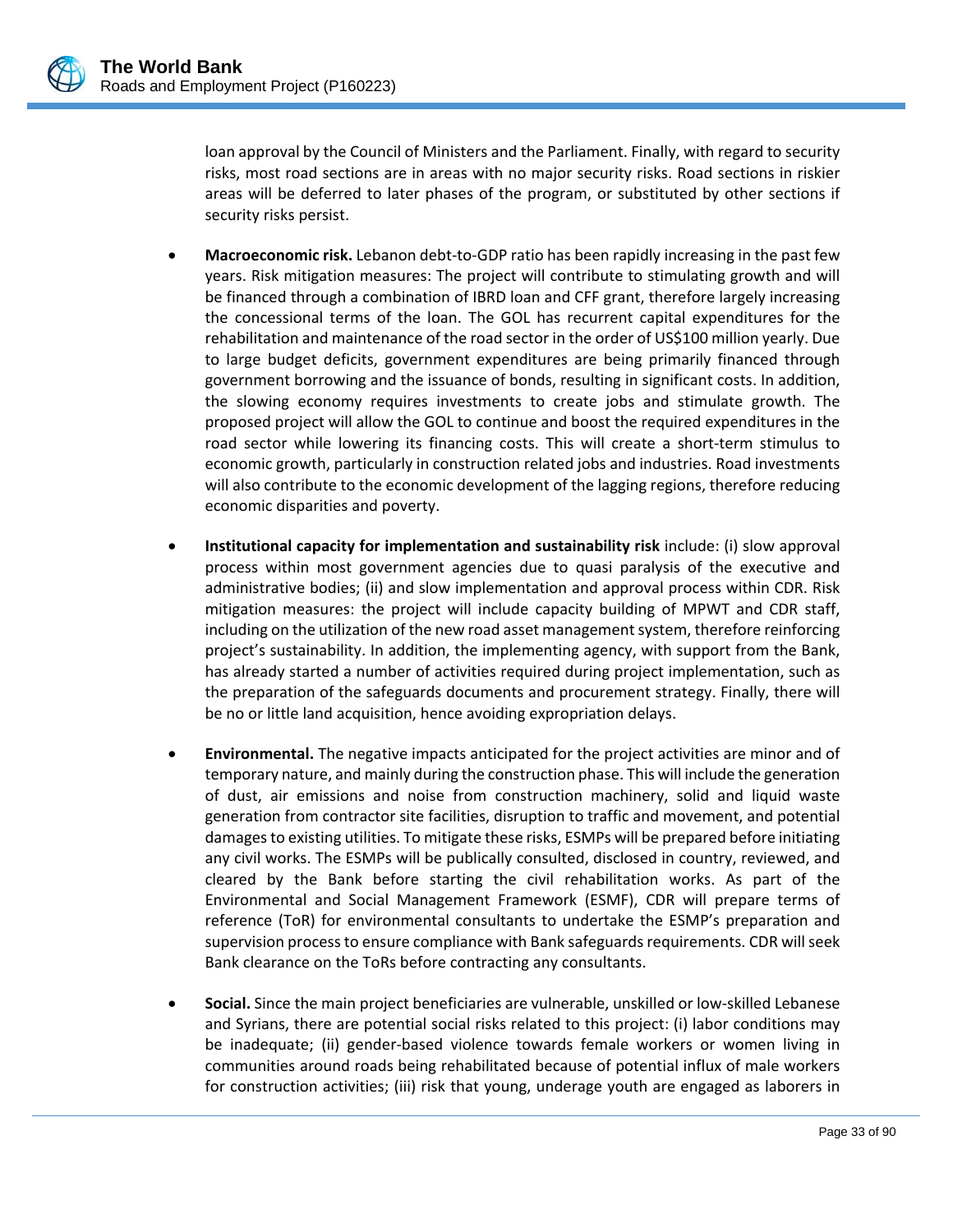project activities; and (iv) dissatisfaction of road selection and/or perceptions that jobs are allocated unfairly. Risk mitigation measures: the first risk will be mitigated through periodic monitoring of labor conditions and through specific required clauses within contracts that will be required to protect workers. The risk for female workers will be mitigated through periodic monitoring, while the risk for women in communities will also be monitored but is unlikely to materialize given that most labor (Lebanese and Syrian) is expected to be local and already living within communities and therefore a large influx of outsiders into communities will not occur. The project will also closely monitor the risk of underage labor and will have measures in contracts to ensure that construction firms do not hire individuals below the legal working age and follow labor law of Lebanon. Penalty provisions will be included in the contractors' agreement for hiring child labor. The project will communicate the road selection criteria during the consultations and dissemination of the project's safeguards instruments, and the potential impacts of perceptions that jobs are allocated unfairly will be mitigated during implementation, once more information is available, through the project social assessment. Finally, the multi‐layer grievance redress mechanism will be established at the project level.

 **Stakeholders risk** include: (i) slow adoption and rollover of learned asset management techniques by MPWT and CDR; and (ii) weak coordination between CDR, MPWT, and SNRSC. Risk mitigation measures: the road asset management will be installed at both MPWT and CDR with staff from both agencies benefiting from training. Two road engineers from MPWT (one from planning and one from maintenance) will be primarily dedicated to support and coordinate with CDR in the implementation of the project, providing day‐to‐day on‐the‐job learning. The project will also fund one road engineer, through the PIU, who will be housed within MPWT working with the General Director for Roads and Buildings to ensure timely follow up and coordination. World Bank experts will provide capacity building and training to both agencies regarding the new standards and road maintenance approaches, such as routine maintenance and the Bank staff will regularly meet with MPWT, CDR, and SNRSC to follow up on project implementation progress. The introduction of routine maintenance for sections rehabilitated under the project will contribute to increasing project sustainability. MPWT and the SNRSC will contribute to drafting terms of reference and setting technical specifications for project components that directly benefit them (such as the national road safety strategy and the snow removal equipment), and representatives from these agencies will participate in CDR procurement committees to further ensure coordination.

### **VI.APPRAISAL SUMMARY**

# **A. Economic and Financial (if applicable) Analysis**

64. **A standard cost‐benefit analysis for roads was used to assess the economic impact of the project.** The costs and benefits of the proposed road investments were quantified using the Highway Design and Management Model (HDM‐4 model). This model simulates lifecycle conditions and economic costs and benefits to assess the overall economic returns of road rehabilitation and maintenance works. This analysis was primarily undertaken for Component 1 of the project that represents over 90 percent of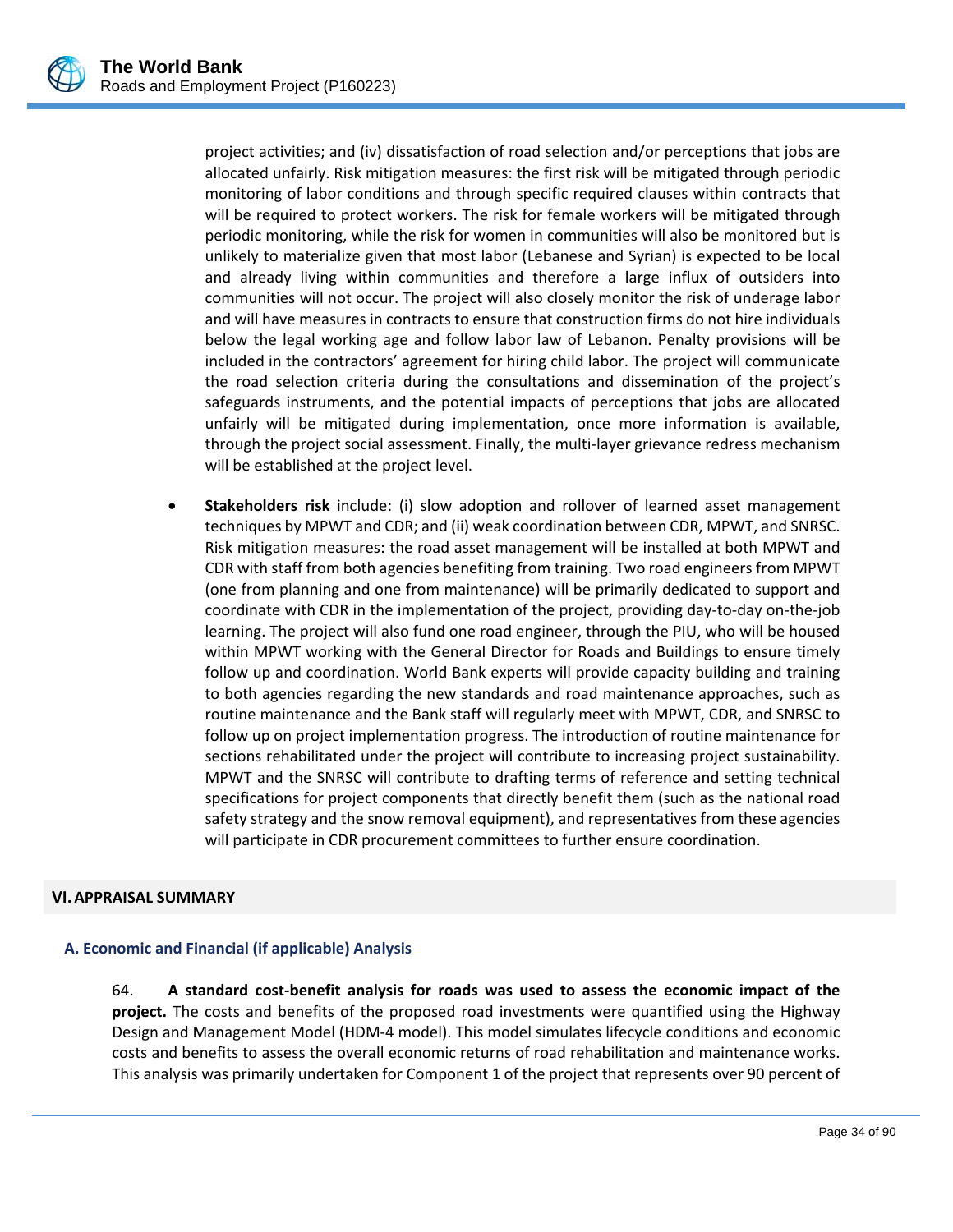

the project investment value. Given that the selection of road sections is not yet finalized, the analysis considered typical road sections per road category (primary, secondary, and tertiary). For each road category, unit costs and type of works (reconstruction, overlay, drainage, and so on) were provided, as well as the average condition index (International Roughness Index [IRI]), and traffic volume and composition. The economic analysis was done with a 6 percent discount rate and a 25‐year evaluation period, in line with the Bank's guidance. The cost-benefit analysis compared a do minimum scenario to the following two project scenarios: (a) applying periodic maintenance (6 cm overlay) on a project road, or (b) partially reconstructing a project road (assuming around 30 percent of road length requires full reconstruction and remaining 70 percent requires only overlay). Both project alternatives include annual routine maintenance and future periodic maintenance in the form of placing an overlay every 10 years.

65. **The results of the analysis show strong net economic benefits under various scenarios that are robust to variations in project costs and benefits.** The economic cost‐benefit analysis of the proposed road works yielded an Economic Internal Rate of Return (EIRR) higher than 6 percent for all project alternatives, indicating they all are economically justified (table 6). The partial reconstruction option yields the highest net present value (NPV) for all road classes and compares favorably in the incremental IERR analysis, and thus is the preferred project alternative. This indicates that doing periodic maintenance (overlays) on bad roads with structural problems, while economically justified, is not the preferred economical option nor a good practice. The project alternative of partial reconstruction yields a total project NPV of US\$407 million, at a 6 percent discount rate, and an EIRR of 37 percent. As expected, these works will significantly decrease average travel times and vehicle operating costs. A sensitivity analysis was also undertaken for the partial reconstruction option with the results shown in table 7 below. The analysis simulated changes of a 15 percent increase in construction cost and a 15 percent decrease in project benefits. Under the worst case scenario of both occurring simultaneously, the project EIRR remains high at 30 percent.

|                      |                  | <b>Periodic Maintenance</b> | <b>Partial Reconstruction</b> |             |  |  |
|----------------------|------------------|-----------------------------|-------------------------------|-------------|--|--|
|                      | <b>NPV</b>       | <b>EIRR</b>                 |                               | <b>EIRR</b> |  |  |
| <b>Road Category</b> | (US\$, millions) | (%)                         | (US\$, millions)              | (%)         |  |  |
| Primary              | 64               | 55                          | 133                           | 45          |  |  |
| Secondary            | 119              | 57                          | 136                           | 41          |  |  |
| Tertiary             | 134              | 44                          | 138                           | 27          |  |  |
| <b>Total</b>         | 317              | 52                          | 407                           | 37          |  |  |

| <b>Table 6. Economic Evaluation Results</b> |
|---------------------------------------------|
|---------------------------------------------|

|                      | <b>Partial Reconstruction</b> |
|----------------------|-------------------------------|
|                      | <b>Incremental EIRR</b>       |
| <b>Road Category</b> | (%)                           |
| Primary              | 28                            |
| Secondary            | 14                            |
| Tertiary             |                               |

 $\overline{a}$ 

**Table 8. Sensitivity Analysis Results**

**Table 7. Incremental EIRR or Partial Reconstruction Compared to Periodic Maintenance**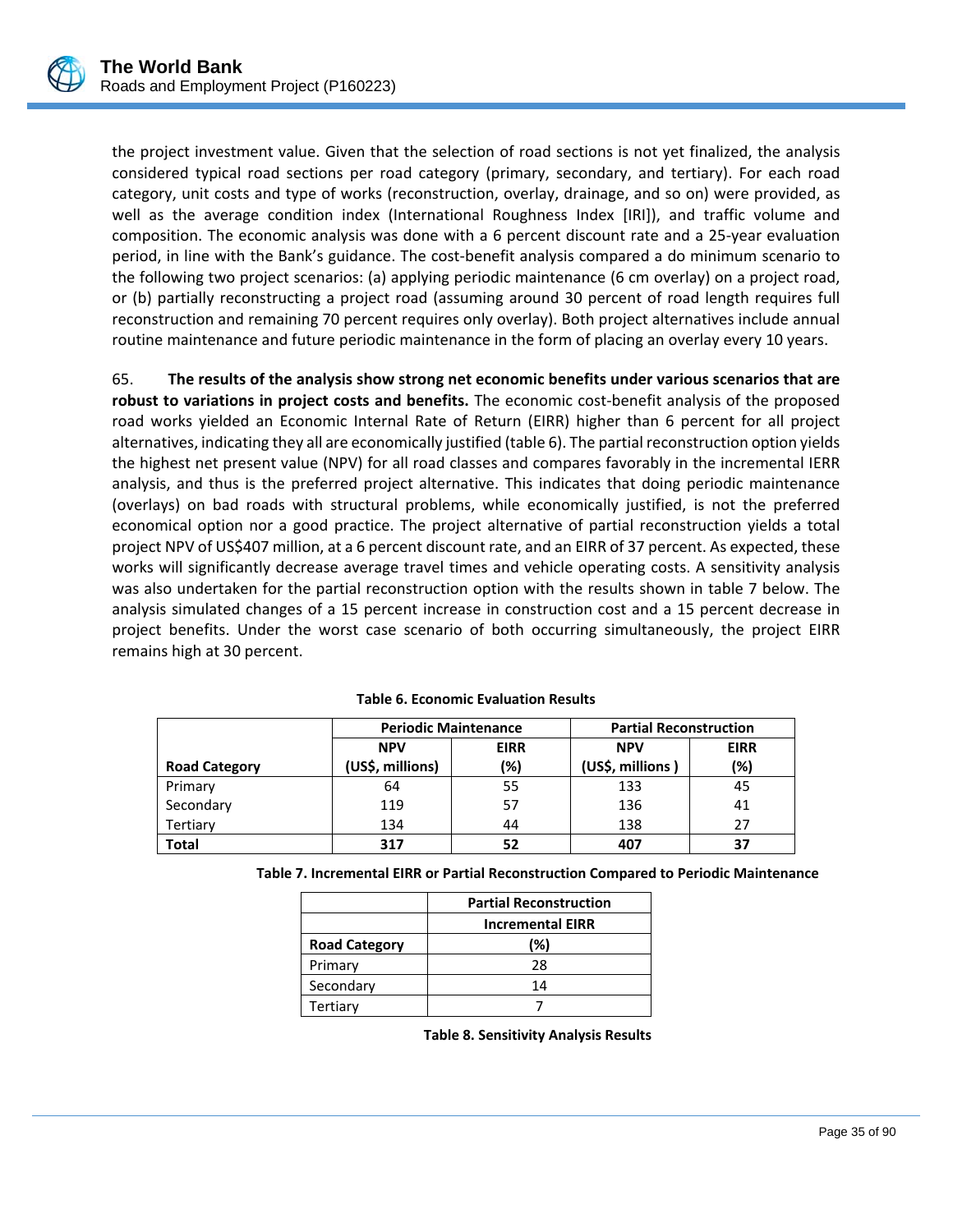

|                      | <b>Partial</b>   |                         |                  |              |  |  |  |  |
|----------------------|------------------|-------------------------|------------------|--------------|--|--|--|--|
|                      | Reconstruction   | <b>EIRR Sensitivity</b> |                  |              |  |  |  |  |
|                      | <b>Base EIRR</b> | $A = Costs + 15%$       | B=Benefits - 15% | $C = A \& B$ |  |  |  |  |
| <b>Road Category</b> | (%)              | (%)                     | (%)              | (%)          |  |  |  |  |
| Primary              | 45               | 40                      | 41               | 36           |  |  |  |  |
| Secondary            | 41               | 37                      | 38               | 34           |  |  |  |  |
| Tertiary             | 27               | 24                      | 25               | 22           |  |  |  |  |
| <b>Total</b>         | 37               | 33                      | 33               | 30           |  |  |  |  |

66. **The analysis also shows that the project has minor greenhouse gas emissions' benefits.** The evaluation shows that the partial reconstruction road works will decrease marginally the vehicle fleet  $CO<sub>2</sub>$ emissions over the evaluation period (0.53 percent reduction in  $CO<sub>2</sub>$  emissions). Over the evaluation period, the without project scenario  $CO<sub>2</sub>$  emissions are estimated to be 17,088 tons, while with the partial reconstruction alternative  $CO<sub>2</sub>$  emissions are projected at 16,998 tons. The decrease in  $CO<sub>2</sub>$  emissions under the project is due to the decrease in fuel consumption resulting from higher vehicle speeds.

67. **The project has also additional indirect economic benefits that were not quantified.** The project is expected to yield important socio‐economic benefits in term of better access for communities and the development of local economies. Such benefits are being qualitatively assessed jointly by ILO and the World Bank. In addition, there are spill‐over economic benefits from road investments related to the stimulation of the local supply‐chain industries. Moreover, significant benefits are anticipated due to the increased income and cash generated from the direct jobs for Syrian refugees and host communities. Finally, the project is also expected to yield important road safety benefits, and while not quantified in this project, it is expected that every road crash fatality and road crash injury reduction in Lebanon will result in economic savings at about US\$560,000 and US\$140,000, respectively.

68. **Road rehabilitation and maintenance works are typical public sector intervention, especially in the context of situations in urgent need of assistance.** The requirement for public sector provision of roads to improve access and services to communities is well established all over the world and is often cited as an example of "public good" to be provided through public investments. The majority of the road sections under this project are secondary and tertiary roads in rural or peri-urban areas, which are typical areas for public service provision of infrastructure. In addition, the project was prepared to respond to the emergency needs to quickly inject investments in a slowing economy as a form of a stimulus package, and requires quick and proven implementation arrangements based on existing practices. Finally, given the important consideration to increase the labor content and employment of host communities and Syrian refugees, which have social and political implications, this further justifies a public investment.

69. **The Bank supportto this projectis very importantto advance much needed road sectorreforms.** This project is supporting road section improvements, job creation, as well as important sector reforms. In particular, this project is supporting the introduction of proper planning and asset management tools, which will largely increase the efficiency of road sector expenditures. In addition, the project is supporting important road safety improvements, which require the mobilization of international expertise. Finally, the project is also revising some of the technical standards to increase the labor content of road projects where possible, as well as to improve the adaptation of road standards to climate extremes.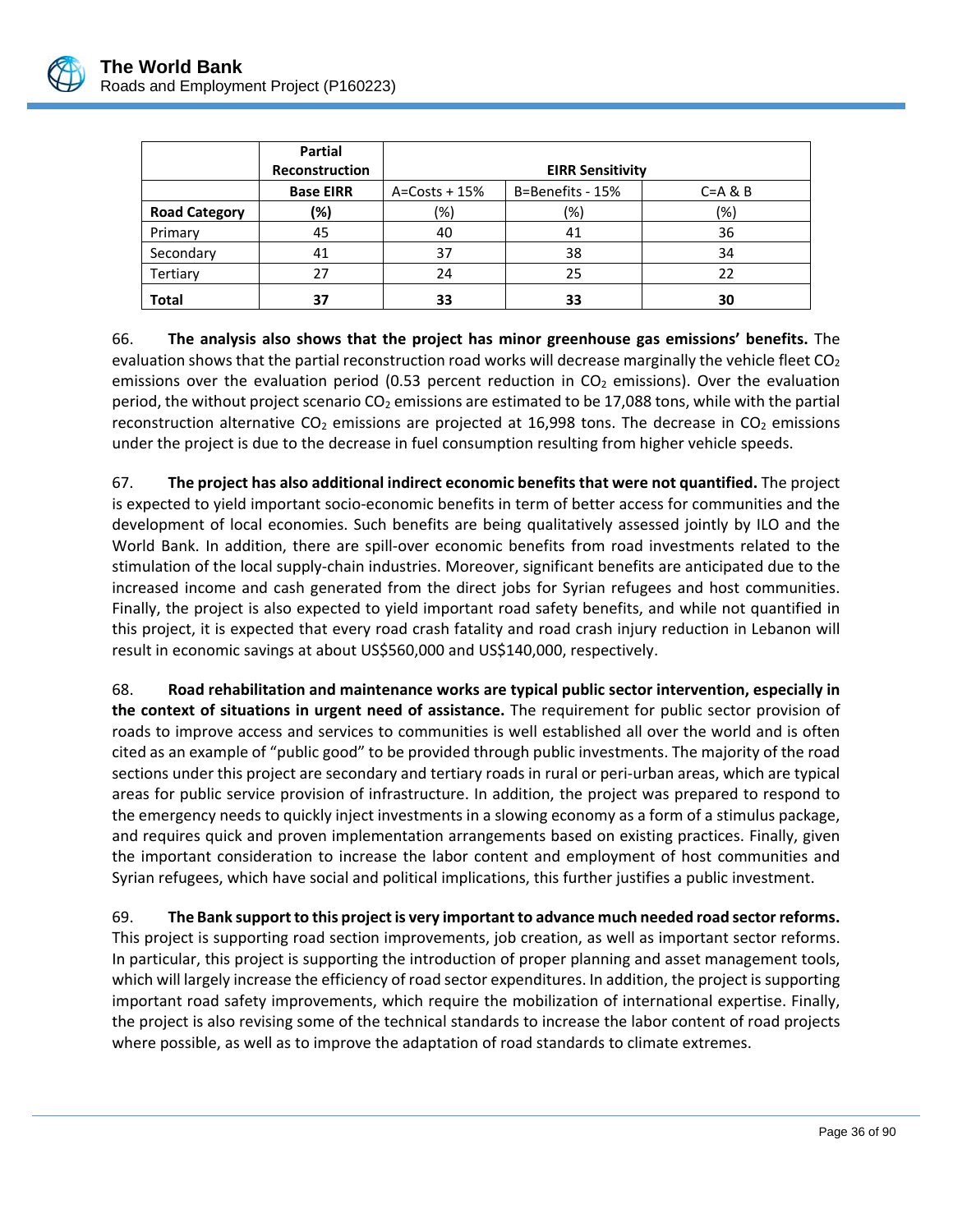

# **B. Technical**

70. **The project will finance rehabilitation and maintenance activities, including road safety interventions on the primary, secondary, and tertiary roads of the national paved network.** The works will be executed on existing paved roads and will include: (a) restoring base, pavement, and shoulder conditions; (b) rehabilitating of longitudinal and transversal drainage; (c) slope stabilization works, including concrete retaining walls (on primary and secondary) and masonry walls or vegetation (on tertiary roads); (d) roadside improvements such as sidewalks in towns and peri‐urban areas; and (e) signaling, road curve improvement, speed calming, and other road safety interventions.

71. **Rehabilitation and maintenance activitiesinclude, but are not limited to the following technical** requirements. The road works will include the reconstruction of the base and sub-base where heavy structural weaknesses are observed and confirmed by geotechnical and coring tests, particularly on the primary and secondary roads, in addition to pavement rehabilitation with minor corrections, milling, patching, crack sealing, and applying different thicknesses of cold micro‐agglomerates and hot asphalt mixtures. The design of the rehabilitation program is based on sound technical criteria and is in line with current international standards. The maintenance and rehabilitation strategies were selected with due consideration being given to the main factors that affect pavement performance, namely, surface condition, structural strength, traffic characteristics and climatic conditions. Sections that will be subject to routine maintenance alone are those that are rehabilitated under the project or that already exhibit good riding quality with little surface defects as well as sufficient structural capacity and are, generally speaking, traveled by low to medium traffic. They are not expected to show in the short to medium term signs of distress and high roughness values that would warrant excessive repairs or strengthening within the next 5 to 7 years. Sections that will undergo reconstruction and/or receive asphalt concrete overlays in thickness ranging from 3 to 6 cm have currently a weak structural capacity associated with severe surface distress and relatively high roughness values. The overlays have been designed to substantially enhance their structural strength and to provide good riding quality over the next 10 to 15 years.

72. **The technical standards of rehabilitation and maintenance works are revised to increase labor content.** The direct labor content of road works, as a percentage of contract value, ranges between 12 percent for just overlay works, to 20 percent for base and drainage works, and could reach the 50 percent range for routine maintenance, vegetation planting, and some slope stabilization works. The project includes measures to increase the direct labor impact, while also improving road condition, such as roadside works (sidewalks, vegetation) in towns and peri-urban areas, including civil works where necessary such as drainage and retaining walls, and the introduction of routine maintenance. Certain technical specifications will be selected in the design of road works with the aim to increase the labor content while ensuring quality works and the use of established and existing standards. For instance, the design will specify the utilization of concrete U‐channels for drainage instead of pipes; and the construction of masonry walls and/or vegetation forslope stabilization on tertiary and lower volume roads instead of concrete walls.

# **C. Financial Management**

73. **Projectfinancial management (FM) arrangements, including accounting,reporting, and auditing functions will be centralized at CDR.** The flow of funds process will be undertaken through a Designated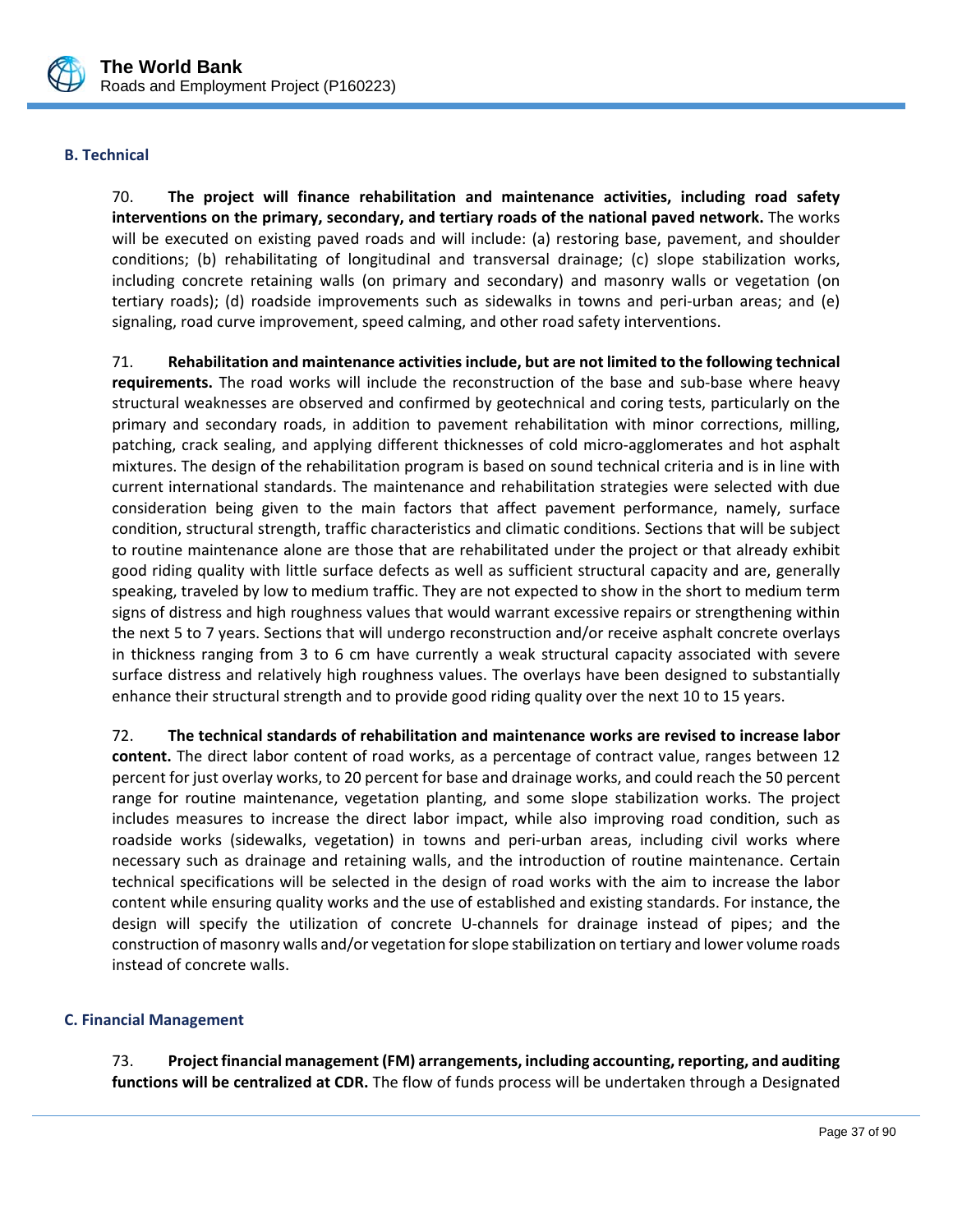

Account (DA) to be opened for the project and managed by CDR. The consolidation of the project financial reports will be done by the PIU and submitted to the Bank along with the project progress reports.

74. **CDR has significant experience of implementing Bank‐financed projects, including FM aspects.** CDR FM performance on past and current projects is considered satisfactory. CDR has a functional unit undertaking FM responsibilities, including funds flow management, accounting, reporting, and facilitating an acceptable external audit. CDR's external auditor will conduct the audit of the World Bank‐financed projects. This functional unit consists of several financial officers (FOs) that have already gained adequate experience in carrying out the FM arrangements of World Bank‐financed projects and one of them will be assigned to handle this project's FM arrangements implementation.

75. **CDR's main challenge related to FM is their lack of proper maintenance of asset lists.** CDR will operationalize the assets module of its accounting software to ensure proper management of assets purchased under the project to mitigate FM‐related risks.

# **D. Procurement**

76. **The implementing agency's procurement capacity is generally adequate given CDR extensive experience in implementing donor‐funded projects.** The project will be implemented by CDR, which was recently managing the Urban Transport Development Project (UTDP) closed on December 31, 2015. CDR has a solid management structure and is staffed with adequate and experienced procurement and technical specialists. Additional specialists will be recruited in the PIU as needed. Diligence is also observed in record keeping and quality of evaluation. The procurement processing and contract management was rated satisfactory, and the Implementation and Completion Results Report of the UTDP rated the performance of the implementing agency, CDR, as satisfactory. The implementing agency is familiar with Bank's bidding documents and procedures and was trained on the new procurement framework and when local bidding is conducted, the standard documents will be reviewed to be acceptable to the Bank. Despite adequate capacity, the following risks are identified: (a) delays in procurement processing and implementation related to internal CDR approval process, (b) delays in design and technical work before works execution, and (c) supervision of contracts and contract management. To mitigate these risks, the following mitigation measures will be incorporated in the project: (a) Bank supporting the PIU team to expedite the internal approval process, (b) selection of priority road sections based on readiness for the initiation of the first‐year program, and (c) assigning field consultants to monitor contracts and supervise works.

77. **The following project procurement arrangements, which follow the World Bank's new procurement framework that became effective on July 1, 2016, will apply during project implementation.** The World Bank procurement and anti-corruption guidelines will be used.

- **Selection methods for works.** The project is expected to use: (i) Request for Bids (for national markets for about 15 work contracts and other framework agreements for routine maintenance contracts. Other methods, where justified, include: (ii) Request for quotations; and (iii) Direct selection.
- **Selection methods for goods and non‐consulting service.** The project is expected to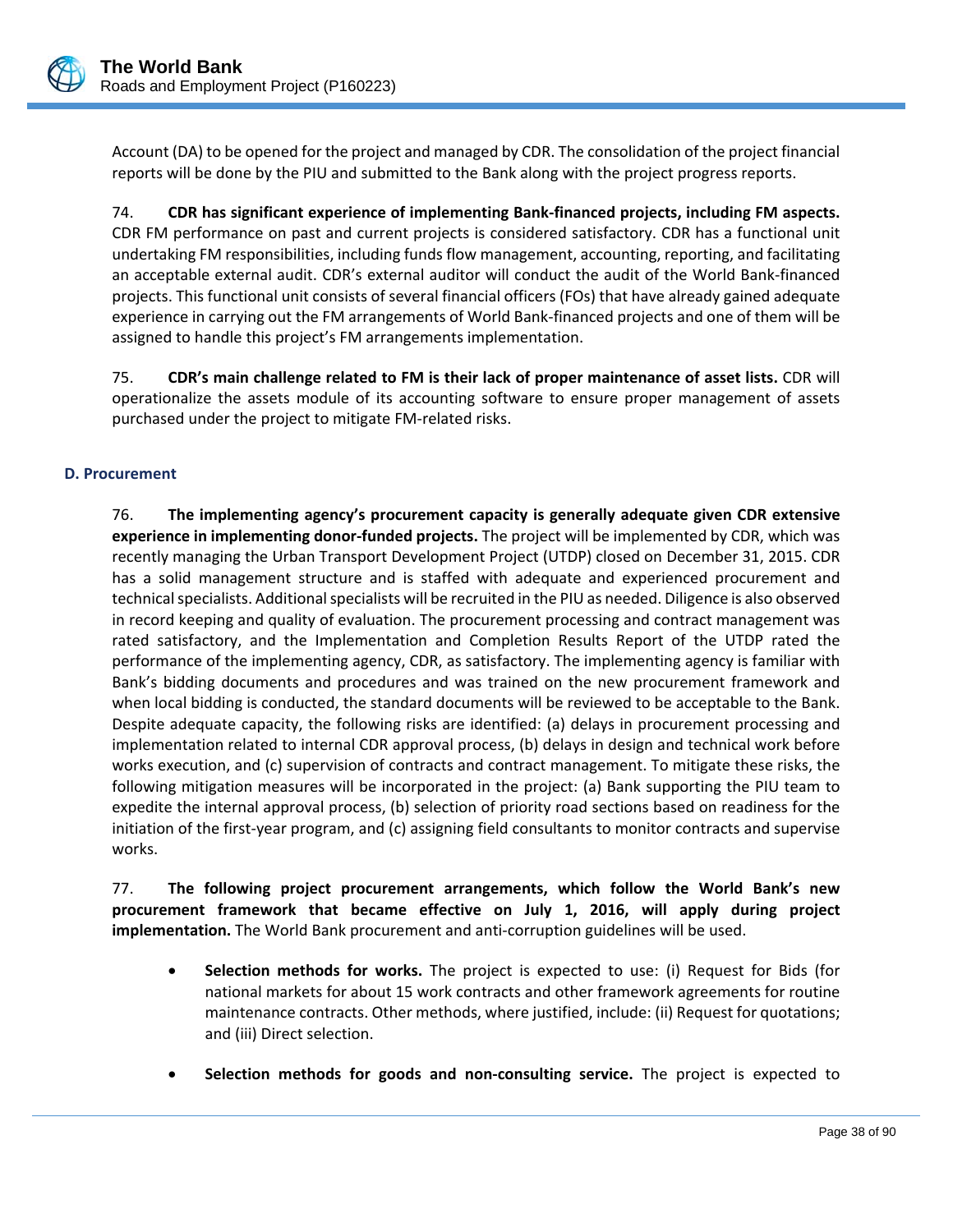purchase road vehicles and IT equipment using: (i) Request for Bids for both international and national markets, (ii) Request for quotations; and (iii) Direct selection.

- **Procurement of consultants.** The project is expected to use request for proposals with the following methods: (i) Quality‐and‐Cost‐Based Selection (QCBS), (ii) Selection under a Fixed Budget (FBS); (iii) Least-Cost Selection (LCS); (iv) Selection based on the Consultants' Qualification; (v) Direct Selection; (vi) Selection of Individual Consultants.
- **STEP.** An initial procurement plan for the life of the project is developed by the government through STEP. It defines the market approach options, the selection methods and contractual arrangements, and determines the World Bank's reviews. The initial procurement plan for the project was also discussed at negotiations of the loan.
- **Prior Review threshold.** Based on the satisfactory assessment, the project shall be subject to moderate risk prior review threshold, making the project mostly subject to post review.

78. **The procurement strategy is aimed to broaden the social and employment benefits of the project while ensuring quality project's execution.** Road rehabilitation and maintenance contracts are expected to be primarily undertaken by medium and small local contractors. Provisions will be also considered to ensure the awarded contractors work within their financial and technical capacity. Major work contracts are expected to be in the US\$5 million to US\$15 million range, allowing the participation and competition of firms from various regions of Lebanon and ensuring that works are undertaken by contractors with enough experience to deliver good quality works. International competition is expected for some of the contracts to supply goods, especially as regards maintenance equipment and vehicles, and IT equipment. Local and international consultants will be selected to support the project by: (a) strengthening road asset management, (b) supporting planning and implementation of road safety measures, (c) supporting training for maintenance activities, (d) road safety, and (e) preparation and evaluation of technical specifications for maintenance equipment and vehicles. In view of the emergency nature of the project, the Project Procurement Strategy for Development (PPSD) full version and resulting procurement plan will be finalized by the CDR and sent for Bank review by April 30, 2017. A preliminary procurement plan was also discussed at loan's negotiations.

# **E. Social (including Safeguards)**

79. **The proposed project was prepared using condensed procedures (paragraph 12, OP10.00**). The Safeguards Action Plan (SAP) (see annex 4) provides a time‐bound planning framework for the environmental and social safeguards instruments, the production of which has been deferred into the project implementation period under paragraph 12 of OP10.00, allowing for condensed procedures and deferral of the safeguards instruments in situations of urgent need of assistance or capacity constraints. ESMF, RPF, site specific ESIA/ESMP and RAP (if needed) will be prepared by client and cleared by the Bank and disclosed both in country and at the Bank before implementation of any works starts.

80. **The proposed project is expected to yield significant social benefits.** This will include increased access to remote rural areas, reduced travel time, and enhanced local economic development and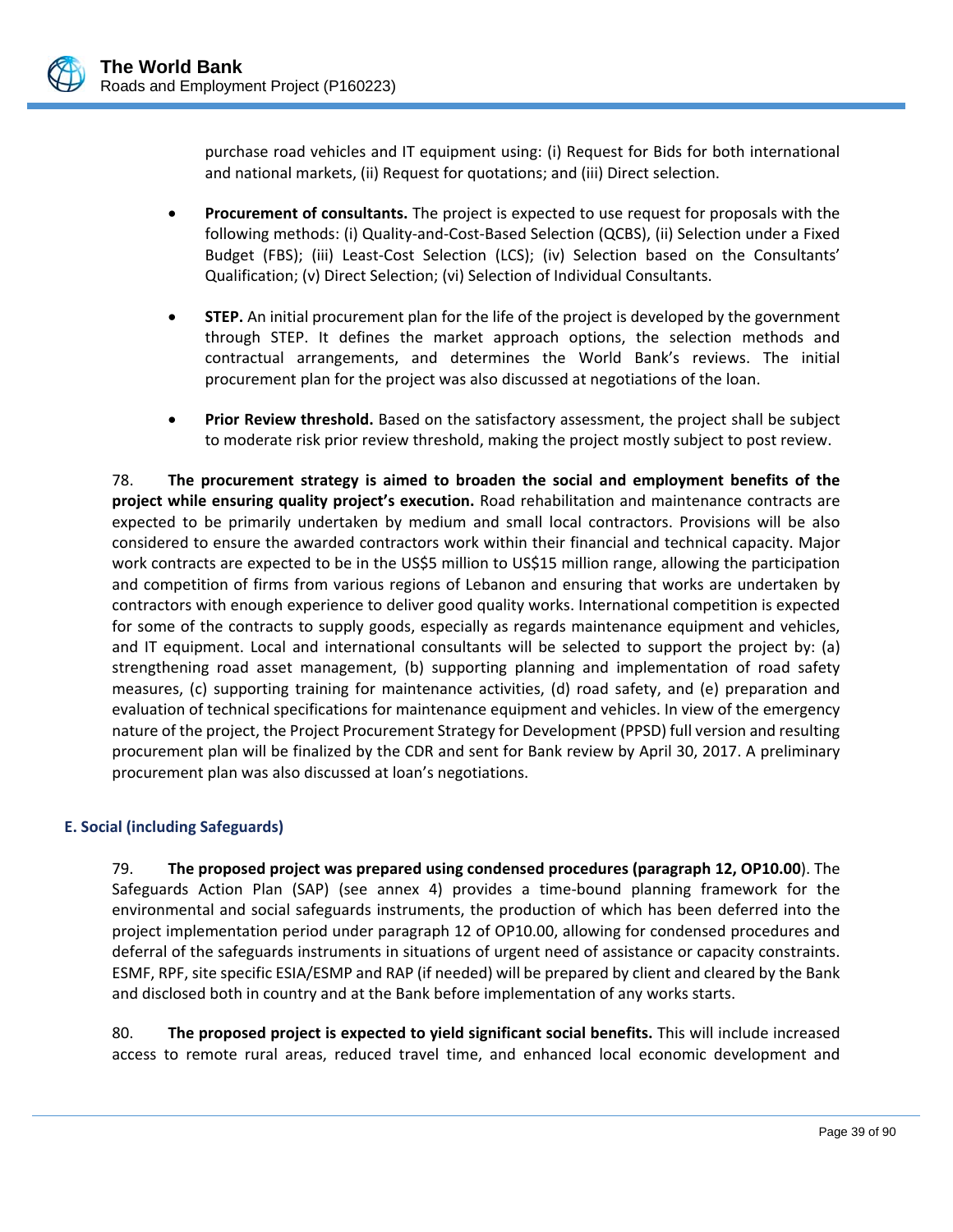

livelihood opportunities.

81. **The project will require little or no land acquisition.** The project will rehabilitate and maintain roads on the existing right of way. Minor realignments or other small-scale construction may require land, however, and could impact squatters or encroachers on government-owned lands or otherwise result in the involuntary taking of land. Therefore, the Bank policy on Involuntary Resettlement OP 4.12 has been triggered in this project. As the project is prepared under the provisions of paragraph 12 of OP10.00 for projects in situations of urgent need of assistance or capacity constraints, the preparation of safeguards instruments has been deferred into the implementation period, and a SAP has been developed. A RPF will be prepared in compliance with the Bank policy and relevant laws and regulations of Lebanon, approved by the Bank and disclosed in both country and the Bank's InfoShop within one month of the project's effectiveness. In the case that impacts are identified, a RAP or ARAP will be prepared by following the processes as set forth in the RPF before implementation of the activity or subproject starts. Upon Bank clearance, the social safeguards documents will be translated into Arabic and disclosed locally as well as in the Bank's InfoShop.

82. **The project will include a project‐wide grievance redress mechanism (GRM) that will register and address grievances and complaints from individuals and households who are affected by the project.** The primary purpose of the GRM will be to provide clear and accountable means for project beneficiaries and affected persons to raise concerns of possible tensions and feelings of exclusion and complaints and seek remedies when they believe they have been harmed by the project. An effective and responsive mechanism also facilitates project progress by reducing the risk that unaddressed complaints eventually lead to construction delays, lengthy court procedures, or adverse public attention. The final design of the GRM will be developed during the course of project implementation in consultation with relevant stakeholders to ensure its relevance and ease of use. However, a designated social development officer will be assigned in PIU to be responsible for receiving and recording receipt of each complaint, whether received orally or in writing (the contact information of the person will be made publicly available before commencement of project implementation). The social development officer will direct the feedback received to the appropriate entity (contractor, department within CDR, municipality, and so on) for its resolution. At the same time, the officer will send written communication to the feedback provider indicating the expected timing of resolution. Grievances are expected to be addressed within a month unless under exceptional circumstances. The PIU's social development officer will report to the PIU director on the number and subject of complaints received, and the status of complaints, if any, that remain under resolution. Each semester the PIU will aggregate information received into the project implementation progress report, indicating the number and subject of complaints. The progress report also provides up‐to‐date information on the number and subject of complaints that have been resolved, and the manner in which they have been resolved. This information will be shared with the Bank.

83. **Public consultations will be held as part of the preparation of the safeguards instruments.** The project will engage citizens in project areas during the preparation of the social assessment that will form part of the project's ESMF and is also being used in preparation of the PIM. The consultations will be held with members of different social groups separately (Lebanese, Syrians, men, women, and others when relevant in the particular context) to understand whether specific activities can be adjusted to benefit a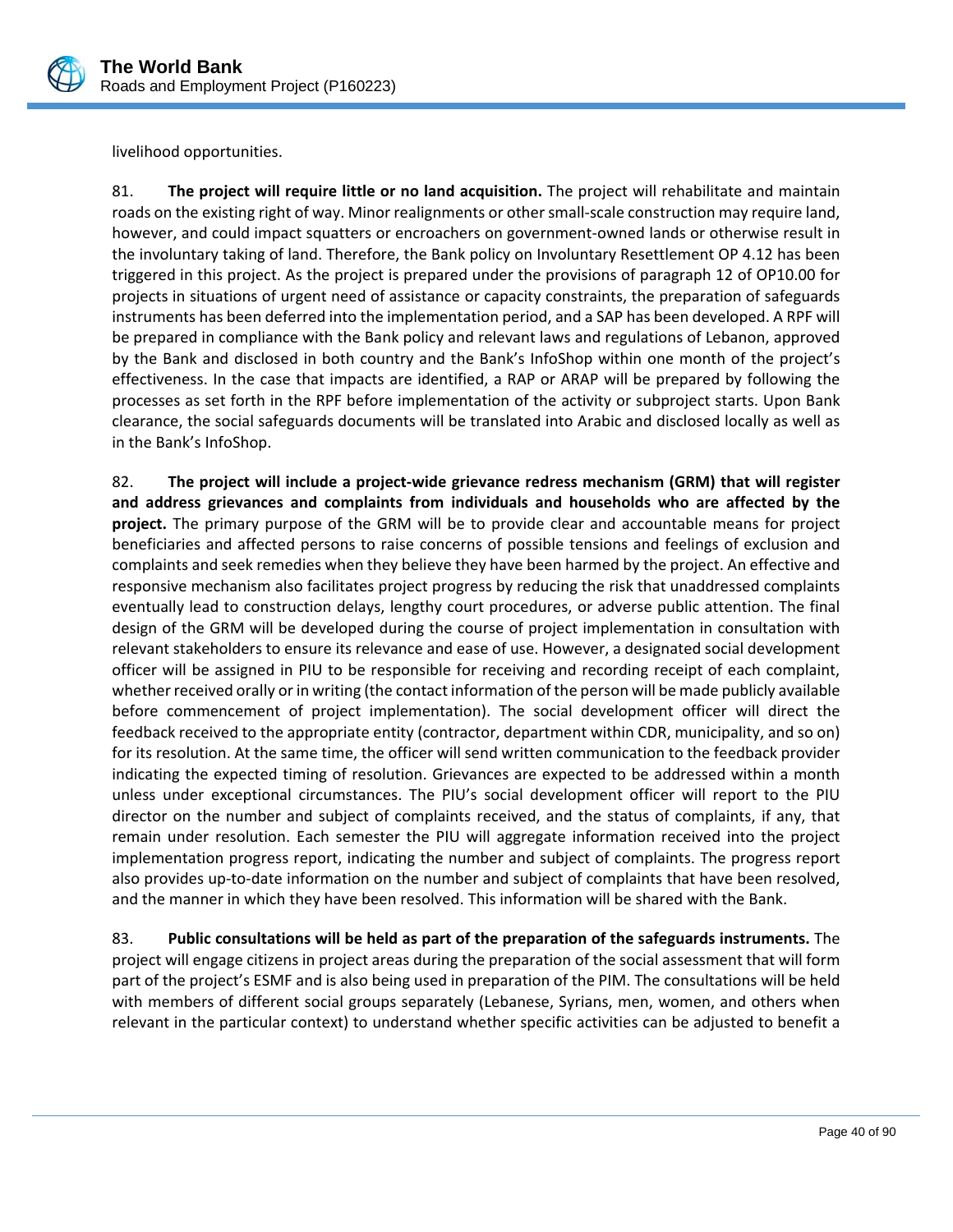

larger group of people, or people who are more vulnerable within a specific geographic region.

84. **The project will ensure citizen engagement through multiple instruments.** First, the project will ensure local participation in the selection of road priorities, and a simple questionnaire will be addressed by CDR to all union of municipalities to consult with them on their priorities with regard to the rehabilitation of national roads crossing their respective towns/districts. The list of priority roads identified by municipalities will be checked against the results of the road condition survey and will be considered for selection under the project if justified on sound technical and economic basis. Second, the project will measure citizens' satisfaction with the implemented projects through a survey to assess the level of satisfaction of beneficiaries from the implemented projects; and third, the GRM will allow citizens to directly voice concerns or grievances to the implementing agency and ensure that these concerns are responded to and addressed in a timely manner.

85. **The project will particularly encourage broader participation and benefits for women.** The consultations will engage women in discussions on the types of jobs in construction or related supporting sectors they could most benefit from. Specific arrangements will also be made for women to be able to take on work directly and indirectly linked to the project activities. It is important to note, however, that among some social groups in Lebanon, including large segments of the refugee population, women's engagement in construction-related labor is not encouraged according to social and cultural norms. Changing these norms goes beyond the scope of the project, but these norms could in fact change due to measures put in place to encourage women's labor, if these measures are determined by women themselves. The project will also track the differential impacts of its activities on men and women. Results will be disaggregated by gender whenever feasible and reporting will look at whether gender gaps narrow throughout project implementation. During the midterm review, gender gaps within the project will be analyzed and activities to further address gender issues will be put in place. Data on women's participation and benefits from this project will be widely shared so that information can be used by other donors and agencies supporting the transport sector or otherwise aiming to promote gender equality in Lebanon.

# **F. Environment (including Safeguards)**

86. **A SAP was prepared in accordance with the Bank policy (paragraph 12, OP10.00).** The project is classified as environmental category "B", in accordance with OP 4.01. Recognizing the need for providing urgent assistance, while at the same time ensuring due diligence in managing potential environmental and social risks, the SAP is based on the following principles (see annex 4):

- 1. The proposed operation will support multiple components, all within the transport sector, the detailed designs of which were not known at the stage of combined preparation and appraisal mission.
- 2. To ensure effective application of the World Bank's safeguard policies, the SAP provides guidance on the approach to be taken during project implementation for the selection and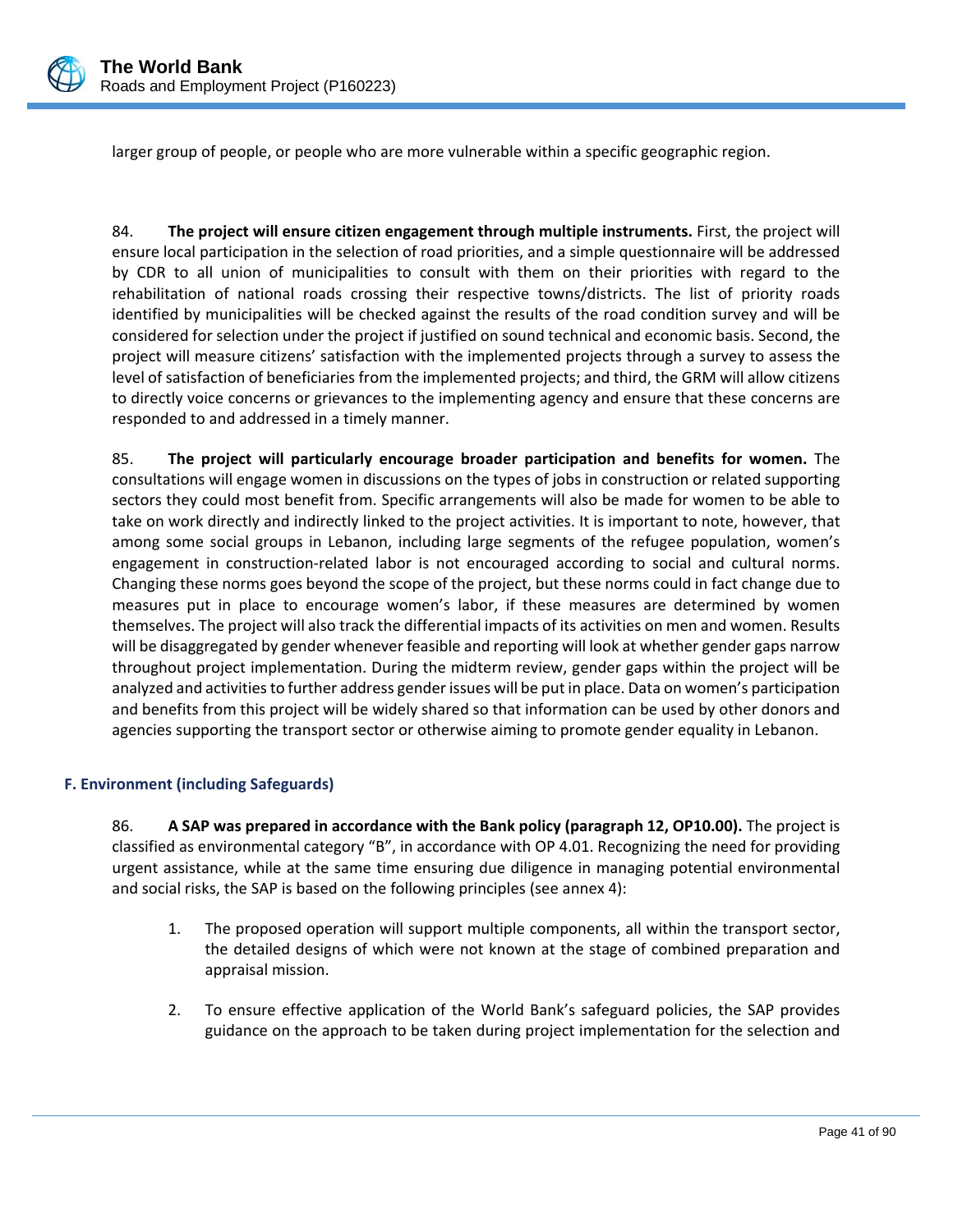

design of subprojects and the planning of mitigation measures;

3. The proposed emergency operation will finance feasibility and detailed design studies for these investments, which will include environmental assessments required by World Bank's safeguard policies.

87. Consultation and disclosure requirements will be simplified to meet the special needs of these operations. This SAP is subject to public disclosure as part of the PAD. In addition, it will be disclosed both in-country (in the appropriate communication channels and CDR Webpage) as well as at the World Bank InfoShop.

88. **The project is not expected to have significant negative impacts on the environment**. The negative impacts anticipated for the project activities are minor and of temporary nature during the construction phase, including dust, noise, waste generation, disruption to traffic and movement, damages to existing utilities, and easily mitigated by the site specific ESMPs. Mitigation at construction stage will take place as part of the contracts for civil works which will require contractors to undertake impact mitigation according to the ESMPs. Lebanese regulations on EIA include a tool only for pre‐assessment of projects based on preliminary environmental information. The provisions of the national laws on EIA will be complemented by those of the World Bank's OP 4.01.

# **G. Other Safeguard Policies**

89. No other safeguard policies are triggered for the project.

### **H. World Bank Grievance Redress**

Communities and individuals who believe that they are adversely affected by a World Bank (WB) supported project may submit complaints to existing project‐level grievance redress mechanisms or the WB's Grievance Redress Service (GRS). The GRS ensures that complaints received are promptly reviewed in order to address project‐related concerns. Project affected communities and individuals may submit their complaint to the WB's independent Inspection Panel which determines whether harm occurred, or could occur, as a result of WB non-compliance with its policies and procedures. Complaints may be submitted at any time after concerns have been brought directly to the World Bank's attention, and Bank Management has been given an opportunity to respond. For information on how to submit complaints to the World Bank's corporate Grievance Redress Service (GRS), please visit

*http://www.worldbank.org/en/projects-operations/products-and-services/grievance-redress-service*. For information on how to submit complaints to the World Bank Inspection Panel, please visit www.inspectionpanel.org.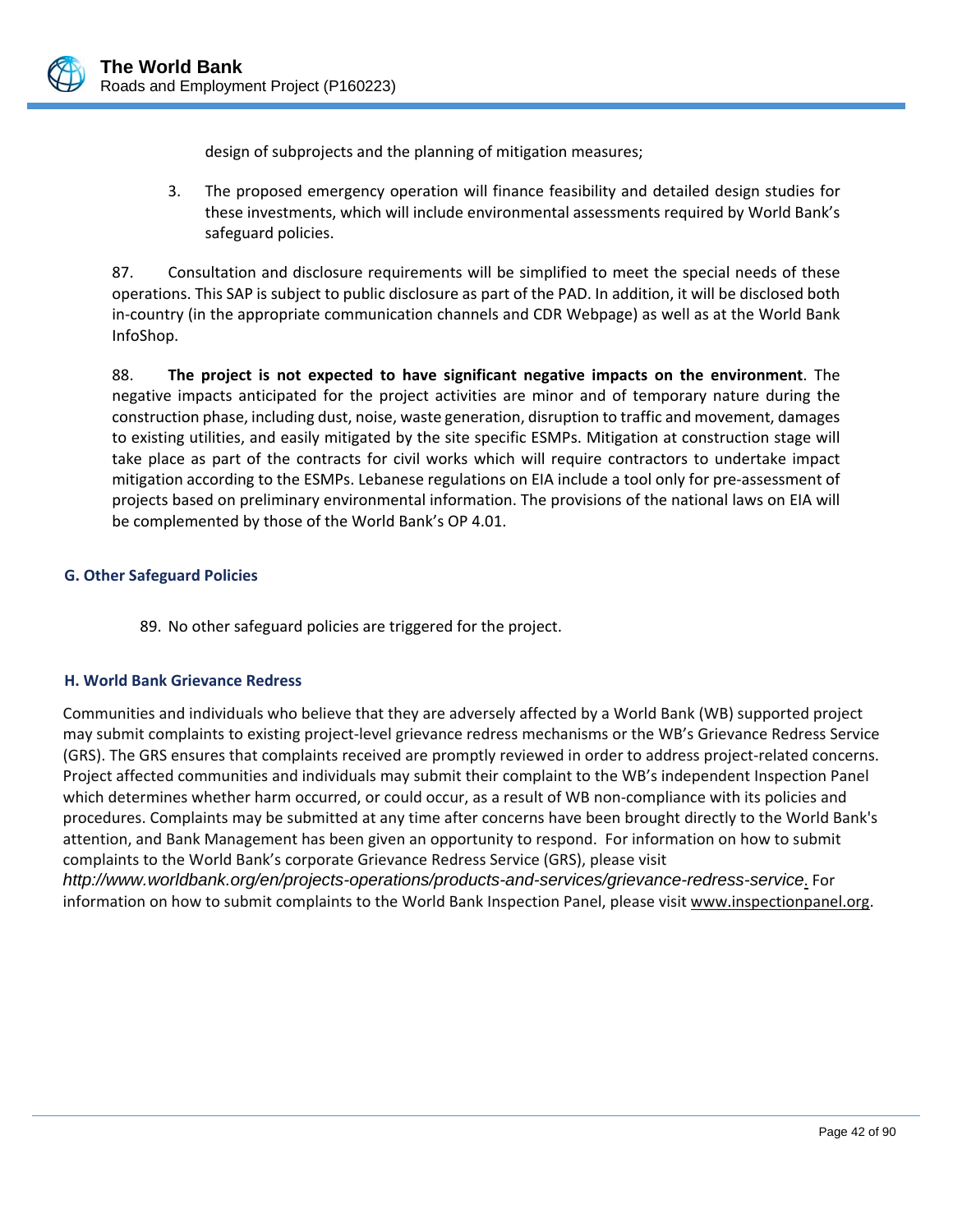

### **VII. RESULTS FRAMEWORK AND MONITORING**

### **Results Framework**

**COUNTRY : LebanonRoads and Employment Project**

# **Project Development Objectives**

The Project Development Objectives (PDOs) are to: (i) improve transport connectivity along select paved road sections; and (ii) create short term jobs for Lebanese and Syrians.

# **Project Development Objective Indicators**

| <b>Indicator Name</b>                 | <b>Core</b>  | Unit of<br><b>Measure</b> | <b>Baseline</b> | <b>End Target</b>             | <b>Frequency</b> | <b>Data Source/Methodology</b>                                                                                                        | <b>Responsibility for</b><br><b>Data Collection</b> |
|---------------------------------------|--------------|---------------------------|-----------------|-------------------------------|------------------|---------------------------------------------------------------------------------------------------------------------------------------|-----------------------------------------------------|
| Name: Direct project<br>beneficiaries | $\checkmark$ | Number                    | 0.00            | 1000000.0<br>$\boldsymbol{0}$ | Annual           | Based on Lebanese and<br>Syrian population living in a<br>casa that benefitted from<br>road rehabilitation works,<br>including women. | <b>CDR</b>                                          |
| Female beneficiaries                  | $\checkmark$ | Percentage                | 50.00           | 50.00                         | Annual           | Based on Lebanese and<br>Syrian population living in a<br>casa that benefitted from<br>road rehabilitation works,<br>including women. | <b>CDR</b>                                          |

Description: Direct beneficiaries are people or groups who directly derive benefits from an intervention (i.e., children who benefit from an immunization program; families that have a new piped water connection). Please note that this indicator requires supplemental information. Supplemental Value: Female beneficiaries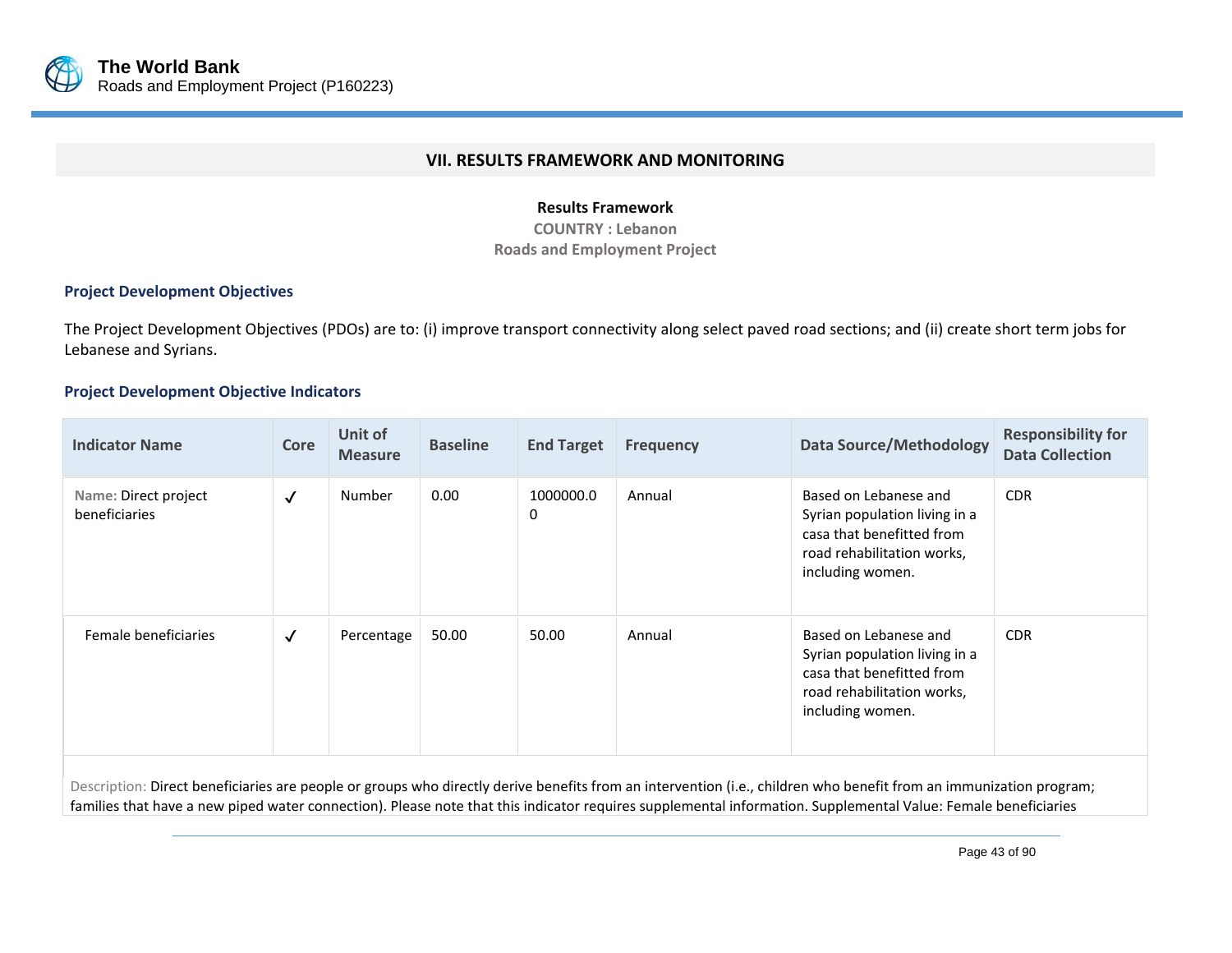

| <b>Indicator Name</b>                                                                                                                                                                                          | <b>Core</b> | Unit of<br><b>Measure</b>   | <b>Baseline</b> | <b>End Target</b> | <b>Frequency</b> | <b>Data Source/Methodology</b>                                                                                                    | <b>Responsibility for</b><br><b>Data Collection</b> |  |  |
|----------------------------------------------------------------------------------------------------------------------------------------------------------------------------------------------------------------|-------------|-----------------------------|-----------------|-------------------|------------------|-----------------------------------------------------------------------------------------------------------------------------------|-----------------------------------------------------|--|--|
| (percentage). Based on the assessment and definition of direct project beneficiaries, specify what proportion of the direct project beneficiaries are female. This indicator<br>is calculated as a percentage. |             |                             |                 |                   |                  |                                                                                                                                   |                                                     |  |  |
| Name: Reduction of average<br>travel time on five priority<br>road sections                                                                                                                                    |             | Percentage                  | 0.00            | 15.00             | Annual           | Based on vehicles' speed<br>measures.                                                                                             | <b>CDR</b>                                          |  |  |
| Description: This is one important measure of transport connectivity. It compares travel time on select road sections before and after the project.                                                            |             |                             |                 |                   |                  |                                                                                                                                   |                                                     |  |  |
| Name: Number of labor days<br>of short term jobs created<br>for Lebanese and Syrians                                                                                                                           |             | <b>Number</b><br>(Thousand) | 0.00            | 1500.00           | Annual           | Contractors' reports<br>compiled by CDR &<br>supervision consultants and<br>verified by World Bank &<br>ILO missions and surveys. | <b>CDR</b>                                          |  |  |
| Description: This is a measure of the jobs created under this project. This will primarily include direct jobs, but also supply chain/indirect jobs where possible to quantify.                                |             |                             |                 |                   |                  |                                                                                                                                   |                                                     |  |  |

#### **Intermediate Results Indicators**

| <b>Indicator Name</b>                                                                                                                                                    | Core         | Unit of<br><b>Measure</b> | <b>Baseline</b> | <b>End Target</b> | <b>Frequency</b> | <b>Data Source/Methodology</b>                                   | <b>Responsibility for</b><br><b>Data Collection</b> |  |  |
|--------------------------------------------------------------------------------------------------------------------------------------------------------------------------|--------------|---------------------------|-----------------|-------------------|------------------|------------------------------------------------------------------|-----------------------------------------------------|--|--|
| Name: Roads rehabilitated,<br>Rural                                                                                                                                      | $\checkmark$ | Kilometers                | 0.00            | 500.00            | Bi-Annual        | Progress report compiled by<br>CDR & supervision<br>consultants. | <b>CDR</b>                                          |  |  |
| Description: Kilometers of all rural roads reopened to motorized traffic, rehabilitated, or upgraded under the project. Rural roads are roads functionally classified in |              |                           |                 |                   |                  |                                                                  |                                                     |  |  |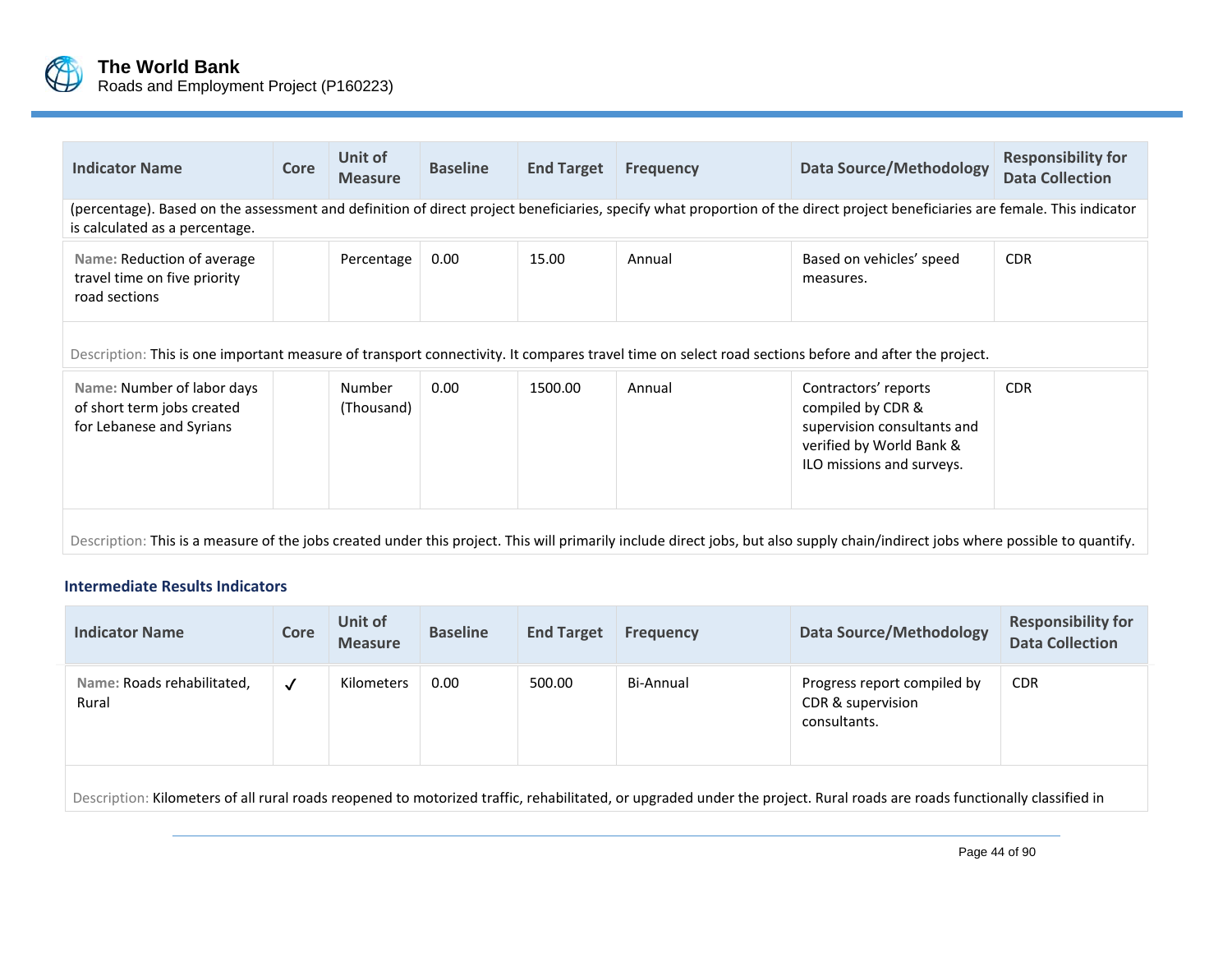

| <b>Indicator Name</b>                                                                                                                                                                                                                                                                                                                                                                                                 | Core | Unit of<br><b>Measure</b> | <b>Baseline</b> | <b>End Target</b> | <b>Frequency</b> | <b>Data Source/Methodology</b>                              | <b>Responsibility for</b><br><b>Data Collection</b> |  |
|-----------------------------------------------------------------------------------------------------------------------------------------------------------------------------------------------------------------------------------------------------------------------------------------------------------------------------------------------------------------------------------------------------------------------|------|---------------------------|-----------------|-------------------|------------------|-------------------------------------------------------------|-----------------------------------------------------|--|
| various countries below Trunk or Primary, Secondary or Link roads, or sometimes Tertiary roads. Such roads are often described as rural access, feeder, market,<br>agricultural, irrigation, forestry or community roads. Typically, rural roads connect small urban centers/towns/settlements of less than 2,000 to 5,000 inhabitants to each<br>other or to higher classes of road, market towns and urban centers. |      |                           |                 |                   |                  |                                                             |                                                     |  |
| Name: Reduction of road<br>crash fatalities on five                                                                                                                                                                                                                                                                                                                                                                   |      | Percentage                | 0.00            | 15.00             | Bi-Annual        | Progress report compiled by<br>CDR in collaboration with SF | <b>CDR</b>                                          |  |

| Description: This is a measure of road safety conditions and improvements. It measures the number of fatalities from road accidents. |  |  |  |  |  |  |  |
|--------------------------------------------------------------------------------------------------------------------------------------|--|--|--|--|--|--|--|

| Number<br>0.00<br>1000.00<br>Name: Number of person-<br><b>CDR</b><br>Bi-Annual<br>Progress report compiled by<br>days of training benefiting<br>CDR & supervision<br>Lebanese and Syrians on<br>consultants. Training<br>material and attendance<br>road construction and<br>sheet included.<br>maintenance methods |  |
|----------------------------------------------------------------------------------------------------------------------------------------------------------------------------------------------------------------------------------------------------------------------------------------------------------------------|--|
|----------------------------------------------------------------------------------------------------------------------------------------------------------------------------------------------------------------------------------------------------------------------------------------------------------------------|--|

Description: A measure of the training of the labor force. Training programs could include new construction and maintenance techniques, health and safety measures in road construction, and training on the use of new equipment and material.

| Name: Number of routine<br>maintenance contracts                                                                                                                  |  | Number | 0.00 | 8.00 | Bi-Annual | Progress report compiled by<br>CDR, actual number of Bank<br>reviewed contracts. | <b>CDR</b> |  |
|-------------------------------------------------------------------------------------------------------------------------------------------------------------------|--|--------|------|------|-----------|----------------------------------------------------------------------------------|------------|--|
| Description: Routine maintenance contracts are generally two to three years small contracts for the upkeep of roads that are generally in good condition. Routine |  |        |      |      |           |                                                                                  |            |  |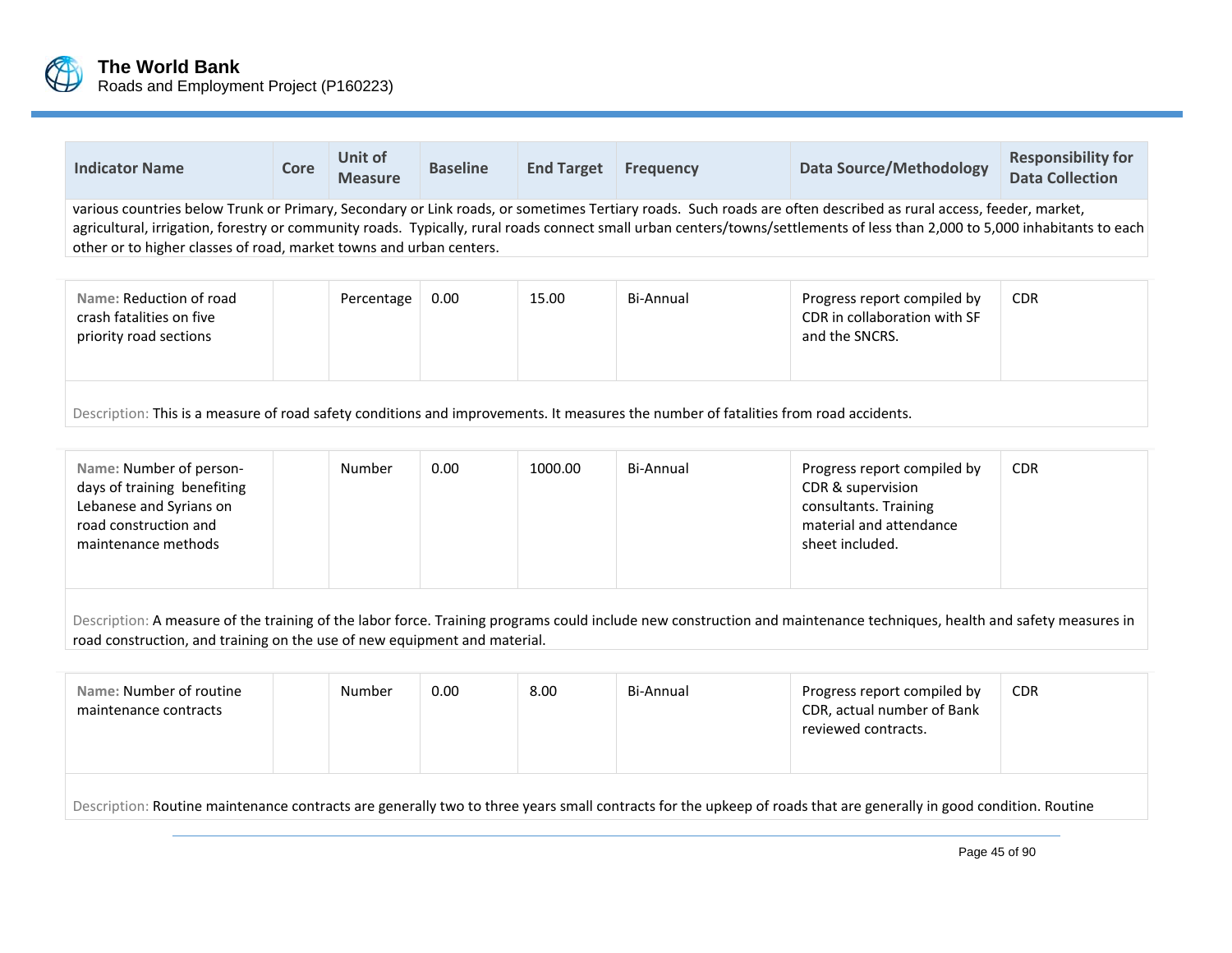

| <b>Indicator Name</b>                                                                                                                                                                                                                                                                                                            | Core | Unit of<br><b>Measure</b> | <b>Baseline</b> | <b>End Target</b> | <b>Frequency</b> | <b>Data Source/Methodology</b>                                            | <b>Responsibility for</b><br><b>Data Collection</b> |  |  |
|----------------------------------------------------------------------------------------------------------------------------------------------------------------------------------------------------------------------------------------------------------------------------------------------------------------------------------|------|---------------------------|-----------------|-------------------|------------------|---------------------------------------------------------------------------|-----------------------------------------------------|--|--|
| maintenance involve the patching of potholes, sealing cracks, cleaning vegetation, fixing signing among others. They are usually undertaken by local small contractors on<br>newly rehabilitated roads. Roads in bad condition require rehabilitation and structural repairs first before routine maintenance is used/effective. |      |                           |                 |                   |                  |                                                                           |                                                     |  |  |
| Name: Complete IRAP star<br>rating for the primary,<br>secondary and tertiary road<br>network                                                                                                                                                                                                                                    |      | Yes/No                    | N               |                   | Bi-Annual        | IRAP star rating completed<br>and available online and/or<br>on software. | <b>CDR</b>                                          |  |  |
| Description: IRAP is a visual inspection methodology for rating the severity of road sections' safety related risks and the associated fatality and injury hazards. IRAP allows                                                                                                                                                  |      |                           |                 |                   |                  |                                                                           |                                                     |  |  |

the identification of priority road sections for road safety improvements and an indication on the type of the required improvements.

| Name: Complete visual<br>survey of road condition for<br>the primary, secondary, and<br>tertiary road network                                                        | Yes/No | N | $\mathbf{v}$ | Bi-Annual | Visual survey available online<br>and/or on software. | <b>CDR</b> |
|----------------------------------------------------------------------------------------------------------------------------------------------------------------------|--------|---|--------------|-----------|-------------------------------------------------------|------------|
| Description: The visual survey involves camera recording of road network condition, in addition to other visual measures. The collected data will then be decoded in |        |   |              |           |                                                       |            |

accordance of <sup>a</sup> road inspection manual that associates various aspects of the recording with <sup>a</sup> rating of the quality and condition of the network.

| Name: Number of wheel<br>loaders purchased                   | Number | 0.00 | 15.00 | Bi-Annual | Progress report compiled by<br>CDR. Bank implementation<br>support mission. | <b>CDR</b> |
|--------------------------------------------------------------|--------|------|-------|-----------|-----------------------------------------------------------------------------|------------|
| Description: Necessary equipment for emergency road repairs. |        |      |       |           |                                                                             |            |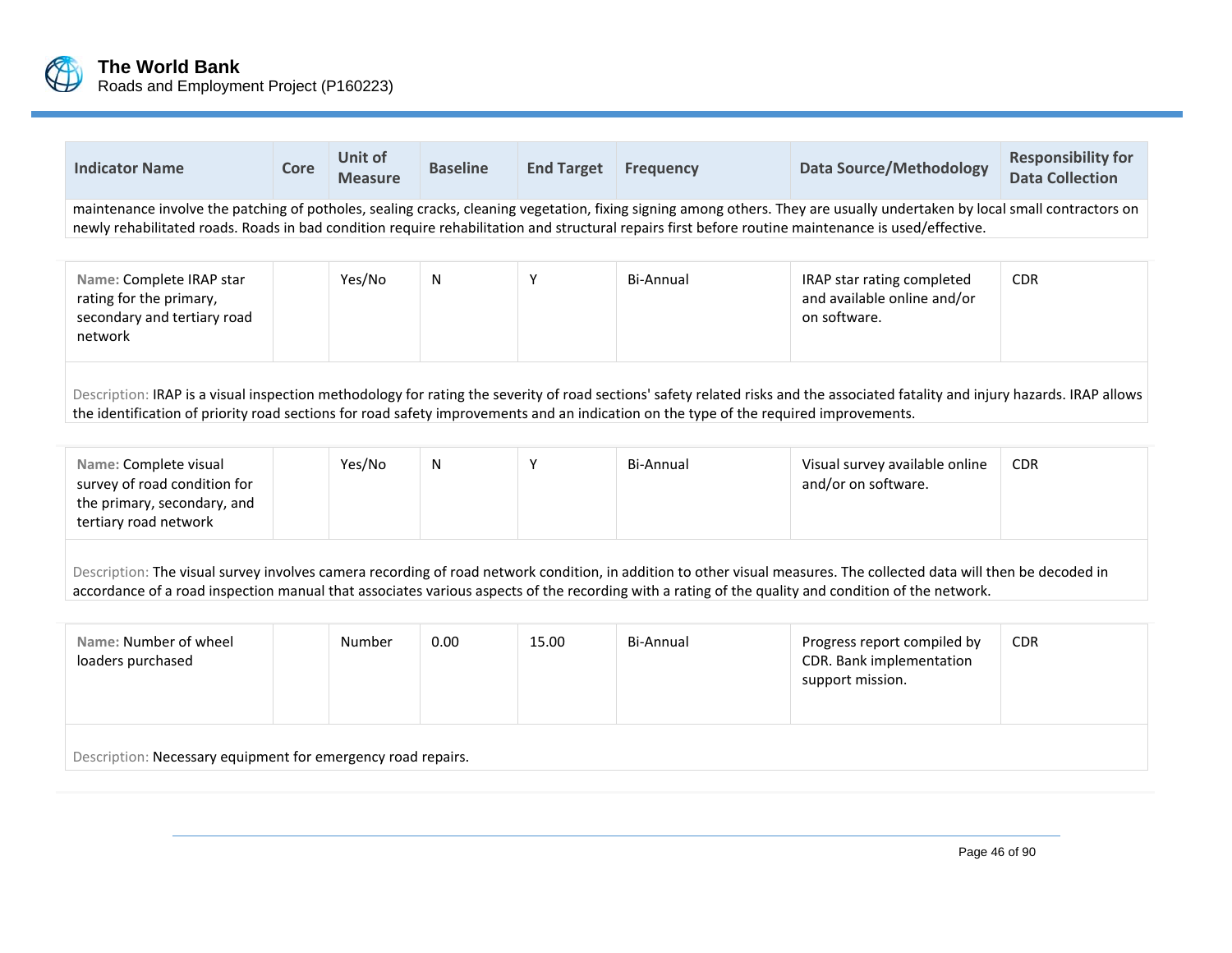

| <b>Indicator Name</b>                                                                                                                                                  | Core | Unit of<br><b>Measure</b> | <b>Baseline</b> | <b>End Target</b> | <b>Frequency</b> | <b>Data Source/Methodology</b>                                                 | <b>Responsibility for</b><br><b>Data Collection</b> |  |
|------------------------------------------------------------------------------------------------------------------------------------------------------------------------|------|---------------------------|-----------------|-------------------|------------------|--------------------------------------------------------------------------------|-----------------------------------------------------|--|
| Name: Roads with improved<br>climate resilience and<br>improved drainage and slope<br>stabilization                                                                    |      | <b>Kilometers</b>         | 0.00            | 100.00            | Bi-Annual        | Progress report compiled by<br>CDR & supervision<br>consultants on road works. | <b>CDR</b>                                          |  |
| Description: This is a measure of climate change adaptation of the road network. Lebanon is primarily a mountainous country with several roads at risk of flooding and |      |                           |                 |                   |                  |                                                                                |                                                     |  |

slope failure requiring the improvement of drainage and infrastructure and supporting slope stabilization structures (retaining walls, masonry walls, vegetation).

| Name: Percentage of<br>consultation sessions<br>focused on women only                                      |  | Percentage | 0.00 | 30.00 | Bi-Annual | Progress report compiled by<br>CDR; safeguards reports and<br>documents. | <b>CDR</b> |
|------------------------------------------------------------------------------------------------------------|--|------------|------|-------|-----------|--------------------------------------------------------------------------|------------|
| Description: Consultation aimed at assessing women specific needs and potential benefits from the project. |  |            |      |       |           |                                                                          |            |

| Name: Surveyed<br>beneficiaries satisfied with<br>the project results                                | Percentage | 0.00 | 75.00 | One time | A survey will be conducted<br>on a sample of beneficiaries<br>in the last year of the project<br>to measure their satisfaction<br>and assessment of the<br>project performance. | <b>CDR</b> |  |
|------------------------------------------------------------------------------------------------------|------------|------|-------|----------|---------------------------------------------------------------------------------------------------------------------------------------------------------------------------------|------------|--|
| Description: This is a measure for citizen engagement and satisfaction with the project performance. |            |      |       |          |                                                                                                                                                                                 |            |  |

| union of | Numbe <sup>-</sup> | 0.00 | 15.00<br>___ | one time.<br>. | ነገር ብቱ<br>nr | CDR |
|----------|--------------------|------|--------------|----------------|--------------|-----|
|          |                    |      |              |                |              |     |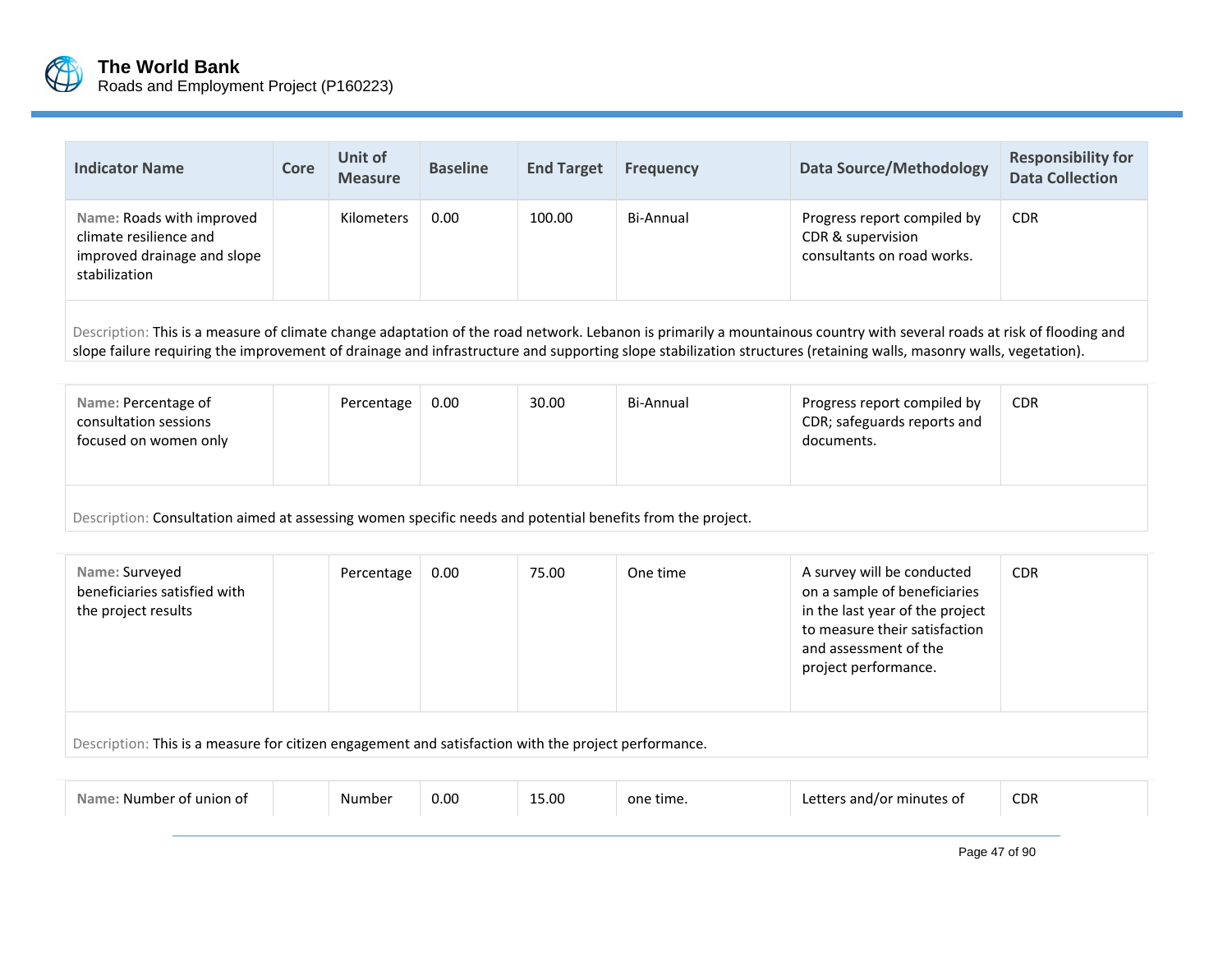

| <b>Indicator Name</b>                                                                                                                               | Core | Unit of<br><b>Measure</b> | <b>Baseline</b> | <b>End Target</b> | <b>Frequency</b> | <b>Data Source/Methodology</b>               | <b>Responsibility for</b><br><b>Data Collection</b> |  |
|-----------------------------------------------------------------------------------------------------------------------------------------------------|------|---------------------------|-----------------|-------------------|------------------|----------------------------------------------|-----------------------------------------------------|--|
| municipalities consulted on<br>road priorities                                                                                                      |      |                           |                 |                   |                  | meetings from/to union of<br>municipalities. |                                                     |  |
| Description: This indicators measure consultations with local authorities, and indirectly with the public, on their road rehabilitation priorities. |      |                           |                 |                   |                  |                                              |                                                     |  |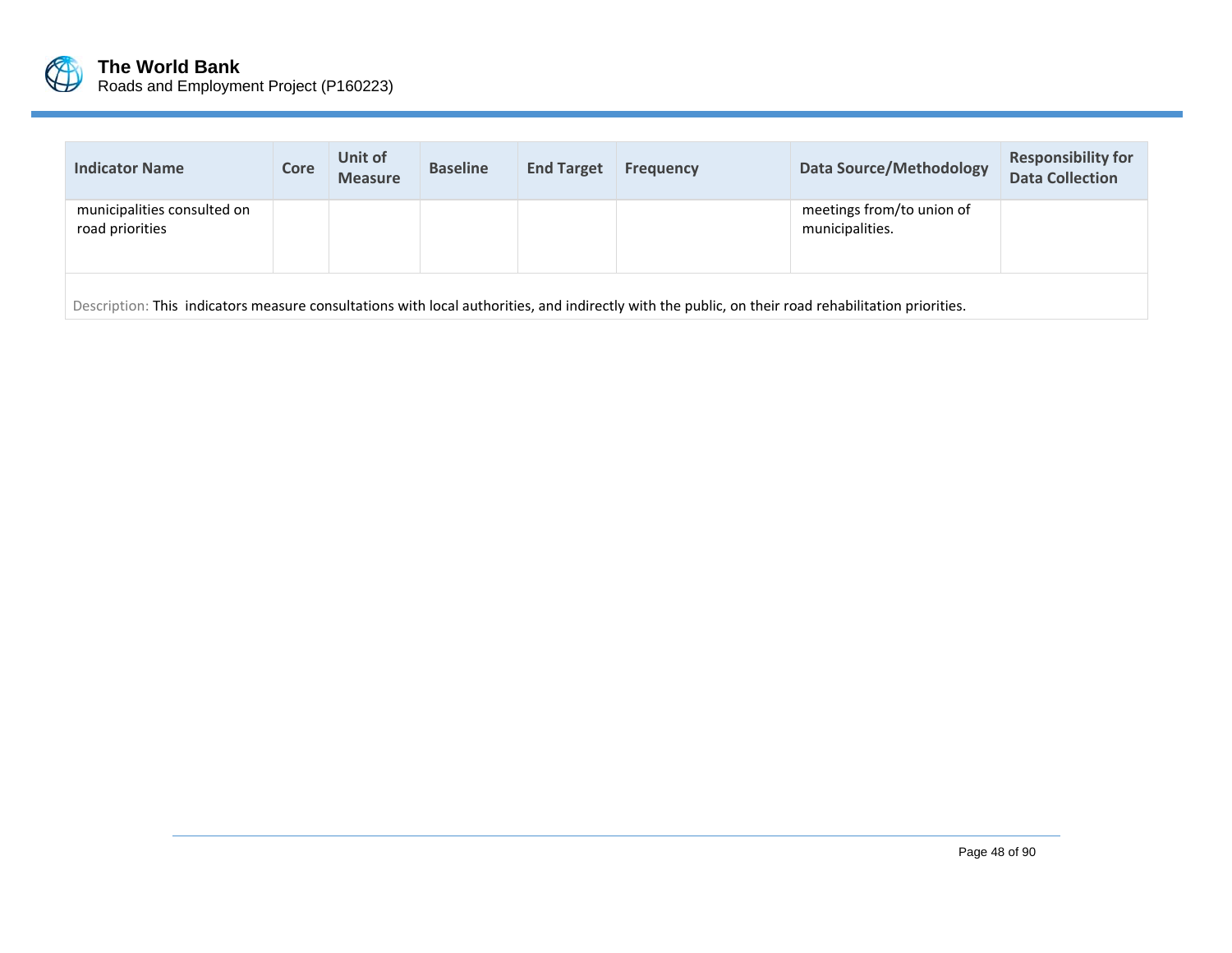

# **Target Values**

# **Project Development Objective Indicators**

| <b>Indicator Name</b>                                                       | <b>Baseline</b> | YR <sub>1</sub> | YR <sub>2</sub> | YR <sub>3</sub> | YR4       | YR <sub>5</sub> | <b>End Target</b> |
|-----------------------------------------------------------------------------|-----------------|-----------------|-----------------|-----------------|-----------|-----------------|-------------------|
| Direct project beneficiaries                                                | 0.00            | 200000.00       | 500000.00       | 700000.00       | 900000.00 | 1000000.00      | 1000000.00        |
| Reduction of average travel time on five<br>priority road sections          | 0.00            | 0.00            | 0.00            | 15.00           | 15.00     | 15.00           | 15.00             |
| Number of labor days of short term jobs<br>created for Lebanese and Syrians | 0.00            | 400.00          | 800.00          | 1000.00         | 1200.00   | 1500.00         | 1500.00           |
| Female beneficiaries                                                        | 50.00           | 50.00           | 50.00           | 50.00           | 50.00     | 50.00           | 50.00             |

### **Intermediate Results Indicators FY**

| <b>Indicator Name</b>                                                                                                | <b>Baseline</b> | YR <sub>1</sub> | YR <sub>2</sub> | YR <sub>3</sub> | YR4         | YR <sub>5</sub> | <b>End Target</b> |
|----------------------------------------------------------------------------------------------------------------------|-----------------|-----------------|-----------------|-----------------|-------------|-----------------|-------------------|
| Roads rehabilitated, Rural                                                                                           | 0.00            | 100.00          | 250.00          | 350.00          | 400.00      | 500.00          | 500.00            |
| Reduction of road crash fatalities on five<br>priority road sections                                                 | 0.00            | 0.00            | 0.00            | 15.00           | 15.00       | 15.00           | 15.00             |
| Number of person-days of training<br>benefiting Lebanese and Syrians on road<br>construction and maintenance methods | 0.00            | 200.00          | 400.00          | 600.00          | 800.00      | 1000.00         | 1000.00           |
| Number of routine maintenance contracts                                                                              | 0.00            | 0.00            | 2.00            | 4.00            | 8.00        | 8.00            | 8.00              |
| Complete IRAP star rating for the primary,                                                                           | N               | N               | N               | $\mathbf v$     | $\mathbf v$ | Y               | $\checkmark$      |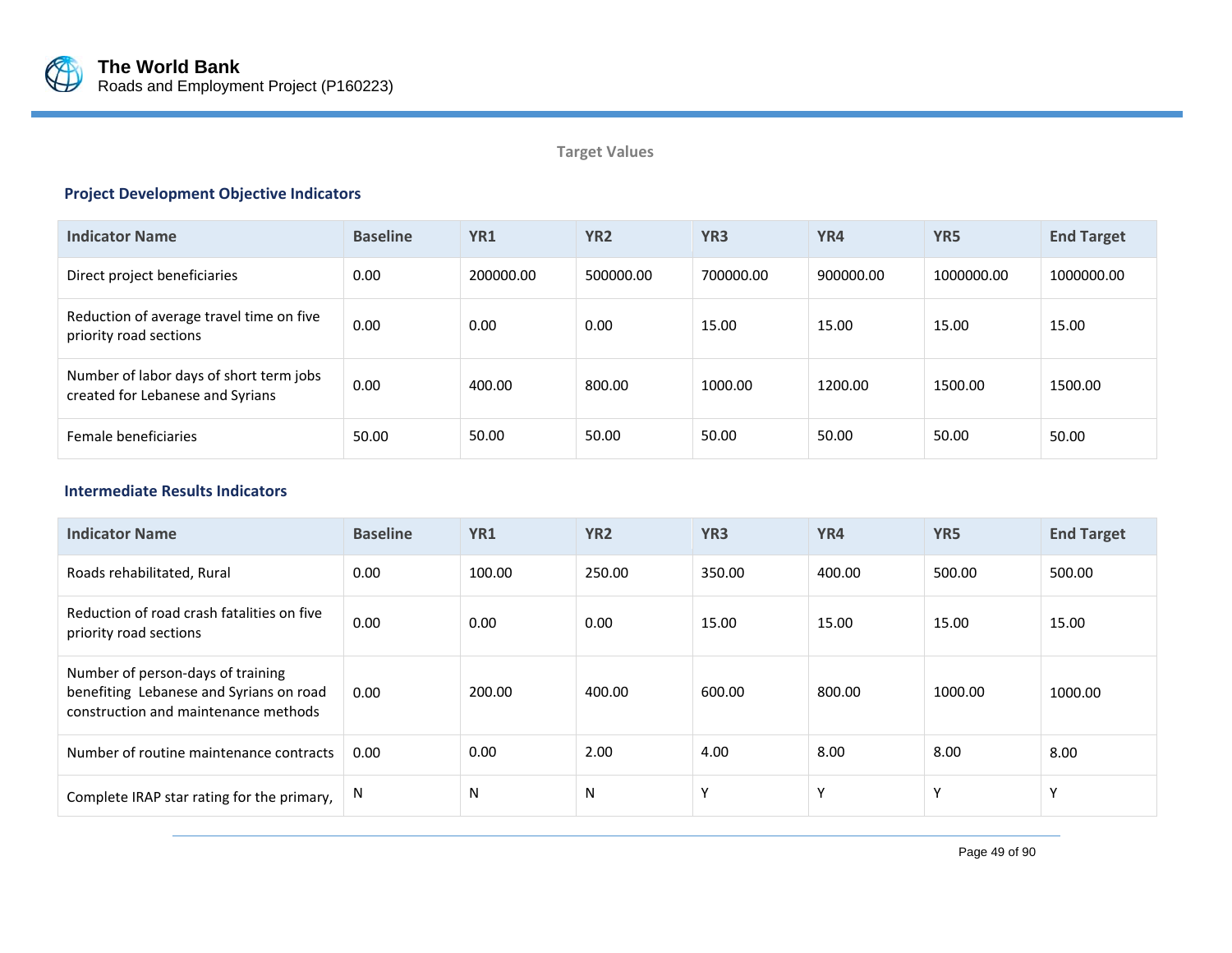

| <b>Indicator Name</b>                                                                                | <b>Baseline</b> | YR1   | YR <sub>2</sub> | YR <sub>3</sub> | YR4   | YR5    | <b>End Target</b> |
|------------------------------------------------------------------------------------------------------|-----------------|-------|-----------------|-----------------|-------|--------|-------------------|
| secondary and tertiary road network                                                                  |                 |       |                 |                 |       |        |                   |
| Complete visual survey of road condition<br>for the primary, secondary, and tertiary<br>road network | N               | N     | N               | Y               | Y     | Y      | Y                 |
| Number of wheel loaders purchased                                                                    | 0.00            | 0.00  | 15.00           | 15.00           | 15.00 | 15.00  | 15.00             |
| Roads with improved climate resilience<br>and improved drainage and slope<br>stabilization           | 0.00            | 20.00 | 40.00           | 60.00           | 80.00 | 100.00 | 100.00            |
| Percentage of consultation sessions<br>focused on women only                                         | 0.00            | 30.00 | 30.00           | 30.00           | 30.00 | 30.00  | 30.00             |
| Surveyed beneficiaries satisfied with the<br>project results                                         | 0.00            | 0.00  | 0.00            | 0.00            | 0.00  | 75.00  | 75.00             |
| Number of union of municipalities<br>consulted on road priorities                                    | 0.00            | 0.00  | 5.00            | 10.00           | 15.00 | 15.00  | 15.00             |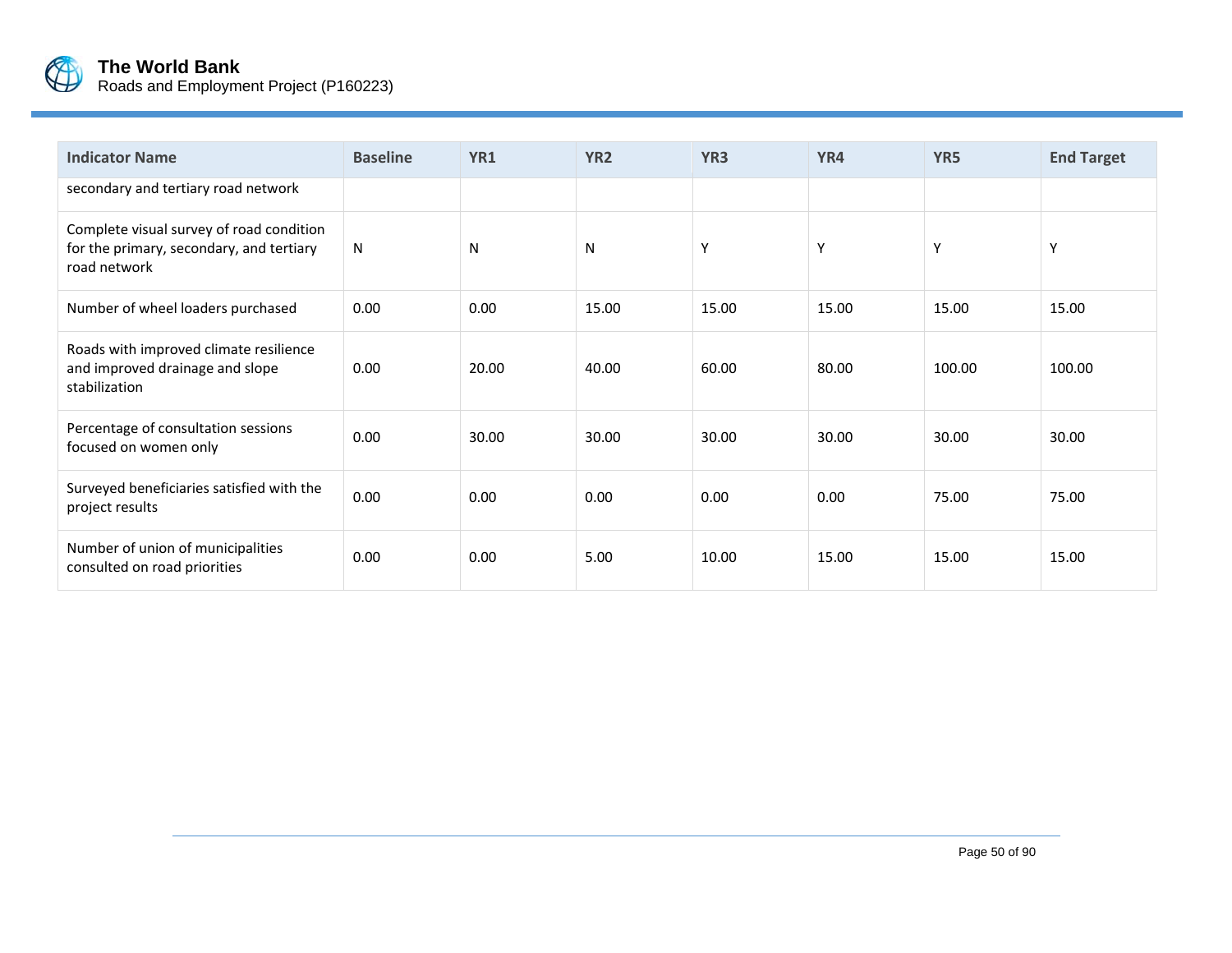

### **ANNEX 1: DETAILED PROJECT DESCRIPTION**

**COUNTRY : Lebanon Roads and Employment Project** 

1. The Project includes three components namely: (i) Road Rehabilitation and Maintenance; (ii) Improving Road Emergency Response Capacity; and (iii) Capacity Building and Implementation Support.

### **Project Component 1: Roads Rehabilitation and Maintenance (US\$185 million)**

2. This component will include the rehabilitation and maintenance of 500 km of primary, secondary and tertiary roads, including road safety and spot improvement. The current road classification of the network depends on the roads' functional characteristics: A primary road is a road that connects two Lebanese regions, a secondary road connects to districts or Casa, and a tertiary road connects towns within a Casa. The geometric characteristics of the roads, and particularly road width, is a function of its classification. While not all roads characteristics are based on the same standards, even within the same category, the general width and observed/estimated road condition is according to table 1.1 below. The ongoing visual survey will permit a better assessment of these characteristics and conditions.

| <b>Road Category</b> | <b>Definition</b>                    | Width in<br><b>Meters</b> | <b>Traffic Range (ADT)</b>                                 | <b>Roughness Range</b><br>(IRI) |
|----------------------|--------------------------------------|---------------------------|------------------------------------------------------------|---------------------------------|
| Primary Road         | Links two Lebanese<br>Regions        | 14                        | >10,000, most sections in<br>the 20,000 to 30,000<br>range | 4 to 5                          |
| Secondary Road       | Links two Lebanese<br>Districts/Casa | 9                         | 5000-1000                                                  | $5$ to 6                        |
| Tertiary Road        | Links towns within Casa              | 6                         | < 5,000                                                    | 7 to 8                          |

### **Table 1.1. National Road Categories, Characteristics, and Observed Traffic and Road Condition**

- 3. The rehabilitation works will generally comprise asphalt overlays, drainage structures, gabion protection, repair, and rehabilitation of some minor bridges and culverts, base and sub‐base reconstruction, slope stabilization as well as shoulders and ditches improvements on sections crossing towns. Most of the works will be within the existing right‐of‐way. The technical standards for the project will generally be the same as currently being utilized in Lebanon, and which are primarily based on US road technical standards. The standards will be slightly revised where appropriate to increase the labor content where possible and to maximize the generation of skilled and semi‐skilled employment opportunities, largely within existing construction practices.
- 4. The unit costs will vary with the condition of the targeted roads, their classification, related structure works, terrain, and prevailing climate condition. Tables 1.2 and 1.3 below provide average unit costs according to existing rehabilitation practices and recent contracts. Road rehabilitation works range between US\$150,000/km to US\$350,000/km for overlay works, and between US\$350,000 to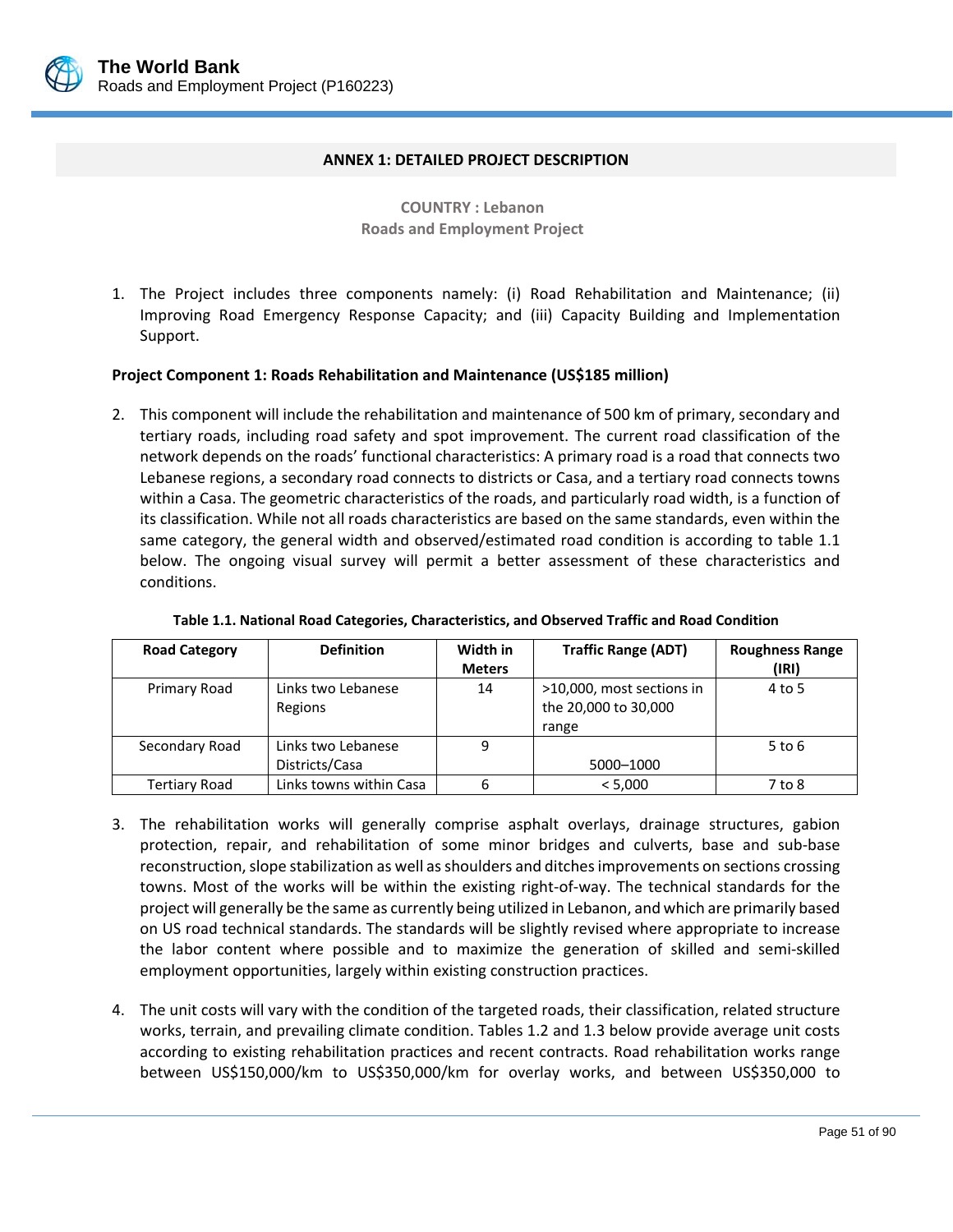

US\$600,000 for reconstruction works, including drainage and retaining structures. It is estimated that roughly about 30 percent of the Lebanese network requires full reconstruction.

| <b>Type of Road Works</b> | <b>Description of Works</b>                                                                                   |
|---------------------------|---------------------------------------------------------------------------------------------------------------|
| Pavement Overlay          | Milling, tack cost, 6 cm asphalt overlay, marking, signing &<br>lighting                                      |
| Base work                 | Excavating 50 cm, putting 45 cm aggregate. Required on<br>reconstruction works for parts of the network only. |

|  | Table 1.2. Current Asphalting Unit Costs <sup>13</sup> |  |
|--|--------------------------------------------------------|--|
|--|--------------------------------------------------------|--|

| Table 1.3. Drainage and Structure Unit Costs <sup>14</sup> |  |  |
|------------------------------------------------------------|--|--|
|------------------------------------------------------------|--|--|

| <b>Type of Road Works</b> | <b>Description of Works</b>                                                                                        |
|---------------------------|--------------------------------------------------------------------------------------------------------------------|
| Drainage Channels         | Excavation and construction of reinforced concrete U-channels.                                                     |
| Foot Walls                | Reinforced concrete walls for slope stabilization, required on<br>parts of the primary and secondary network only. |
| Masonry walls             | Stone/masonry walls for slope stabilization of tertiary and low<br>volume roads                                    |

- 5. The total rehabilitation works under the World Bank‐financed project are estimated at about **US\$150 million** and road rehabilitation contracts will be in the US\$5 million to US\$15 million range and will be financed under about 10 to 15 different local competitive bids to allow the participation of medium to small size local contractors in various regions of Lebanon.
- 6. Road asphalting and civil works are expected to generate substantial direct short‐term employment, and are expected to be mainly carried out by local medium to small size contractors, and to be executed in 6 to 12 months per contract. The project is designed to allow more local Lebanese and Syrian labor force participation in the project. The project is expected to also generate indirect employment opportunities for material suppliers (Stones, Cement, Sand, Water, Fuel, and so on), shopkeepers, and transport providers in the project areas. Table 1.4 below provides estimates of the employment potential of different works under the project.

| <b>Type of Road</b><br><b>Works</b> | Percentage Direct Labor Content per<br><b>Contract Value (%)</b> | <b>Local Supply Chain/indirect Labor Content</b><br>(High, Medium, Low)    |
|-------------------------------------|------------------------------------------------------------------|----------------------------------------------------------------------------|
| Pavement Overlay                    | 13                                                               | Low as most cost is imported material cost<br>such as asphalt.             |
| Base Work                           | 15                                                               | High due to equipment use and<br>aggregate/gravel production               |
| <b>Drainage</b>                     | 20                                                               | Medium as combination of imported<br>(steel) and locally produced material |
| Foot wall                           | 25                                                               | Medium as combination of imported<br>(steel) and locally produced material |

L

**Table 1.4. Estimated Labor Content of Road Works as per Existing Construction Standards15**

 $\overline{a}$ 

<sup>14</sup> Provided by CDR.

<sup>15</sup> Provided by CDR.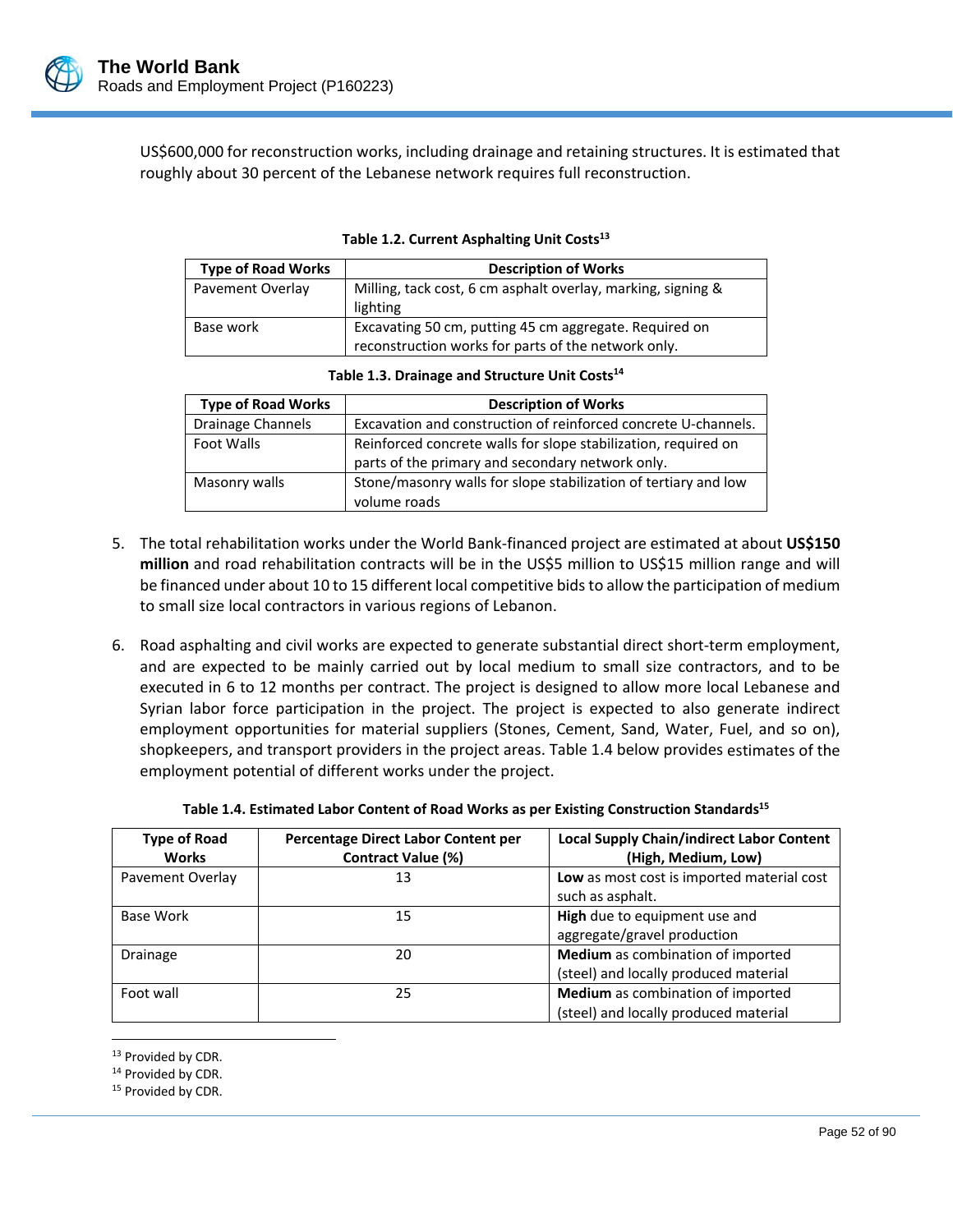

| <b>Sidewalks</b> | 25 | High as most material locally produced         |
|------------------|----|------------------------------------------------|
| Masonry Wall     | 40 | <b>High</b> as most material locally produced  |
| Routine          | 60 | <b>High</b> as most equipment/material locally |
| Maintenance      |    | available                                      |
| Planting         | 75 | High as most material locally produced         |
| trees/vegetation |    |                                                |

- 7. Targeted roads will be selected from a long priority list that will be finalized following the ongoing road condition visual survey. Candidate road subprojects will be screened, and subjected to environmental, social and economic analysis on the basis of procedures established under the project. The project will be part of a nationwide program, parallel financed by other donors with the Bank being the major donor, and the targeted roads may be located in any part of the Lebanese national road network.
- 8. This component will also finance the piloting of an innovative type of multi-year routine maintenance contracts (two to three years per contract) to be undertaken by small local contractors on a select number of the newly rehabilitated road sections, estimated at a total of about **US\$15 million,** and is designed to help the Lebanese government remedy the current weaknesses in the management of road maintenance and to increase the durability and efficiency of road investments. Component 1 of the project will also include **US\$12 million** as price contingencies.
- 9. Component 1 will also finance consultancy services for the design and construction supervision of road subprojects. The estimated cost of these services, which will be provided primarily by local consultants is estimated at **US\$8 million**. Under the project, an important job creation potential is also created for national engineers and local engineering firms who will find job opportunities in the design and implementation phases of the road subprojects. For each subproject a design and supervision consultant will be hired to ensure compliance with the technical specifications, quality standards, contractual arrangements, safeguard policies, and other aspects.
- 10. To accelerate the start‐up and disbursement under the project, it is estimated that activities of about US\$60 million in contract value could be initiated in the first year of the project, of which up to US\$20 million will be started from March 2017 under retroactive financing arrangements. These activities include the procurement of consultants for technical designs, the procurement of equipment under component 2, the procurement of road contractors for about US\$50 million in contract value, and the procurement of the PIU and select consulting services under component 3.

# **Project Component 2: Improving Road Emergency Response Capacity (US\$7.5 million)**

11. This component will finance the purchase of road vehicles for the benefit of the MPWT to increase their capacity in dispatching the necessary equipment to deal with emergency road works, particularly those induced by climate condition and extremes such as snow removal and landslides repairs. The component will finance the purchase of 15 wheel loaders, 10 snow blowers, 5 salt spreaders, and 10 four wheel drive vehicles. This component will also assist in revising the existing emergency procedures of MPWT, and its capacity to plan for extreme weather event including the timely and proper mobilization and dispatching of its equipment.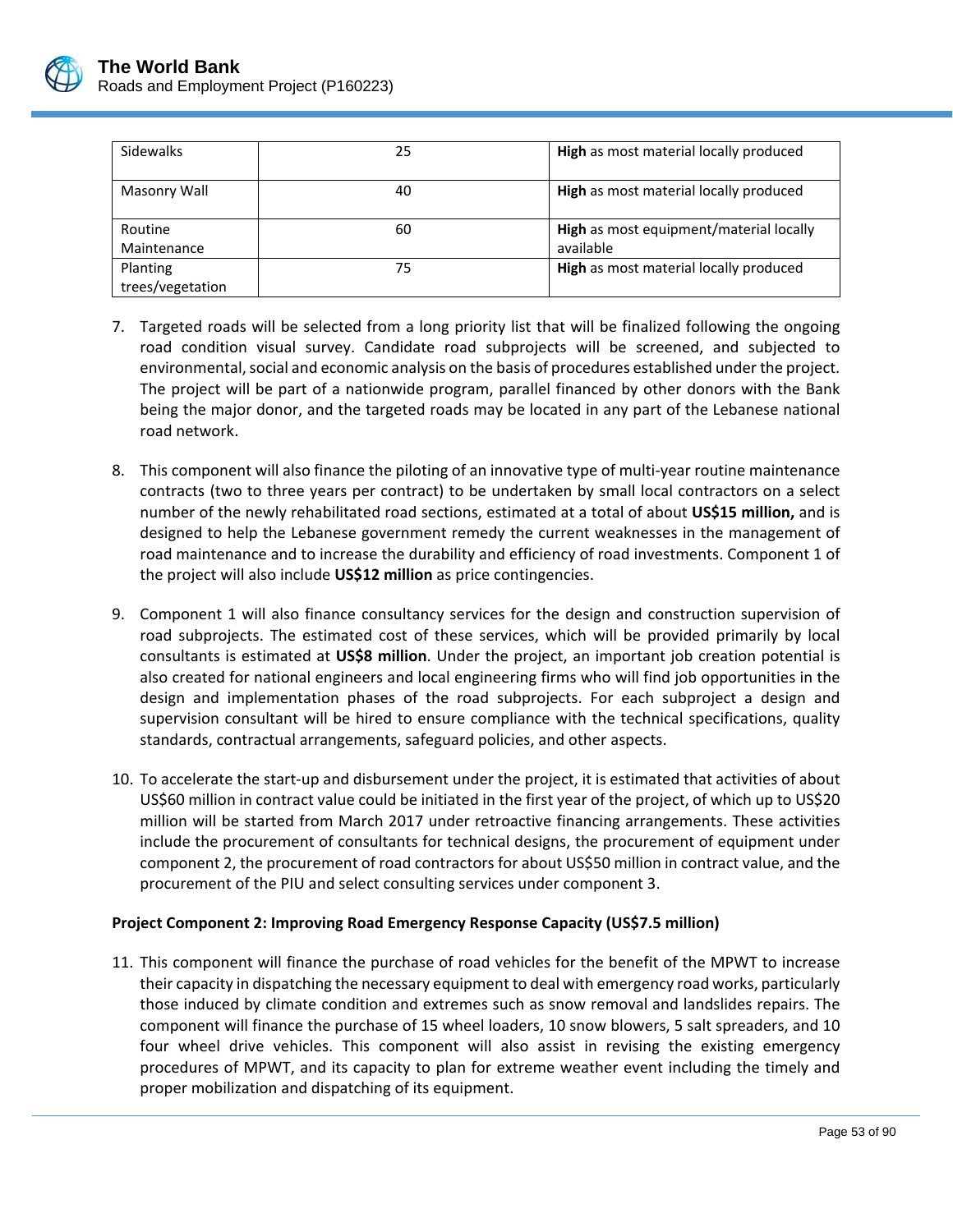

- 12. Lebanon is primarily a mountainous country and has been recently witnessing more extreme weather with shorter yet more severe winters and snow periods. MPWT has currently insufficient number of vehicles particularly for snow removal, and most the existing equipment is outdated with an average age of 20 years. MPWT has currently 60 wheel loaders, 25 snow blowers, and 7 salt spreaders and is having difficulty deploying them timely to all mountain roads and regions in Lebanon during extreme weather and snow events which can cover up to 70 percent of Lebanon national and local road networks during winter season. This results in some mountain villages and towns, and some primary roads and highways such as the Beirut‐Damascus Highway, being inaccessible for substantial periods of time.
- 13. In addition to the purchase of vehicles, this component will assist MPWT revise its winter and snow emergency procedures to better plan, communicate, deploy, and respond to winter and snow emergencies. Given its strong linkages to the climate change agenda, this component could benefit at later stages from additional support from disaster risk management and climate adaptation funds.

### **Project Component 3: Capacity Building and Implementation Support (US\$7.5 million)**

- 14. This component will finance consultancy services, and related software and IT equipment, to support the following subcomponents:
- 15. **Subcomponent 1.** Strengthen national road asset management (US\$2 million). This subcomponent will finance the creation of a road asset database for the trunk network in Lebanon, the collection of the basic information for the database (such as road condition visual surveys, IRAP assessment of road safety, and traffic counts on select road sections), and the revision of design and maintenance standards to reflect changing climate conditions, particularly related to drainage and slope stabilization. This subcomponent will also finance the preparation of routine maintenance manual for small contractors, and bidding documents and training on performance-based contracts for road maintenance. This subcomponent could benefit at later stages from additional support from disaster risk management and climate adaptation funds.
- 16. **Subcomponent 2.** Support the planning and implementation of road safety measures (US\$2 million). This subcomponent will benefit the Secretariat of the NRSC and will primarily finance the elaboration of a national strategy and action plan on road safety, as well as the implementation of select priority road safety measures in collaboration with other interested parties. This subcomponent could benefit at later stages from grants from the GRSF and/or other interested donors.
- 17. It is important to note that Lebanon has one of the worst road safety records globally, and that road safety fatalities and injuries continue to rise. This has been affecting both Lebanese host communities and the Syrian refugees as evidenced in the road safety fatality and injury statistics prepared by the Lebanese traffic police (see table 1.5 below), which remain underreported compared to WHO and World Bank estimates, given differing methodologies for accounting for road safety fatalities and injuries.
- 18. **Subcomponent 3.** Support planning and design studies(US\$2 million). Thissubcomponent will finance CDR studies to prepare the required planning and design studies for critical transport projects identified as priorities by the Lebanese governments.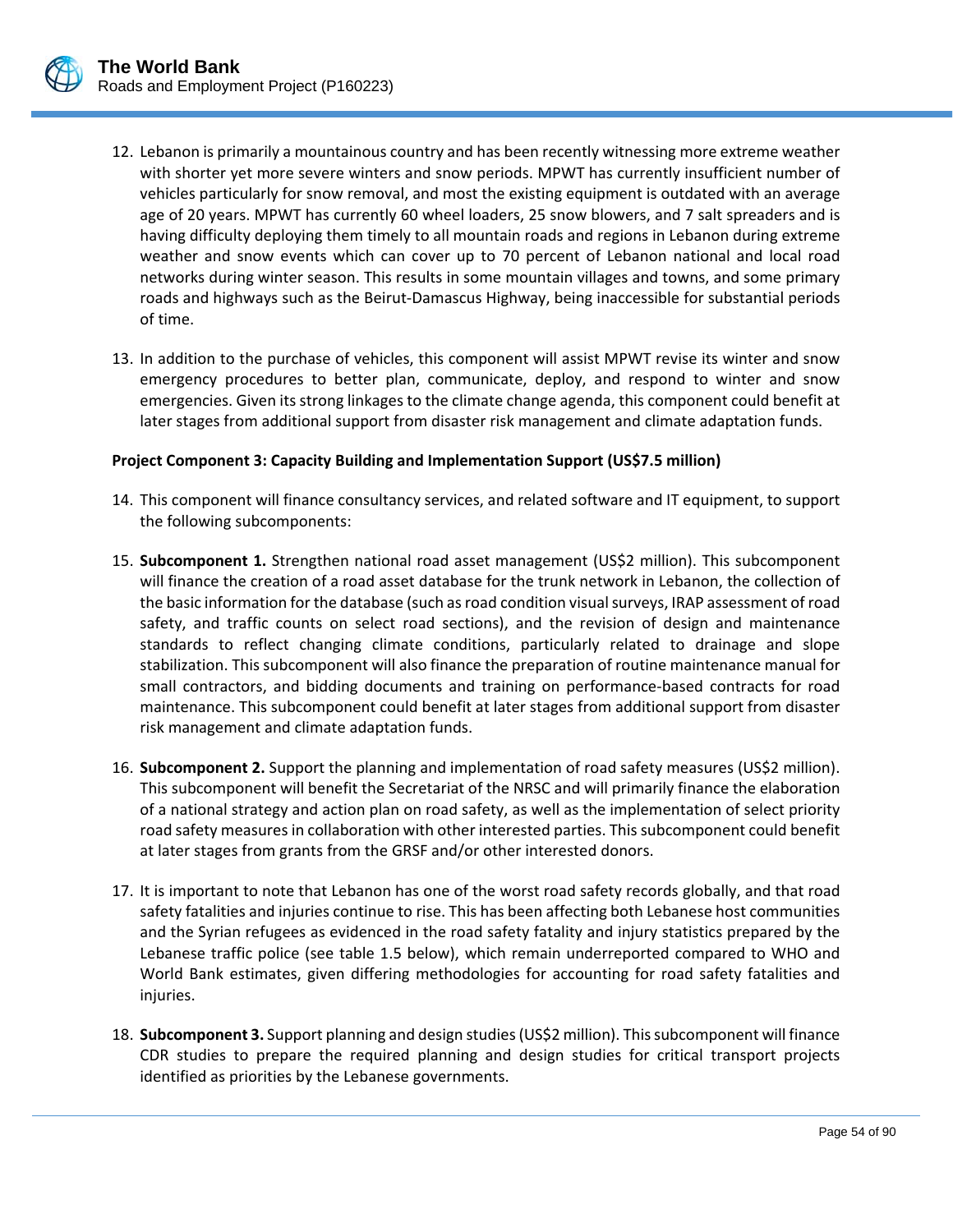

- 19. **Subcomponent 4.** Support training activities (US\$0.5 million). This subcomponent will support training activities to build the technical skills of MPWT and CDR staff, as well as workers and small contractors. It will support training on soft skills as well as technical skills related to the work to be carried out at selected project sites. In particular, this subcomponent will also support the training of small local contractors and their workers on proper routine maintenance requirements and techniques, environmental and social aspects, and health and safety aspects. The implementation of this subcomponent could be in collaboration with other interested donors such as the ILO. This subcomponent could benefit from grants from interested donors. A technical supervision manual for CDR and MPWT regional offices will be prepared to improve their monitoring and supervision efforts of road condition.
- 20. **Subcomponent 5.** Support for Project Implementation (US\$1 million). Thissubcomponent will finance the hiring of required experts by the implementing agency (CDR) to properly undertake the implementation and monitoring of the project.

| Year | Total<br>Number of<br><b>Fatalities</b> | Number of<br><b>Syrian</b><br>fatalities | Percentage of<br>Syrian<br><b>Fatalities</b> | Total<br>Number of<br><b>Injuries</b> | Number of<br><b>Syrian</b><br><b>Injuries</b> | Percentage of<br><b>Syrian Injuries</b> |
|------|-----------------------------------------|------------------------------------------|----------------------------------------------|---------------------------------------|-----------------------------------------------|-----------------------------------------|
| 2011 | 508                                     | 52                                       | 10.2                                         | 6050                                  | 418                                           | 6.9                                     |
| 2012 | 595                                     | 105                                      | 17.6                                         | 6697                                  | 614                                           | 9.1                                     |
| 2013 | 652                                     | 177                                      | 27.1                                         | 6225                                  | 890                                           | 14.2                                    |
| 2014 | 655                                     | 162                                      | 24.7                                         | 6472                                  | 935                                           | 14.4                                    |

|  |  | Table 1.5. Road Safety Fatalities and Injuries in Lebanon <sup>16</sup> |  |  |
|--|--|-------------------------------------------------------------------------|--|--|
|--|--|-------------------------------------------------------------------------|--|--|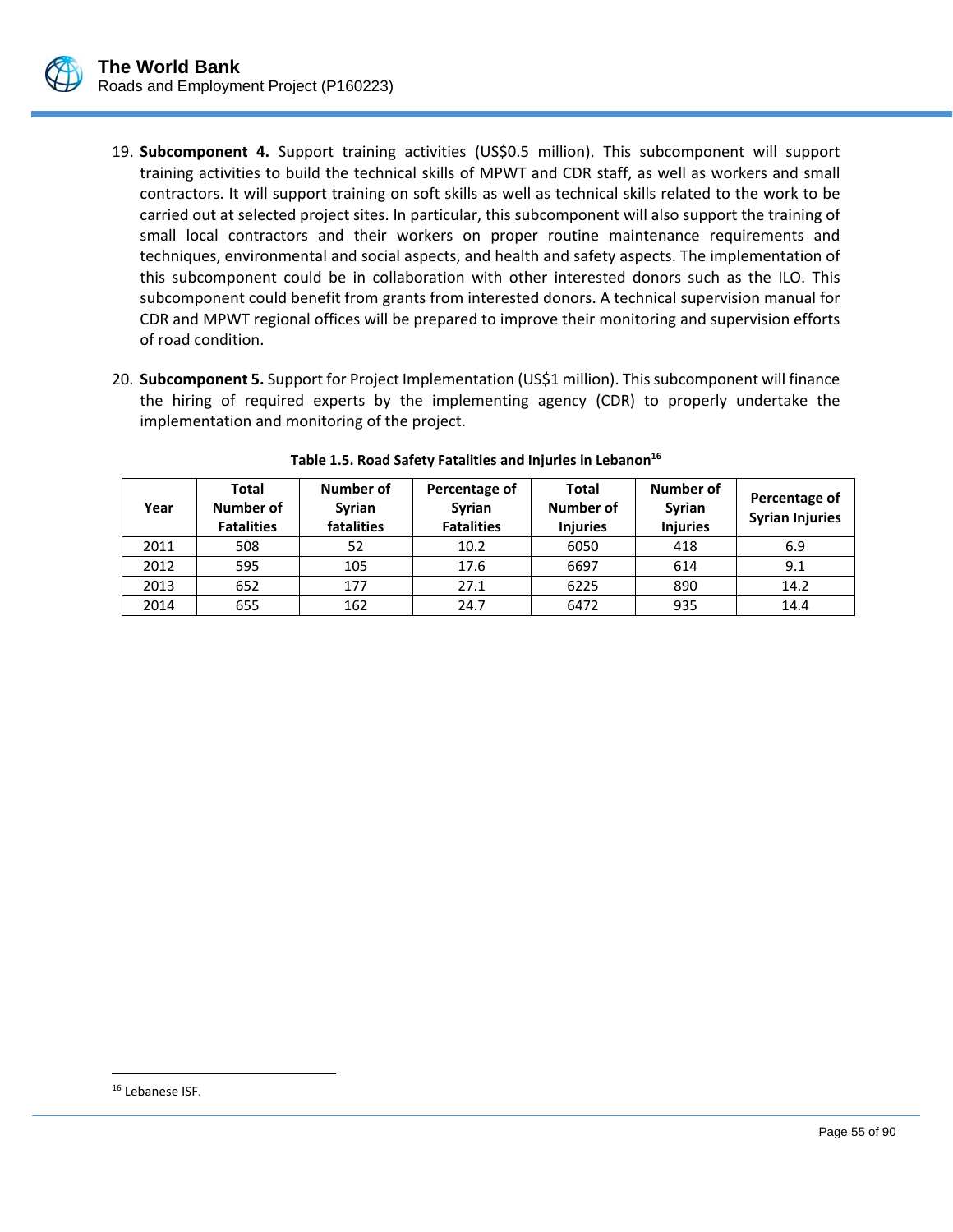

#### **ANNEX 2: IMPLEMENTATION ARRANGEMENTS**

**COUNTRY : Lebanon Roads and Employment Project**

### **Project Institutional and Implementation Arrangements**

- 1. The project implementation entity is CDR. All technical, fiduciary, safeguards, and monitoring aspects will be executed directly by CDR therefore avoiding the complication of multiple agencies' implementation. CDR has a long and well established cooperation with the World Bank and other donors, and its performance at project implementation has been generally satisfactory. CDR will, however, ensure coordination with the relevant government agencies, particularly the MPWT, regarding the priorities, technical aspects, and project requirements. The selection of priority roads for the project will be undertaken in consultation with MPWT based on the results of the visual survey and the agreed criteria. MPWT will also identify and submit its needs for emergency equipment and desired technical specifications to CDR who will undertake the procurement of such equipment. The SNRSC will inform CDR about its capacity building needs and will draft and review terms of Reference for the required services, with Bank support, before CDR proceeds with the procurement of such services. The same road asset management system will also be installed within both CDR and MPWT and will involve the joint participation and training of MPWT and CDR staff on the utilization of the new system, therefore reinforcing sustainability given both MPWT and CDR active responsibilities in the road sector in Lebanon.
- 2. To ensure further coordination and capacity building, two road engineers from MPWT (one from planning and one from maintenance) will be primarily dedicated to support CDR in the implementation of the project, providing day‐to‐day on‐the‐job learning. The project will also fund one road engineer, through the PIU, who will be housed within MPWT working with the General Director for Roads and Buildings. World Bank experts will provide capacity building and training to both agencies regarding the new standards and road maintenance approaches, such as on routine maintenance and the possible piloting of performance-based contracts; and Bank staff will regularly meet with MPWT and CDR to follow up on project implementation progress. MPWT and the SNRSC will contribute to drafting terms of reference and setting technical specifications for project components that directly benefit them and representatives from these agencies will participate in CDR procurement committees to further ensure coordination.

### **Financial Management**

- 3. Project FM arrangements, including accounting, reporting, and auditing functions will be centralized at the PIU within CDR. The flow of funds process will be undertaken through a DA to be opened for the project. The project financial reports will be done by the PIU and submitted to the Bank along with the project progress reports.
- 4. CDR has significant experience of implementing construction components for Bank supported projects and its FM performance on past and current projects is considered satisfactory. More specifically, the CDR has implemented the UTDP and had an overall satisfactory rating for FM arrangements implementation though has some gaps regarding assets recording and registry. It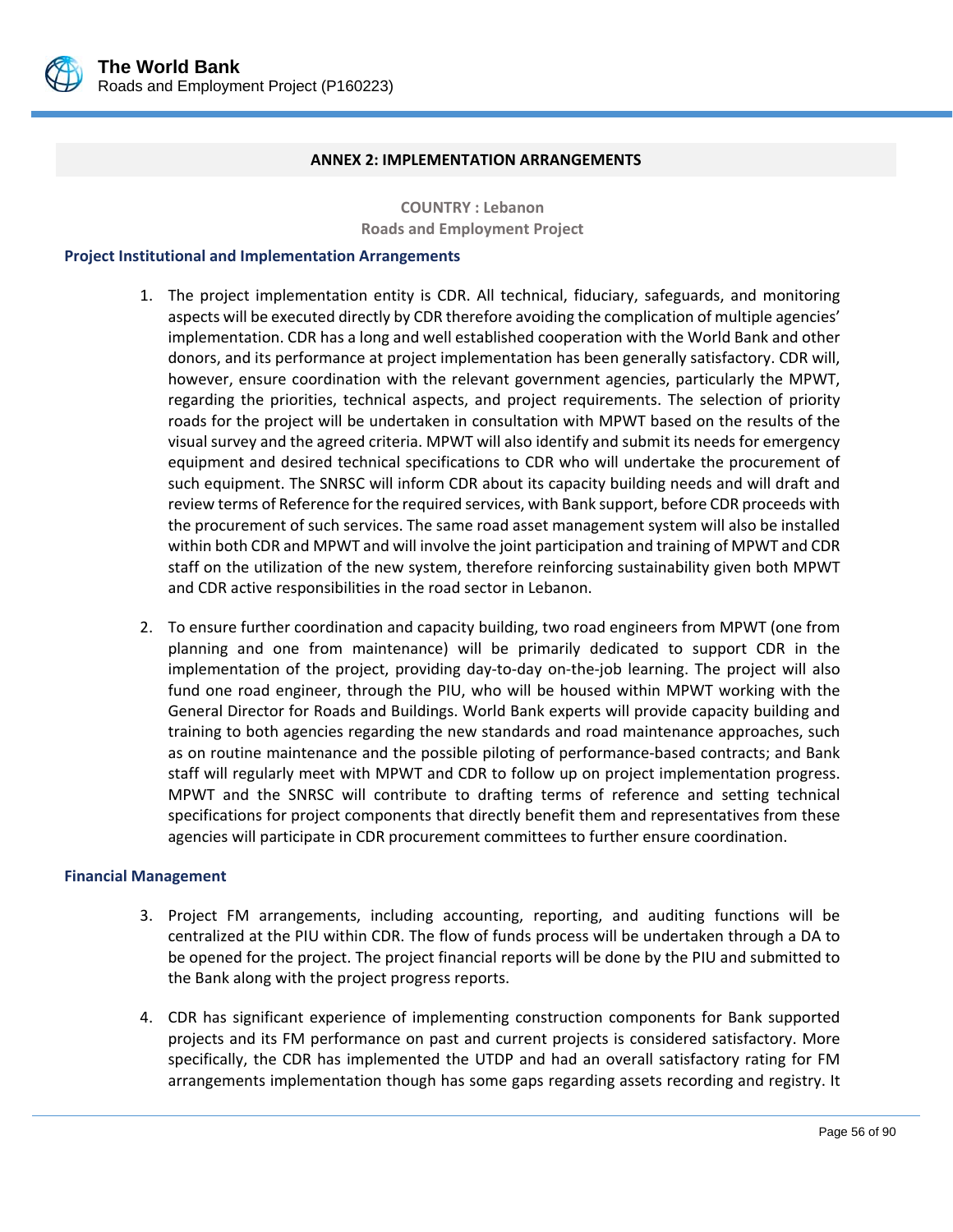has a functional unit undertaking FM responsibilities, including funds flow management, accounting, reporting, and facilitating an acceptable external audit. CDR's external auditor will conduct the audit of the World Bank‐financed projects. Nevertheless, the key FM issue for CDR is the lack of proper maintenance of asset lists (UTDP project had these issues) and the delay in submission of timely audit reports.

- 5. Thus, to mitigate FM-related risks CDR will ensure that the assets module of its accounting software is well operationalized and is able to capture the work in progress and the assets acquired under the project, will recruit an acceptable external auditor in the early stages of the project to enable constant audit compliance, and a Project Implementation Manual is being prepared, including a FM chapter that will detail the FM arrangements to be established for carrying out the project FM implementation and defining the roles and responsibilities. The FM chapter will include a detailed description of the process for expropriation and resettlement.
- 6. **Staffing.** The existing CDR FO has adequate experience in managing World Bank‐financed projects and will thus manage the project FM arrangements. This FO will be supervised by the Head of Funding Division at CDR.
- 7. **Project Accounting Software.** CDR has in place customized accounting software that has been used for the FM implementation of the World Bank financed projects and can be used to record project's accounting transactions and generate the project's Interim Unaudited Financial Reports (IUFRs). The FM team within the CDR PIU headed by the CDR Head of Funding Division will be responsible for accurate and complete recording of the daily transactions in the accounting system and ensuring that the required project IUFRs are generated automatically from the system.
- 8. **Budgeting.** The loan will be issued through a law, allowing for the World Bank to include any risk mitigating measures into the arrangements that are deemed necessary to overcome any gaps in the Lebanese PFM system. Therefore, this project will be implemented using the World Bank's guidelines, policies, and procedures for financed projects. A set of FM arrangements will be undertaken to ensure proper project accounting, reporting, controls, and audits. A project quarterly and annual budget and disbursement plan will be maintained by CDR based on the project procurement plan and implementation schedule to ensure timely availability of funds. It will be used as an effective tool for comparing planned expenditures with actual ones and monitoring the existing variances.
- 9. **Internal controls.** CDR has adequate internal controls in place for preparation and approval of transactions and segregation of duties related to Bank‐financed projects. CDR has significant experience of implementing construction components for Bank‐financed projects and its FM performance on past and current projects is considered satisfactory.
- 10. **Flow of funds.** The World Bank FM, procurement, and anti‐corruption guidelines will be used.
- 11. A DA for the project's loan funds will be opened at the Banque du Liban in US dollars. CDR will use this DA to pay for eligible expenditures related to components activities financed by the World Bank.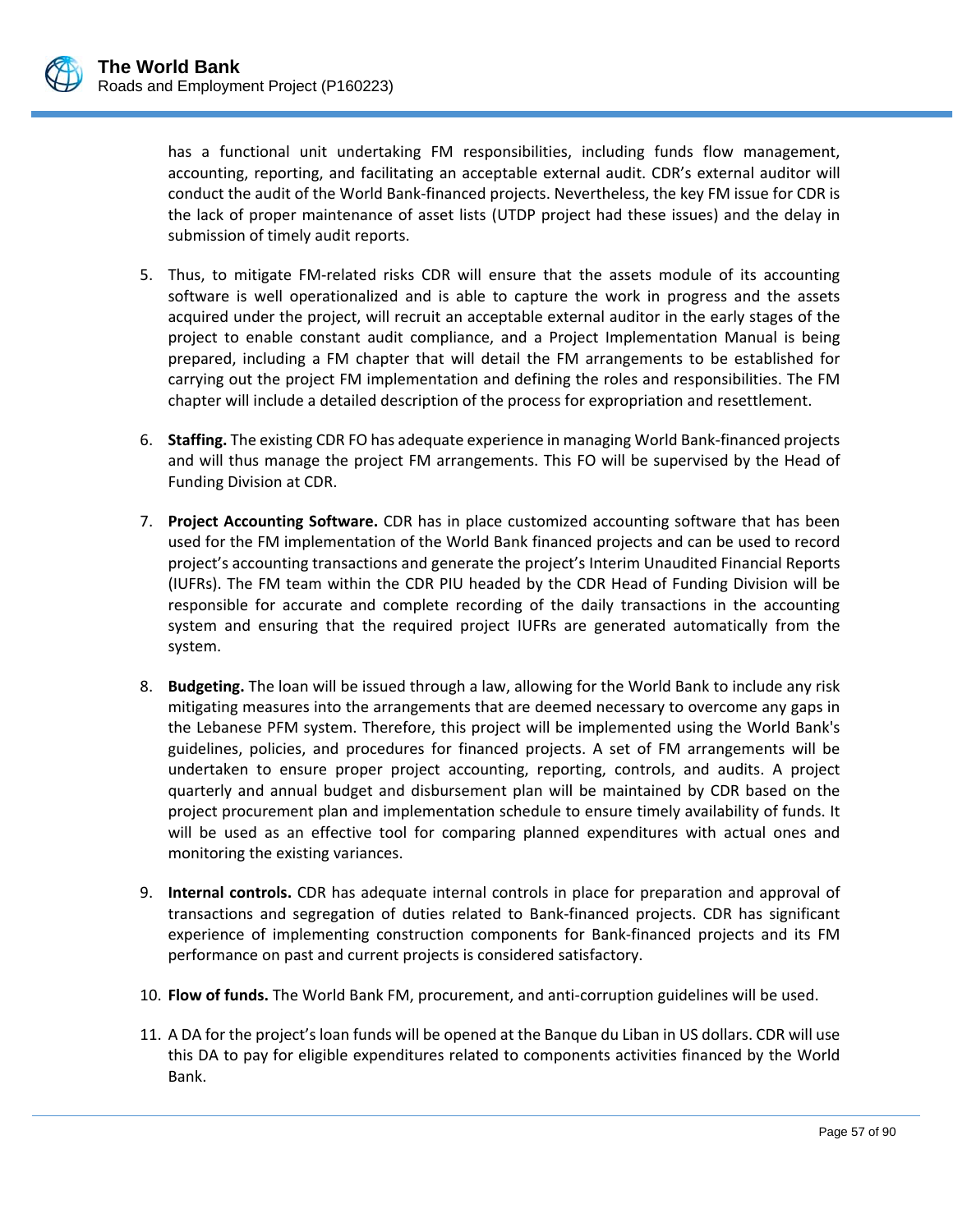

- 12. *In requesting replenishment into the DA for paid eligible expenditures, CDR will make use of a Statement of Expenditure (SOE) according to template attached to annex 4 of the Disbursement Letter. Records evidencing eligible expenditures, such as invoices, Interim Certificate Payments, will be required for payments against contracts subject to Bank's Prior* Review*. All payments will made on a pari passu basis between the Non‐Concessional Portion and the Concessional Portion of the Loan, in accordance to the ratio pre‐determined in the Loan Agreement.*
- 13. **IUFRs.** The Project's IUFRs, prepared in accordance with International Public Sector Accounting Standards (IPSAS) – Cash Basis and generated through the Accounting System, will be sent to the Bank by no later than 30 days after the end of each quarter. The format and content of IUFRs have been discussed with CDR during negotiations. The IUFRs will be composed of: (a) Statement of Cash Receipts and Payments by category forthe yearthen ending and cumulatively from inception date up till the year ending including funds received from third parties; (b) Accounting policies and explanatory notes including a footnote disclosure on schedules; (c) Statement of DA reconciling period‐opening and end balances; (d) Statement of project commitments, showing contract amounts committed, paid, and unpaid under each project's signed contract; (e) SOEs by category for the quarter and cumulative, and (f) a comprehensive list of fixed assets.
- 14. **Project Financial Statements (PFSs).** The PFSs, prepared in accordance with IPSAS Cash Basis ‐ should contain the same information as the quarterly IUFRs but cover an annual period. The audited PFS would be submitted to the Bank no later than six months after the end of each fiscal year17 (see External Audit Arrangements below).
- 15. **External audit.** The PFSs will be audited by an independent private external auditor acceptable to the World Bank. The audit will cover all projects' activities financed by the loan, including review of effectiveness of the internal controls system, and compliance with the Financing Agreement. The audit will be carried out in accordance with International Standards on Auditing. The audit report and PFSs, along with management letter, will be submitted to the Bank no later than six months after the end of each fiscal year. In addition, the project management letter will contain the external auditor assessment of the internal controls, accounting system, and compliance with financial covenants in the Loan Agreement. The external auditor will be engaged not later than six months of project effectiveness.
- 16. Moreover, according to the Bank disclosure policy, the borrower through the Project Implementing Entity needs to make publicly available the audited annual financial statements for all World Bank‐financed investment lending operations. Accordingly, this project's audited annual financial statements once issued and accepted by the Bank will be made available to the public on the CDR website.

### **Disbursements**

 $\overline{a}$ 

17. The proceeds of the Loan will be disbursed in accordance with the Bank's disbursements guidelines for projects and as outlined in the Disbursement letter. Transaction‐based disbursement will be used under this project. Accordingly, requests for payments from the Loan

<sup>&</sup>lt;sup>17</sup> Project fiscal year ends December 31.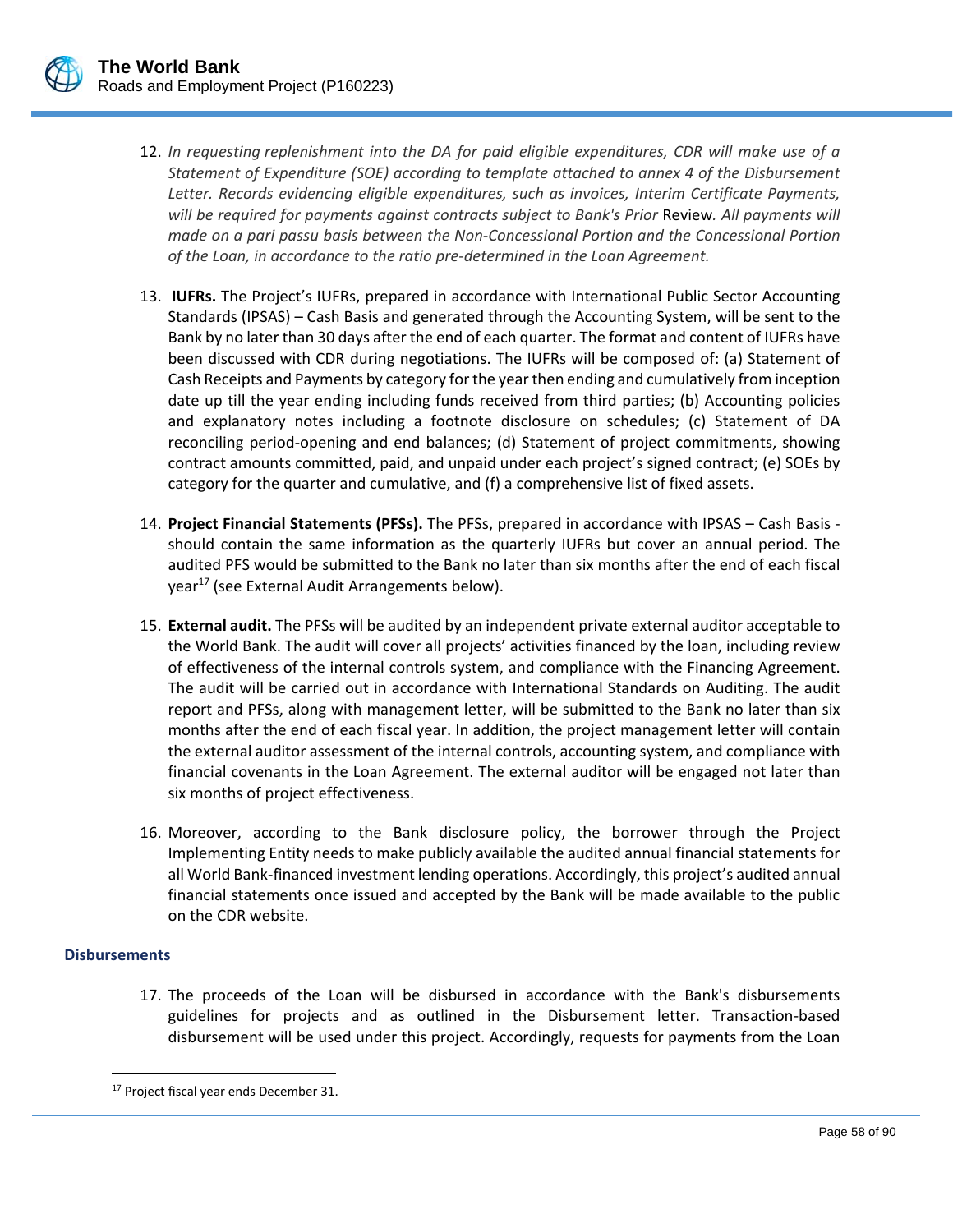will be initiated through the use of Withdrawal Applications (WAs) either for Advances, Reimbursements, and Replenishments to the DA. All WAs will include appropriate supporting documentation including detailed Statement of Expenses for reimbursements and replenishments to the DA. The DA ceiling will be set at US\$10,000,000.

18. The loan proceeds will be divided according to table 2.1.

| Category                                                                                                                                  | <b>Amount of the Non-</b><br><b>Concessional Portion</b><br>of the Loan<br>Allocated<br>(expressed in US\$) | Amount of the<br>Concessional<br>Portion of the<br>Loan<br><b>Allocated</b> | Percentage of<br><b>Expenditures to be</b><br>financed<br>(inclusive of Taxes) |
|-------------------------------------------------------------------------------------------------------------------------------------------|-------------------------------------------------------------------------------------------------------------|-----------------------------------------------------------------------------|--------------------------------------------------------------------------------|
|                                                                                                                                           |                                                                                                             | (expressed in US\$)                                                         |                                                                                |
| Goods, works,<br>(a)<br>non-consulting services,<br>consulting services,<br><b>Training and Operating</b><br><b>Costs for the Project</b> | 154,213,500                                                                                                 | 45,400,000                                                                  | 100                                                                            |
| (b)<br><b>Front-end Fee</b>                                                                                                               | 386,500                                                                                                     | $\mathbf{0}$                                                                | Amount payable pursuant<br>to Section 2.03 of the<br>Loan Agreement            |
| (c)<br><b>Interest Rate Cap</b><br>or Interest Rate Collar<br>premium                                                                     | $\Omega$                                                                                                    | $\mathbf{0}$                                                                | Amount due pursuant to<br>Section 2.08(c) of the<br>Loan Agreement             |
| <b>Total Amount</b>                                                                                                                       | 154,600,000                                                                                                 | 45,400,000                                                                  |                                                                                |

#### **Table 2.1. Categories and Division of Loan Proceeds**

- 19. **E‐Disbursement.** The World Bank has introduced the e‐disbursement for all Lebanon supported projects. Under e‐disbursement, Project's required transactions will be reported and associated supporting documents scanned and transmitted on line through the Bank's Client Connection system. E‐disbursement will considerably speed up disbursements and facilitate project implementation.
- 20. The disbursement methods will include: advance, direct payments, reimbursement, and special commitments. The minimum amount per WA for direct payments and reimbursements will be 20 percent of the outstanding DA advance. Project disbursement guidelines are documented in the disbursement letter. All documentation showing expenditures shall be retained by CDR and shall be made available to the Bank and its representatives for audit, if requested.
- 21. The Bank will honor eligible expenditures completed, services rendered and goods delivered by the Loan Closing Date. A four‐month grace period will be granted to allow for the payment of any eligible expenditure incurred (that is, services, goods or works, received and accepted) before the Loan Closing Date.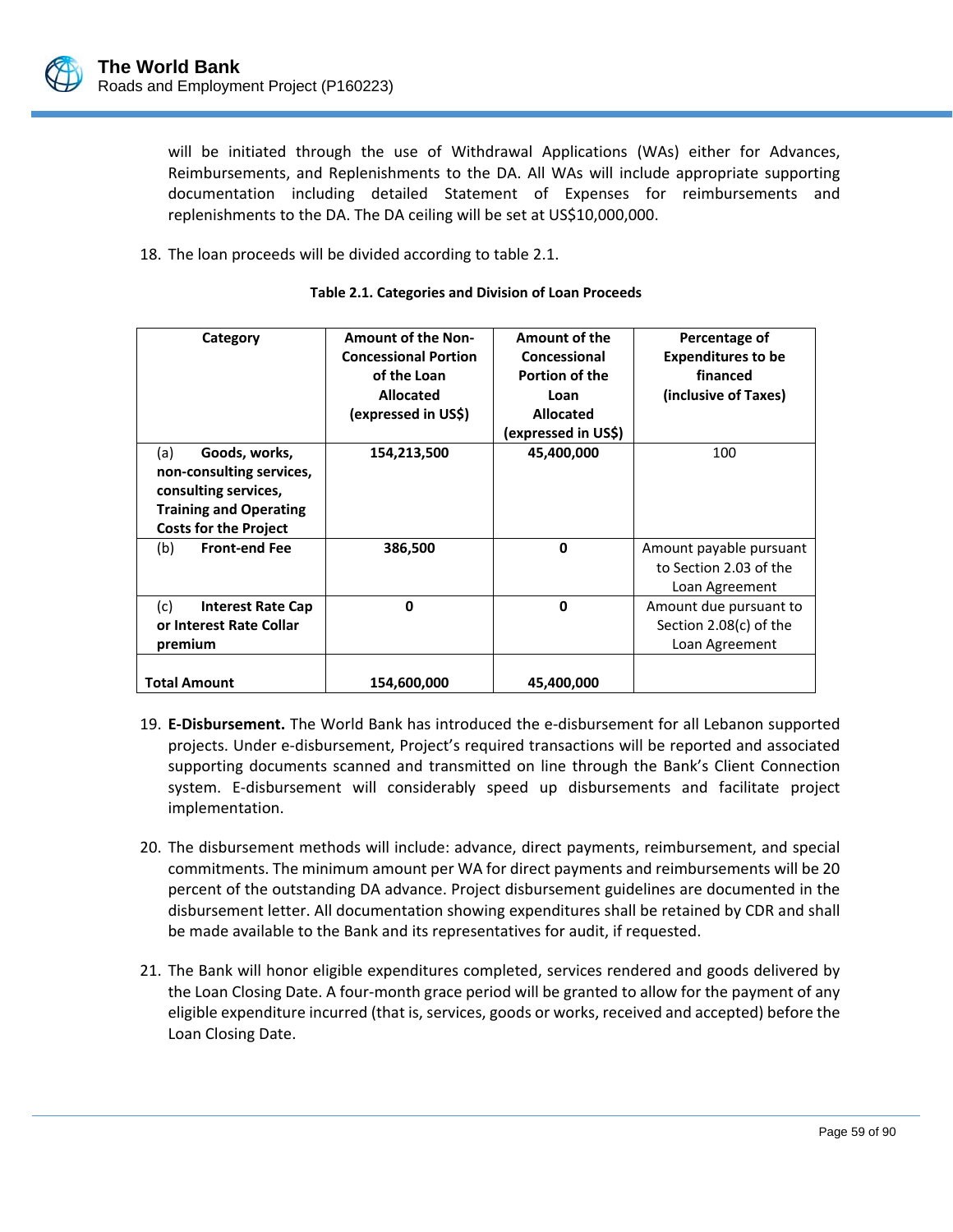

- 22. Retroactive financing of up to US\$20,000,000 will be allowed for eligible expenditures paid on or after March 15, 2017 and up to the date of Loan Agreement signing. Payments for items procured must be in accordance with applicable Bank Procurement procedures.
- 23. **Authorized signatories.** Authorized signatories will be nominated by CDR to sign the WAs. Names and corresponding specimen of their signatures will be submitted to the Bank before the receipt of the first WA (advance to DA). Each WA will be approved and signed by the authorized signatories.
- 24. **Implementation support plan.** An implementation support mission will be conducted at least twice a year based on the risk assessment of the project. The implementation support objective is to ensure that strong FM systems are maintained throughout the life of the project. The IUFRs will be reviewed on a regular basis by World Bank staff and the results and issues will be followed up during implementation support missions. Financial audit reports will be reviewed and issues will be identified and followed up by the project FO. Additionally, the Project's FM and disbursement arrangements (including a review of sample payments and financial movements of the DA) will be reviewed to ensure compliance with the Bank's minimum requirements.

#### **Procurement**

- 25. **Implementing agency.** CDR shall be in charge of implementing the project in close collaboration with the MPWT. The Public Accounting Law of 1963, supplemented by several decrees, constitutes the legal foundation of Lebanon's organizational and institutional framework for procurement. The current system has remained entirely centralized, with the Central Tender Bureau in the General Inspection, being in charge of public procurement. CDR constitutes an exception to the Public Accounting Law of 1963. Since its establishment in 1977 as a legally and financially autonomous state agency, CDR has operated under special procurement regulations. This was formalized in 1980 through a decree covering CDR's financial and accounting transactions assigned to CDR by the Minister of Finance. CDR is permitted by the decree to establish its own financial, accounting and procurement regulations. However, the procurement methods adopted by CDR are similar to the ones in the country's general procurement framework. CDR has managed to follow international financiers' procurement guidelines to handle the Bank‐ financed projects.
- 26. **The implementing agency has a good past experience in internationally funded projects.** CDR has extensive experience in implementing donors' funding (EU, IBRD, EIB*,* and so on). CDR has proven that it is capable of handling large and complex projects. The institution has adopted a strong matrix organization project management capacity by delegating the responsibility of each project to a team headed by an experienced manager, who deals with all aspects of project and contract management. CDR also has a unit for monitoring and evaluation. The project will be implemented through a PIU similarly to the implementation scheme observed forthe UTDP closed on December 31, 2015. CDR has a solid management structure and is staffed with adequate and experienced procurement and technical specialists as required by the project design. Additional specialists will be hired in the PIU as needed. Diligence is also observed in record keeping and quality of evaluation. The procurement processing and contract management was rated satisfactory, and the Implementation Completion and Results Report of UTDP rated the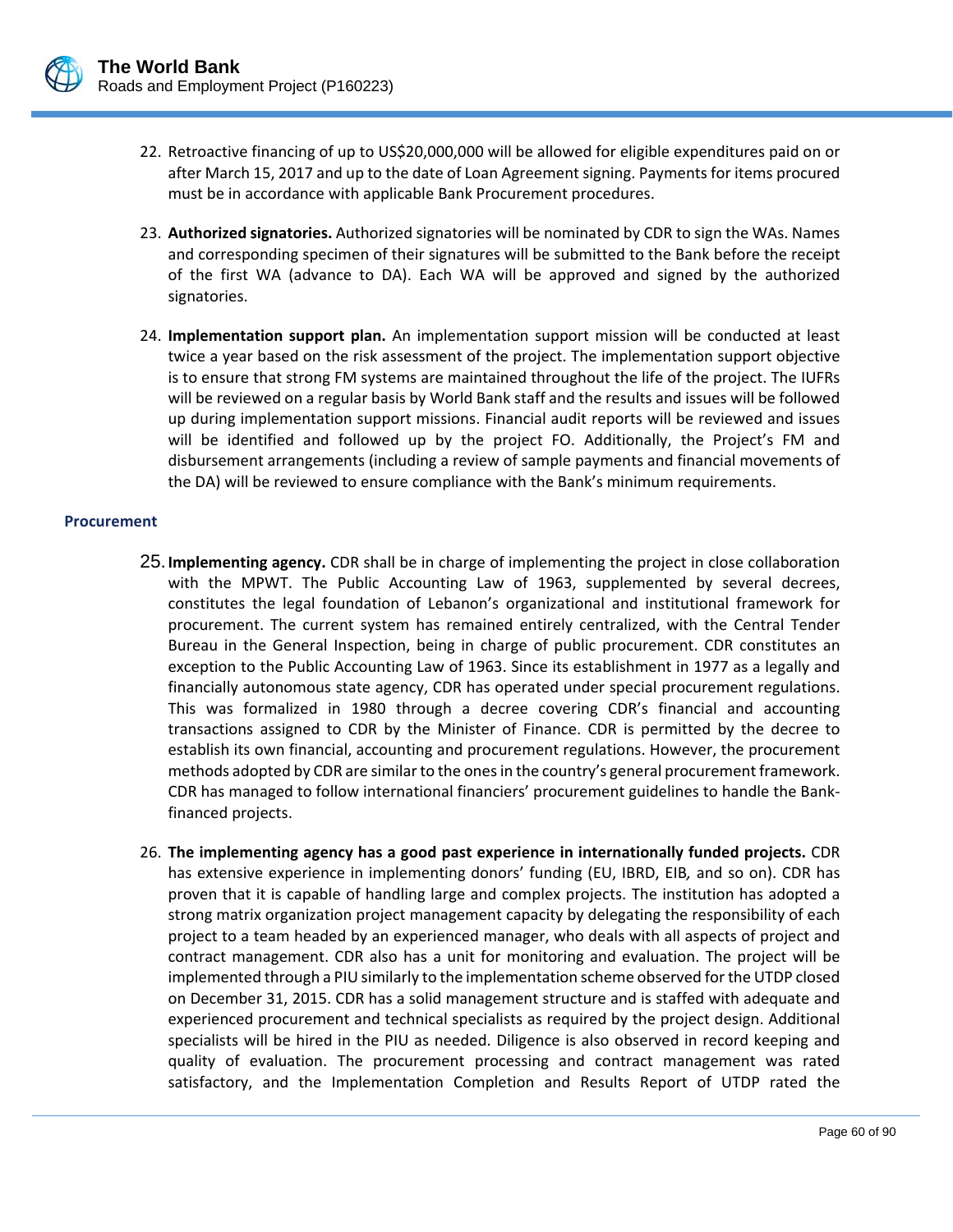performance of the implementing agency, CDR, as satisfactory. The implementing agency is familiar with Bank's bidding documents and procedures and was trained on the new procurement framework and when local bidding is conducted, the standard documents will be reviewed to be acceptable to the Bank.

- 27. **Audit.** The institution exercises internal audit and appoints an External Independent Auditor that reviews all World Bank financed projects. Audit reports are received on time and of satisfactory quality.
- 28. **Applied taxes:** The GOL observes the following taxation: (a) Stamp Duties of (a) three per thousand of the contract price for contract registration at MoF, and (b) three per thousand on each payment; (b) value‐added tax (VAT) of 10 percent applied on consultants and contractors who are registered and eligible for VAT; and (c) Income Taxes that are a flat rate of 7.5 percent for non-registered consultants and variable for registered consultants (Taxpayer Identification Number-TIN), depending on their job classification at MoF. Exemption of consultants from Income Taxes may be observed if they are registered in countries that have entered with Lebanon into agreements prohibiting double taxation. Contracts financed by international donor proceeds are exempted from VAT (Law No 379 dated December 14, 2001).
- 29. **Overall procurement risk assessment.** Despite CDR's general adequate capacity, the following risks are identified: (a) delays in procurement processing and implementation related to internal CDR approval process, (b) delays in design and technical work before works execution, and (c) supervision of contracts and contract management. To bring these risks down to moderate, the following measures will be incorporated in the project: (a) Bank supporting the PIU to expedite the internal approval process, (b) selection of priority road sections based on readiness for the initiation of the first-year program, (c) assigning field consultants to monitor contracts and supervise works.
- 30. **Proposed procurement arrangements.** Following the New Procurement Framework of the World Bank that became effective on July 1, 2016, the project will observe the below arrangements:
	- **(a)** Procurement methodsfor works: The project is expected to use: (i) Request for Bidding (RFB) for national markets for about 15 work contracts and other framework agreements for routine maintenance contracts. Other Methods, where justified, are: (ii) Request for quotations; and (iii) Direct contract.
	- **(b)** Procurement methods for goods and non‐consulting service: The project is expected to purchase road vehicles and IT equipment using: (i) Request for Bidding (RFB) for both international and national markets, (ii) Request for quotations; and (iii) Direct contract.
	- **(c)** Procurement of consultants: the project is expected to use request for proposals with the following methods (i) Quality‐and‐Cost‐Based‐Selection (QCBS), (ii) Selection under a Fixed Budget (Fixed Budget Based Selection or FBBS); (iii) Least-Cost-Based-Selection (LCBS); (iv) Consultants' Qualifications Based Selection (CQBS); Quality Based Selection (QBS); (v) Direct Selection (DS); and (vi) Selection of Individual Consultants.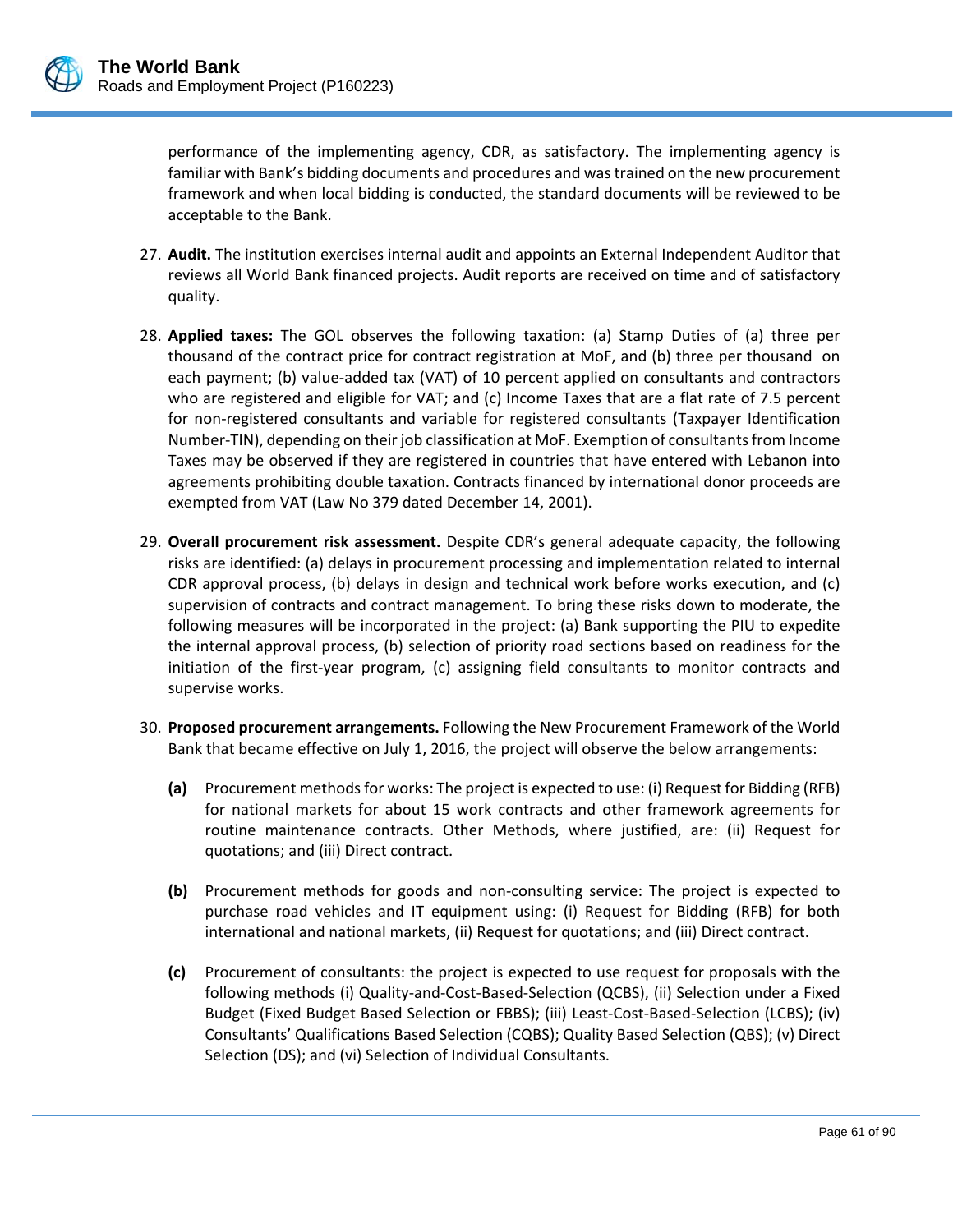

- 31. **STEP.** An initial procurement plan for the life of the project is developed by the government through STEP. It defines the market approach options, the selection methods and contractual arrangements, and determines the World Bank's reviews. The preliminary procurement plan was discussed during negotiations. .
- 32. **Prior review threshold.** Based on the satisfactory assessment, the project shall be subject to moderate risk prior review threshold, making the project mostly subject to post review.
- 33. **The PPSD is aimed to broaden the social and employment benefits of the project while ensuring quality project's execution.** Road rehabilitation and maintenance contracts are expected to be primarily undertaken by medium and small local contractors. Provisions will be also considered to ensure the awarded contractors work within their financial and technical capacity. Major work contract sizes are expected to be in the US\$5 million to US\$15 million range, allowing the participation and competition of firms from the various regions of Lebanon and ensuring that works are undertaken by contractors with enough experience to deliver good quality works. International competition is expected for some of the contracts to supply goods, especially in regards with maintenance equipment and vehicles, and IT equipment. Local and international consultants will be selected to support the project by: (a) strengthening road asset management, (b) supporting planning and implementation of road safety measures, (c) training workers and small contractors for maintenance activities, (d) road safety, and (e) preparation and evaluation of technical specifications for maintenance equipment and vehicles. In view of the emergency nature of the project, the PPSD full version and resulting procurement plan will be finalized by the CDR and sent for Bank review by April 30, 2017. A preliminary procurement plan was also discussed during the loan negotiations.

### **Environmental and Social (including safeguards)**

- 34. CDR will be responsible for implementing the provisions of the SAP, ESMF, RPF, and all other safeguards‐related instruments and monitoring the compliance of contractors with the provisions of the projects.
- 35. An environmental and social consultant will be recruited by CDR to support the PIU on all matters related to the mitigation of social and environmental risks. This includes the preparation of the ESMF, site specific ESMPs and RAPs as needed, ensuring proper consultations are conducted, monitoring compliance of municipalities and their contractors with the provisions of the site specific ESMPs and related provisions in the bidding documents, and regular reporting to CDR on environmental compliance. The World Bank environmental and social safeguard specialists will provide guidance to CDR on these matters.
- 36. The key document governing the further implementation of the Bank's safeguards policies in this project isthe SAP at thisstage and will be followed by an ESMF. The SAP will provide a time‐bound planning framework for the environmental and social safeguards instruments, the production of which has been deferred into the project implementation period under paragraph 12 of OP10.00, allowing for condensed procedures and deferral of the safeguards instruments in situations of urgent need of assistance or capacity constraints. This SAP provides general policies, guidelines, codes of practice and procedures to be integrated into the implementation of the World Bank‐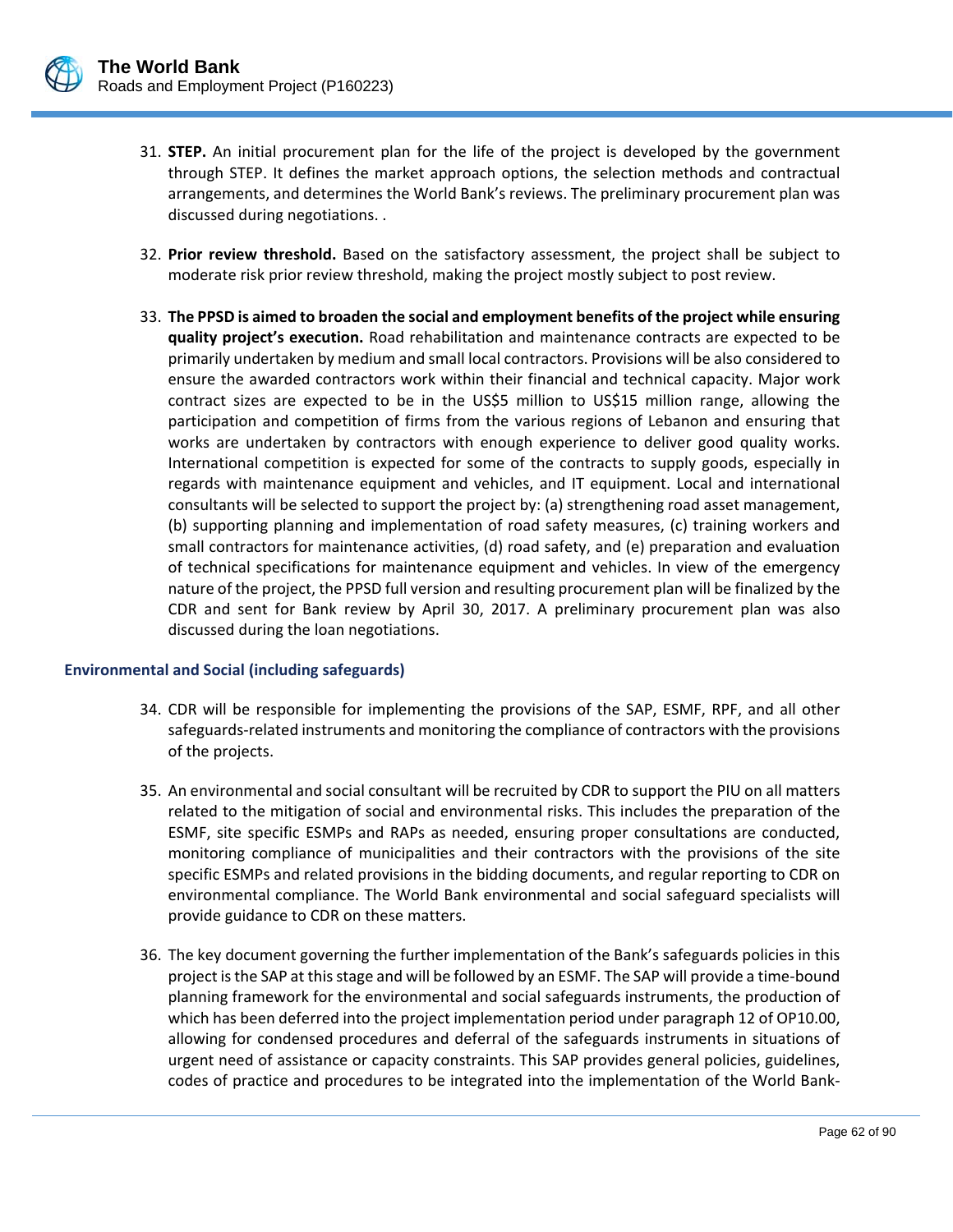

financed Lebanon Roads and Employment Project. Two safeguards policies apply to this project: OP 4.01 Environmental Assessment and OP 4.12 Involuntary Resettlement.

- 37. **OP 4.01 Environmental Assessment.** The proposed project will mainly focus on the rehabilitation of rural and peri‐urban roads in deteriorated conditions; rehabilitation of access roads, and the rehabilitation of bridges and culverts including linking agricultural areas. The work in these areas will be done under OP 4.01 and it is not anticipated that OP 4.04, OP 4.10, OPN 4.37, and OP 7.50 would be triggered.
- 38. Considering the nature and magnitude of potential environmental impacts from relatively limited scale and magnitude of rehabilitation and improvement works, the proposed operation is classified as category 'B'. Environmentalsafeguards documents(ESMF and Site Specific ESMP) will be developed during project implementation. At the same time, the implementing agency will agree to apply the following minimum standards during implementation: inclusion of standard environmental codes of practice (ECOP) in the rehabilitation, improvement and construction bid documents of all components and subcomponents; review and oversight of any major reconstruction works by specialists; implementation of environmentally and socially sound options for disposal of debris; and provisions for adequate budget and satisfactory institutional arrangements for monitoring effective implementation. *No sub‐components or subprojects of category "A" will be eligible for funding.*
- 39. For all project components/subcomponents which may include civil works (mainly component 1), a social and environmental safeguards screening tool will be applied, along with the specific sub‐ project level instruments that will be necessary to cover both social and environmental aspects, including ESIAs for project activities if determined necessary, and ESMPs. Additional measures will support the implementation, monitoring, and compliance to the ESMF, including; (a) annual fiduciary audits/post‐review of a subset of sub‐projects with respect to design and implementation of site specific ESMPs, and (b) project implementation support missions by the Bank will include social and environmental implementation expertise to support client during the entire project cycle.
- 40. **OP 4.12 Involuntary Resettlement.** The need for involuntary resettlement or land acquisition in specific project areas, while minimal if any, will only be known during project implementation, when site‐specific plans are available. Therefore, project activities will be screened for applicability of the resettlement policy and any activities involving involuntary resettlement or land acquisition will only be approved after preparation of a resettlement plan acceptable to the Bank. Several issues will increase the complexity of land acquisition ‐ the lack of reliable land record systems, and the inability of people losing land to either document ownership or be physically present to make their claims for eligibility. The safeguards framework will therefore include procedures for identifying eligible project-affected people, calculating and delivering compensation, and mechanisms for land dispute grievance redress.
- 41. OP 4.12 covers those persons displaced by the project activities. Given the current refugee crisis and possible land disputes between residents and to ensure effective poverty reduction, CDR will undertake a social assessment as part of the ESIA and implement measures to minimize and mitigate adverse social impacts, particularly on poor and vulnerable groups. Well documented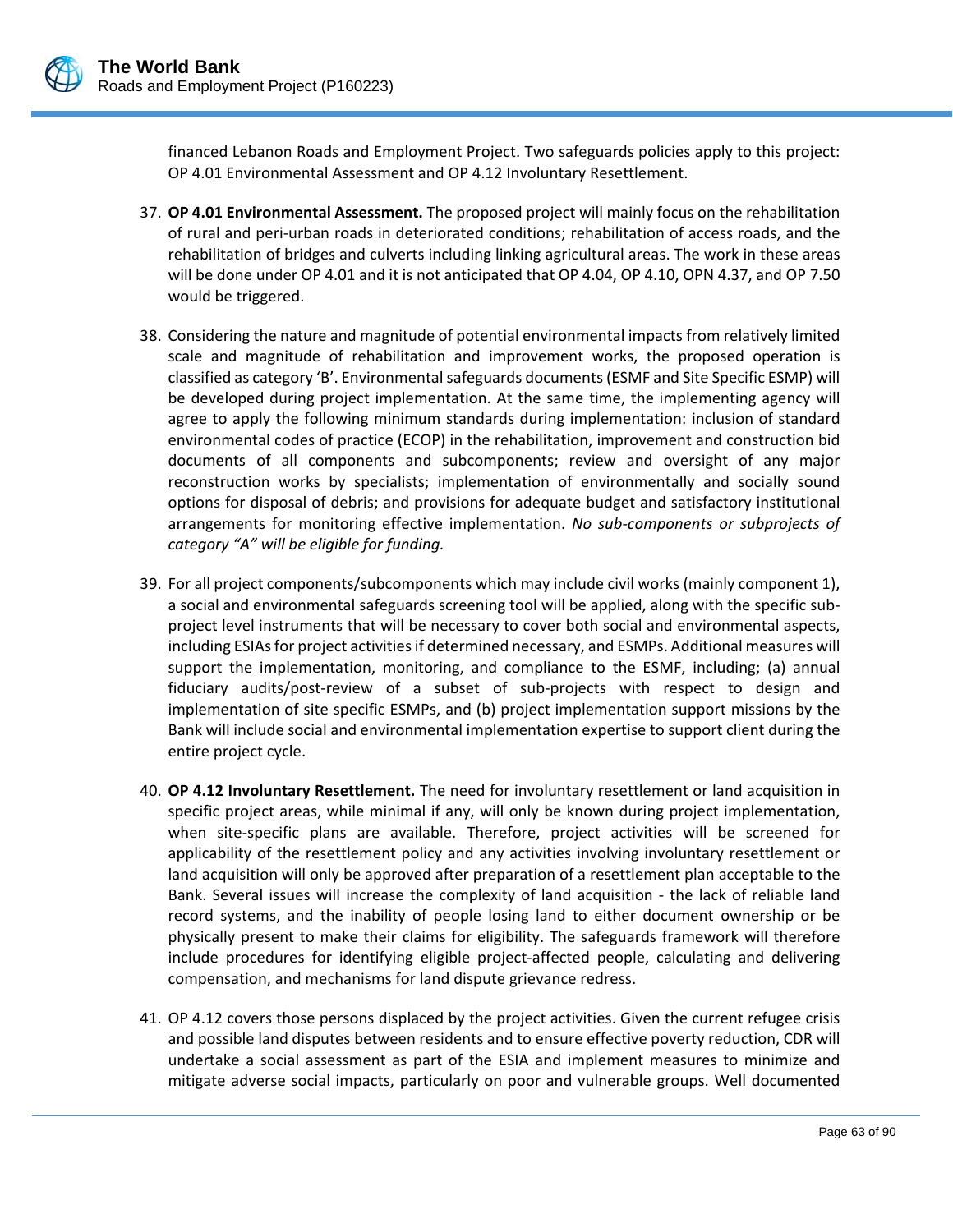

consultation mechanisms will be required to establish eligibility for compensation. Refugees who may later claim compensation will require clear legal remedies to resolve or adjudicate disputes.

- 42. **Consultations and Disclosure.** Due to the emergency nature of this project, the formal consultation process with the public will take place during the preparation of the ESMF and RPF at a later stage. However, the project's SAP will be shared with relevant government agencies, nongovernmental organizations and development partners of Lebanon. The SAP will also be disclosed in country (on CDR website) and at the World Bank's InfoShop as part of the PAD.
- 43. The proposed operation willsupport a number of detailed design studies for future infrastructure investments for which World Bank's safeguard policies relating to consultation and disclosure will apply. In particular, the implementing agency will consult, during the ESMF and RPF preparation stage, with the project‐affected groups and local nongovernmental organizations on the project's environmental and social aspects, and will take their views into account. The implementing agency (CDR) will initiate these consultations as early as possible, and for meaningful consultations, will provide relevant material in a timely manner before consultation, in a form and language that are understandable and accessible to the groups being consulted with.

#### **Monitoring and Evaluation**

- 44. Every six months CDR will submit to the Bank project progress reports summarizing all project aspects and progress achieved in project implementation and in meeting the PDOs. CDR will be supported by supervision consultants who will regularly monitor works' and contracts' progress and implementation, as well as consultants who will prepare and monitor the site specific ESMP and the RAP (if one is needed). CDR will also have a strong PIU with five staff which give them largely adequate capacity to monitor and evaluate the project.
- 45. Meanwhile, the World Bank will perform regular site visits and meetings with counterparts. The presence of Bank key specialists, including the Team Leader, in the field office in Beirut allows more regular and timely project monitoring.

### **Role of Partners (if applicable)**

.

- 46. The World Bank and other donor‐financed projects under Phase I of the roads program will be implemented in parallel, yet separately. The World Bank and other donor-financed projects will be separate and executed under parallel arrangements, with CDR being the implementing agency for both projects, therefore resulting in clear separation of project activities and responsibilities. Given the World Bank's strong technical expertise and presence in Lebanon, there will be close coordination between the World Bank and other donors to support them technical and coordination issues where possible, and provide timely and regular project monitoring with CDR.
- 47. The World Bank is also currently collaborating with ILO regarding the assessment of the labor content of the project and the types of jobs created and beneficiaries. This collaboration is likely to be extended during project implementation regarding aspects of workers skills, training, and safety.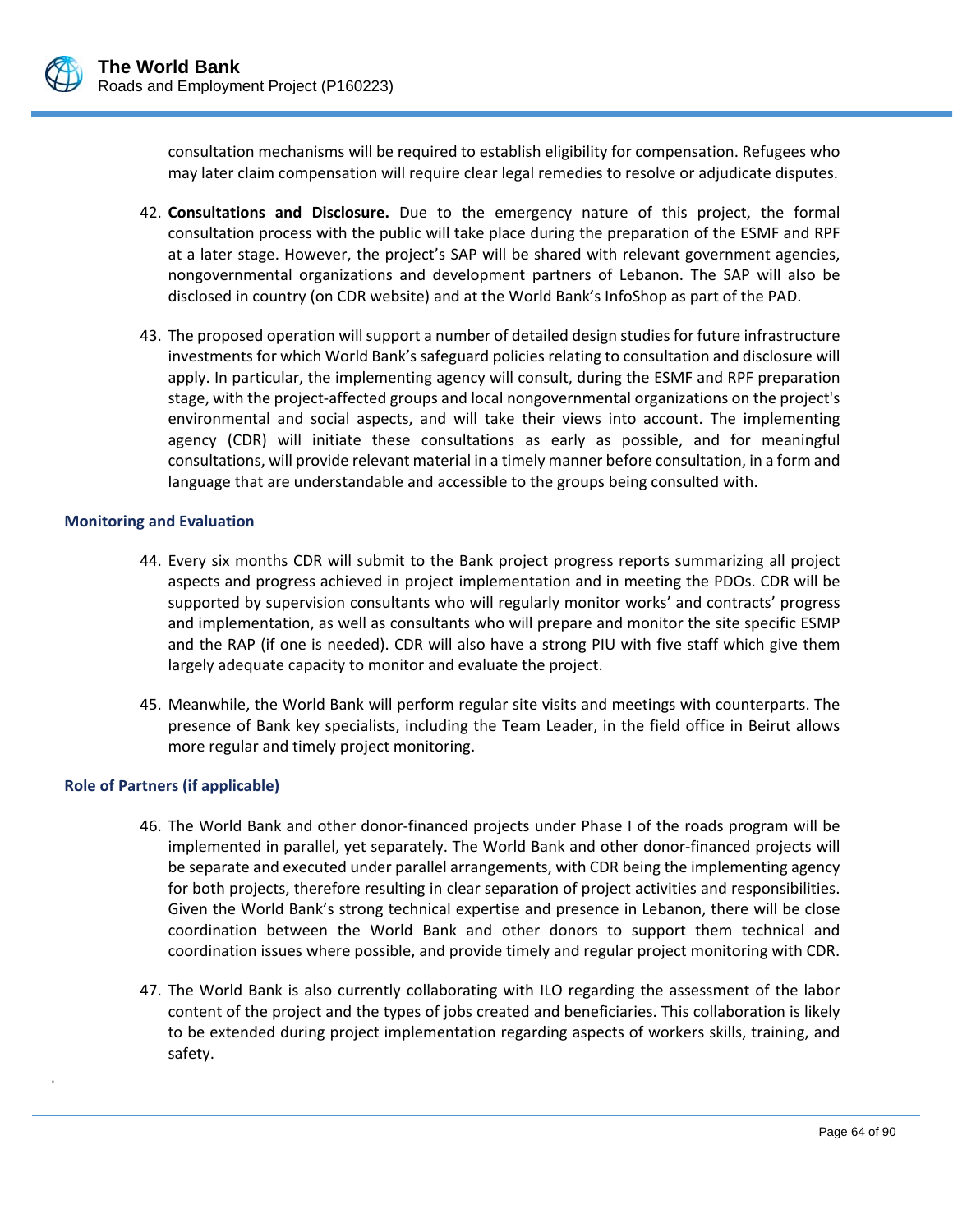

#### **ANNEX 3: IMPLEMENTATION SUPPORT PLAN**

**COUNTRY : Lebanon Roads and Employment Project**

#### **Strategy and Approach for Implementation Support**

- 1. The strategy for implementation support has been developed based on the project design and its risk profile, as well as particular mitigation measures required during implementation. The strategy remains a flexible tool that may be amended during project implementation in response to the Borrower's and project's evolving needs.
- 2. There is a continuous partnership between the Bank and the GOL, including CDR and MPWT, in the transport sector. CDR has been most recently responsible for the implementation of UTDP. Building on past experiences, the project has been designed to correct some observed shortfalls, while also attempting to address some challenges identified in this operation. The Implementation support strategy envisages taking advantage of existing knowledge, partnerships, and experiences, and supporting further strengthening during the course of the Project.
- 3. **Technical.** While the activities financed through the project are generally not novel to consultants and contractors in Lebanon, and to CDR, there are nevertheless areas that require further assistance such as: (a) the execution of road works in accordance with good and international standards; (b) the design and implementation of a simple road asset management, including climate variables; (c) a road safety strategy and road safety design measures; (d) routine maintenance contracts including performance based-contracts; and (e) the review of rehabilitation and maintenance practicesto increase labor content and provide training to contractors and workers. To support the implementation of the project with regard to these technical items, the following measures will be undertaken:
	- a. The project will finance specialized consulting firms to undertake the required technical designs, which will be reviewed the by Bank. In addition, specialized road engineering consultants will be financed from the loan to ensure that road works are implemented according to design standards.
	- b. As data availability and data collection practices is weak in Lebanon, and given the shortcomings of previous projects to establish a sustainable asset management system despite heavy investments in software and laboratory equipment, the project will design a simple and rather basic asset management system which requires little data collection and low cost data collection techniques (visual survey of the road condition, IRAP safety rating, and traffic data). The asset management system will be implemented in collaboration with international consultants and universities, who will also provide capacity building to Lebanese consultants on data collection and update methodology. The asset management system will be installed within both CDR and MPWT, with IT linkages, therefore ensuring redundancy and sustainability. Finally, an engineer will be financed from the loan to be part of the PIU and in charge of the maintenance and update of the asset management system to support CDR and MPWT staff. The World Bank will bring international experience in best practices regarding road asset management systems and will mobilize resources and expertise to assess the network vulnerability and improve its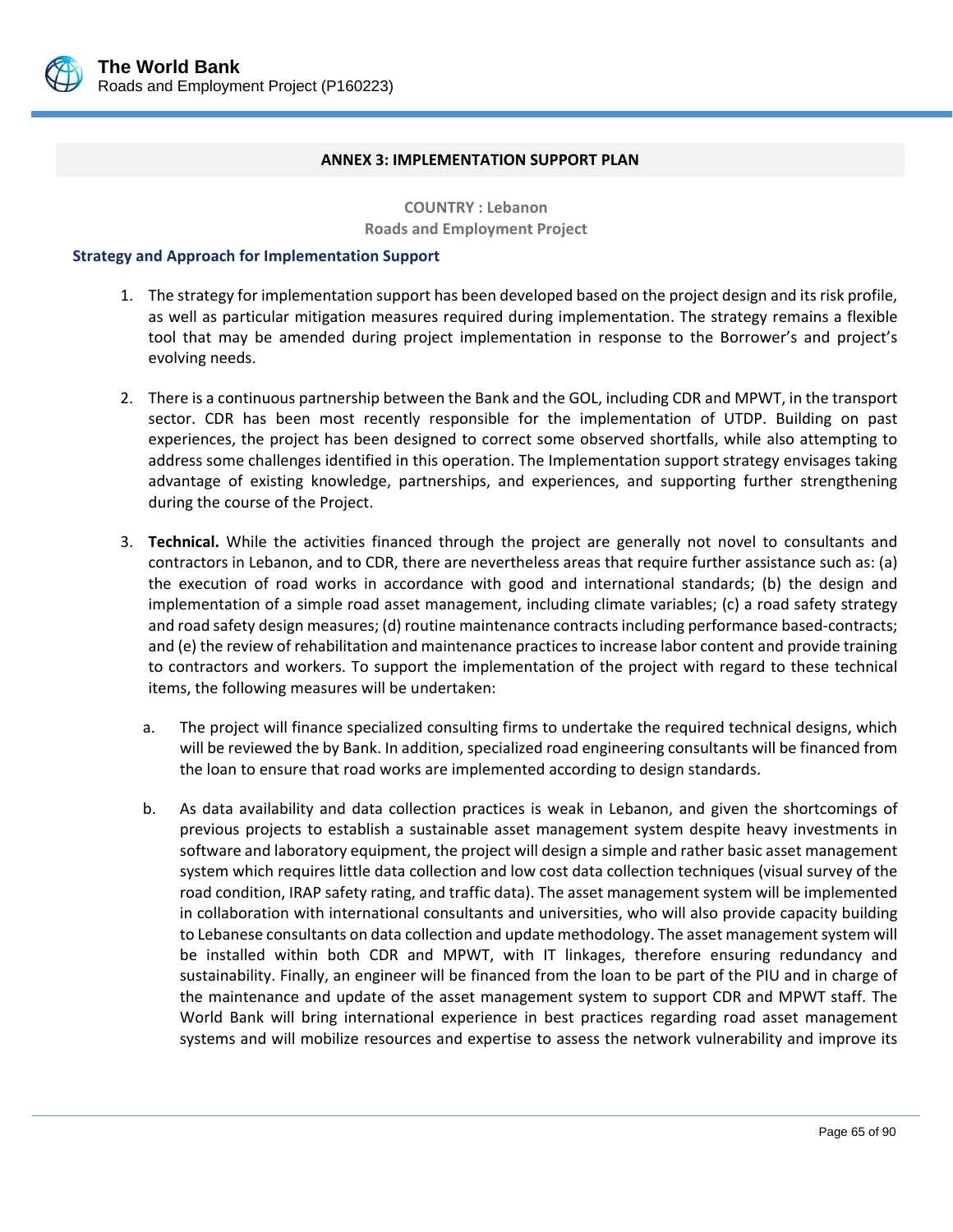

resilience to climate conditions with expected supported from the Global Facility for Disaster Reduction and Recovery and climate funds.

- c. The World Bank will mobilize international experts to support the development of a national road safety strategy and action plan, as well as the implementation of select key measures. In addition, the IRAP review of the safety conditions of the existing road network will help feed in the design and execution of the planned road rehabilitation works to include better road safety improvements.
- d. The World Bank will provide technical assistance on routine maintenance in the form of training to CDR/MPWT and consultants, sharing of TORs and standard bidding documents for such contracts, and training of select small contractors and their staff on the actual implementation of such activities. The project will attempt to pilot performance based contracts on select few roads to gradually introduce such practices to Lebanon;
- e. The World Bank, in collaboration with other donors and through discussions with CDR, will review with consulting firms the designs and technical specifications of the planned road works to increase their labor content while ensuring proper works. The revision of technical standards, while working with design firms, CDR, and MPWT, will help introduce new and better road rehabilitation and maintenance practices in Lebanon which will become mainstreamed in all road works. In addition, the Bank and other donors will provide on‐the‐job practical training to workers to improve and broaden their skill sets regarding road works construction techniques and the use of different material and equipment, as well as to improve worksites' health and safety measures.
- 4. **Fiduciary and safeguards management support**. The Bank task team includes fiduciary management staff and safeguards specialists, currently based in Beirut, to provide routine supervision of FM and procurement activities as well as safeguards issues. Since CDR is wholly familiar with relevant Bank rules and guidelines on fiduciary aspects and safeguards, major issues are not anticipated. In addition, Bank's fiduciary staff will provide guidance on FM guidelines, preparation of IUFRs and WAs, compliance with the Bank guidelines and other issues as they arise during the implementation.
- 5. **Environmental and Social Safeguards**. The project is not expected to have major environmental and social safeguards challenges. The implementation support strategy aims at assuring that the environmental and social capacity for project implementation is fully maintained, through Bank's hands‐on support, if needed. Besides, basic due‐diligence required to ensure compliance with the environmental and social management instruments of the project, particular attention will be placed during project implementation to: (a) ensure that contractors are following the environmental and social specifications in the contracts; (b) monitoring implementation of road safety interventions to ensure benefits to the population are being achieved; (c) monitor the implementation of citizen engagement mechanisms; (d) monitor gender impacts; and (e) monitor risks related to labor.
- 6. **Monitoring and verification support.** The mainstay of monitoring will be semi‐annual progress reports as well as annual third party technical and fiduciary audits. The Bank will provide support to organize these audits, including inputs for the preparation of terms of reference and support to CDR to monitor the work of the audit firms. Several consulting firms will be supporting CDR in the implementation and monitoring of the project and road supervision consultants will follow up on the actual progress and all aspects of road works.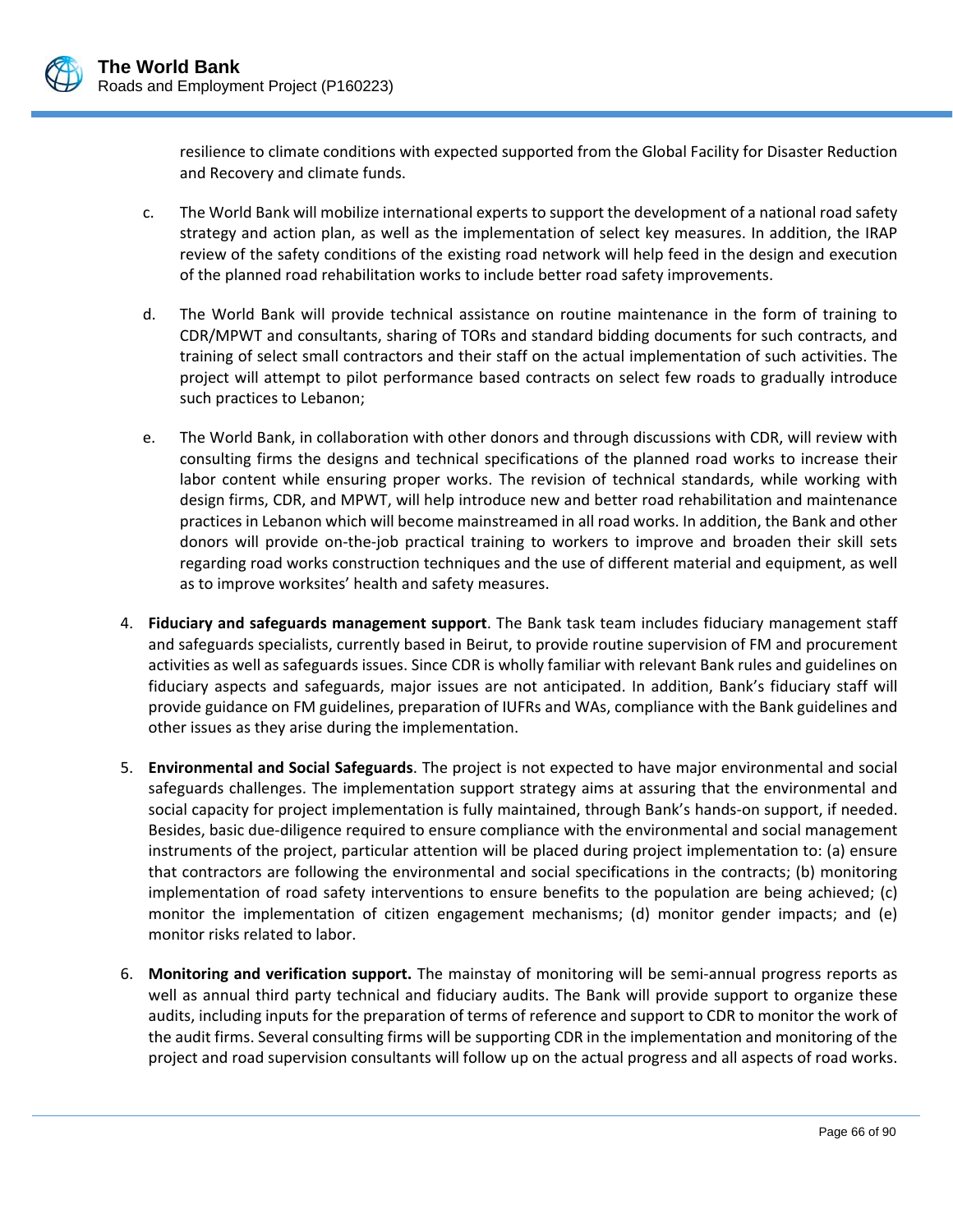

Finally, impact evaluations will be carried out by the Bank independently using external resources, in collaboration with other agencies such as the ILO.

# **Implementation Support Plan and Resource Requirements**

| Skills Mix Required                           |                                   |                                                |                            |
|-----------------------------------------------|-----------------------------------|------------------------------------------------|----------------------------|
| <b>Skills Needed</b>                          | <b>Number of Staff Weeks</b>      | <b>Number of Trips</b>                         | <b>Comments</b>            |
| Task team Leader                              | 10 in first year, then 8 annually | Semiannual mission, field<br>visit as required | Country office-based       |
| <b>Transport Specialist - Support</b><br>team | 10 in first year, then 8 annually | Semiannual mission, field<br>visit as required | HQ-based                   |
| Consultant - Support team                     | 10 in first year, then 8 annually | Semiannual mission, field<br>visit as required | Country office-based       |
| Highway Engineer                              | 6 in first year, then 4 annually  | Semiannual mission, field<br>visit as required | HQ or Country office-based |
| Road Equipment Consultant                     | 3 in first year, then 1 annually  |                                                | HQ-based                   |
| Labor Specialist (Bank or ILO)                | 3 in first year, then 1 annually  | Annual mission; field visit<br>as required     | HO-based                   |
| <b>Procurement Specialist</b>                 | 4 in first year, then 3 annually  | Semiannual missions                            | Country office-based       |
| <b>FM Specialist</b>                          | 3 annually                        | Semiannual missions                            | Country office-based       |
| Social Development Specialist                 | 4 in first year, then 3 annually  | Semiannual missions                            | Country office-based       |
| <b>Environmental Specialist</b>               | 4 in first year, then 3 annually  | Semiannual missions                            | Country office-based       |
| Road Safety Specialist/STC                    | 4 in first year, then 1 annually  | 2 missions                                     | HQ-based                   |
| Road Asset<br>Manag.Specialist/STC            | 4 in first year, then 1 annually  | 2 missions                                     | HQ-based                   |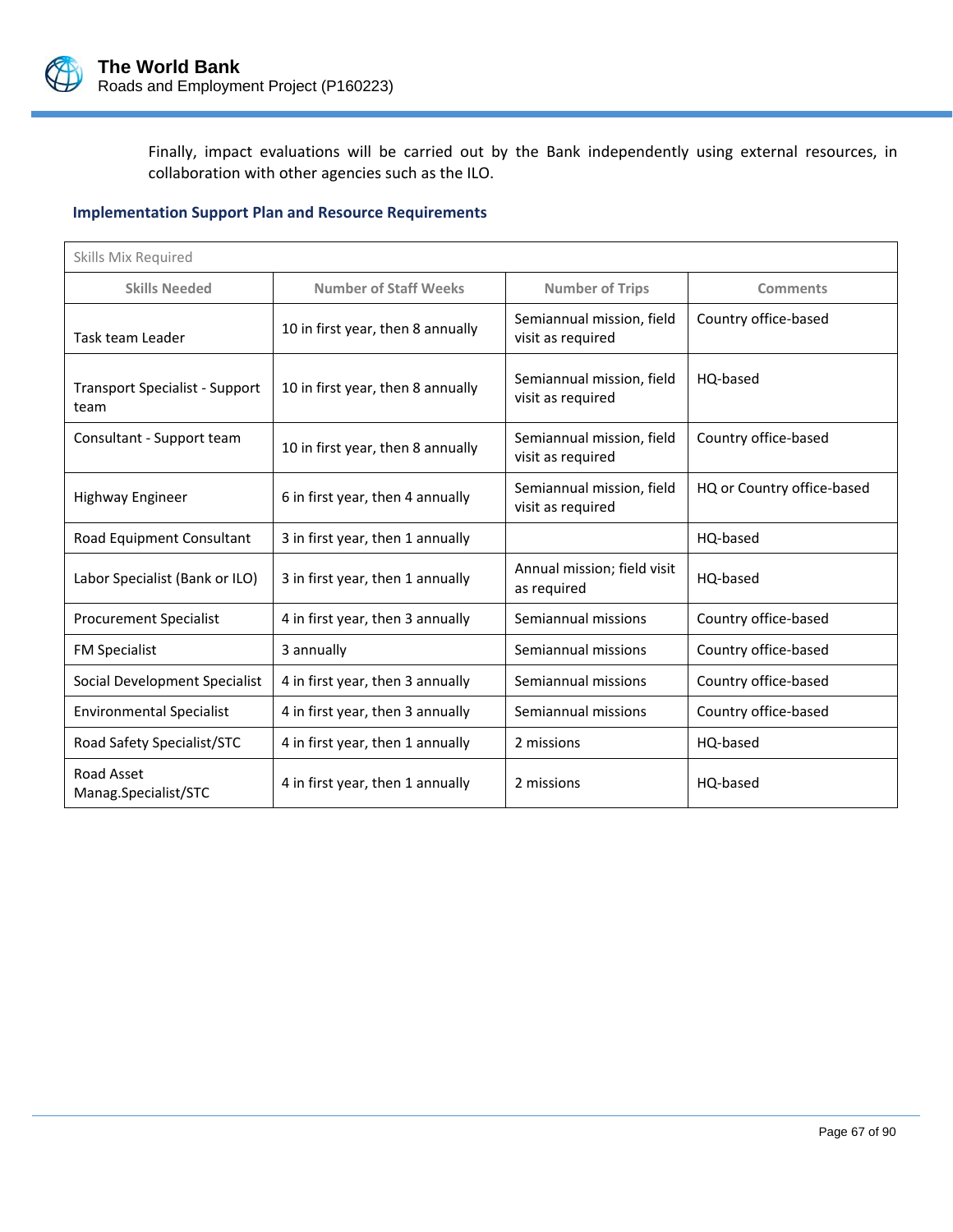

#### **ANNEX 4: Safeguard Action Plan (SAP)**

**COUNTRY : Lebanon Roads and Employment Project**

### **Objectives**

- 1. The SAP provides a time‐bound plan for the environmental and social safeguards instruments, the production of which has been deferred into the project implementation period under paragraph 12 of OP10.00, allowing for condensed procedures and deferral of the safeguards instruments in situations of urgent need for assistance. This SAP provides general policies, guidelines, codes of practice and procedures to be integrated into the implementation of the World Bank‐financed Lebanon Roads and Employment Project.
- 2. The objective of the SAP is to ensure that the planned project activities and related Environmental and Social (E&S) assessment and management instruments and processes will be in compliance with the national legislation of Lebanon, as well as the World Bank's safeguards policies, and are duly and diligently implemented in a logical sequence with the environmentally and socially relevant project activities. This means that, as a general principle, E&S assessments and instruments should be completed, disclosed and consulted on before: (a) project-funded activities with relevant E&S footprints may commence; and (b) in case of more complex/large scale activities, before designs are finalized and contracts awarded.
- 3. This SAP prepared by the Bank complies with World Bank's safeguards policies, specifically OP10.00, paragraph 12, and OP4.01.

### **Project Scope and Context**

- 4. The project scope is described in detail in the PAD in section III A, as well as Annex 2. In summary, the proposed World Bank‐funded project of US\$200 million will be part of Phase I of the US\$510 million government's roads rehabilitation and upgrade program in Lebanon. This program will help in the prioritization of road works and the improvement of road asset management techniques, therefore largely improving the efficiency of road sector expenditures. Given the largely adequate extent and coverage of the road network in Lebanon, the focus of the program is primarily on the rehabilitation of the existing trunk network (primary, secondary, and tertiary roads), while possibly widening and upgrading select road sections, at later stages, to accommodate the increased traffic demand. Finally, with regard to security risks, most road sections are in the areas with no major security risks
- 5. Country Context and Syrian Refugees Influx. Lying at the epicenter of one of the most volatile regions in the world, Lebanon is continuously exposed to sizable political and security shocks but in the meantime has developed a high level of resilience. Thisresilience, however, is not a guarantee against internal tensions, as evidenced by the devastating civil war that lasted from 1975 to 1990 and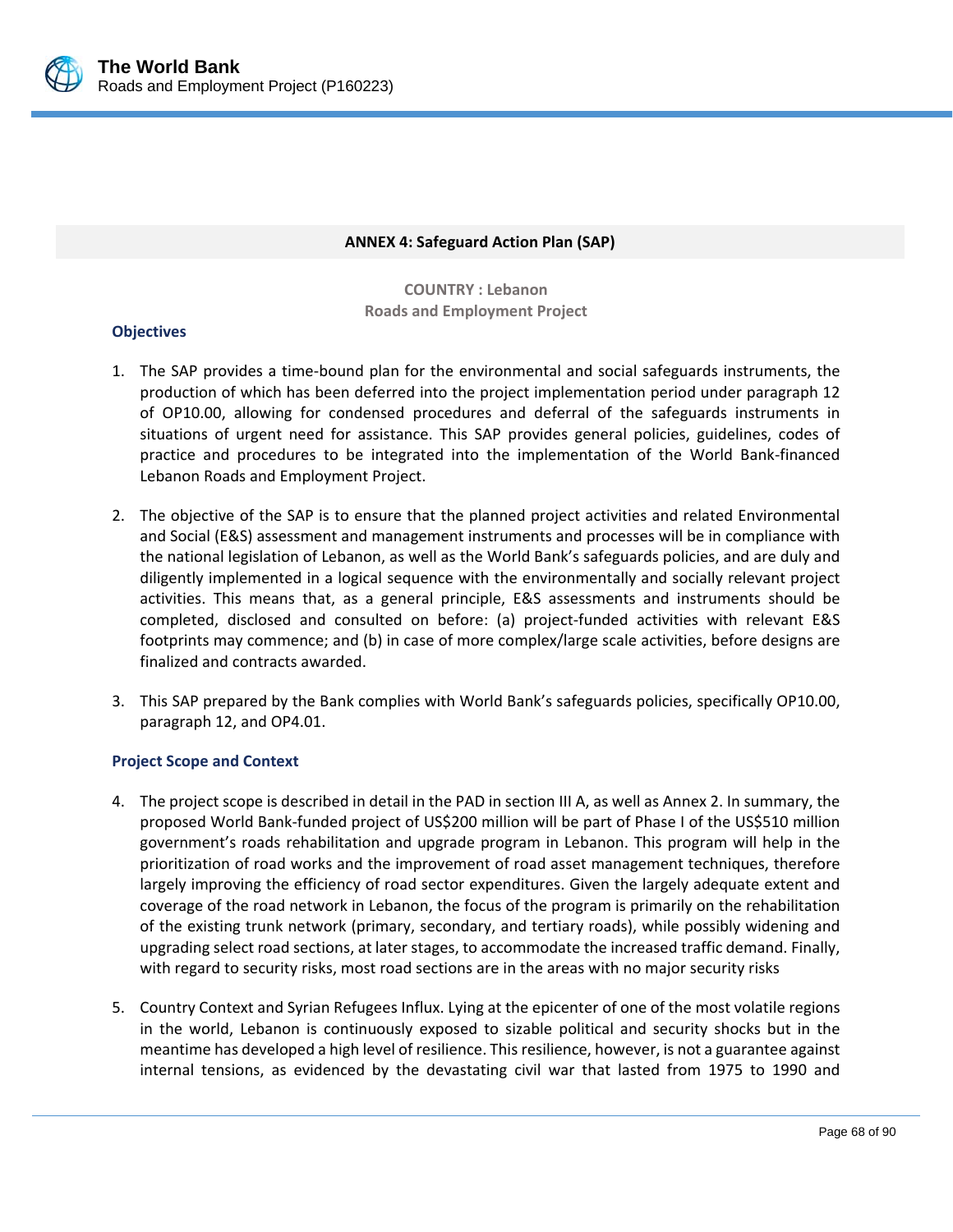

fundamentally altered conditions across sectors—environmental and social baseline conditions, governance, infrastructure, the macro‐economy—compromising the country's development path. Also, the presence of a large number of unskilled and unemployed Lebanese and Syrians has a significant negative social, economic, and security impacts that could further destabilize the country. In addition, the difficulty in reaching consensus in Lebanon is primarily due to a confessional system of governance that delays decision‐making processes and leaves Lebanon vulnerable to external influences.

## **Compliance with World Bank Safeguards Policies**

- 6. Considering the nature and magnitude of potential environmental impacts from relatively limited scale and magnitude of rehabilitation and improvement works, *the proposed operations is classified as category 'B'*. Activities supported by the proposed operation are expected to have certain site‐ specific adverse environmental and social impacts. This SAP has been developed specifically for these proposed activities to ensure due diligence, to avoid causing harm, and to ensure consistent treatment of environmental and social issues by the GOL. The purpose of this plan is also to assist the CDR in screening all the subprojects for their likely environmental and social impacts, identifying E&S management requirements and prioritizing the investments. The World Bank's policies on Environmental Assessment (OP/BP 4.01) and Involuntary Resettlement (OP/BP 4.12) are triggered for this Project. *No sub‐components or subprojects of category "A" will be eligible for funding*.
- 7. For an emergency operation, an ESMF and RPF to guide the preparation of further safeguards documents (site specific ESMPs, RAPs. ARAPs) will be completed not later than one month after project effectiveness. At the same time, before sub‐project appraisal the implementing agency will agree to apply the following minimum standards during implementation: inclusion of standard ECOP in the rehabilitation, improvement and construction bid documents of all components and subcomponents; review and oversight of any major reconstruction works by specialists; implementation of environmentally and socially sound options for disposal of debris; and provisions for adequate budget and satisfactory institutional arrangements for monitoring effective implementation.
- 8. For all project components/subcomponents which may include civil works (mainly component 1), a social and environmental safeguards screening tool, as part of the ESMF, will be applied, along with the specific sub‐project level instruments that will be necessary to cover both social and environmental aspects, including sub‐projects ESIA if determined necessary, site specific ESMPs and RAPs/ARAPs. Additional measures will support the implementation, monitoring, and compliance to the ESMF and RPF, including; (a) annual fiduciary audits/post‐review of a subset of sub‐projects with respect to design and implementation of site specific ESMPs, RAPs/ARAPs and (b) project implementation support missions by the Bank will include social and environmental implementation expertise to support client during the entire project cycle.
- 9. **OP 4.01 Environmental Assessment.** The proposed project will mainly focus on the rehabilitation and maintenance of rural and peri‐urban roads in deteriorated conditions, rehabilitation of access roads, and rehabilitation of culverts and small bridges. The work in these areas will be done under OP 4.01 and it is not anticipated that OP 4.04, OP 4.10, OP 4.11, OP4.37 and OP 7.50 would be triggered.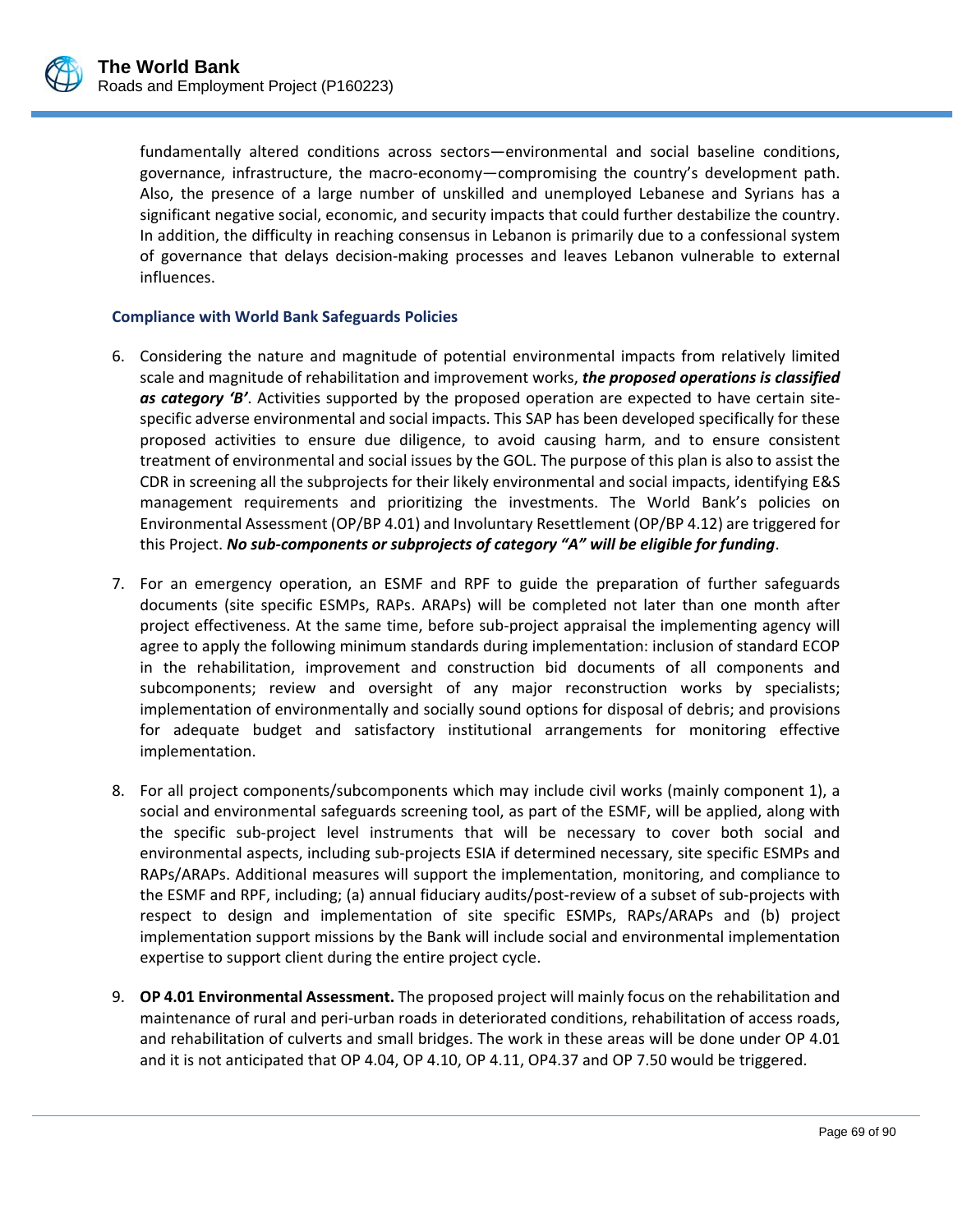

- 10. **OP 4.12 Involuntary Resettlement.** OP 4.12 covers those persons displaced by the project activities. Given the current refugees' crisis and possible land disputes between residents and to ensure effective poverty reduction, it is good practice for the borrower through the Project Implementing Entity to undertake a social assessment and implement measures to minimize and mitigate adverse social impacts, particularly on poor and vulnerable groups. Well documented consultation mechanisms will be required to establish eligibility for compensation. Refugees who may later claim compensation will require clear legal remedies to resolve or adjudicate disputes.
- 11. **OP 4.11 Physical Cultural Resources.** Since the proposed operations will not entail new construction and focus only on rehabilitation and improvement of existing roads, it is not expected that any damage of physical cultural resources to take place.
- 12. **OP 4.37 Safety of Dams**. The proposed project does not include construction of any dams and therefore this OP would not be triggered.
- 13. **OP 7.50 Projects on International Waterways.** The proposed project does not include any subprojects that would trigger this OP.
- 14. The Bank has not identified any meaningful alternatives to the current project design, as the project content, geographic scope and activities are predefined by pre‐existing infrastructure. There is some scope for variation in identifying subprojects; the identification of the actual areas to be included into the project will be based on extensive guidance by an ongoing needs assessment.

#### **Sequencing and Tentative Implementation Schedule for Safeguards Processing**

- 15. As a general principle, the implementing agency (CDR) will agree to apply the following minimum standards during implementation: (1) inclusion of standard ECOP (Attachment 4) in the bid documents for rehabilitation, improvement and reconstruction activities for all subprojects; (2) review and oversight of any major reconstruction works by specialists; (3) implementation of environmentally and socially sound options for disposal of any hazardous waste (for example, debris or drain spoils, oil‐contaminated soils or rubble); and (4) provisions for adequate and satisfactory budget and institutional arrangements for monitoring effective implementation.
- 16. The following time‐bound deployment of the above described safeguards instruments is anticipated to manage and mitigate the potential adverse impacts:
	- (a) **During project preparation,** a conceptual approach and draft TOR for an ESMF was shared with the Client to swiftly initiate the preparation of this safeguards instrument after project effectiveness.
	- (b) **Not later than one month after project effectiveness.** Completion of an ESMF and RPF, which will be the overarching safeguards document governing approach, processes and specific instruments for sub‐projects. The ESMF will cover the following topics: (i) scope of project activities; (ii) typologies of expected impacts, as well as magnitudes and durations; (iii) types of E&S assessment/management instruments including the range of mitigation measures tailored to the identified sub-project/impact typologies; (iv) methodology for sub-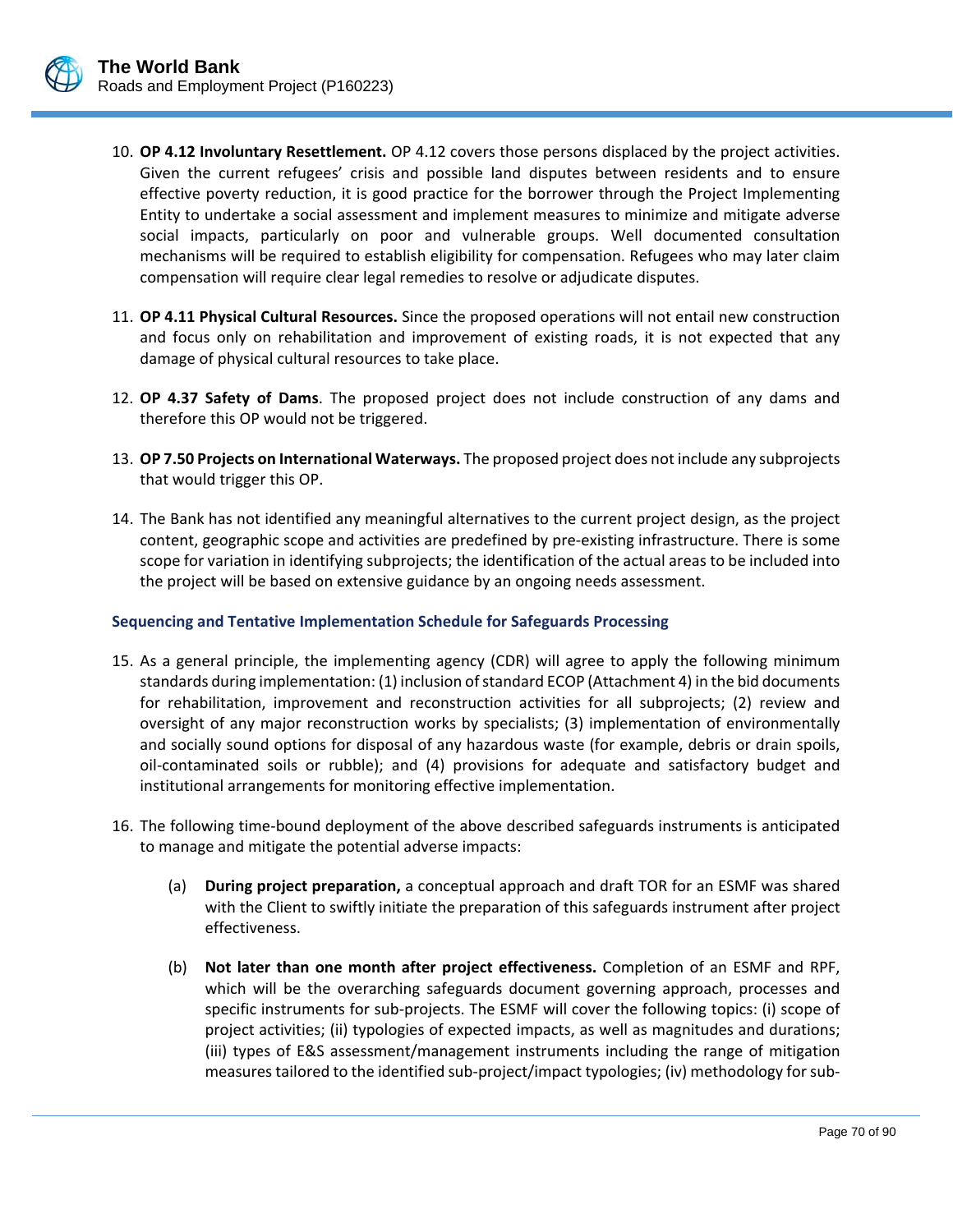project E&S screening, classification and allocation of specific E&S instruments; (v) review of relevant institutions, key players, roles and responsibilities and administrative processes; (vi) capacity analysis and training requirements; (vii) update of cost estimates for E&S management measures. The ESMF will also contain a positive and negative list of eligible/non‐eligible subprojects. The RPF will cover the following topics: (i) a brief description of project activities; (ii) Principles and objectives governing resettlement preparation and implementation; (iii) a description of the process for preparing and approving resettlement plans; (iv) Eligibility criteria and estimated resettlement impacts; (v) legal framework; (vi) methods of valuing affected assets; (vii) institutional arrangements of resettlement planning and implementation; (viii) Grievance redress mechanism; (ix) Consultation; and (x) Arrangements for monitoring and evaluation.

- (c) **During implementation phase, from Year 2 onwards.** Continuous development of E&S management instruments for the expected typologies (for example, repair/reconstruction of housing, roads, transmission lines, municipal infrastructure, as well as the restoration of public services). For the expected scope of subprojects freestanding, comprehensive ESIAs will mostly not be required, as all structures and installations will have existed before, and the project would only finance their repair, reconstruction or reinstatement. The expected typologies (for example, repair/reconstruction of housing, roads, transmission lines, municipal infrastructure, as well as the restoration of public services would mostly require simple, checklist-type ESMPs (E&S management plans) that would become part of the works contracts, set the E&S standards and compliance mechanisms, and serve as a contractual basis for supervision and enforcement of good E&S practice during the works. Comprehensive ESIAs will be not be required, as the structures and installations are existing, and the project would only finance their repair, reconstruction, or reinstatement.
- (d) **For some larger projects (for example, bridge reconstruction)**, a targeted ESIA may be required, which would be integrated into an expanded ESMP, as the works would be more substantial in scale, and rivers may be more sensitive and vulnerable to environmental impacts which would be integrated into the ESMP. Further, the ESMPs would be more specific on measures to protect water quality, riverine/aquatic ecosystems, and retain the hydrological regime around the bridge. Additional social considerations such as continued access to the river for fishing and water abstraction may become relevant.
- 17. Preparation time forsafeguardsinstrumentsincluding Bank review, revisions, clearance, and approval steps. The preparation of the ESMF and RPF is estimated to require about  $3 - 4$  months, including Bank review and approval, disclosure, consultations and finalization. The preparation of limited ESIAs as the case maybe, and the ESMPs, as well as RAP/ARAP if needed, will range from 2 to 3 months including Bank review and approval, disclosure, consultations and finalization.
- 18. Consultations and Disclosure. The ESMF and RPF will be disclosed in‐country and at the Infoshop, after World Bank review and after the Client has organized consultations with the affected stakeholders. The consultation mechanism for the sub‐project specific ESMPs and limited ESIAs as well RAP/ARAP if needed will be designed with appropriate depth and breadth depending on the specific situation's complexity and dimensions. For some large structures(for example, bridge reconstruction) disclosure and consultations will follow the standard approach for typical Category B projects, with 15 to 30 day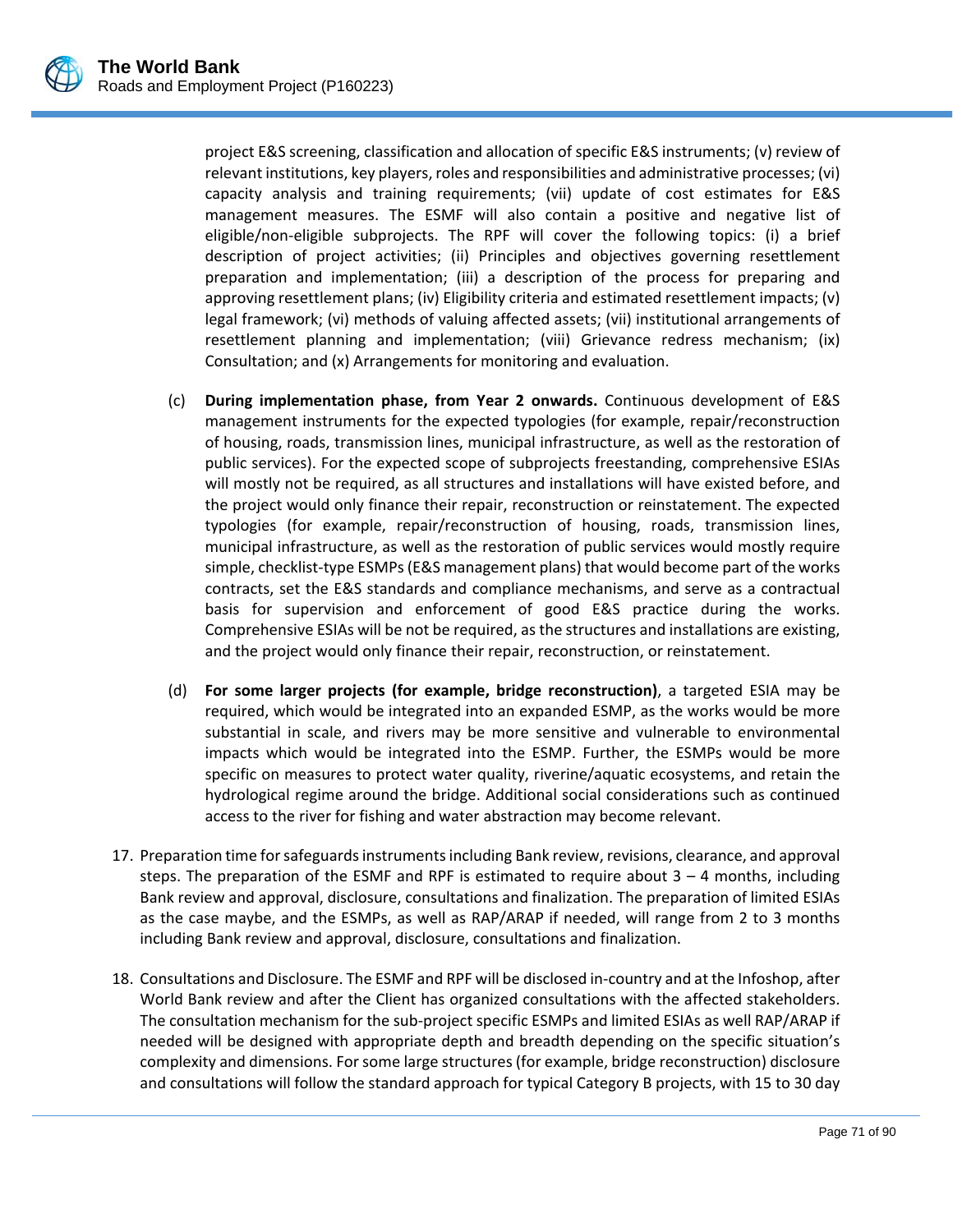

time window between disclosure and consultations to be undertaken before design finalization. For smaller works, such as the repair of roads, consultations will be for portfolios of multiple projects, based on large scale planning documents and generic E&S sample instruments.

- 19. Implementation of safeguards instruments, if applicable, development of secondary instruments (for example, subproject ESMPs or RAPs to be developed, by whom and by when). After finalization of the ESMPs, no further safeguards instruments will be required. No tender package will be issued without an attached ESMP and no contract signed without respective clauses obliging the Contractor to the ESMPs use and implementation.
- 20. **Implementation Monitoring.** The monitoring of safeguards compliance will be carried out during project implementation. CDR will dedicate environmental and social field officers to ensure compliance with the E&S safeguards requirements. In addition, safeguards monitoring will be considered to be included into the TOR for a third party monitoring consultant, who will also be responsible for technical quality, measurements, procurement and fiduciary compliance. The TOR will specify that the Consultant will have strong field presence via local agents, and will cover all key areas and construction activities. The TOR will further specify detailed methodology and approach for safeguards monitoring, recording and reporting, as well as measures for rectification in case of non‐ compliance.

#### **Consultation and Disclosure of SAP**

- 21. This SAP is subject to public disclosure as part of the PAD. The SAP will be shared with the relevant government agencies, concerned nongovernmental organizations and development partners of Lebanon. In addition, the SAP will be disclosed both in‐country (in the appropriate communication channels and CDR Webpage) as well as at the World Bank InfoShop.
- 22. The proposed operation will support a number of feasibility and detailed design studies for future infrastructure investments for which World Bank's safeguard policies relating to consultation and disclosure will apply. The ESMF and RPF will be prepared and consulted upon not later than one month after project effectiveness. Before the commencement of any civil works, site specific ESMPs and RAPs/ARAPs will be prepared and consulted upon with the project-affected groups and local nongovernmental organizations on the project's environmental and social aspects, and will take their views into account. The implementing agency (CDR) will initiate these consultations as early as possible, and for meaningful consultations, will provide relevant material in a timely manner before consultation, in a form and language that are understandable and accessible to the groups being consulted with.

## **Roles and Responsibilities, including Supervision Arrangement for Safeguards Preparation, Implementation, and Monitoring**

23. The responsibility for the implementation of the above described safeguards instruments and processes will be with CDR that will be responsible for compliance with national environmental regulations, as well as the Bank's E&S safeguards policies. CDR will be staffed with qualified environmental and social specialists that will follow‐up with the preparation and implementation of the safeguards instruments.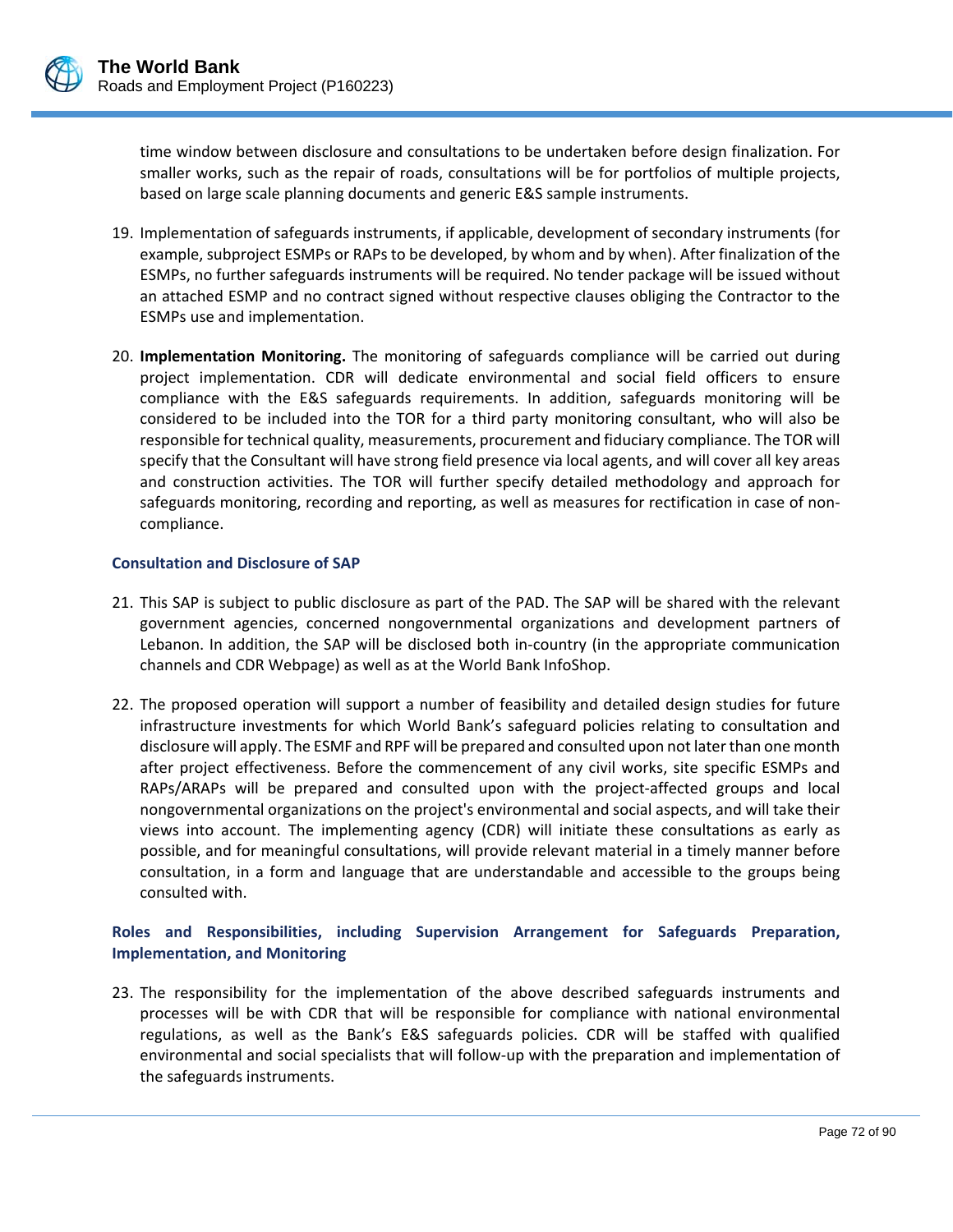- - 24. The Bank will be responsible for ensuring the timely commencement of the preparation of ESMF, RPF and site specific ESMPs, RAPs/ARAPs as needed. The Bank will ensure that no contracts for works that have a physical impact are signed or reconstruction, or rehabilitation of proposed activities start without the required safeguards instruments in place.
	- 25. The Bank will also review ToRs (as well as the ESMF, RPF and site specific safeguards instruments for example, ESMPs, RAPs/ARAPs, to ensure that their scope and quality are satisfactory to the Bank. In addition, the Bank will review tender documents and construction contracts regarding due consideration of the safeguards instruments, and the inclusion of effective and enforceable contractual clauses. Finally, the Bank will also monitor the implementation of the different prepared instruments through regular implementation support missions (which will include an environmental and/or social specialist) during which document reviews, site visits and spot-checks will be conducted.

# **Estimated Costs for Safeguards Preparation and Implementation Process**

- 26. The cost of preparing the required safeguards instruments is estimated to be about US\$60,000 for the ESMF and RPF, and about US\$900,000 for the subsequent safeguards instruments (assuming ca. 40 ESMPs, 20 RAPs/ARAPs at US\$15,000 per document).
- 27. The implementation of ESMPs is expected to cost only a small fraction of design and construction cost, as most mitigation measures will be very generic, off-the-shelf, and implementable without specialized skills, experience or equipment. It is estimated that about US\$1,000,000 would be spent for environmental mitigation and management measures.

# **Safeguard Screening and Mitigation**

- 28. The selection, design, contracting, monitoring and evaluation of the project components and subcomponents will be consistent with the following guidelines, codes of practice and requirements. The safeguard screening and mitigation process will include:
	- (a) A list of negative characteristics rendering a proposed subcomponents ineligible for support, Attachment 1;
	- (b) A proposed checklist of likely environment and social impacts to be filled out for each subcomponent or group of subcomponents, Attachment 2;
	- (c) Guidelines for land and asset acquisition, entitlements and compensation, Attachment 3;
	- (d) Procedures for the protection of cultural property, including the chance discovery of archaeological artifacts, unrecorded graveyards and burial sites, Attachment 4;
	- **(e)** Relevant elements of the codes of practice for the prevention and mitigation of potential environmental impacts, Attachment 5; and
	- (f) A sample Environmental Safeguards procedures for Inclusion in the Technical Specifications of Contracts, Attachment 6.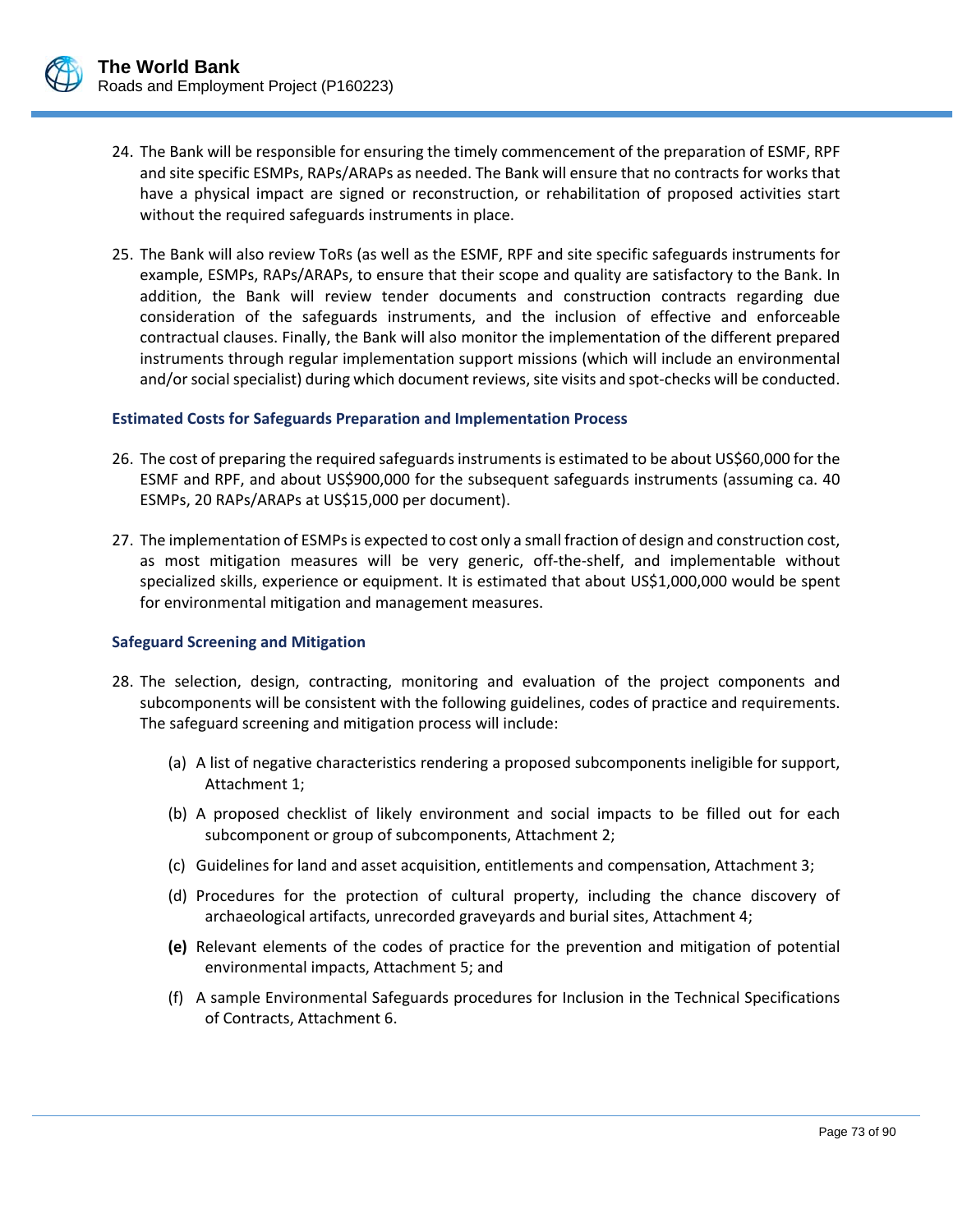

## **List of Negative Subproject Attributes**

Subcomponents with any of the attributes listed below will be ineligible for support under the proposed emergency infrastructure renewal project.

| <b>Attributes of Ineligible Subprojects</b>                                                              |  |  |
|----------------------------------------------------------------------------------------------------------|--|--|
| <b>General Characteristics</b>                                                                           |  |  |
| Concerning significant conversion or degradation of critical natural habitats.                           |  |  |
| Damages cultural property, including but not limited to, any activities that affect the following sites: |  |  |
| Archaeological and historical sites; and<br>٠                                                            |  |  |
| Religious monuments, structures and cemeteries.                                                          |  |  |
| Requiring pesticides that fall in WHO classes IA, IB, or II.                                             |  |  |
| <b>Drinking Water Supply</b>                                                                             |  |  |
| New, expansion or rehabilitation of piped water schemes.                                                 |  |  |
| <b>Sanitation</b>                                                                                        |  |  |
| New, expansion or rehabilitation wastewater treatment plants.                                            |  |  |
| <b>Solid Waste</b>                                                                                       |  |  |
| New disposal site or significant expansion of an existing disposal site.                                 |  |  |
| <b>Irrigation</b>                                                                                        |  |  |
| New, expansion or rehabilitation irrigation and drainage schemes.                                        |  |  |
| Dams                                                                                                     |  |  |
| Construction of dams more than 5 meters high. Rehabilitation of dams more than 15 meters high.           |  |  |
| <b>Power</b>                                                                                             |  |  |
| New power generating capacity of more than 10 MW.                                                        |  |  |
| <b>Income Generating Activities</b>                                                                      |  |  |
| Activities involving the use of fuelwood, including trees and bush.                                      |  |  |
| Activities involving the use of hazardous substances.                                                    |  |  |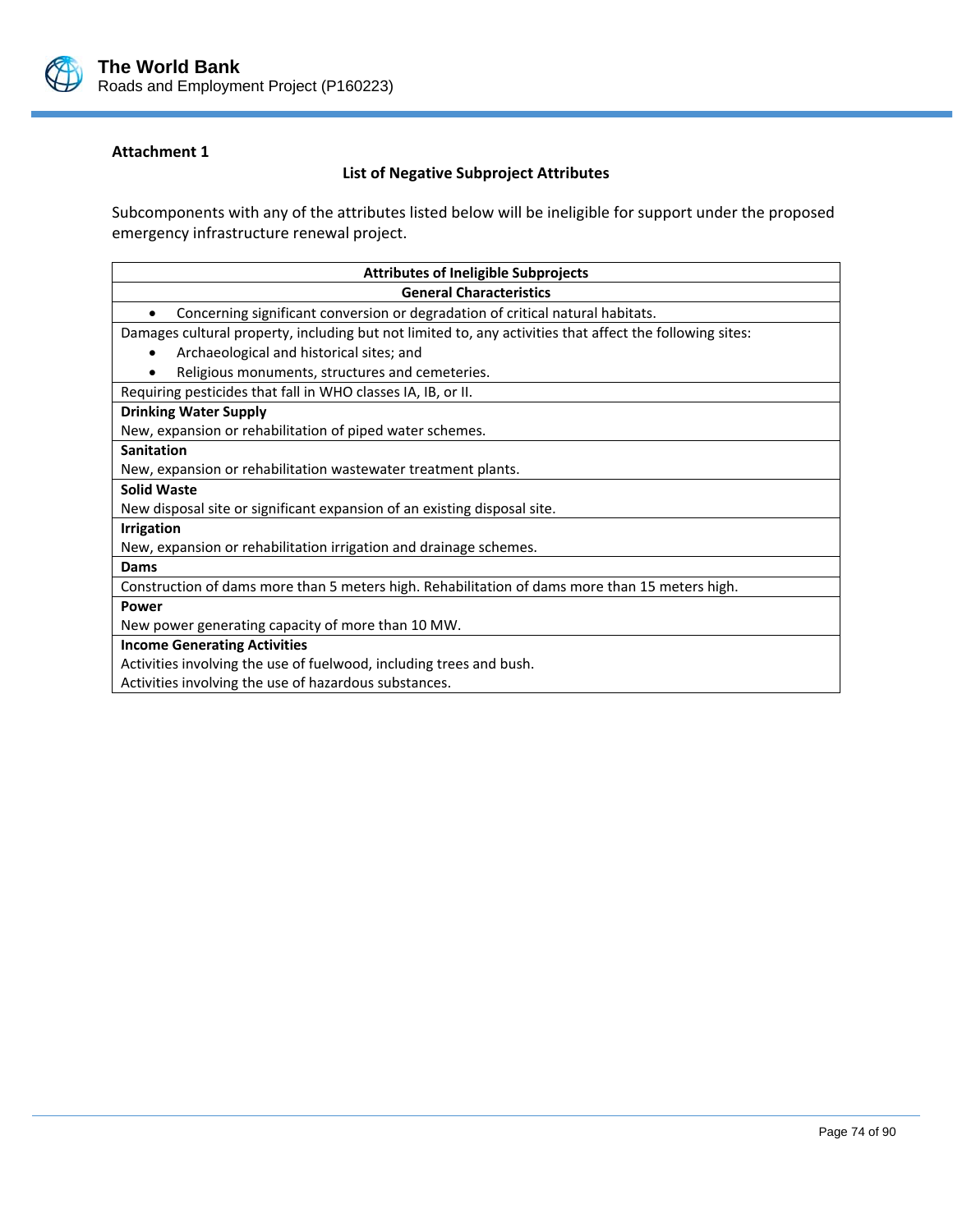

# **Checklist of Possible Environmental and Social Impacts of Projects**

## **I. Subcomponent Related Issues**

| S No | <b>ISSUES</b>                                                                                             | <b>YES</b> | <b>NO</b> | <b>Comments</b> |
|------|-----------------------------------------------------------------------------------------------------------|------------|-----------|-----------------|
| А.   | <b>Zoning and Land Use Planning</b>                                                                       |            |           |                 |
| 1.   | Will the subproject affect land use zoning and planning or conflict with                                  |            |           |                 |
|      | prevalent land use patterns?                                                                              |            |           |                 |
| 2.   | Will the subproject involve significant land disturbance or site                                          |            |           |                 |
|      | clearance?                                                                                                |            |           |                 |
| 3.   | Will the subproject land be subject to potential encroachment by                                          |            |           |                 |
|      | urban or industrial use or located in an area intended for urban or                                       |            |           |                 |
|      | industrial development?                                                                                   |            |           |                 |
| В.   | <b>Utilities and Facilities</b>                                                                           |            |           |                 |
| 4.   | Will the subproject require the setting up of ancillary production<br>facilities?                         |            |           |                 |
| 5.   | Will the subproject require significant levels of accommodation or                                        |            |           |                 |
|      | service amenities to support the workforce during construction (for                                       |            |           |                 |
|      | example,, contractor will need more than 20 workers)?                                                     |            |           |                 |
| C    | <b>Water and Soil Contamination</b>                                                                       |            |           |                 |
| 6.   | Will the subproject require large amounts of raw materials or                                             |            |           |                 |
|      | construction materials?                                                                                   |            |           |                 |
| 7.   | Will the subproject generate large amounts of residual wastes,                                            |            |           |                 |
|      | construction material waste or cause soil erosion?                                                        |            |           |                 |
| 8.   | Will the subproject result in potential soil or water contamination (for                                  |            |           |                 |
|      | example, from oil, grease and fuel from equipment yards)?                                                 |            |           |                 |
| 9.   | Will the subproject lead to contamination of ground and surface                                           |            |           |                 |
|      | waters by herbicides for vegetation control and chemicals (for                                            |            |           |                 |
|      | example, calcium chloride) for dust control?                                                              |            |           |                 |
| 10.  | Will the subproject lead to an increase in suspended sediments in                                         |            |           |                 |
|      | streams affected by road cut erosion, decline in water quality and<br>increased sedimentation downstream? |            |           |                 |
| 11.  | Will the subproject involve the use of chemicals or solvents?                                             |            |           |                 |
| 12.  | Will the subproject lead to the destruction of vegetation and soil in                                     |            |           |                 |
|      | the right-of-way, borrow pits, waste dumps, and equipment yards?                                          |            |           |                 |
| 13.  | Will the subproject lead to the creation of stagnant water bodies in                                      |            |           |                 |
|      | borrow pits, quarries, and so on, encouraging for mosquito breeding                                       |            |           |                 |
|      | and other disease vectors?                                                                                |            |           |                 |
| D.   | <b>Noise and Air Pollution Hazardous Substances</b>                                                       |            |           |                 |
| 14.  | Will the subproject increase the levels of harmful air emissions?                                         |            |           |                 |
| 15.  | Will the subproject increase ambient noise levels?                                                        |            |           |                 |
| 16.  | Will the subproject involve the storage, handling or transport of                                         |            |           |                 |
|      | hazardous substances?                                                                                     |            |           |                 |
| Ε.   | <b>Fauna and Flora</b>                                                                                    |            |           |                 |
| 18.  | Will the subproject involve the disturbance or modification of existing                                   |            |           |                 |
|      | drainage channels (rivers, canals) or surface water bodies (wetlands,                                     |            |           |                 |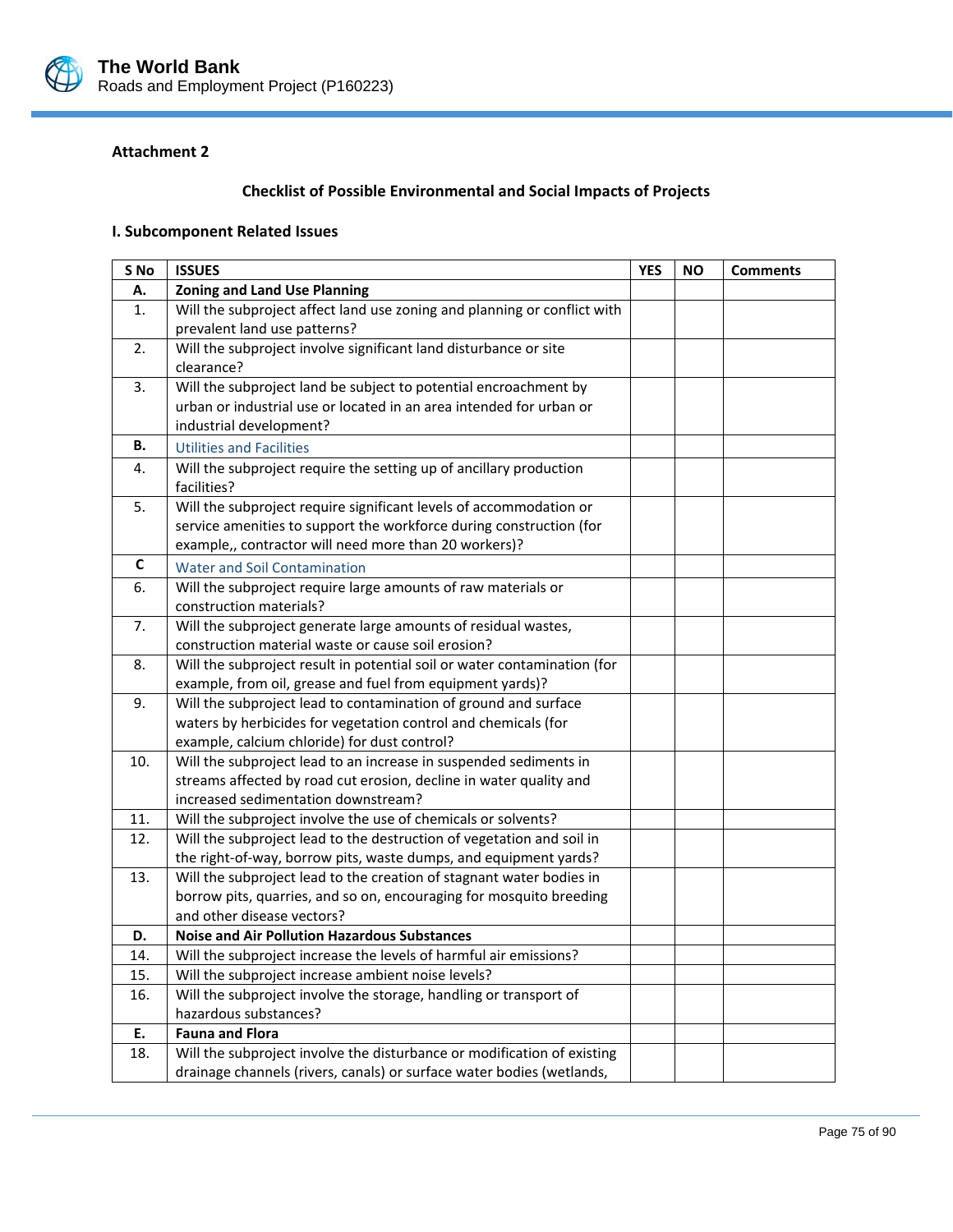

|     | marshes)?                                                               |  |  |  |
|-----|-------------------------------------------------------------------------|--|--|--|
| 19. | Will the subproject lead to the destruction or damage of terrestrial or |  |  |  |
|     | aquatic ecosystems or endangered species directly or by induced         |  |  |  |
|     | development?                                                            |  |  |  |
| 20. | Will the subproject lead to the disruption/destruction of wildlife      |  |  |  |
|     | through interruption of migratory routes, disturbance of wildlife       |  |  |  |
|     | habitats, and noise-related problems?                                   |  |  |  |
| F.  | <b>Destruction/Disruption of Land and Vegetation</b>                    |  |  |  |
| 21. | Will the subproject lead to unplanned use of the infrastructure being   |  |  |  |
|     | developed?                                                              |  |  |  |
| 22. | Will the subproject lead to long-term or semi-permanent destruction     |  |  |  |
|     | of soils in cleared areas not suited for agriculture?                   |  |  |  |
| 23. | Will the subproject lead to the interruption of subsoil and overland    |  |  |  |
|     | drainage patterns (in areas of cuts and fills)?                         |  |  |  |
| 24. | Will the subproject lead to landslides, slumps, slips and other mass    |  |  |  |
|     | movements in road cuts?                                                 |  |  |  |
| 25. | Will the subproject lead to erosion of lands below the roadbed          |  |  |  |
|     | receiving concentrated outflow carried by covered or open drains?       |  |  |  |
| 26. | Will the subproject lead to long-term or semi-permanent destruction     |  |  |  |
|     | of soils in cleared areas not suited for agriculture?                   |  |  |  |
| 27. | Will the subproject lead to health hazards and interference of plant    |  |  |  |
|     | growth adjacent to roads by dust raised and blown by vehicles?          |  |  |  |
| G.  | <b>Cultural Property</b>                                                |  |  |  |
| 28. | Will the subproject have an impact on archaeological or historical      |  |  |  |
|     | sites, including historic urban areas?                                  |  |  |  |
| 29. | Will the subproject have an impact on religious monuments, structures   |  |  |  |
|     | and/or cemeteries?                                                      |  |  |  |
| 30. | Have Chance Finds procedures been prepared for use in the               |  |  |  |
|     | subproject?                                                             |  |  |  |
| Н.  | <b>Expropriation and Social Disturbance</b>                             |  |  |  |
| 31. | Will the subproject involve land expropriation or demolition of         |  |  |  |
|     | existing structures?                                                    |  |  |  |
| 32. | Will the subproject lead to induced settlements by workers and others   |  |  |  |
|     | causing social and economic disruption?                                 |  |  |  |
| 33. | Will the subproject lead to environmental and social disturbance by     |  |  |  |
|     | construction camps?                                                     |  |  |  |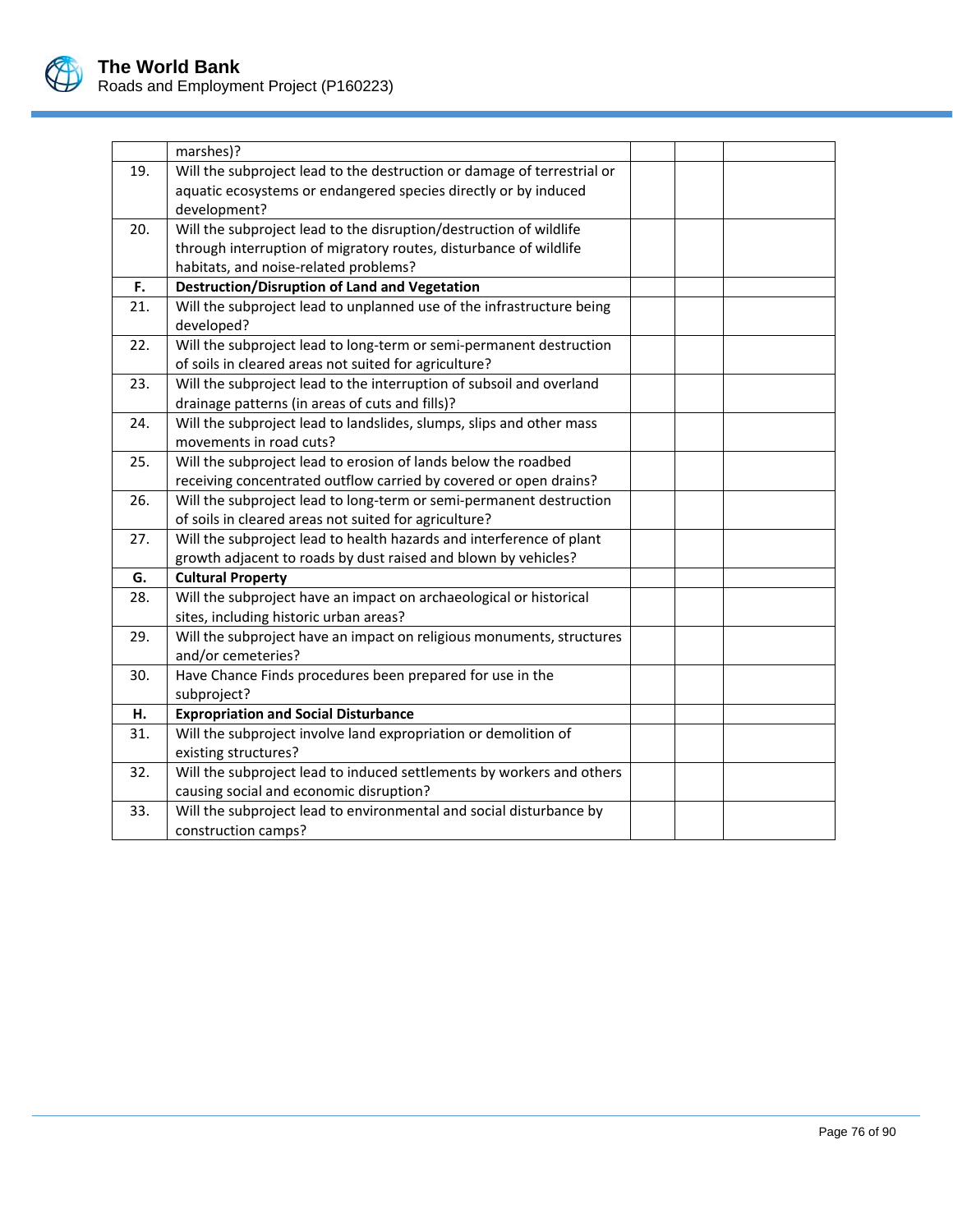

## **II. Site Characteristics**

| S.No | <b>ISSUES</b>                                                             | <b>YES</b> | <b>NO</b> | <b>Comments</b> |
|------|---------------------------------------------------------------------------|------------|-----------|-----------------|
| 1.   | Is the subproject located in an area with designated natural<br>reserves? |            |           |                 |
| 2.   | Is the subproject located in an area with unique natural                  |            |           |                 |
|      | features?                                                                 |            |           |                 |
| 3.   | Is the subproject located in an area with endangered or                   |            |           |                 |
|      | conservation-worthy ecosystems, fauna or flora?                           |            |           |                 |
| 4.   | Is the subproject located in an area falling within 500 meters            |            |           |                 |
|      | of national forests, protected areas, wilderness areas,                   |            |           |                 |
|      | wetlands, biodiversity, critical habitats, or sites of historical         |            |           |                 |
|      | or cultural importance?                                                   |            |           |                 |
| 5.   | Is the subproject located in an area which would create a                 |            |           |                 |
|      | barrier for the movement of conservation-worthy wildlife or<br>livestock? |            |           |                 |
| 6.   | Is the subproject located close to groundwater sources,                   |            |           |                 |
|      | surface water bodies, water courses or wetlands?                          |            |           |                 |
| 7.   | Is the subproject located in an area with designated cultural             |            |           |                 |
|      | properties such as archaeological, historical and/or religious            |            |           |                 |
|      | sites?                                                                    |            |           |                 |
| 8.   | Is the subproject in an area with religious monuments,                    |            |           |                 |
|      | structures and/or cemeteries?                                             |            |           |                 |
| 9.   | Is the subproject in a polluted or contaminated area?                     |            |           |                 |
| 10.  | Is the subproject located in an area of high visual and                   |            |           |                 |
|      | landscape quality?                                                        |            |           |                 |
| 11.  | Is the subproject located in an area susceptible to landslides            |            |           |                 |
|      | or erosion?                                                               |            |           |                 |
| 12.  | Is the subproject located in an area of seismic faults?                   |            |           |                 |
| 13.  | Is the subproject located in a densely populated area?                    |            |           |                 |
| 14.  | Is the subproject located on prime agricultural land?                     |            |           |                 |
| 15.  | Is the subproject located in an area of tourist importance?               |            |           |                 |
| 16.  | Is the subproject located near a waste dump?                              |            |           |                 |
| 17.  | Does the subproject have access to potable water?                         |            |           |                 |
| 18.  | Is the subproject located far (1-2 kms) from accessible                   |            |           |                 |
|      | roads?                                                                    |            |           |                 |
| 19.  | Is the subproject located in an area with a wastewater                    |            |           |                 |
|      | network?                                                                  |            |           |                 |
| 20.  | Is the subproject located in the urban plan of the city?                  |            |           |                 |
| 21.  | Is the subproject located outside the land use plan?                      |            |           |                 |

#### **Signed by Environment Specialist: Signed by Project Manager:**

| Nar         | Nama                    |
|-------------|-------------------------|
| Title:<br>_ | $T^*$<br>. ונוכ         |
| Date:       | $\mathsf{Out}$<br>vale. |

L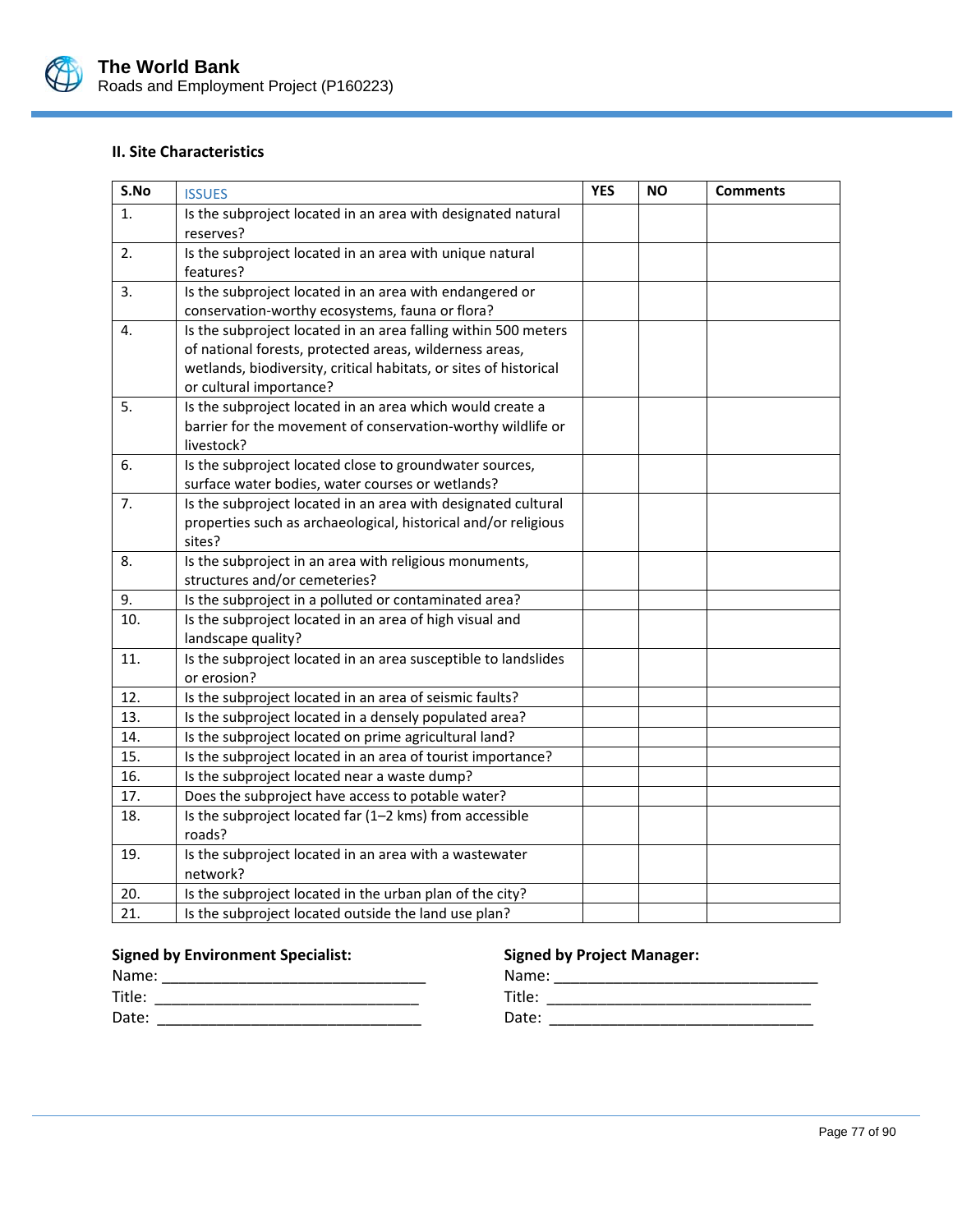

#### **Guidelines for Land and Asset Acquisition, Entitlements and Compensation**

#### **I. Objectives**

- 1. Resettlement and land acquisition will be kept to a minimum, and will be carried out in accordance with these guidelines. Subproject proposals that would require demolishing houses or acquiring productive land should be carefully reviewed to minimize or avoid their impacts through alternative alignments. Proposals that require more than minor expansion along rights of way should be carefully reviewed. No land or asset acquisition may take place outside of these guidelines. A format for Land Acquisition Assessment Data Sheet is attached as Attachment 3(i).
- 2. These guidelines provide principles and instructions to compensate negatively affected persons to ensure that they will be assisted to improve, or at least to restore, their living standards, income earning or production capacity to pre‐project levels regardless of their land tenure status.

#### **II. Categorization**

- 3. Based on the number of persons that may be affected by the project, Project Affected People (PAPs) and the magnitude of impacts, projects will be categorized as follows:
	- a. Projects that will affect more than 200 PAPs due to land acquisition and/or physical relocation and where a full RAP must be produced. If the RAP cannot be prepared before project appraisal, a waiver can be provided by the World Bank Managing Director (MD) in consultation with the Resettlement Committee. In such cases, the TT should agree with the Borrower on a timetable for preparation of the RAP.
	- b. Projects that will affect less than 200 persons require the following documentation: (i) a land acquisition assessment, (ii) the minutes or record of consultations which assessthe compensation claimed and agreement reached, and (iii) a record of the receipt of the compensation, or voluntary donation, by those affected (see below).
	- c. Projects that are not expected to have any land acquisition or any other significant adverse social impacts; on the contrary, significant positive social impact and improved livelihoods are expected from such interventions.

#### **III. Eligibility**

- 4. PAPs are identified as persons whose livelihood is directly affected by the project due to acquisition of the land owned or used by them. PAPs deemed eligible for compensation are:
	- a. those who have formal legal rights to land, water resources or structures/buildings, including recognized customary and traditional rights;
	- b. those who do not have such formal legal rights but have a claim to usufruct rights rooted in customary law; and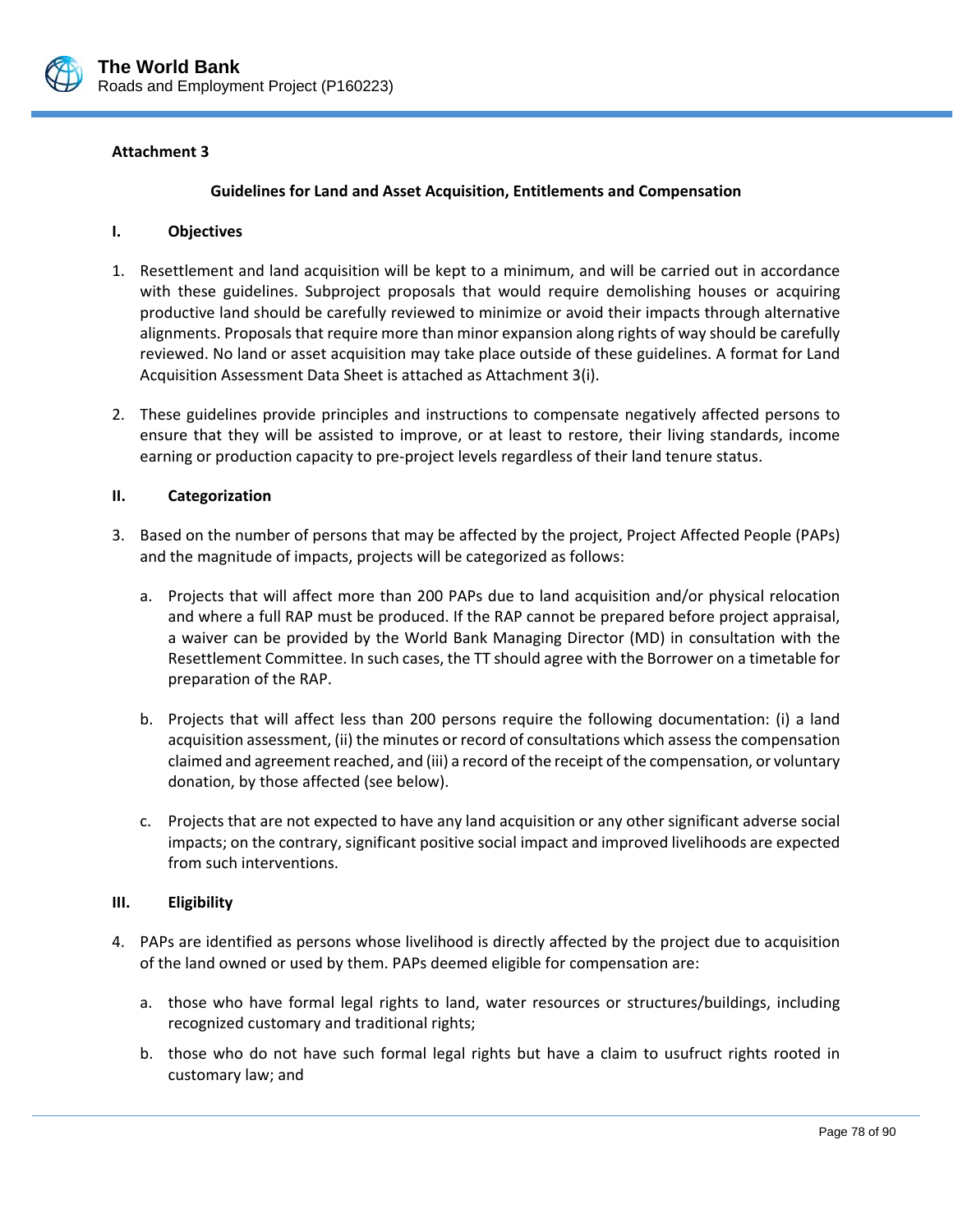

c. those whose claim to land and water resources or building/structures do not fall within (a) and (b) above, are eligible to resettlement assistance to restore their livelihood.

## **IV. Compensation Principles**

- 5. The project implementation agencies will ensure timely provision of the following means of compensation to affected peoples:
	- a. Project affected peoples losing access to a portion of their land or other productive assets with the remaining assets being economically viable are entitled to compensation at a replacement cost for that portion of land or assets lost to them. Compensation for the lost assets will be made according to the following principles:
		- (i) replacement land with an equally productive plot, cash or other equivalent productive assets;
		- (ii) materials and assistance to fully replace solid structures that will be demolished;
		- (iii) replacement of damaged or lost crops and trees, at market value;
		- (iv) other acceptable in‐kind compensation;
		- (v) in case of cash compensation, the delivery of compensation should be made in public, that is, at the Community Meeting; and
		- (vi) in case of physical relocation, provision of civic infrastructure at the resettlement sites.
		- b. Project affected peoples losing access to a portion of their land or other economic assets rendering the remainder economically non‐viable will have the options of compensation for the entire asset by provision of alternative land, cash or equivalent productive asset, according to the principles in (a) i–iv above.

#### **V. Consultation Process**

- 6. The PIU and the concerned implementing entity will ensure that all occupants of land and owners of assets located in a proposed subproject area are consulted. Community meetings will be held in each affected district and village to inform the local population of their rights to compensation and options available in accordance with these Guidelines. The Minutes of the community meetings shall reflect the discussions held; agreements reached, and include details of the agreement, based on the format provided in Attachment 3(ii).
- 7. The PIU and the concerned implementing entity shall provide a copy of the Minutesto affected people and confirm in discussions with each of them, their requests and preferences for compensation, agreements reached, and any eventual complaint. Copies will be recorded in the posted project documentation and be available for inspection during supervision.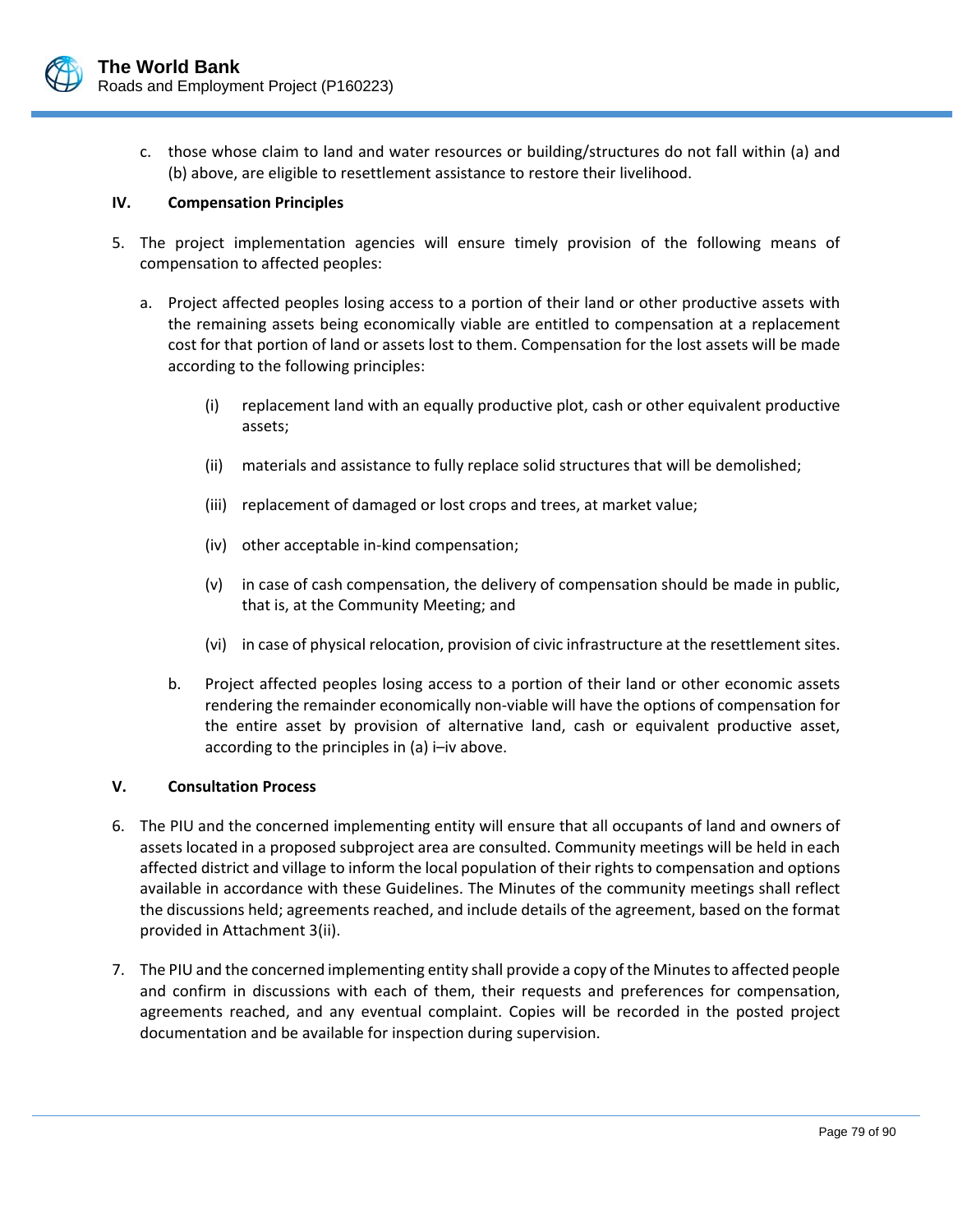

#### **VI. Subproject Approval**

8. In the event that a subproject involves acquisition against compensation, the PIU through the concerned implementing entity shall:

- (a) not approve the subproject unless satisfactory compensation has been agreed between the affected person and the local community; and
- (b) not allow works to start until the compensation has been delivered in a satisfactory manner to the affected persons.

## 7. **Complaints and Grievances**

- 9. Initially, all complaints should be registered by the PIU and the concerned implementing entity as the case maybe, which shall establish a register of resettlement/compensation related grievances and disputes mechanism. The existence and conditions of access to this register (where, when, how) shall be widely disseminated within the community/town as part of the consultation undertaken for the sub‐project in general. A committee of knowledgeable persons, experienced in the subject area, shall be constituted at a local level as a Committee to handle first instance dispute/grievances. This group of mediators attempting amicable mediation/litigation in first instance will consist of the following members: (a) Head of District; (b) Legal advisor; (c) Local Representative within the elected Council; (d) Head of Community Based Organization; and (e) Community leaders. This mediation committee will be set up at local level by the implementation agency on an "as-needed" (that is, it will be established when a dispute arises in a given community).
- 10. When a grievance/dispute is recorded according to above-mentioned registration procedures, the mediation committee will be established, and mediation meetings will be organized with interested parties. Minutes of meetings will be recorded. The existence of this first instance mechanism will be widely disseminated to the affected people as part of the consultation undertaken for the sub‐project in general. It is important that these mediation committees be set up as soon as RAP preparation starts. Disputes documented for example, through socio‐economic surveys should be dealt with by appropriate mediation mechanisms which must be available to cater for claims, disputes and grievances at this early stage. A template form for claims should be developed and these forms be collated on a quarterly basis into a database held at project level.

#### **VIII. Verification**

11. The Mediation Meeting Minutes, including agreements of compensation and evidence of compensation made shall be provided to the Municipality/district, to the supervising engineers, who will maintain a record hereof, and to auditors and socio-economic monitors when they undertake reviews and post-project assessment. This process shall be specified in all relevant project documents, including details of the relevant authority for complaints at the municipal/district or implementing agency level.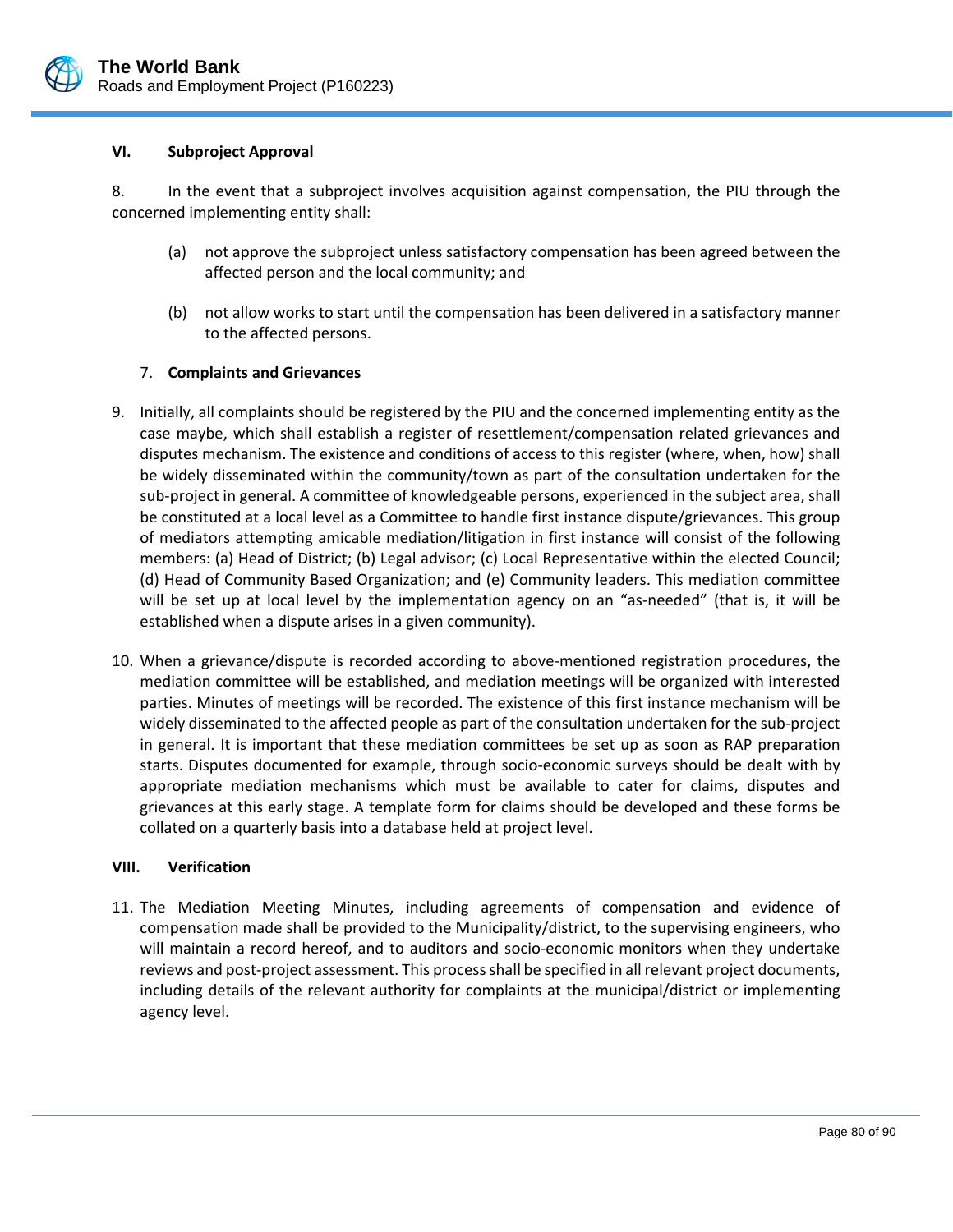

#### **Attachment 3(i)**

#### **Land Acquisition Assessment Data Sheet**

## **(To be used to record information on all land to be acquired)**

- (a) Quantities of land/structures/other assets required:
- (b) Date to be acquired:
- (c) Locations:
- (d) Owners:
- (e) Current uses:
- (f) Users:
	- 1. Number of Customary Claimants:
	- 2. Number of Squatters:
	- 3. Number of Encroachers:
	- 4. Number of Owners:
	- 5. Number of Tenants:
	- 6. Others (specify): \_\_\_\_\_\_\_\_\_\_\_\_\_\_\_\_\_\_\_\_\_\_Number: \_\_\_\_\_\_\_\_\_\_\_\_\_\_\_\_\_\_\_
- (g) How land/structures/other assets will be acquired (identify one):
	- a. Donation
	- b. Purchase
- (h) Transfer of Title:
	- c. Ensure these lands/structures/other assets are free of claims or encumbrances.
	- d. Written proof must be obtained (notarized or witnessed statements) for the voluntary donation, or acceptance of the prices paid from those affected, together with proof of title being vested in the community, or guarantee of public access, by the title-holder.

L

(i) Describe grievance mechanisms available: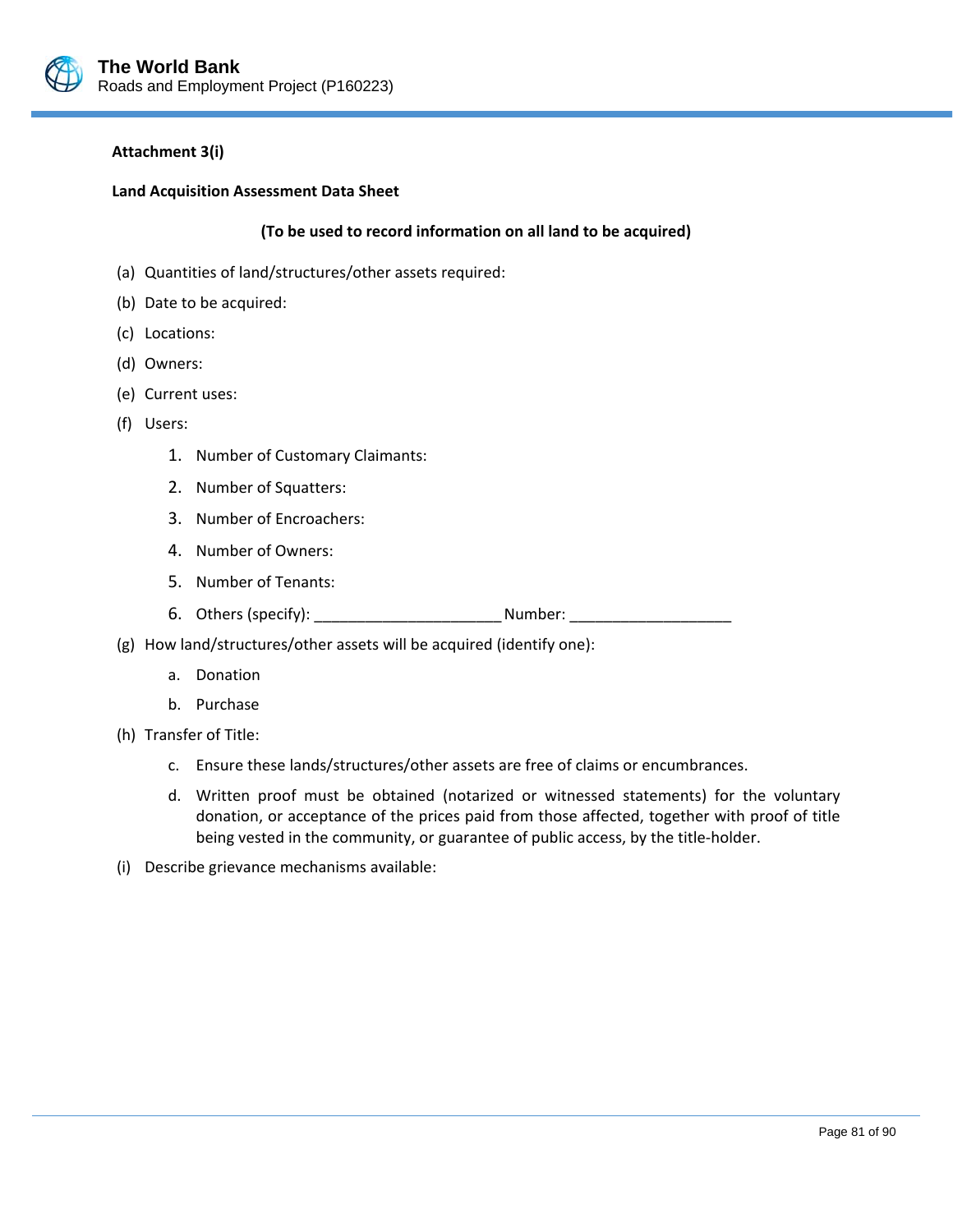

**Schedule of Compensation of Asset Requisition**

| <b>Summary of</b><br><b>Affected Unit/Item</b>                                                 | <b>Units to be Compensated</b> | <b>Agreed Compensation</b> |
|------------------------------------------------------------------------------------------------|--------------------------------|----------------------------|
| a. Urban/agricultural<br>land $(m2)$ :                                                         |                                |                            |
| b. Houses/structures to be<br>demolished (units/ $m^2$ ):                                      |                                |                            |
| c. Type of structure to be<br>demolished (for example, mud,<br>brick, cement block, and so on) |                                | Not Applicable.            |
| d. Trees or crops affected:                                                                    |                                |                            |
| e. Water sources affected:                                                                     |                                |                            |

L

Signatures of local community representatives, Sheikh/Head of Tribe:

Include record of any complaints raised by affected persons:

Map attached (showing affected areas and replacement areas):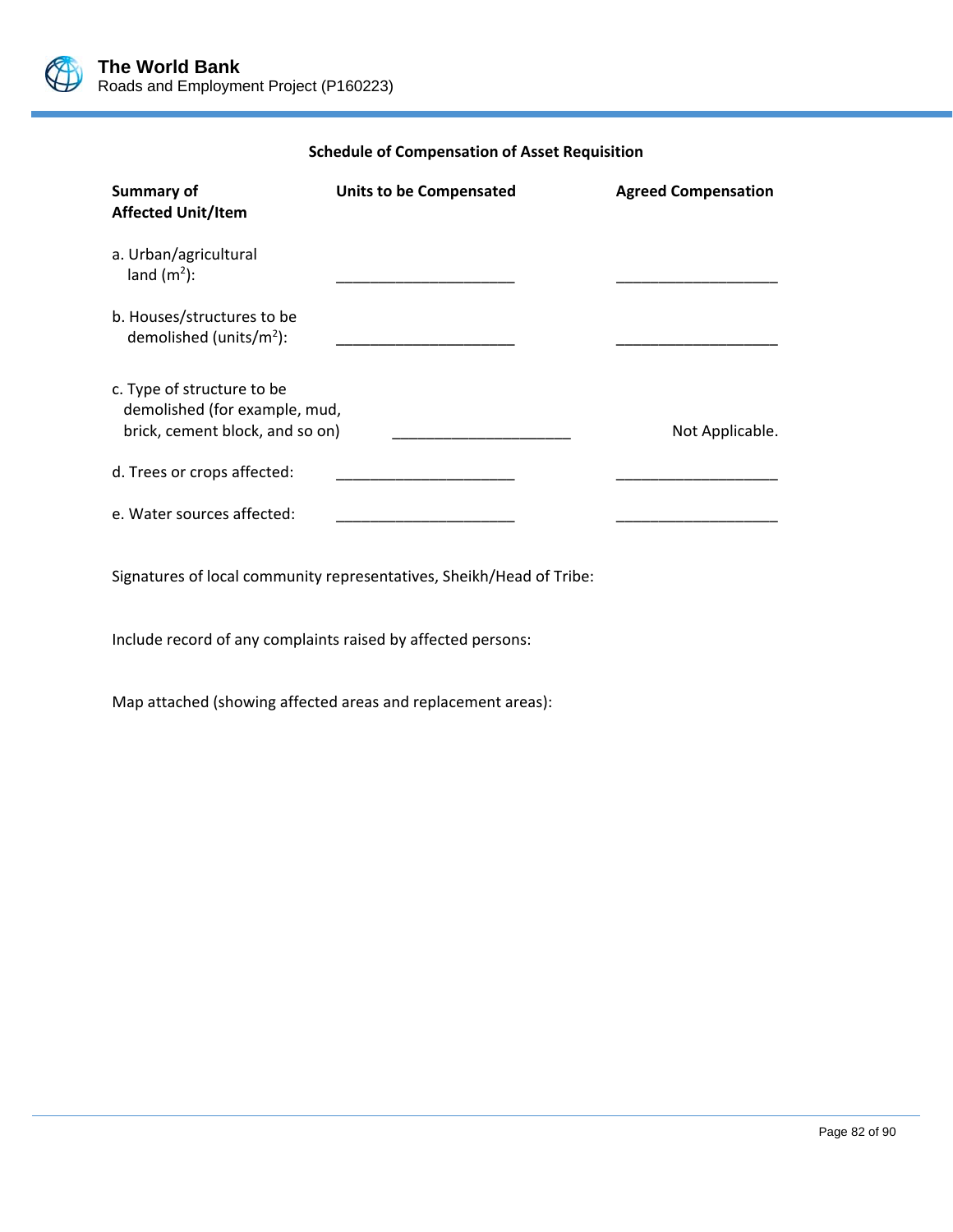

## **Protection of Cultural Property**

1. Cultural property include monuments, structures, works of art, or sites of significance points of view, and are defined as sites and structures having archaeological, historical, architectural, or religious significance, and natural sites with cultural values. This includes cemeteries, graveyards and graves.

#### **Chance Find Procedures**

- 2. Chance find procedures will be used as follows:
	- a. Stop the construction activities in the area of the chance find;
	- b. Delineate the discovered site or area;
	- c. Secure the site to prevent any damage or loss of removable objects. In cases of removable antiquities or sensitive remains, a night guard shall be present until the responsible local authorities and the Ministry of Culture take over;
	- d. Notify the supervisory Engineer who in turn will notify the responsible local authorities and the Ministry of Culture immediately (within 24 hours or less);
	- e. Responsible local authorities and the Ministry of Culture would be in charge of protecting and preserving the site before deciding on subsequent appropriate procedures. This would require a preliminary evaluation of the findings to be performed by the archeologists of the Ministry of Culture (within 72 hours). The significance and importance of the findings should be assessed according to the various criteria relevant to cultural heritage; those include the aesthetic, historic, scientific or research, social and economic values;
	- f. Decisions on how to handle the finding shall be taken by the responsible authorities and the Ministry of Culture. This could include changes in the layout (such as when finding an irremovable remain of cultural or archeological importance) conservation, preservation, restoration and salvage;
	- g. Implementation for the authority decision concerning the management of the finding shall be communicated in writing by the Ministry of Culture; and
	- h. Construction work could resume only after permission is given from the responsible local authorities and the Ministry of Culture concerning safeguard of the heritage.
- 3. These procedures must be referred to as standard provisions in construction contracts, when applicable, and as proposed in section 1.5 of Attachment 6. During project supervision, the Site Engineer shall monitor the above regulations relating to the treatment of any chance find encountered are observed.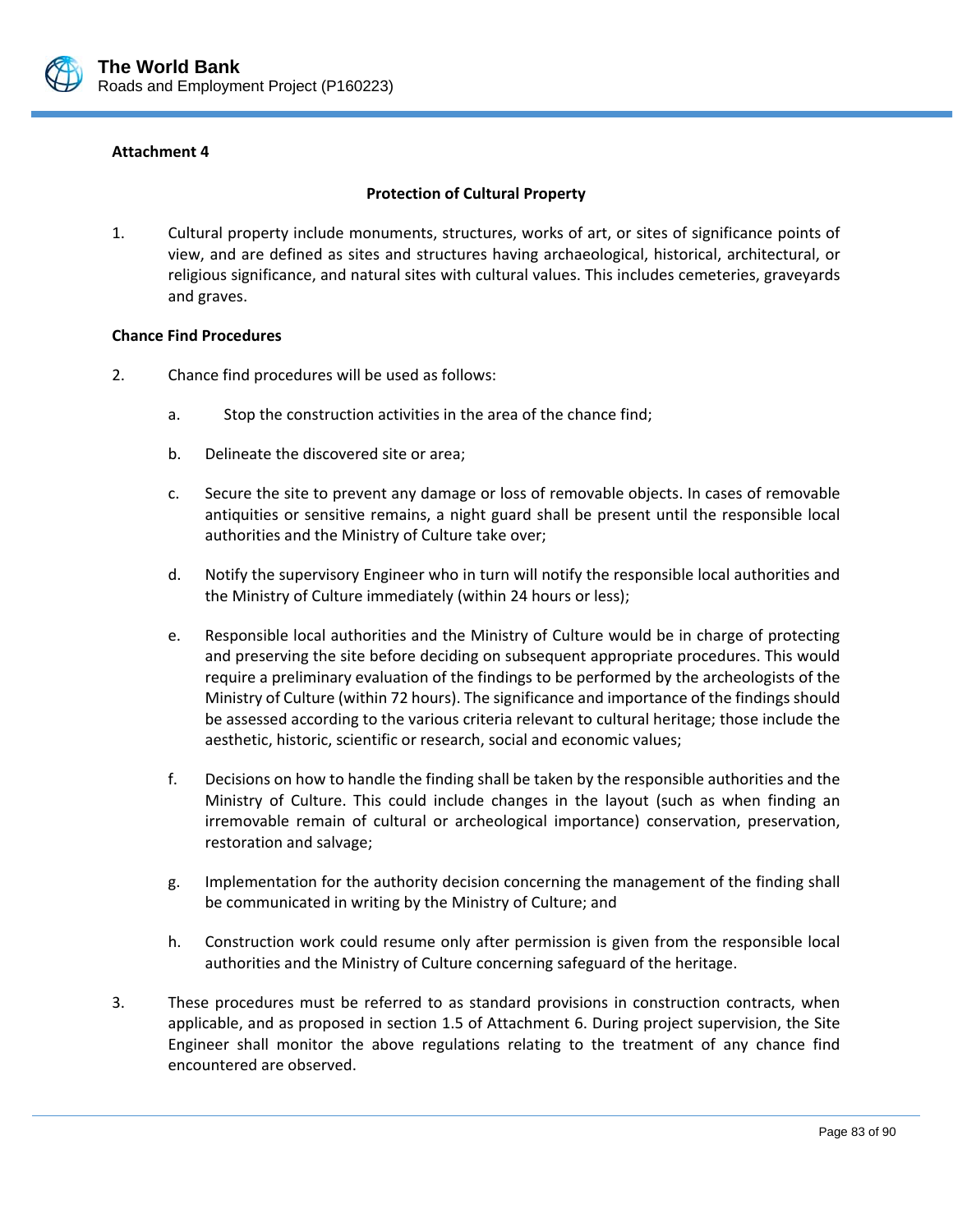

- 
- 4. Relevant findings will be recorded in World Bank Project Supervision Reports, and Implementation Completion and Results Reports will assess the overall effectiveness of the project's cultural property mitigation, management, and activities, as appropriate.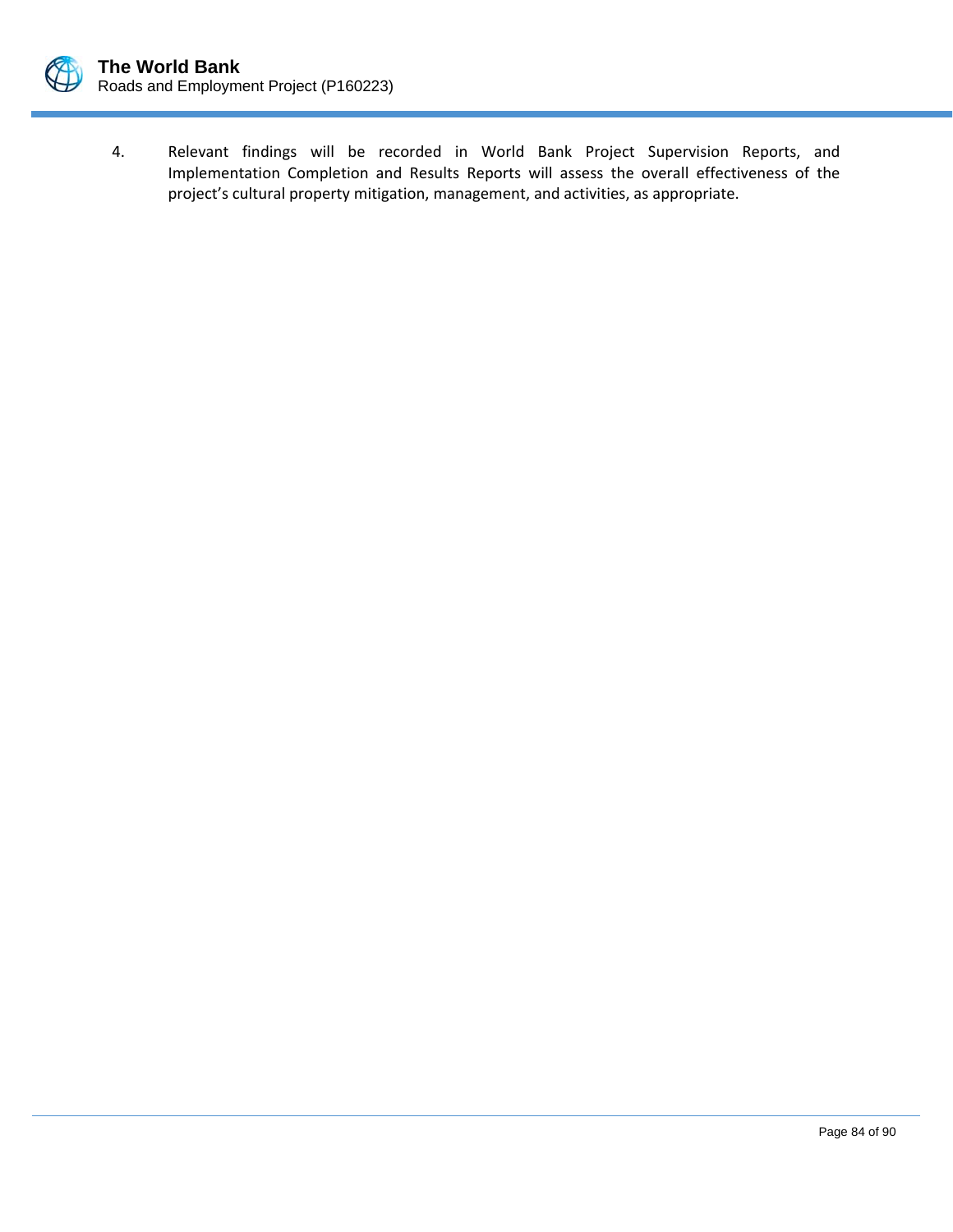

# **Codes of Practice for Prevention and Mitigation of Environmental Impacts**

| <b>Potential Impacts</b>                                     | <b>Prevention and Mitigation Measures</b>                                                |
|--------------------------------------------------------------|------------------------------------------------------------------------------------------|
|                                                              |                                                                                          |
| <b>Roads</b>                                                 |                                                                                          |
| a. Rehabilitation/improvement of urban roads.                |                                                                                          |
| b. Rehabilitation/improvement of access road/bridges         |                                                                                          |
| Disruption of drainage:                                      |                                                                                          |
|                                                              | a. Design to provide adequate drainage and to minimize changes in                        |
| a. Hampers free drainage, causes<br>stagnant pools of water. | flows, not limited to the road reserve.                                                  |
|                                                              | b. Provision of energy dissipaters, cascades, steps, and checks dams.                    |
| b. Increased sediments into ponds,                           | c. Provision of sufficient number of cross drains.                                       |
| streams and rivers due to erosion                            |                                                                                          |
| from road tops and sides.                                    | d. Balancing of cut and fill.                                                            |
| c. Increased run-off and flooding.                           | e. Revegetation to protect susceptible soil surfaces.                                    |
|                                                              | f. Rehabilitation of borrow areas.                                                       |
| Erosion:                                                     |                                                                                          |
|                                                              | d. Design to prevent soil erosion and maintain slope stability.                          |
| a. Erosion of land downhill from the                         | e. Construction in the dry season.                                                       |
| road bed, or in borrow areas.                                | f. Protection of soil surfaces during construction.                                      |
|                                                              | Physical stabilization of erodible surfaces through turfing, planting a<br>g.            |
| b. Landslides, slips or slumps.                              | wide range of vegetation, and creating slope breaks.                                     |
|                                                              | h. Rehabilitation and re-grading of borrow pits and material collection                  |
| c. Bank failure of the borrow pit.                           | sites.                                                                                   |
| Loss of vegetation                                           |                                                                                          |
|                                                              | a. Balancing of cut and fill.                                                            |
|                                                              | b. Revegetation to protect susceptible soil surfaces.                                    |
|                                                              | c. Minimize loss of natural vegetation during construction.                              |
|                                                              | d. Revegetation and replanting to compensate any loss of plant cover or<br>tree felling. |
| Loss of access                                               |                                                                                          |
|                                                              | a. Design to include accessibility to road sides in case roadbed is raised.              |
|                                                              | b. Alternative alignments to avoid bisecting villages by road widening.                  |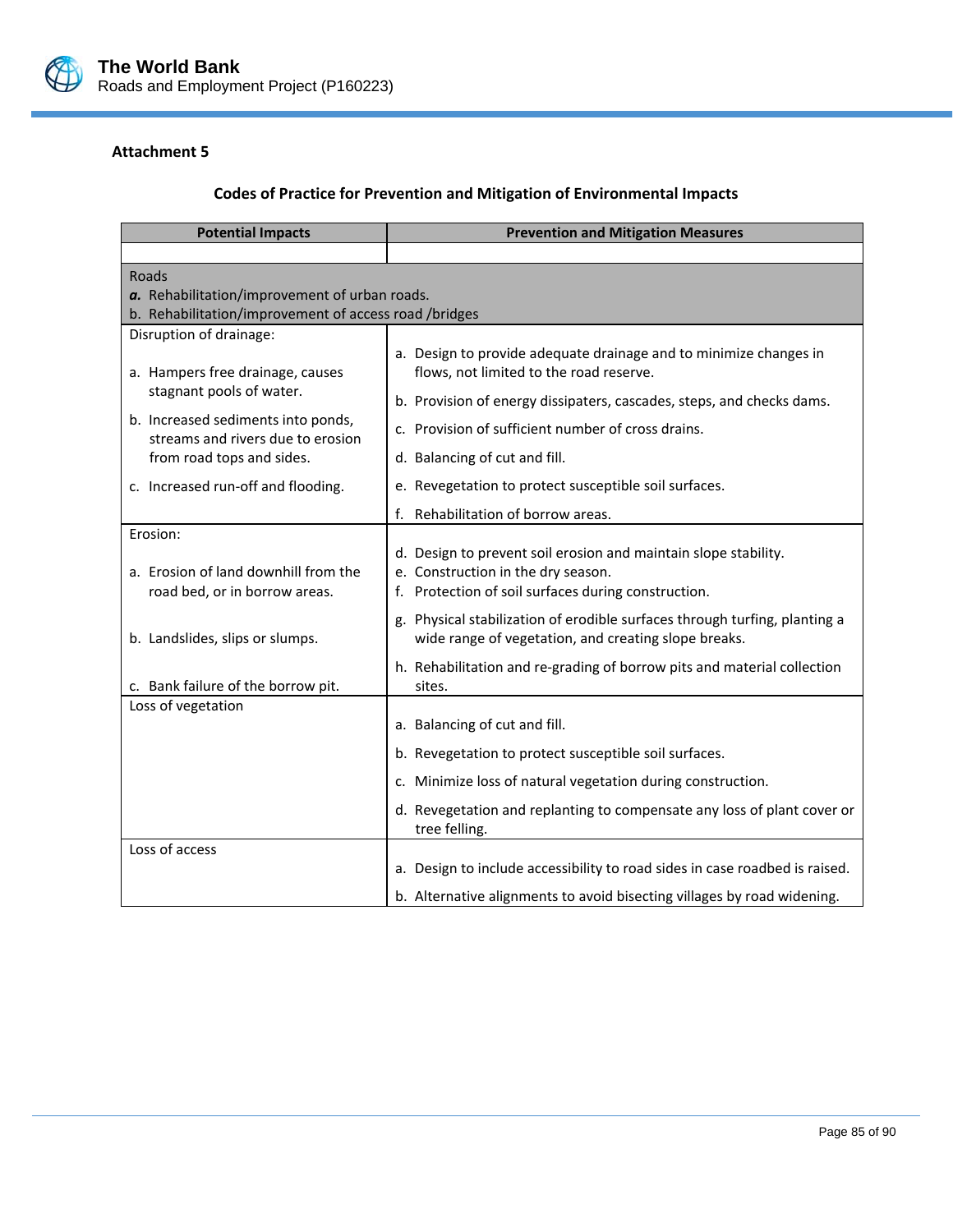

| <b>Potential Impacts</b>                                                                                                             | <b>Prevention and Mitigation Measures</b>                                                                                                                                                                  |
|--------------------------------------------------------------------------------------------------------------------------------------|------------------------------------------------------------------------------------------------------------------------------------------------------------------------------------------------------------|
| Impacts during construction:                                                                                                         |                                                                                                                                                                                                            |
| c. Fuelwood collection.<br>d. Disease due to lack of sanitation.<br>e. Introduction of hazardous wastes.                             | Provision of fuel at work camps to prevent cutting of firewood.<br>Provision of sanitation at work camps.<br>k. Removal of work camp waste, proper disposal of oil, bitumen and<br>other hazardous wastes. |
| f. Groundwater contamination (oil,<br>grease).<br>g. Accidents during construction.<br>h. Potential impacts to cultural<br>property. | Management of construction period worker health and safety.<br>m. Use archaeological chance find procedures and coordinate with<br>appropriate agencies.                                                   |
| a. Increased migration from nearby<br>cities.                                                                                        | b. Provide comprehensive community participation in planning,<br>and Migration issue to be resolved through local conflict resolution<br>system.                                                           |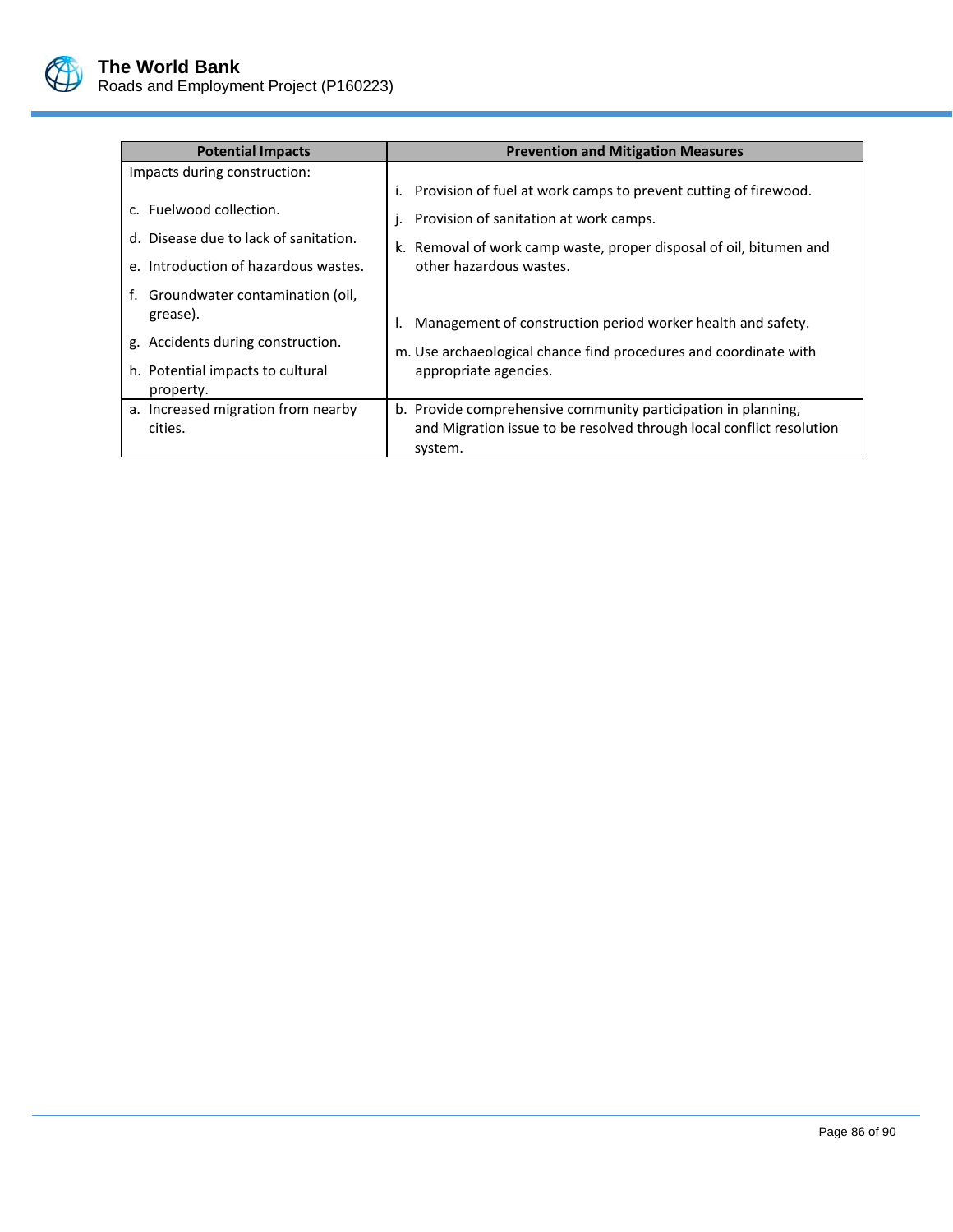

## **Safeguards Procedures for Inclusion in the Technical Specifications of Contracts**

#### **I. General**

1. The Contractor and his employees shall adhere to the mitigation measures set down and take all other measures required by the Engineer to prevent harm, and to minimize the impact of his operations on the environment.

2. The Contractor shall not be permitted to unnecessarily strip clear the right of way. The Contractor shall only clear the minimum width for construction and diversion roads should not be constructed alongside the existing road.

3. Remedial actions which cannot be effectively carried out during construction should be carried out on completion of each Section of the road (earthworks, pavement and drainage) and before issuance of the Taking Over Certificate:

- a. these sections should be landscaped and any necessary remedial works should be undertaken without delay, including grassing and reforestation;
- b. water courses should be cleared of debris and drains and culverts checked for clear flow paths; and
- c. borrow pits should be dressed as fish ponds, or drained and made safe, as agreed with the land owner.

4. The Contractor shall limit construction works to between 6 am and 7 pm if it is to be carried out in or near residential areas.

5. The Contractor shall avoid the use of heavy or noisy equipment in specified areas at night, or in sensitive areas such as near a hospital.

6. To prevent dust pollution during dry periods, the Contractor shall carry out regular watering of earth and gravel haul roads and shall cover material haulage trucks with tarpaulins to prevent spillage.

#### **II. Transport**

7. The Contractor shall use selected routes to the project site, as agreed with the Engineer, and appropriately sized vehicles suitable to the class of road, and shall restrict loads to prevent damage to roads and bridges used for transportation purposes. The Contractor shall be held responsible for any damage caused to the roads and bridges due to the transportation of excessive loads, and shall be required to repair such damage to the approval of the Engineer.

8. The Contractor shall not use any vehicles, either on or off road with grossly excessive, exhaust or noise emissions. In any built up areas, noise mufflers shall be installed and maintained in good condition on all motorized equipment under the control of the Contractor.

9. Adequate traffic control measures shall be maintained by the Contractor throughout the duration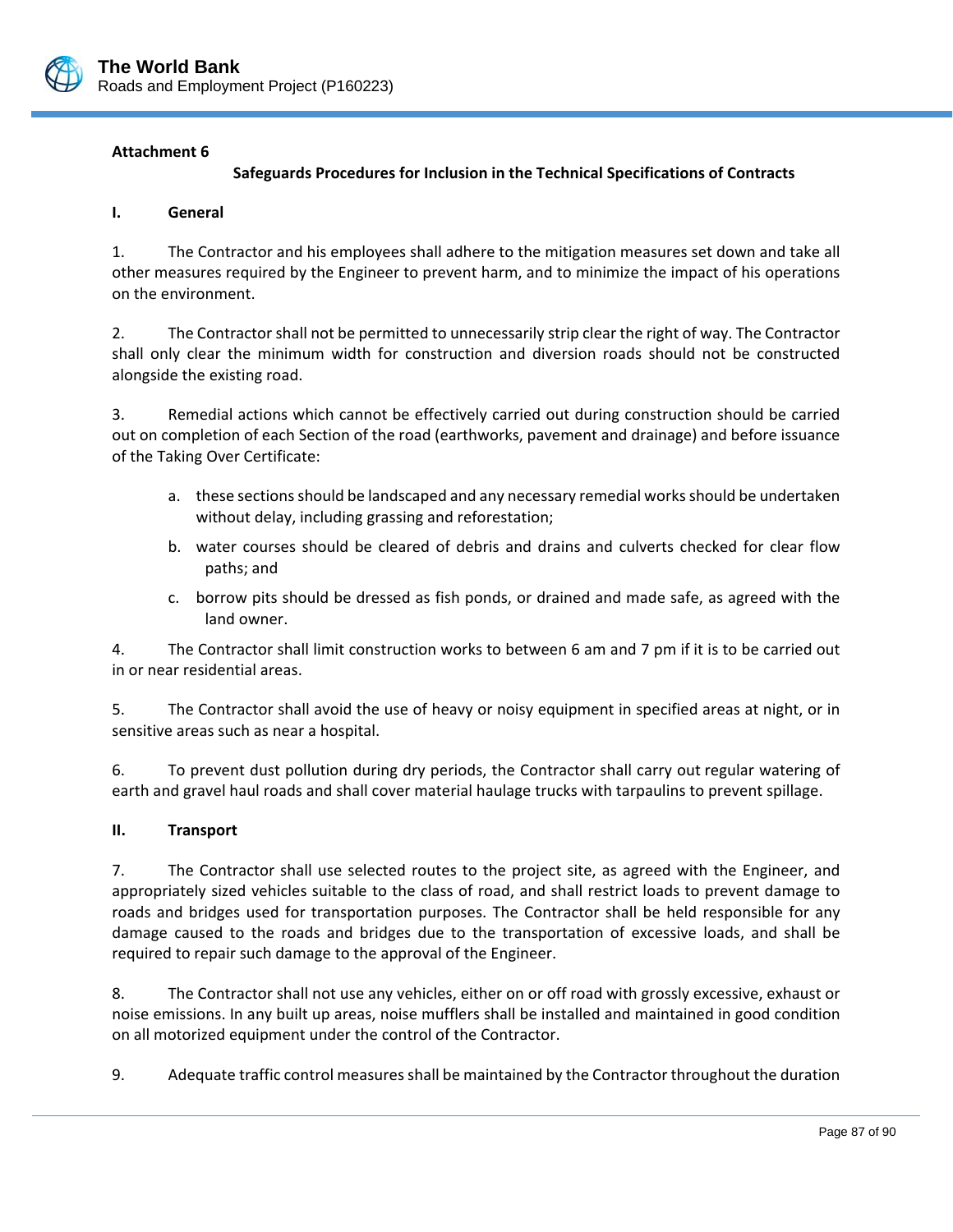

of the Contract and such measures shall be subject to prior approval of the Engineer.

#### **III. Workforce**

10. The Contractor should whenever possible locally recruit the majority of the workforce and shall provide appropriate training as necessary.

11. The Contractor shall install and maintain a temporary septic tank system for any residential labor camp and without causing pollution of nearby watercourses.

12. The Contractor shall establish a method and system for storing and disposing of all solid wastes generated by the labor camp and/or base camp.

13. The Contractor shall not allow the use of fuel wood for cooking or heating in any labor camp or base camp and provide alternate facilities using other fuels.

14. The Contractor shall ensure that site offices, depots, asphalt plants and workshops are located in appropriate areas as approved by the Engineer and not within 500 meters of existing residential settlements and not within 1,000 meters for asphalt plants.

15. The Contractor shall ensure that site offices, depots and particularly storage areas for diesel fuel and bitumen and asphalt plants are not located within 500 meters of watercourses, and are operated so that no pollutants enter watercourses, either overland or through groundwaterseepage, especially during periods of rain. This will require lubricants to be recycled and a ditch to be constructed around the area with an approved settling pond/oil trap at the outlet.

16. The contractorshall not use fuel wood as a means of heating during the processing or preparation of any materials forming part of the Works.

17. The contractor shall not recruit workers that are under age and shall put in place pro-active mechanisms to verify and screen that workers are not under age.

## **IV. Quarries and Borrow Pits**

18. Operation of a new borrow area, on land, in a river, or in an existing area, shall be subject to prior approval of the Engineer, and the operation shall cease if so instructed by the Engineer. Borrow pits shall be prohibited where they might interfere with the natural or designed drainage patterns. River locations shall be prohibited if they might undermine or damage the river banks, or carry too much fine material downstream.

19. The Contractor shall ensure that all borrow pits used are left in a trim and tidy condition with stable side slopes, and are drained ensuring that no stagnant water bodies are created which could breed mosquitoes.

20. Rock or gravel taken from a river shall be far enough removed to limit the depth of material removed to one‐tenth of the width of the river at any one location, and not to disrupt the river flow, or damage or undermine the river banks.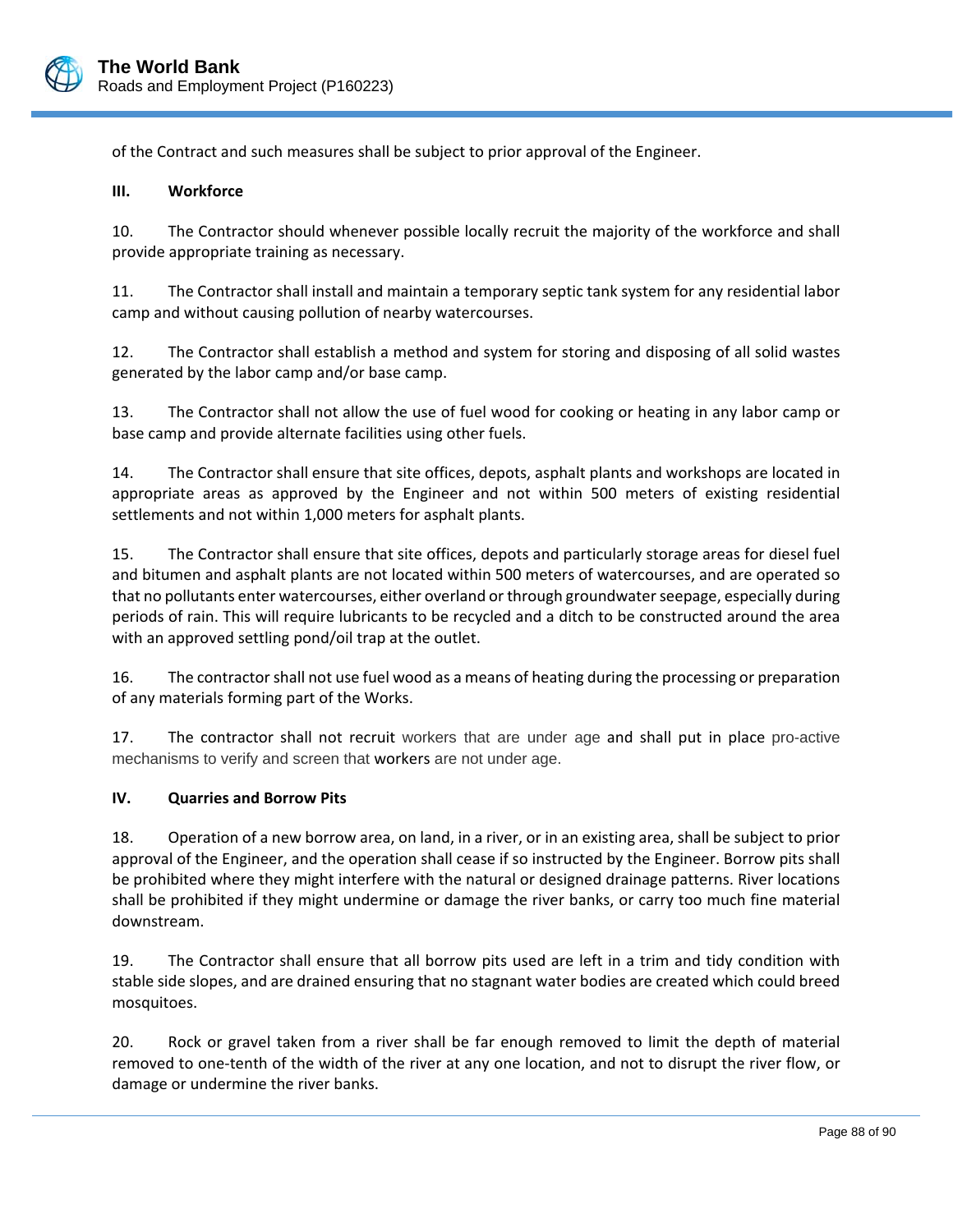

21. The location of crushing plants shall be subject to the approval of the Engineer, and not be close to environmentally sensitive areas or to existing residential settlements, and shall be operated with approved fitted dust control devices.

## **V. Earthworks**

22. Earthworks shall be properly controlled, especially during the rainy season.

23. The Contractor shall maintain stable cut and fill slopes at all times and cause the least possible disturbance to areas outside the prescribed limits of the work.

24. The Contractor shall complete cut and fill operations to final cross-sections at any one location as soon as possible and preferably in one continuous operation to avoid partially completed earthworks, especially during the rainy season.

25. To protect any cut or fill slopes from erosion, in accordance with the drawings, cut off drains and toe‐drains shall be provided at the top and bottom of slopes and be planted with grass or other plant cover. Cut off drains should be provided above high cuts to minimize water runoff and slope erosion.

26. Any excavated cut or unsuitable material shall be disposed of in designated tipping areas as agreed to by the Engineer.

27. Tips should not be located where they can cause future slides, interfere with agricultural land or any other properties, or cause soil from the dump to be washed into any watercourse. Drains may need to be dug within and around the tips, as directed by the Engineer.

## **VI. Historical and Archeological Sites**

28. If the Contractor discovers archeological sites, historical sites, remains and objects, including graveyards and/or individual graves during excavation or construction, the Contractor shall:

- a. Stop the construction activities in the area of the chance find.
- b. Delineate the discovered site or area.
- c. Secure the site to prevent any damage or loss of removable objects. In cases of removable antiquities or sensitive remains, a night guard shall be present until the responsible local authorities and the Ministry of Culture take over.
- d. Notify the supervisory Engineer who in turn will notify the responsible local authorities and the Ministry of Culture immediately (less than 24 hours).
- e. Contact the responsible local authorities and the Ministry of Culture who would be in charge of protecting and preserving the site before deciding on the proper procedures to be carried out. This would require a preliminary evaluation of the findings to be performed by the archeologists of the Ministry of Culture (within 72 hours). The significance and importance